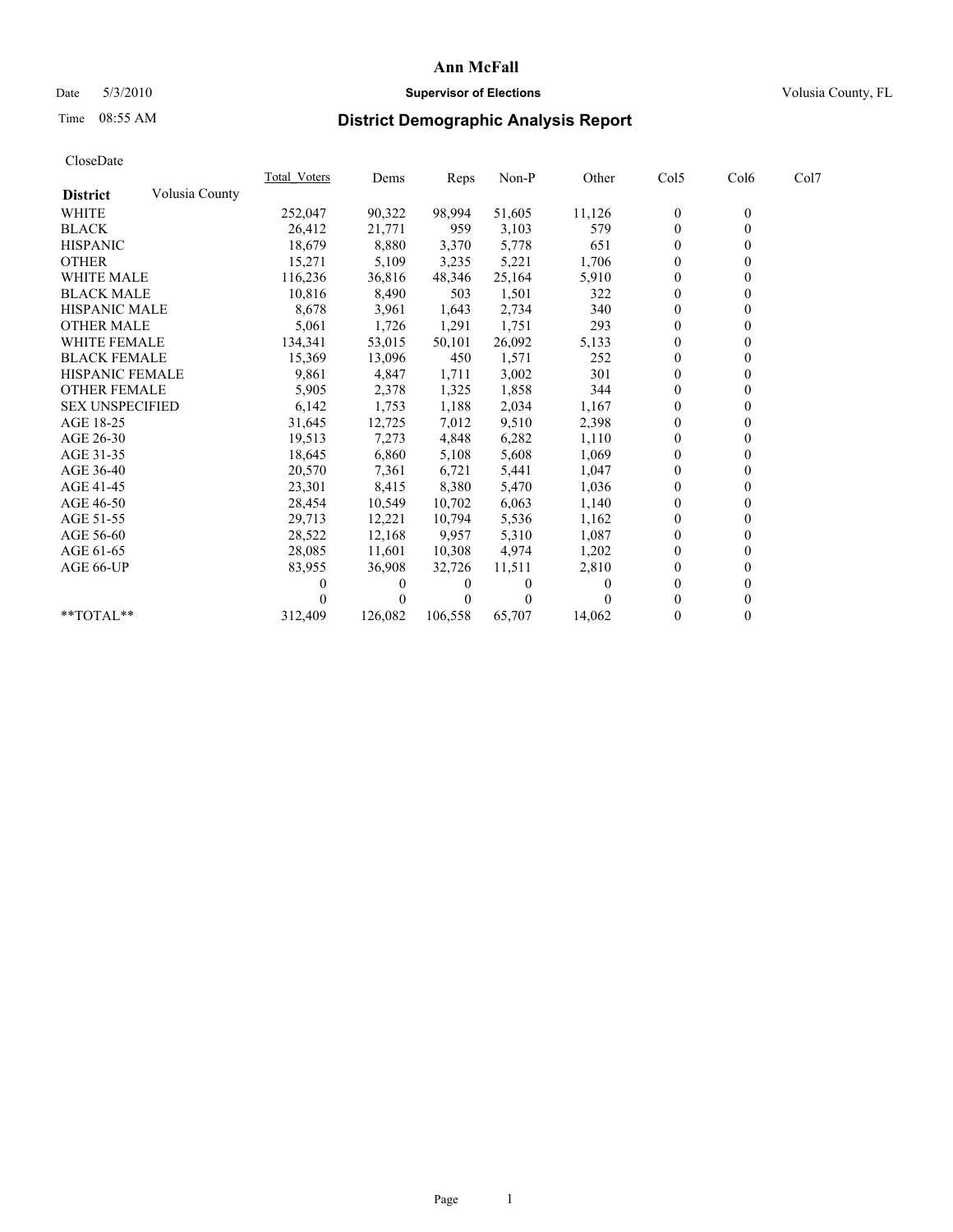# Date 5/3/2010 **Supervisor of Elections Supervisor of Elections** Volusia County, FL

# Time 08:55 AM **District Demographic Analysis Report**

|                                              | <b>Total Voters</b> | Dems     | Reps     | Non-P    | Other    | Col5         | Col6           | Col7 |
|----------------------------------------------|---------------------|----------|----------|----------|----------|--------------|----------------|------|
| County Council District 1<br><b>District</b> |                     |          |          |          |          |              |                |      |
| <b>WHITE</b>                                 | 48,640              | 17,400   | 19,856   | 9,039    | 2,345    | $\bf{0}$     | $\overline{0}$ |      |
| <b>BLACK</b>                                 | 4,225               | 3,484    | 154      | 489      | 98       | $\theta$     |                |      |
| <b>HISPANIC</b>                              | 2,959               | 1,286    | 532      | 1,006    | 135      | $\theta$     |                |      |
| <b>OTHER</b>                                 | 2,693               | 873      | 648      | 885      | 287      | $\theta$     |                |      |
| <b>WHITE MALE</b>                            | 22,208              | 7,022    | 9,604    | 4,341    | 1,241    | $\theta$     |                |      |
| <b>BLACK MALE</b>                            | 1,708               | 1,353    | 72       | 225      | 58       | $\theta$     |                |      |
| <b>HISPANIC MALE</b>                         | 1,353               | 592      | 258      | 437      | 66       | $\mathbf{0}$ |                |      |
| <b>OTHER MALE</b>                            | 862                 | 295      | 250      | 260      | 57       | $\theta$     |                |      |
| <b>WHITE FEMALE</b>                          | 26,196              | 10,296   | 10,168   | 4,641    | 1,091    | $\theta$     |                |      |
| <b>BLACK FEMALE</b>                          | 2,480               | 2,103    | 81       | 257      | 39       | $\theta$     |                |      |
| HISPANIC FEMALE                              | 1,586               | 687      | 271      | 561      | 67       | $\theta$     |                |      |
| <b>OTHER FEMALE</b>                          | 1,040               | 406      | 250      | 324      | 60       | $\theta$     |                |      |
| <b>SEX UNSPECIFIED</b>                       | 1,084               | 289      | 236      | 373      | 186      | $\theta$     |                |      |
| AGE 18-25                                    | 5,951               | 1,963    | 1,589    | 1,916    | 483      | $\theta$     |                |      |
| AGE 26-30                                    | 3,828               | 1,346    | 1,053    | 1,178    | 251      | $\theta$     |                |      |
| AGE 31-35                                    | 3,621               | 1,228    | 1,114    | 1,023    | 256      | $\theta$     |                |      |
| AGE 36-40                                    | 4,043               | 1,366    | 1,445    | 1,011    | 221      | $\theta$     |                |      |
| AGE 41-45                                    | 4,568               | 1,552    | 1,844    | 976      | 196      | $\theta$     |                |      |
| AGE 46-50                                    | 5,516               | 1,971    | 2,209    | 1,081    | 255      | $\theta$     |                |      |
| AGE 51-55                                    | 5,571               | 2,290    | 2,113    | 934      | 234      | $\theta$     |                |      |
| AGE 56-60                                    | 5,325               | 2,327    | 1,933    | 839      | 226      | $\theta$     |                |      |
| AGE 61-65                                    | 5,025               | 2,166    | 1,912    | 724      | 223      | $\theta$     |                |      |
| AGE 66-UP                                    | 15,067              | 6,833    | 5,978    | 1,736    | 520      | $\theta$     |                |      |
|                                              |                     | $\theta$ | 0        | $\theta$ | $\theta$ | $\Omega$     |                |      |
|                                              |                     | $\theta$ | $\Omega$ | $\Omega$ |          | $\theta$     |                |      |
| **TOTAL**                                    | 58,517              | 23,043   | 21,190   | 11,419   | 2,865    | $\mathbf{0}$ | $\Omega$       |      |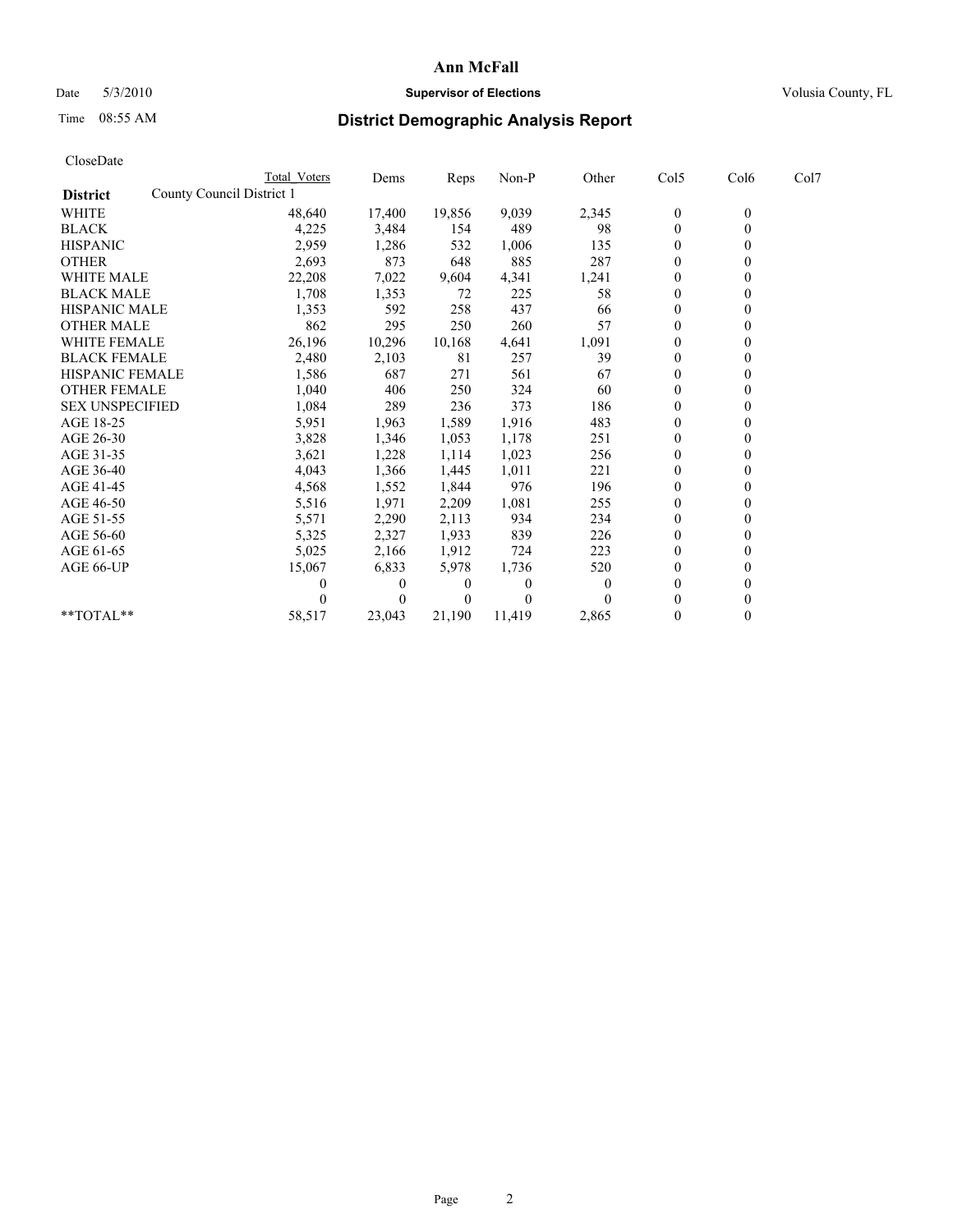# Date 5/3/2010 **Supervisor of Elections Supervisor of Elections** Volusia County, FL

# Time 08:55 AM **District Demographic Analysis Report**

|                                              | <b>Total Voters</b> | Dems     | <b>Reps</b>    | Non-P    | Other    | Col5             | Col6             | Col7 |  |
|----------------------------------------------|---------------------|----------|----------------|----------|----------|------------------|------------------|------|--|
| County Council District 2<br><b>District</b> |                     |          |                |          |          |                  |                  |      |  |
| <b>WHITE</b>                                 | 40,207              | 15,357   | 14,539         | 8,575    | 1,736    | $\boldsymbol{0}$ | $\boldsymbol{0}$ |      |  |
| <b>BLACK</b>                                 | 10,133              | 8,581    | 277            | 1,087    | 188      | $\Omega$         | 0                |      |  |
| <b>HISPANIC</b>                              | 1,146               | 498      | 230            | 377      | 41       | $\overline{0}$   |                  |      |  |
| <b>OTHER</b>                                 | 2,934               | 1,165    | 506            | 966      | 297      | 0                |                  |      |  |
| WHITE MALE                                   | 18,771              | 6,338    | 7,200          | 4,264    | 969      | 0                |                  |      |  |
| <b>BLACK MALE</b>                            | 4,007               | 3,281    | 141            | 500      | 85       | $\Omega$         |                  |      |  |
| <b>HISPANIC MALE</b>                         | 547                 | 236      | 104            | 185      | 22       | $\overline{0}$   |                  |      |  |
| <b>OTHER MALE</b>                            | 988                 | 390      | 216            | 331      | 51       | $\overline{0}$   |                  |      |  |
| <b>WHITE FEMALE</b>                          | 21,175              | 8,926    | 7,246          | 4,254    | 749      | $\overline{0}$   |                  |      |  |
| <b>BLACK FEMALE</b>                          | 6,033               | 5,226    | 133            | 572      | 102      | $\mathbf{0}$     |                  |      |  |
| HISPANIC FEMALE                              | 591                 | 258      | 125            | 190      | 18       | $\overline{0}$   |                  |      |  |
| <b>OTHER FEMALE</b>                          | 1,104               | 513      | 196            | 341      | 54       | $\Omega$         |                  |      |  |
| <b>SEX UNSPECIFIED</b>                       | 1,204               | 433      | 191            | 368      | 212      | $\mathbf{0}$     |                  |      |  |
| AGE 18-25                                    | 6,927               | 3,954    | 1,015          | 1,575    | 383      | $\Omega$         |                  |      |  |
| AGE 26-30                                    | 3,697               | 1,644    | 727            | 1,151    | 175      | $\overline{0}$   |                  |      |  |
| AGE 31-35                                    | 2,869               | 1,239    | 614            | 883      | 133      | $\mathbf{0}$     |                  |      |  |
| AGE 36-40                                    | 3,039               | 1,336    | 829            | 755      | 119      | 0                |                  |      |  |
| AGE 41-45                                    | 3,548               | 1,531    | 1,032          | 821      | 164      | 0                |                  |      |  |
| AGE 46-50                                    | 4,333               | 1,923    | 1,334          | 909      | 167      | $\mathbf{0}$     |                  |      |  |
| AGE 51-55                                    | 4,746               | 2,239    | 1,465          | 862      | 180      | $\theta$         |                  |      |  |
| AGE 56-60                                    | 4,738               | 2,177    | 1,446          | 945      | 170      | $\overline{0}$   |                  |      |  |
| AGE 61-65                                    | 4,897               | 2,184    | 1,572          | 915      | 226      | $\overline{0}$   |                  |      |  |
| AGE 66-UP                                    | 15,625              | 7,374    | 5,517          | 2,189    | 545      | 0                |                  |      |  |
|                                              | 0                   | $\theta$ | $\bf{0}$       | $\theta$ | $\bf{0}$ | $\theta$         |                  |      |  |
|                                              | 0                   |          | $\overline{0}$ | $\theta$ | 0        | $\Omega$         |                  |      |  |
| **TOTAL**                                    | 54,420              | 25,601   | 15,552         | 11,005   | 2,262    | 0                | 0                |      |  |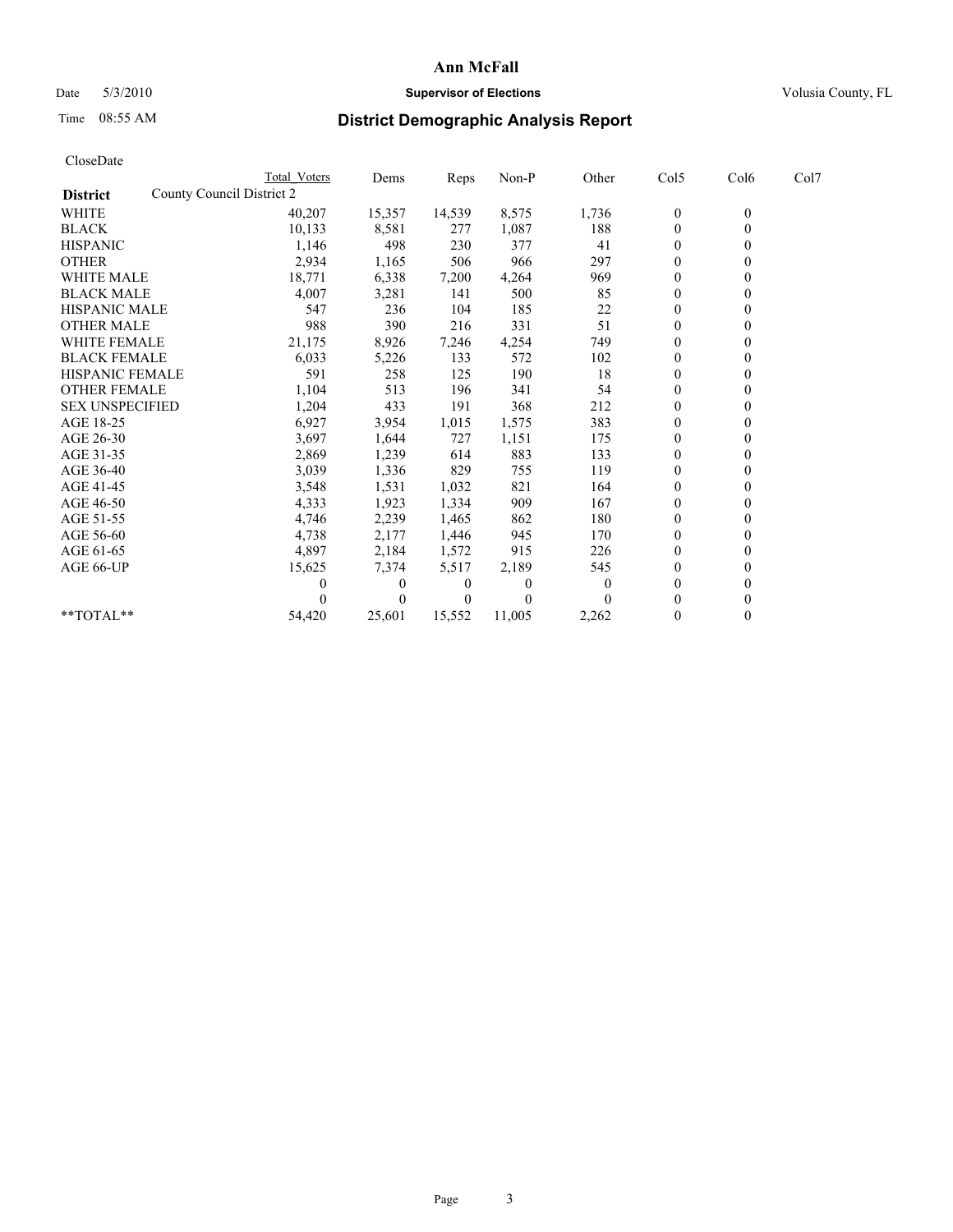## Date 5/3/2010 **Supervisor of Elections Supervisor of Elections** Volusia County, FL

# Time 08:55 AM **District Demographic Analysis Report**

|                        | <b>Total Voters</b>       | Dems     | Reps   | Non-P    | Other | Col5             | Col6             | Col7 |  |
|------------------------|---------------------------|----------|--------|----------|-------|------------------|------------------|------|--|
| <b>District</b>        | County Council District 3 |          |        |          |       |                  |                  |      |  |
| <b>WHITE</b>           | 62,992                    | 22,742   | 24,136 | 13,617   | 2,497 | $\boldsymbol{0}$ | $\boldsymbol{0}$ |      |  |
| <b>BLACK</b>           | 1,875                     | 1,559    | 78     | 207      | 31    | $\theta$         |                  |      |  |
| <b>HISPANIC</b>        | 922                       | 378      | 221    | 279      | 44    | $\theta$         |                  |      |  |
| <b>OTHER</b>           | 2,604                     | 737      | 567    | 949      | 351   | $\theta$         |                  |      |  |
| <b>WHITE MALE</b>      | 29,054                    | 9,295    | 11,819 | 6,626    | 1,314 | $\theta$         |                  |      |  |
| <b>BLACK MALE</b>      | 839                       | 655      | 42     | 123      | 19    | $\theta$         |                  |      |  |
| <b>HISPANIC MALE</b>   | 410                       | 154      | 91     | 141      | 24    | $\theta$         |                  |      |  |
| <b>OTHER MALE</b>      | 847                       | 248      | 224    | 324      | 51    | $\theta$         |                  |      |  |
| WHITE FEMALE           | 33,542                    | 13,310   | 12,173 | 6,892    | 1,167 | $\theta$         |                  |      |  |
| <b>BLACK FEMALE</b>    | 1,019                     | 891      | 34     | 83       | 11    | $\theta$         |                  |      |  |
| HISPANIC FEMALE        | 502                       | 220      | 128    | 134      | 20    | 0                |                  |      |  |
| <b>OTHER FEMALE</b>    | 983                       | 355      | 242    | 316      | 70    | $\theta$         |                  |      |  |
| <b>SEX UNSPECIFIED</b> | 1,197                     | 288      | 249    | 413      | 247   | $\theta$         |                  |      |  |
| AGE 18-25              | 5,332                     | 1,744    | 1,318  | 1,811    | 459   | $\theta$         |                  |      |  |
| AGE 26-30              | 3,541                     | 1,187    | 977    | 1,183    | 194   | $\theta$         |                  |      |  |
| AGE 31-35              | 3,492                     | 1,123    | 1,038  | 1,144    | 187   | $\theta$         |                  |      |  |
| AGE 36-40              | 4,082                     | 1,344    | 1,352  | 1,188    | 198   | $\theta$         |                  |      |  |
| AGE 41-45              | 4,652                     | 1,487    | 1,766  | 1,197    | 202   | $\theta$         |                  |      |  |
| AGE 46-50              | 6,040                     | 2,058    | 2,407  | 1,357    | 218   | $\theta$         |                  |      |  |
| AGE 51-55              | 6,685                     | 2,557    | 2,555  | 1,338    | 235   | $\theta$         |                  |      |  |
| AGE 56-60              | 6,734                     | 2,727    | 2,450  | 1,308    | 249   | $\theta$         |                  |      |  |
| AGE 61-65              | 6,895                     | 2,652    | 2,647  | 1,303    | 293   | $\theta$         |                  |      |  |
| AGE 66-UP              | 20,940                    | 8,537    | 8,492  | 3,223    | 688   | $\theta$         |                  |      |  |
|                        | 0                         | $\theta$ | 0      | $\theta$ |       | $\theta$         |                  |      |  |
|                        |                           | $\theta$ |        | $\theta$ |       | $\theta$         |                  |      |  |
| **TOTAL**              | 68,393                    | 25,416   | 25,002 | 15,052   | 2,923 | $\theta$         | 0                |      |  |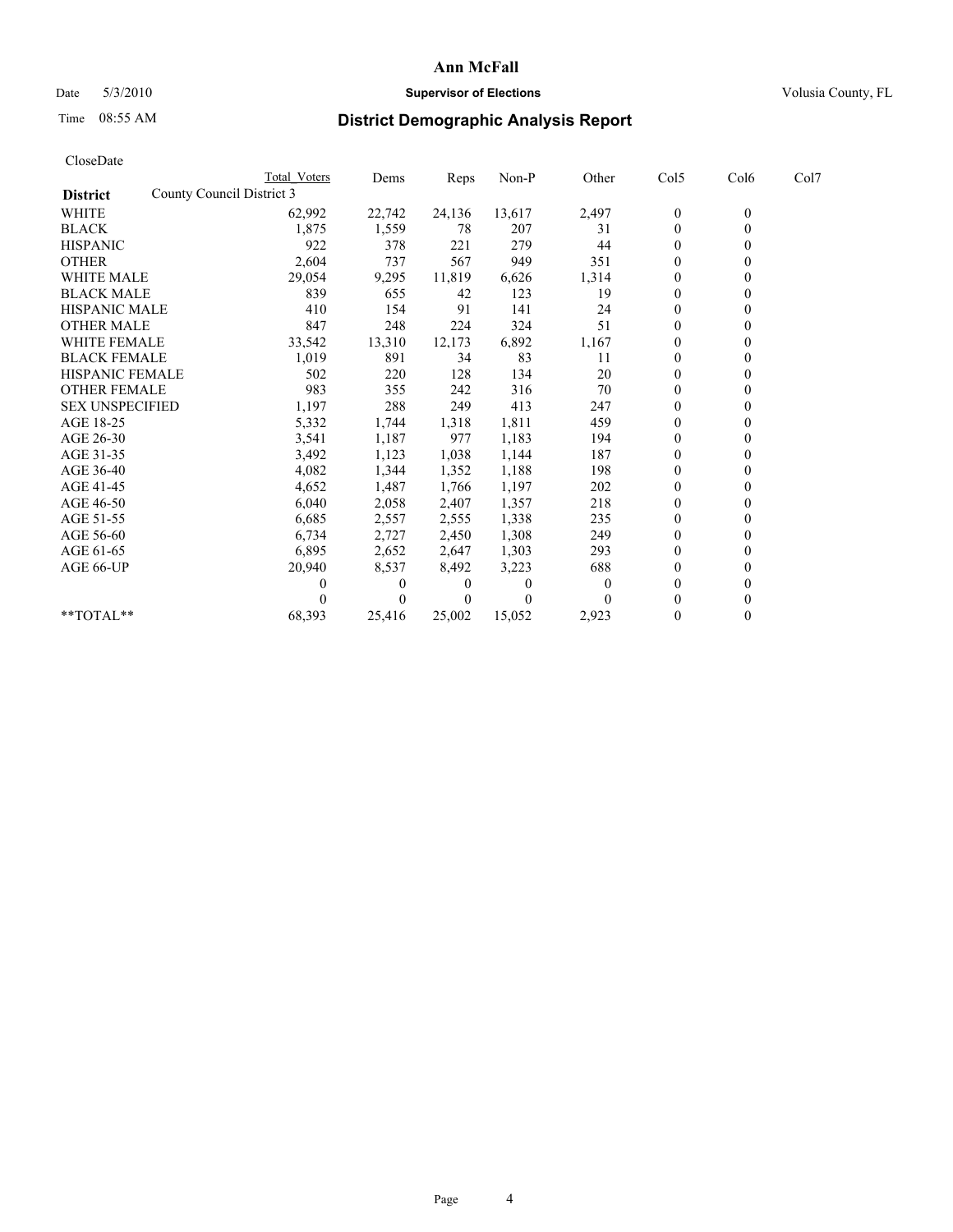# Date 5/3/2010 **Supervisor of Elections Supervisor of Elections** Volusia County, FL

# Time 08:55 AM **District Demographic Analysis Report**

| CloseDate              |                           |              |              |          |         |          |                  |                  |      |  |
|------------------------|---------------------------|--------------|--------------|----------|---------|----------|------------------|------------------|------|--|
|                        |                           | Total Voters | Dems         | Reps     | $Non-P$ | Other    | Col5             | Col6             | Col7 |  |
| <b>District</b>        | County Council District 4 |              |              |          |         |          |                  |                  |      |  |
| <b>WHITE</b>           |                           | 52,724       | 19,320       | 20,998   | 10,348  | 2,058    | $\boldsymbol{0}$ | $\boldsymbol{0}$ |      |  |
| <b>BLACK</b>           |                           | 5,142        | 4,236        | 183      | 627     | 96       | $\boldsymbol{0}$ | $\mathbf{0}$     |      |  |
| <b>HISPANIC</b>        |                           | 1,173        | 524          | 298      | 317     | 34       | $\mathbf{0}$     | $\Omega$         |      |  |
| <b>OTHER</b>           |                           | 3,253        | 1,115        | 762      | 1,062   | 314      | $\mathbf{0}$     | $\theta$         |      |  |
| <b>WHITE MALE</b>      |                           | 24,045       | 7,754        | 10,153   | 5,060   | 1,078    | $\boldsymbol{0}$ | $\mathbf{0}$     |      |  |
| <b>BLACK MALE</b>      |                           | 2,025        | 1,568        | 98       | 300     | 59       | $\mathbf{0}$     | $\mathbf{0}$     |      |  |
| <b>HISPANIC MALE</b>   |                           | 515          | 203          | 142      | 148     | 22       | $\boldsymbol{0}$ | $\Omega$         |      |  |
| <b>OTHER MALE</b>      |                           | 1,116        | 359          | 311      | 390     | 56       | $\boldsymbol{0}$ | $\mathbf{0}$     |      |  |
| <b>WHITE FEMALE</b>    |                           | 28,380       | 11,474       | 10,733   | 5,214   | 959      | $\boldsymbol{0}$ | $\theta$         |      |  |
| <b>BLACK FEMALE</b>    |                           | 3,082        | 2,639        | 85       | 322     | 36       | $\theta$         | $\Omega$         |      |  |
| <b>HISPANIC FEMALE</b> |                           | 651          | 318          | 152      | 169     | 12       | $\boldsymbol{0}$ | $\theta$         |      |  |
| <b>OTHER FEMALE</b>    |                           | 1,307        | 531          | 337      | 379     | 60       | $\boldsymbol{0}$ | $\mathbf{0}$     |      |  |
| <b>SEX UNSPECIFIED</b> |                           | 1,171        | 349          | 230      | 372     | 220      | $\mathbf{0}$     | $\mathbf{0}$     |      |  |
| AGE 18-25              |                           | 5,838        | 2,396        | 1,410    | 1,630   | 402      | $\boldsymbol{0}$ | $\mathbf{0}$     |      |  |
| AGE 26-30              |                           | 3,447        | 1,381        | 867      | 1,048   | 151      | $\boldsymbol{0}$ | $\mathbf{0}$     |      |  |
| AGE 31-35              |                           | 3,233        | 1,268        | 879      | 919     | 167      | $\boldsymbol{0}$ | $\theta$         |      |  |
| AGE 36-40              |                           | 3,566        | 1,268        | 1,209    | 901     | 188      | $\boldsymbol{0}$ | $\Omega$         |      |  |
| AGE 41-45              |                           | 4,281        | 1,561        | 1,600    | 949     | 171      | $\mathbf{0}$     | $\theta$         |      |  |
| AGE 46-50              |                           | 5,480        | 2,048        | 2,112    | 1,118   | 202      | $\boldsymbol{0}$ | $\mathbf{0}$     |      |  |
| AGE 51-55              |                           | 5,834        | 2,439        | 2,141    | 1,058   | 196      | $\boldsymbol{0}$ | $\theta$         |      |  |
| AGE 56-60              |                           | 5,862        | 2,470        | 2,076    | 1,110   | 206      | $\boldsymbol{0}$ | $\Omega$         |      |  |
| AGE 61-65              |                           | 6,009        | 2,452        | 2,246    | 1,079   | 232      | $\mathbf{0}$     | $\mathbf{0}$     |      |  |
| AGE 66-UP              |                           | 18,741       | 7,912        | 7,700    | 2,542   | 587      | $\boldsymbol{0}$ | $\theta$         |      |  |
|                        |                           | 0            | $\mathbf{0}$ | 0        | 0       | $\theta$ | $\mathbf{0}$     | $\mathbf{0}$     |      |  |
|                        |                           |              | $\theta$     | $\theta$ | 0       |          | $\mathbf{0}$     | $\theta$         |      |  |
| **TOTAL**              |                           | 62,292       | 25,195       | 22,241   | 12,354  | 2,502    | $\mathbf{0}$     | $\theta$         |      |  |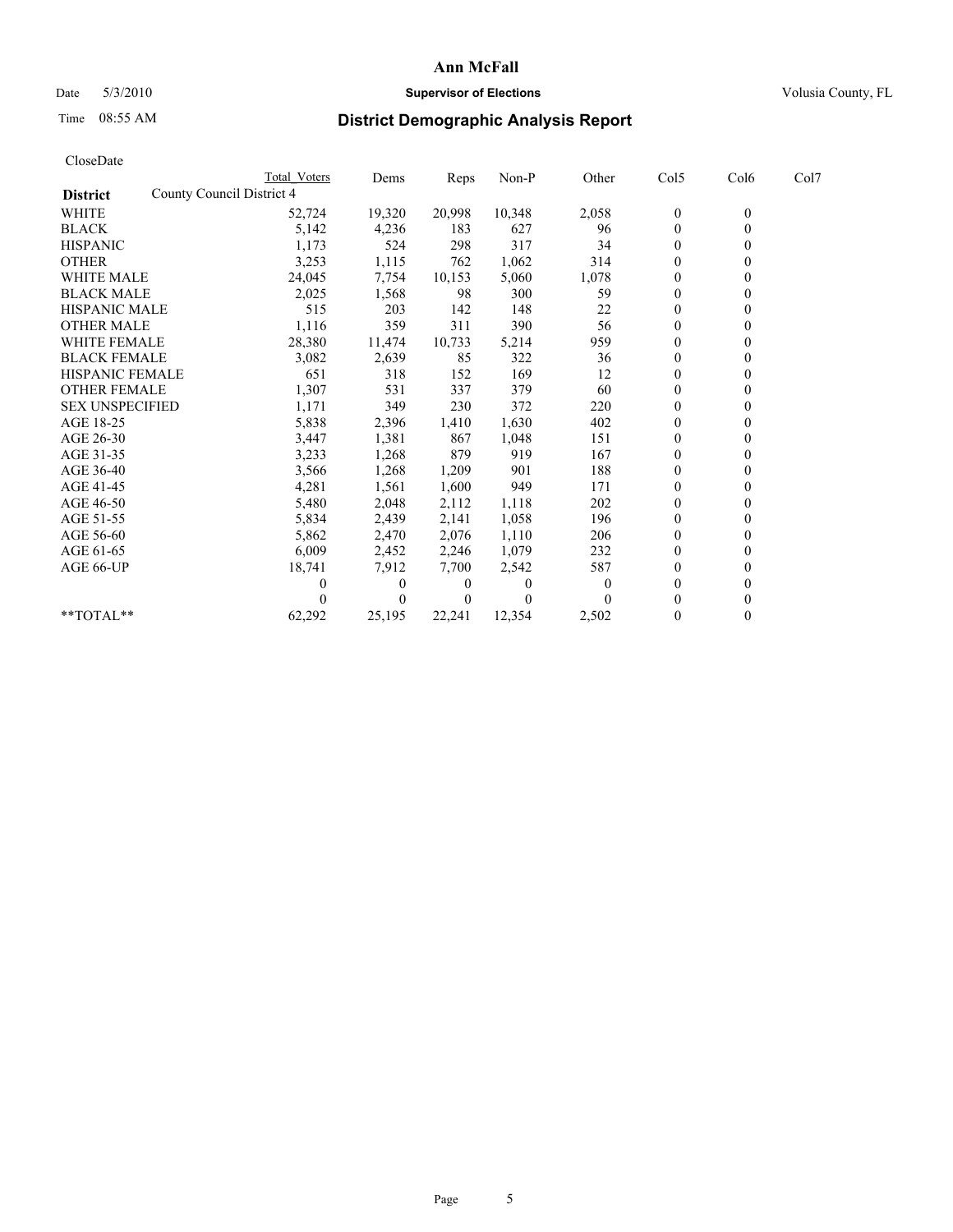# Date 5/3/2010 **Supervisor of Elections Supervisor of Elections** Volusia County, FL

# Time 08:55 AM **District Demographic Analysis Report**

|                                              | Total Voters | Dems         | Reps     | Non-P    | Other | Col5           | Col6         | Col7 |
|----------------------------------------------|--------------|--------------|----------|----------|-------|----------------|--------------|------|
| County Council District 5<br><b>District</b> |              |              |          |          |       |                |              |      |
| WHITE                                        | 47,484       | 15,503       | 19,465   | 10,026   | 2,490 | $\overline{0}$ | $\mathbf{0}$ |      |
| <b>BLACK</b>                                 | 5,037        | 3,911        | 267      | 693      | 166   | $\theta$       |              |      |
| <b>HISPANIC</b>                              | 12,479       | 6,194        | 2,089    | 3,799    | 397   | $\theta$       |              |      |
| <b>OTHER</b>                                 | 3,787        | 1,219        | 752      | 1,359    | 457   | $\theta$       |              |      |
| <b>WHITE MALE</b>                            | 22,158       | 6,407        | 9,570    | 4,873    | 1,308 | $\theta$       |              |      |
| <b>BLACK MALE</b>                            | 2,237        | 1,633        | 150      | 353      | 101   | $\theta$       |              |      |
| <b>HISPANIC MALE</b>                         | 5,853        | 2,776        | 1,048    | 1,823    | 206   | $\theta$       |              |      |
| <b>OTHER MALE</b>                            | 1,248        | 434          | 290      | 446      | 78    | $\mathbf{0}$   |              |      |
| WHITE FEMALE                                 | 25,048       | 9,009        | 9,781    | 5,091    | 1,167 | $\Omega$       |              |      |
| <b>BLACK FEMALE</b>                          | 2,755        | 2,237        | 117      | 337      | 64    | $\mathbf{0}$   |              |      |
| HISPANIC FEMALE                              | 6,531        | 3,364        | 1,035    | 1,948    | 184   | $\theta$       |              |      |
| <b>OTHER FEMALE</b>                          | 1,471        | 573          | 300      | 498      | 100   | $\theta$       |              |      |
| <b>SEX UNSPECIFIED</b>                       | 1,486        | 394          | 282      | 508      | 302   | $\theta$       |              |      |
| AGE 18-25                                    | 7,597        | 2,668        | 1,680    | 2,578    | 671   | $\theta$       |              |      |
| AGE 26-30                                    | 5,000        | 1,715        | 1,224    | 1,722    | 339   | $\theta$       |              |      |
| AGE 31-35                                    | 5,430        | 2,002        | 1,463    | 1,639    | 326   | $\theta$       |              |      |
| AGE 36-40                                    | 5,840        | 2,047        | 1,886    | 1,586    | 321   | $\mathbf{0}$   |              |      |
| AGE 41-45                                    | 6,252        | 2,284        | 2,138    | 1,527    | 303   | $\theta$       |              |      |
| AGE 46-50                                    | 7,085        | 2,549        | 2,640    | 1,598    | 298   | $\theta$       |              |      |
| AGE 51-55                                    | 6,877        | 2,696        | 2,520    | 1,344    | 317   | $\mathbf{0}$   |              |      |
| AGE 56-60                                    | 5,863        | 2,467        | 2,052    | 1,108    | 236   | $\Omega$       |              |      |
| AGE 61-65                                    | 5,259        | 2,147        | 1,931    | 953      | 228   | $\theta$       |              |      |
| AGE 66-UP                                    | 13,582       | 6,252        | 5,039    | 1,821    | 470   | $\mathbf{0}$   |              |      |
|                                              | 0            | $\mathbf{0}$ | $\bf{0}$ | $\theta$ | 0     | $\theta$       |              |      |
|                                              |              | $\Omega$     | $\theta$ | $\theta$ |       | $\theta$       |              |      |
| $*$ $TOTAI.**$                               | 68,787       | 26,827       | 22,573   | 15,877   | 3,510 | $\Omega$       | 0            |      |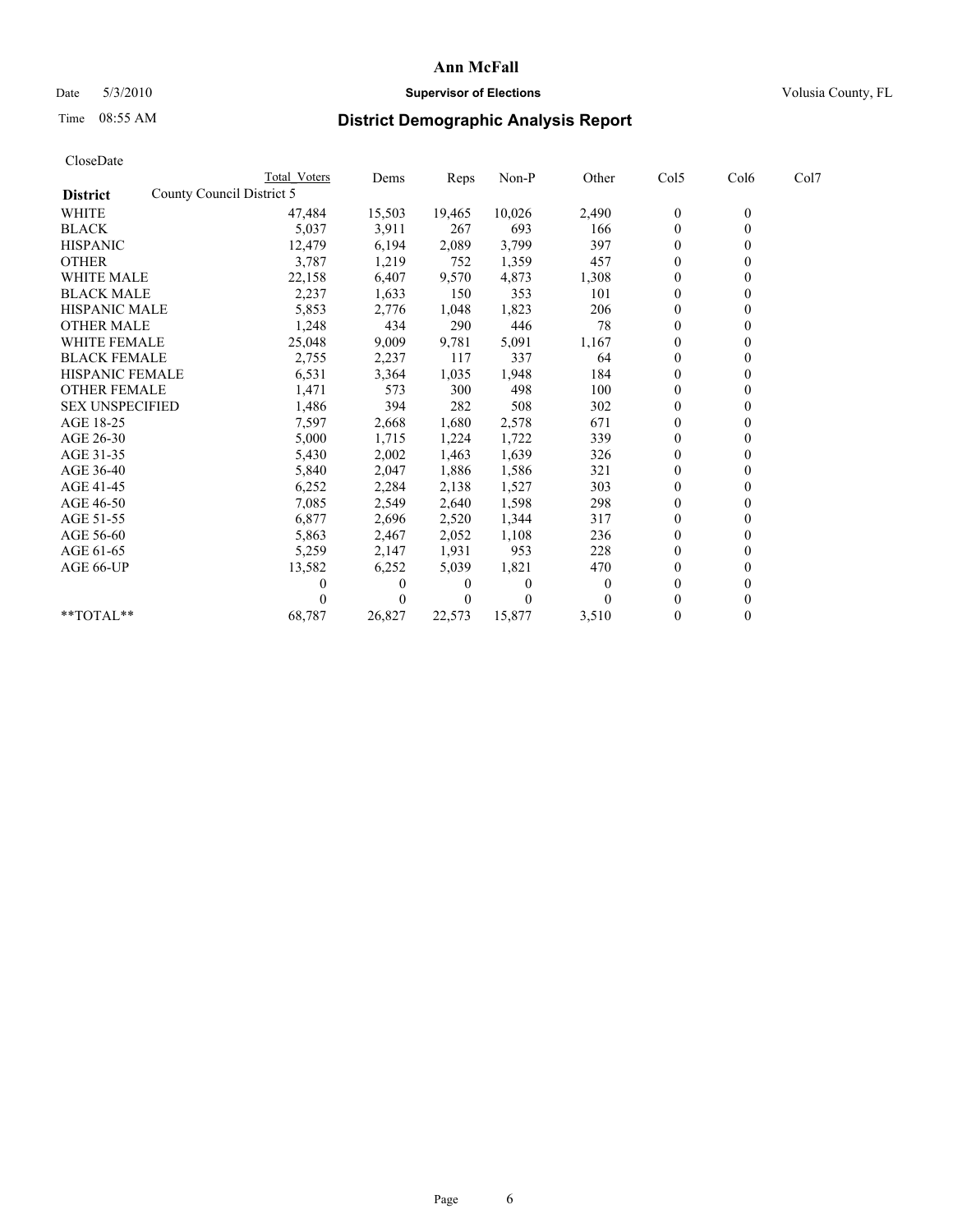## Date 5/3/2010 **Supervisor of Elections Supervisor of Elections** Volusia County, FL

# Time 08:55 AM **District Demographic Analysis Report**

| CloseDate |  |
|-----------|--|
|-----------|--|

|                                                 | <b>Total Voters</b> | Dems     | Reps | Non-P    | Other    | Col5             | Col6     | Col7 |  |
|-------------------------------------------------|---------------------|----------|------|----------|----------|------------------|----------|------|--|
| Indigo Community Development<br><b>District</b> |                     |          |      |          |          |                  |          |      |  |
| <b>WHITE</b>                                    | 701                 | 186      | 350  | 133      | 32       | $\boldsymbol{0}$ | $\theta$ |      |  |
| <b>BLACK</b>                                    | 73                  | 57       | 6    | 10       | 0        | 0                |          |      |  |
| <b>HISPANIC</b>                                 | 30                  | 14       | 6    | 10       | $_{0}$   |                  |          |      |  |
| <b>OTHER</b>                                    | 72                  | 25       | 22   | 21       |          |                  |          |      |  |
| WHITE MALE                                      | 345                 | 75       | 179  | 73       | 18       |                  |          |      |  |
| <b>BLACK MALE</b>                               | 35                  | 24       |      | 6        | 0        |                  |          |      |  |
| HISPANIC MALE                                   | 11                  | 4        |      | 6        | 0        |                  |          |      |  |
| <b>OTHER MALE</b>                               | 32                  | 10       | 9    | 11       |          |                  |          |      |  |
| WHITE FEMALE                                    | 352                 | 110      | 169  | 60       | 13       |                  |          |      |  |
| <b>BLACK FEMALE</b>                             | 38                  | 33       |      |          | $\theta$ |                  |          |      |  |
| HISPANIC FEMALE                                 | 19                  | 10       |      | 4        |          |                  |          |      |  |
| <b>OTHER FEMALE</b>                             | 28                  | 8        | 10   | 10       | $\theta$ |                  |          |      |  |
| <b>SEX UNSPECIFIED</b>                          | 16                  | 8        | 5    | $\theta$ |          |                  |          |      |  |
| AGE 18-25                                       | 88                  | 24       | 30   | 27       |          |                  |          |      |  |
| AGE 26-30                                       | 89                  | 28       | 30   | 28       |          |                  |          |      |  |
| AGE 31-35                                       | 67                  | 21       | 23   | 21       |          |                  |          |      |  |
| AGE 36-40                                       | 69                  | 16       | 35   | 16       |          |                  |          |      |  |
| AGE 41-45                                       | 61                  | 27       | 24   | 9        |          |                  |          |      |  |
| AGE 46-50                                       | 61                  | 19       | 32   | 9        |          |                  |          |      |  |
| AGE 51-55                                       | 75                  | 27       | 38   | 8        |          |                  |          |      |  |
| AGE 56-60                                       | 97                  | 27       | 48   | 18       |          |                  |          |      |  |
| AGE 61-65                                       | 112                 | 38       | 46   | 19       | 9        |                  |          |      |  |
| AGE 66-UP                                       | 157                 | 55       | 78   | 19       |          |                  |          |      |  |
|                                                 |                     | $\theta$ | 0    | $\theta$ |          |                  |          |      |  |
|                                                 |                     | $\Omega$ |      | $\theta$ |          |                  |          |      |  |
| **TOTAL**                                       | 876                 | 282      | 384  | 174      | 36       | $\theta$         | 0        |      |  |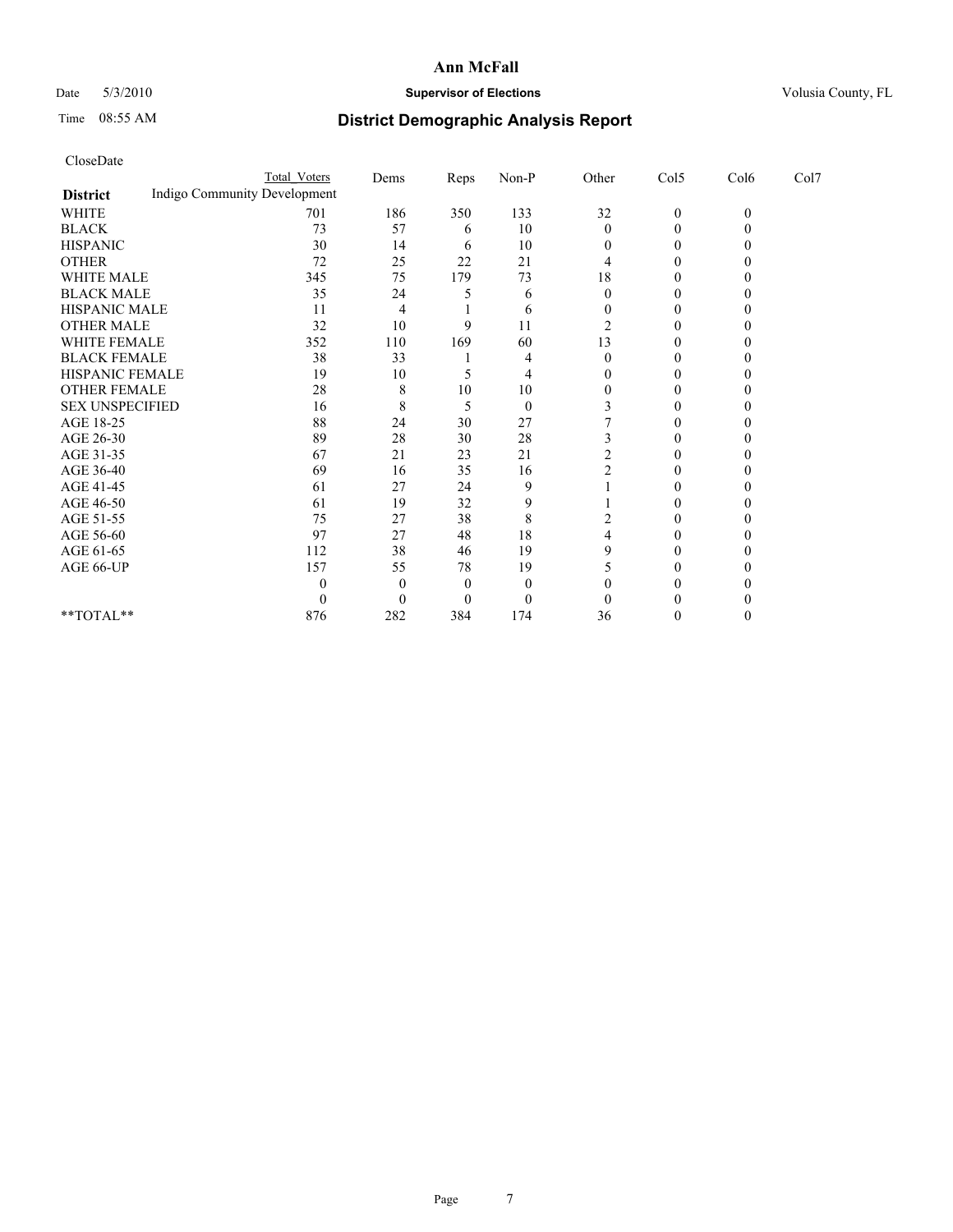# Date 5/3/2010 **Supervisor of Elections Supervisor of Elections** Volusia County, FL

# Time 08:55 AM **District Demographic Analysis Report**

|                        | <b>Total Voters</b>          | Dems | Reps | $Non-P$ | Other | Col5             | Col6     | Col7 |  |
|------------------------|------------------------------|------|------|---------|-------|------------------|----------|------|--|
| <b>District</b>        | DeBary Community Development |      |      |         |       |                  |          |      |  |
| <b>WHITE</b>           | 632                          | 190  | 291  | 130     | 21    | $\boldsymbol{0}$ | $\theta$ |      |  |
| <b>BLACK</b>           | 10                           | 6    |      | 2       |       |                  |          |      |  |
| <b>HISPANIC</b>        | 11                           |      |      | 2       |       |                  |          |      |  |
| <b>OTHER</b>           | 28                           |      |      | 14      |       |                  |          |      |  |
| <b>WHITE MALE</b>      | 323                          | 88   | 155  | 69      | 11    |                  |          |      |  |
| <b>BLACK MALE</b>      | h                            |      |      |         |       |                  |          |      |  |
| HISPANIC MALE          |                              |      |      |         |       |                  |          |      |  |
| <b>OTHER MALE</b>      |                              |      |      |         |       |                  |          |      |  |
| WHITE FEMALE           | 301                          | 100  | 133  | 59      |       |                  |          |      |  |
| <b>BLACK FEMALE</b>    |                              |      |      | 0       |       |                  |          |      |  |
| HISPANIC FEMALE        | h                            |      |      |         |       |                  |          |      |  |
| <b>OTHER FEMALE</b>    | 13                           |      |      |         |       |                  |          |      |  |
| <b>SEX UNSPECIFIED</b> | 15                           |      |      | 6       |       |                  |          |      |  |
| AGE 18-25              | 84                           | 25   | 27   | 27      |       |                  |          |      |  |
| AGE 26-30              | 34                           |      | 12   | 11      |       |                  |          |      |  |
| AGE 31-35              | 28                           | 8    | 11   | 8       |       |                  |          |      |  |
| AGE 36-40              | 50                           | 13   | 19   | 15      |       |                  |          |      |  |
| AGE 41-45              | 72                           | 12   | 42   | 16      |       |                  |          |      |  |
| AGE 46-50              | 99                           | 27   | 50   | 21      |       |                  |          |      |  |
| AGE 51-55              | 99                           | 33   | 47   | 16      |       |                  |          |      |  |
| AGE 56-60              | 82                           | 24   | 45   | 13      |       |                  |          |      |  |
| AGE 61-65              | 60                           | 25   | 20   | 11      |       |                  |          |      |  |
| AGE 66-UP              | 73                           | 30   | 30   | 10      |       |                  |          |      |  |
|                        |                              |      |      | 0       |       |                  |          |      |  |
|                        |                              |      |      | 0       |       |                  |          |      |  |
| **TOTAL**              | 681                          | 204  | 303  | 148     | 26    |                  |          |      |  |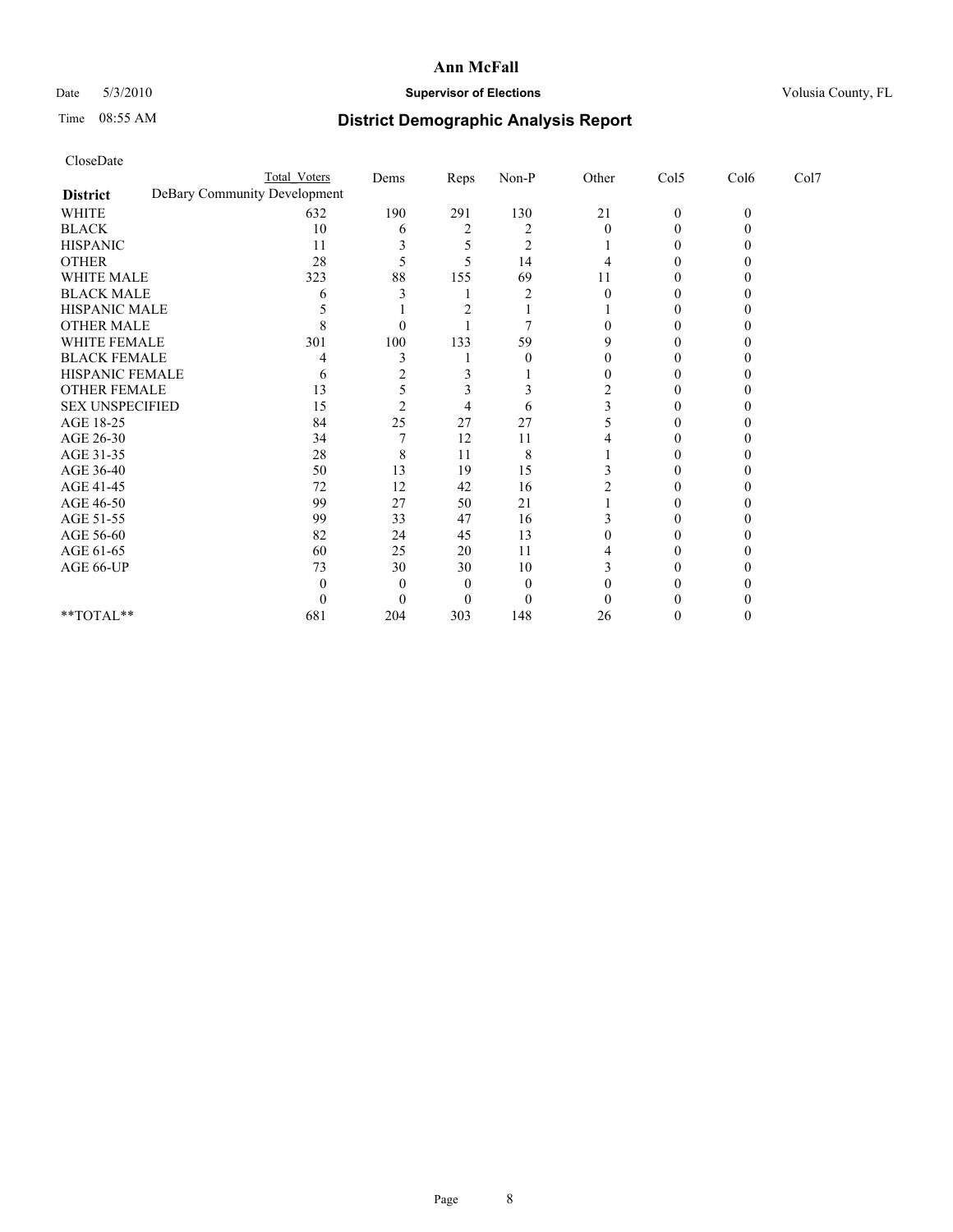# Date 5/3/2010 **Supervisor of Elections Supervisor of Elections** Volusia County, FL

# Time 08:55 AM **District Demographic Analysis Report**

|                                             | Total Voters | Dems         | Reps     | Non-P          | Other    | Col5         | Col6         | Col7 |  |
|---------------------------------------------|--------------|--------------|----------|----------------|----------|--------------|--------------|------|--|
| Congressional District 3<br><b>District</b> |              |              |          |                |          |              |              |      |  |
| WHITE                                       | 5,165        | 1,811        | 2,233    | 872            | 249      | $\bf{0}$     | $\mathbf{0}$ |      |  |
| <b>BLACK</b>                                | 2,233        | 1,893        | 60       | 240            | 40       | $\mathbf{0}$ |              |      |  |
| <b>HISPANIC</b>                             | 379          | 157          | 60       | 143            | 19       | $\theta$     |              |      |  |
| <b>OTHER</b>                                | 392          | 145          | 79       | 125            | 43       | $\mathbf{0}$ |              |      |  |
| <b>WHITE MALE</b>                           | 2,407        | 751          | 1,089    | 431            | 136      | $\theta$     |              |      |  |
| <b>BLACK MALE</b>                           | 892          | 743          | 19       | 102            | 28       | $\theta$     |              |      |  |
| <b>HISPANIC MALE</b>                        | 170          | 73           | 28       | 58             | 11       | $\mathbf{0}$ |              |      |  |
| <b>OTHER MALE</b>                           | 114          | 52           | 30       | 27             | 5        | $\theta$     |              |      |  |
| WHITE FEMALE                                | 2,726        | 1,051        | 1,127    | 436            | 112      | $\theta$     |              |      |  |
| <b>BLACK FEMALE</b>                         | 1,312        | 1,127        | 40       | 133            | 12       | $\theta$     |              |      |  |
| HISPANIC FEMALE                             | 205          | 84           | 32       | 82             |          | $\mathbf{0}$ |              |      |  |
| <b>OTHER FEMALE</b>                         | 150          | 62           | 32       | 48             | 8        | $\theta$     |              |      |  |
| <b>SEX UNSPECIFIED</b>                      | 193          | 63           | 35       | 63             | 32       | $\mathbf{0}$ |              |      |  |
| AGE 18-25                                   | 851          | 373          | 127      | 281            | 70       | $\mathbf{0}$ |              |      |  |
| AGE 26-30                                   | 549          | 282          | 92       | 144            | 31       | $\theta$     |              |      |  |
| AGE 31-35                                   | 531          | 250          | 120      | 129            | 32       | $\mathbf{0}$ |              |      |  |
| AGE 36-40                                   | 594          | 294          | 156      | 124            | 20       | $\theta$     |              |      |  |
| AGE 41-45                                   | 624          | 278          | 199      | 125            | 22       | $\theta$     |              |      |  |
| AGE 46-50                                   | 782          | 400          | 238      | 118            | 26       | $\theta$     |              |      |  |
| AGE 51-55                                   | 790          | 397          | 267      | 106            | 20       | $\theta$     |              |      |  |
| AGE 56-60                                   | 742          | 392          | 224      | 92             | 34       | $\theta$     |              |      |  |
| AGE 61-65                                   | 721          | 345          | 262      | 81             | 33       | $\theta$     |              |      |  |
| AGE 66-UP                                   | 1,985        | 995          | 747      | 180            | 63       | $\theta$     |              |      |  |
|                                             |              | $\mathbf{0}$ | $\theta$ | $\overline{0}$ | $\Omega$ | $\theta$     |              |      |  |
|                                             |              | $\theta$     | $\theta$ | $\theta$       | $\theta$ | $\theta$     |              |      |  |
| **TOTAL**                                   | 8,169        | 4,006        | 2,432    | 1,380          | 351      | $\mathbf{0}$ | 0            |      |  |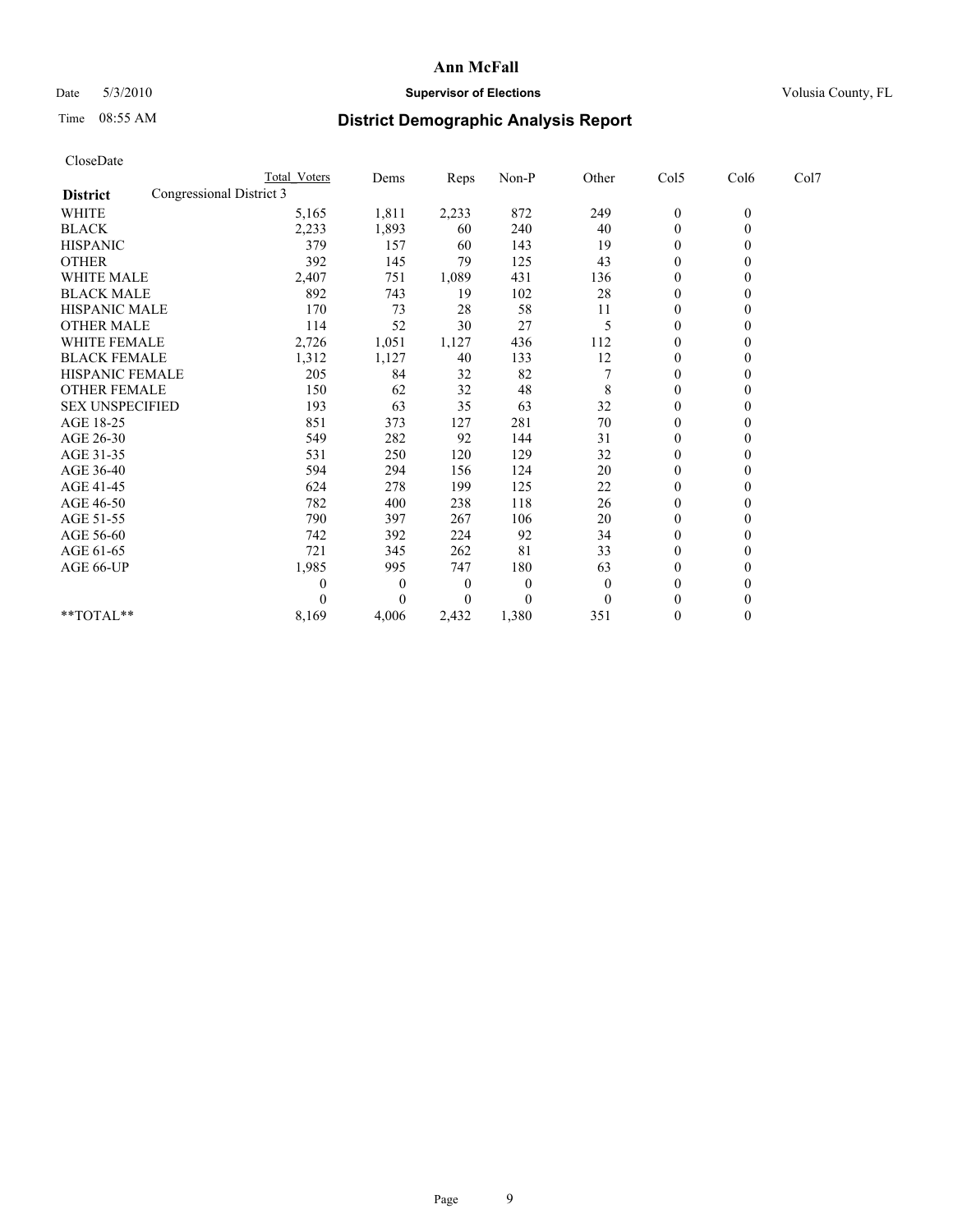# Date 5/3/2010 **Supervisor of Elections Supervisor of Elections** Volusia County, FL

# Time 08:55 AM **District Demographic Analysis Report**

|                                             | <b>Total Voters</b> | Dems   | Reps   | Non-P    | Other    | Col5             | Col6             | Col7 |  |
|---------------------------------------------|---------------------|--------|--------|----------|----------|------------------|------------------|------|--|
| Congressional District 7<br><b>District</b> |                     |        |        |          |          |                  |                  |      |  |
| <b>WHITE</b>                                | 138,276             | 50,011 | 54,457 | 27,485   | 6,323    | $\boldsymbol{0}$ | $\boldsymbol{0}$ |      |  |
| <b>BLACK</b>                                | 19,290              | 15,944 | 680    | 2,243    | 423      | $\overline{0}$   | 0                |      |  |
| <b>HISPANIC</b>                             | 12,749              | 6,136  | 2,267  | 3,919    | 427      | $\mathbf{0}$     | 0                |      |  |
| <b>OTHER</b>                                | 9,504               | 3,321  | 1,960  | 3,201    | 1,022    | $\theta$         |                  |      |  |
| <b>WHITE MALE</b>                           | 63,560              | 20,306 | 26,525 | 13,373   | 3,356    | 0                |                  |      |  |
| <b>BLACK MALE</b>                           | 7,772               | 6,106  | 371    | 1,068    | 227      | $\overline{0}$   |                  |      |  |
| <b>HISPANIC MALE</b>                        | 5,935               | 2,740  | 1,132  | 1,845    | 218      | $\theta$         |                  |      |  |
| <b>OTHER MALE</b>                           | 3,121               | 1,112  | 782    | 1,043    | 184      | 0                |                  |      |  |
| <b>WHITE FEMALE</b>                         | 73,962              | 29,459 | 27,651 | 13,931   | 2,921    | $\boldsymbol{0}$ |                  |      |  |
| <b>BLACK FEMALE</b>                         | 11,361              | 9,710  | 307    | 1,152    | 192      | $\theta$         |                  |      |  |
| HISPANIC FEMALE                             | 6,717               | 3,343  | 1,124  | 2,049    | 201      | 0                |                  |      |  |
| <b>OTHER FEMALE</b>                         | 3,681               | 1,528  | 806    | 1,144    | 203      | $\theta$         |                  |      |  |
| <b>SEX UNSPECIFIED</b>                      | 3,710               | 1,108  | 666    | 1,243    | 693      | $\theta$         |                  |      |  |
| AGE 18-25                                   | 19,969              | 8,623  | 4,140  | 5,755    | 1,451    | 0                |                  |      |  |
| AGE 26-30                                   | 11,619              | 4,512  | 2,804  | 3,643    | 660      | $\mathbf{0}$     |                  |      |  |
| AGE 31-35                                   | 11,126              | 4,216  | 3,008  | 3,247    | 655      | $\boldsymbol{0}$ |                  |      |  |
| AGE 36-40                                   | 11,972              | 4,343  | 3,898  | 3,091    | 640      | 0                |                  |      |  |
| AGE 41-45                                   | 13,787              | 5,120  | 4,890  | 3,168    | 609      | $\mathbf{0}$     |                  |      |  |
| AGE 46-50                                   | 16,602              | 6,334  | 6,078  | 3,473    | 717      | 0                |                  |      |  |
| AGE 51-55                                   | 17,104              | 7,311  | 6,027  | 3,060    | 706      | 0                |                  |      |  |
| AGE 56-60                                   | 16,151              | 7,124  | 5,505  | 2,913    | 609      | $\boldsymbol{0}$ |                  |      |  |
| AGE 61-65                                   | 15,415              | 6,632  | 5,563  | 2,587    | 633      | $\theta$         |                  |      |  |
| AGE 66-UP                                   | 46,069              | 21,196 | 17,450 | 5,909    | 1,514    | 0                |                  |      |  |
|                                             | $_{0}$              | 0      |        | $\theta$ | $\Omega$ | $\theta$         |                  |      |  |
|                                             |                     | 0      |        | $\theta$ |          | 0                |                  |      |  |
| **TOTAL**                                   | 179,819             | 75,412 | 59,364 | 36,848   | 8,195    | $\theta$         | 0                |      |  |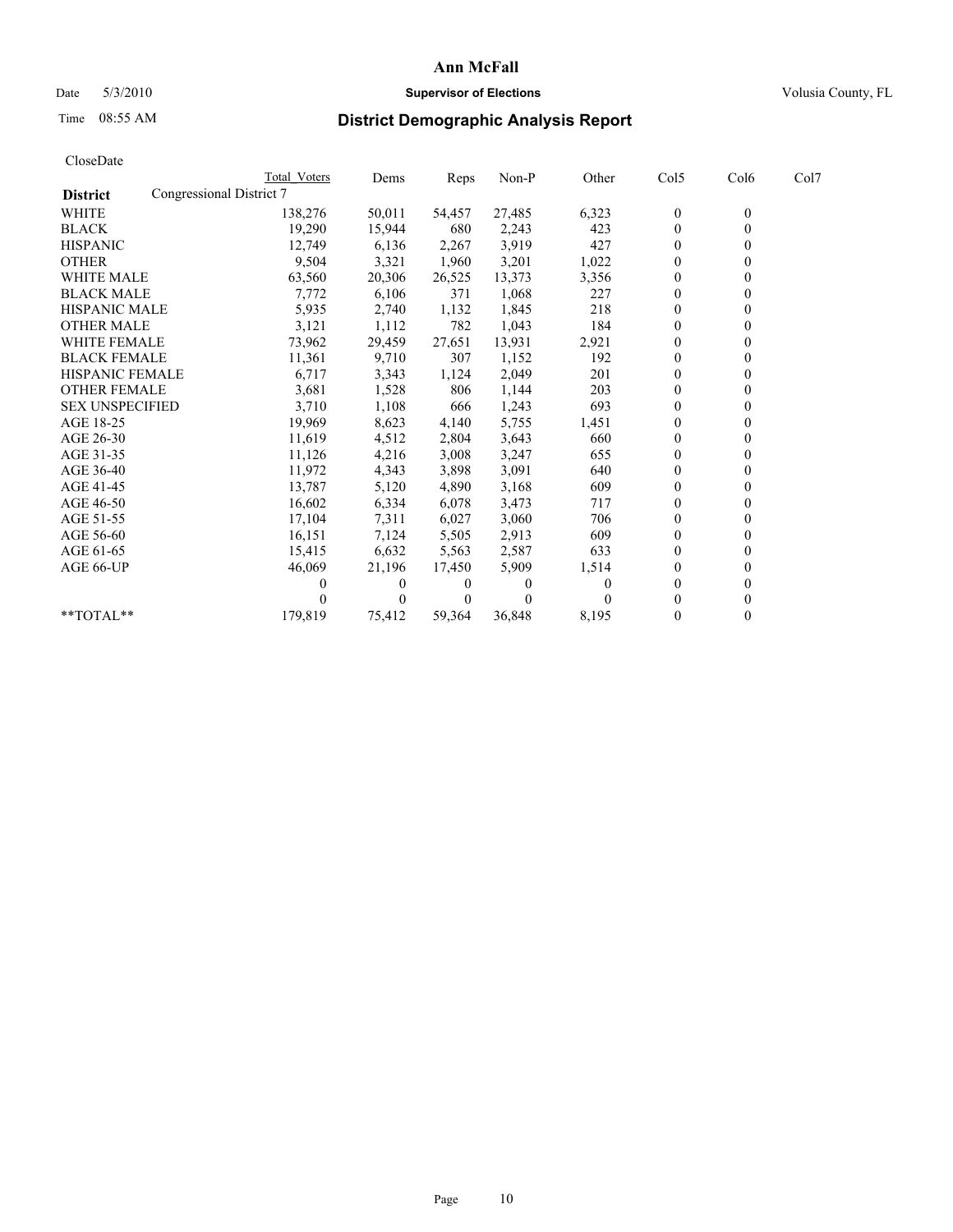# Date 5/3/2010 **Supervisor of Elections Supervisor of Elections** Volusia County, FL

# Time 08:55 AM **District Demographic Analysis Report**

|                        | Total Voters              | Dems     | Reps   | Non-P    | Other | Col5             | Col6             | Col7 |  |
|------------------------|---------------------------|----------|--------|----------|-------|------------------|------------------|------|--|
| <b>District</b>        | Congressional District 24 |          |        |          |       |                  |                  |      |  |
| <b>WHITE</b>           | 108,606                   | 38,500   | 42,304 | 23,248   | 4,554 | $\boldsymbol{0}$ | $\boldsymbol{0}$ |      |  |
| <b>BLACK</b>           | 4,889                     | 3,934    | 219    | 620      | 116   | $\theta$         |                  |      |  |
| <b>HISPANIC</b>        | 5,551                     | 2,587    | 1,043  | 1,716    | 205   | $\theta$         |                  |      |  |
| <b>OTHER</b>           | 5,375                     | 1,643    | 1,196  | 1,895    | 641   | $\theta$         |                  |      |  |
| <b>WHITE MALE</b>      | 50,269                    | 15,759   | 20,732 | 11,360   | 2,418 | $\theta$         |                  |      |  |
| <b>BLACK MALE</b>      | 2,152                     | 1,641    | 113    | 331      | 67    | $\theta$         |                  |      |  |
| <b>HISPANIC MALE</b>   | 2,573                     | 1,148    | 483    | 831      | 111   | $\theta$         |                  |      |  |
| <b>OTHER MALE</b>      | 1,826                     | 562      | 479    | 681      | 104   | 0                |                  |      |  |
| <b>WHITE FEMALE</b>    | 57,653                    | 22,505   | 21,323 | 11,725   | 2,100 | $\theta$         |                  |      |  |
| <b>BLACK FEMALE</b>    | 2,696                     | 2,259    | 103    | 286      | 48    | $\theta$         |                  |      |  |
| HISPANIC FEMALE        | 2,939                     | 1,420    | 555    | 871      | 93    | $\theta$         |                  |      |  |
| <b>OTHER FEMALE</b>    | 2,074                     | 788      | 487    | 666      | 133   | $\theta$         |                  |      |  |
| <b>SEX UNSPECIFIED</b> | 2,239                     | 582      | 487    | 728      | 442   | $\theta$         |                  |      |  |
| AGE 18-25              | 10,825                    | 3,729    | 2,745  | 3,474    | 877   | $\theta$         |                  |      |  |
| AGE 26-30              | 7,345                     | 2,479    | 1,952  | 2,495    | 419   | $\theta$         |                  |      |  |
| AGE 31-35              | 6,988                     | 2,394    | 1,980  | 2,232    | 382   | $\theta$         |                  |      |  |
| AGE 36-40              | 8,004                     | 2,724    | 2,667  | 2,226    | 387   | $\theta$         |                  |      |  |
| AGE 41-45              | 8,890                     | 3,017    | 3,291  | 2,177    | 405   | $\theta$         |                  |      |  |
| AGE 46-50              | 11,070                    | 3,815    | 4,386  | 2,472    | 397   | $\theta$         |                  |      |  |
| AGE 51-55              | 11,819                    | 4,513    | 4,500  | 2,370    | 436   | $\theta$         |                  |      |  |
| AGE 56-60              | 11,629                    | 4,652    | 4,228  | 2,305    | 444   | $\theta$         |                  |      |  |
| AGE 61-65              | 11,949                    | 4,624    | 4,483  | 2,306    | 536   | $\theta$         |                  |      |  |
| AGE 66-UP              | 35,901                    | 14,717   | 14,529 | 5,422    | 1,233 | $\theta$         |                  |      |  |
|                        |                           | 0        | 0      | $\theta$ |       | $\theta$         |                  |      |  |
|                        |                           | $\theta$ | 0      | $\theta$ |       | $\theta$         |                  |      |  |
| **TOTAL**              | 124,421                   | 46,664   | 44,762 | 27,479   | 5,516 | $\theta$         | $\overline{0}$   |      |  |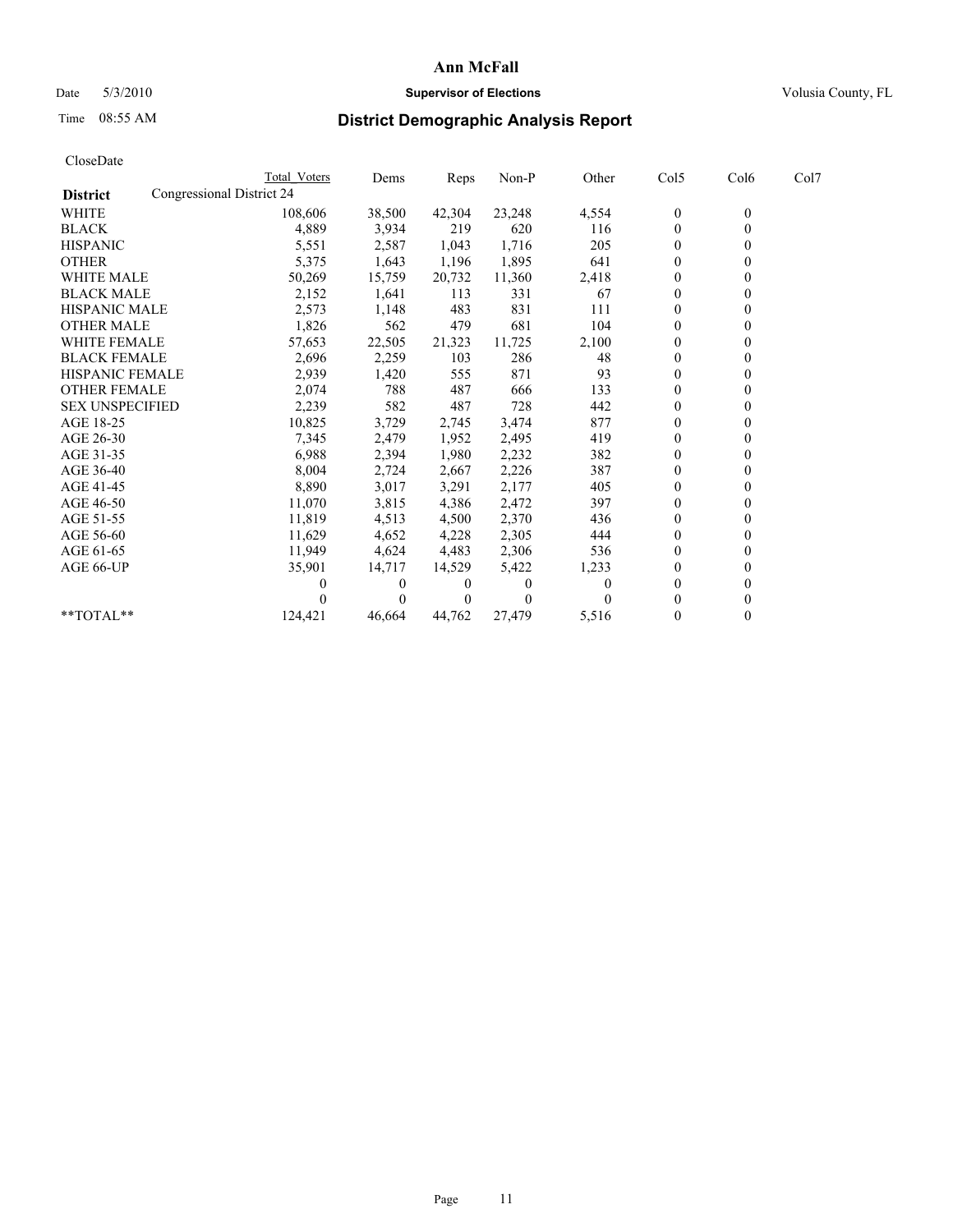# Date 5/3/2010 **Supervisor of Elections Supervisor of Elections** Volusia County, FL

# Time 08:55 AM **District Demographic Analysis Report**

|                        |               | <b>Total Voters</b> | Dems     | Reps           | Non-P    | Other    | Col5         | Col6             | Col7 |  |
|------------------------|---------------|---------------------|----------|----------------|----------|----------|--------------|------------------|------|--|
| <b>District</b>        | Daytona Beach |                     |          |                |          |          |              |                  |      |  |
| <b>WHITE</b>           |               | 20,217              | 7,946    | 7,126          | 4,238    | 907      | $\bf{0}$     | $\boldsymbol{0}$ |      |  |
| <b>BLACK</b>           |               | 12,178              | 10,347   | 314            | 1,298    | 219      | $\theta$     |                  |      |  |
| <b>HISPANIC</b>        |               | 832                 | 387      | 155            | 263      | 27       | $\theta$     |                  |      |  |
| <b>OTHER</b>           |               | 2,274               | 949      | 342            | 735      | 248      | $\mathbf{0}$ |                  |      |  |
| <b>WHITE MALE</b>      |               | 9,688               | 3,347    | 3,652          | 2,155    | 534      | $\theta$     |                  |      |  |
| <b>BLACK MALE</b>      |               | 4,765               | 3,894    | 164            | 599      | 108      | $\Omega$     |                  |      |  |
| <b>HISPANIC MALE</b>   |               | 391                 | 174      | 71             | 130      | 16       | $\theta$     |                  |      |  |
| <b>OTHER MALE</b>      |               | 730                 | 301      | 148            | 238      | 43       | $\theta$     |                  |      |  |
| <b>WHITE FEMALE</b>    |               | 10,418              | 4,554    | 3,440          | 2,058    | 366      | $\theta$     |                  |      |  |
| <b>BLACK FEMALE</b>    |               | 7,306               | 6,366    | 148            | 682      | 110      | $\mathbf{0}$ |                  |      |  |
| HISPANIC FEMALE        |               | 437                 | 210      | 84             | 133      | 10       | $\theta$     |                  |      |  |
| <b>OTHER FEMALE</b>    |               | 835                 | 401      | 133            | 260      | 41       | $\theta$     |                  |      |  |
| <b>SEX UNSPECIFIED</b> |               | 931                 | 382      | 97             | 279      | 173      | $\theta$     |                  |      |  |
| AGE 18-25              |               | 6,188               | 3,883    | 672            | 1,306    | 327      | $\theta$     |                  |      |  |
| AGE 26-30              |               | 2,790               | 1,447    | 433            | 782      | 128      | $\theta$     |                  |      |  |
| AGE 31-35              |               | 2,091               | 1,088    | 351            | 560      | 92       | $\theta$     |                  |      |  |
| AGE 36-40              |               | 2,030               | 1,036    | 457            | 466      | 71       | $\theta$     |                  |      |  |
| AGE 41-45              |               | 2,270               | 1,237    | 473            | 468      | 92       | $\theta$     |                  |      |  |
| AGE 46-50              |               | 2,719               | 1,447    | 657            | 506      | 109      | $\mathbf{0}$ |                  |      |  |
| AGE 51-55              |               | 3,021               | 1,717    | 732            | 467      | 105      | $\theta$     |                  |      |  |
| AGE 56-60              |               | 2,936               | 1,573    | 748            | 523      | 92       | $\theta$     |                  |      |  |
| AGE 61-65              |               | 2,794               | 1,468    | 755            | 456      | 115      | $\theta$     |                  |      |  |
| AGE 66-UP              |               | 8,662               | 4,733    | 2,659          | 1,000    | 270      | $\theta$     |                  |      |  |
|                        |               |                     | $\theta$ | $\overline{0}$ | $\Omega$ | $\theta$ | $\theta$     |                  |      |  |
|                        |               |                     | 0        | $\theta$       | $\Omega$ |          | $\theta$     |                  |      |  |
| $**TOTAL**$            |               | 35,501              | 19,629   | 7,937          | 6,534    | 1,401    | $\mathbf{0}$ | 0                |      |  |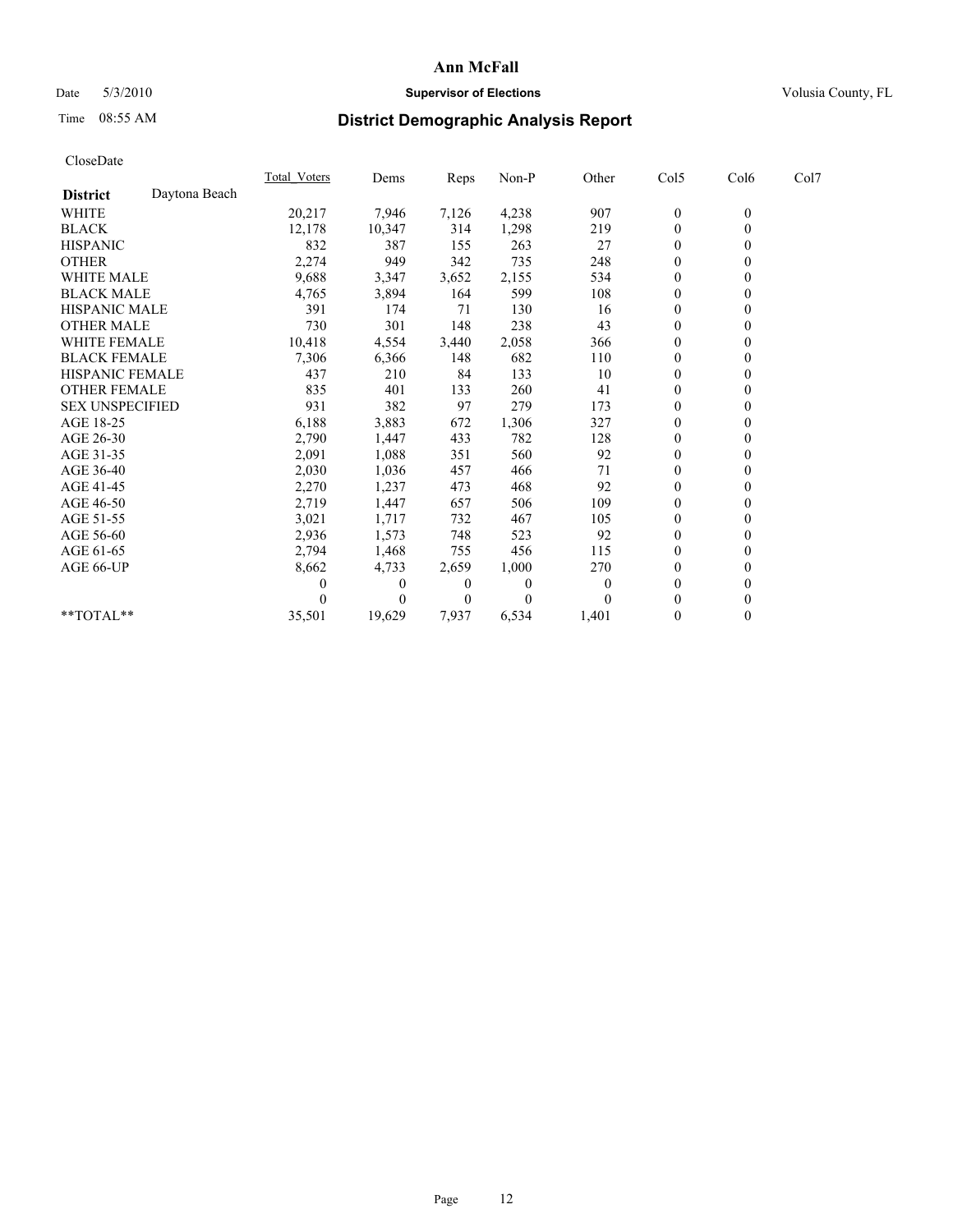# Date 5/3/2010 **Supervisor of Elections Supervisor of Elections** Volusia County, FL

# Time 08:55 AM **District Demographic Analysis Report**

|                                         | <b>Total Voters</b> | Dems  | Reps         | $Non-P$          | Other          | Col5             | Col6     | Col7 |  |
|-----------------------------------------|---------------------|-------|--------------|------------------|----------------|------------------|----------|------|--|
| Daytona Beach Shores<br><b>District</b> |                     |       |              |                  |                |                  |          |      |  |
| <b>WHITE</b>                            | 3,080               | 922   | 1,408        | 620              | 130            | $\boldsymbol{0}$ | $\theta$ |      |  |
| <b>BLACK</b>                            | 29                  | 20    | 2            | 6                |                | $\mathbf{0}$     |          |      |  |
| <b>HISPANIC</b>                         | 49                  | 16    | 20           | 10               |                | $\Omega$         |          |      |  |
| <b>OTHER</b>                            | 154                 | 45    | 54           | 41               | 14             | $\theta$         |          |      |  |
| WHITE MALE                              | 1,454               | 401   | 666          | 319              | 68             |                  |          |      |  |
| <b>BLACK MALE</b>                       | 15                  | 10    |              |                  |                | $\Omega$         |          |      |  |
| HISPANIC MALE                           | 25                  | 7     | 11           | 4                |                | $\Omega$         |          |      |  |
| <b>OTHER MALE</b>                       | 59                  | 19    | 21           | 18               |                | 0                |          |      |  |
| WHITE FEMALE                            | 1,598               | 511   | 731          | 297              | 59             | $\Omega$         |          |      |  |
| <b>BLACK FEMALE</b>                     | 14                  | 10    |              |                  | $\overline{0}$ | $\theta$         |          |      |  |
| HISPANIC FEMALE                         | 23                  | 9     | 8            | 6                | 0              | 0                |          |      |  |
| <b>OTHER FEMALE</b>                     | 66                  | 20    | 27           | 15               | 4              | $\Omega$         |          |      |  |
| <b>SEX UNSPECIFIED</b>                  | 58                  | 16    | 18           | 12               | 12             | $\Omega$         |          |      |  |
| AGE 18-25                               | 117                 | 36    | 32           | 38               | 11             | 0                |          |      |  |
| AGE 26-30                               | 86                  | 28    | 26           | 29               | 3              | $\Omega$         |          |      |  |
| AGE 31-35                               | 66                  | 28    | 16           | 17               |                | $\Omega$         |          |      |  |
| AGE 36-40                               | 65                  | 20    | 22           | 20               |                | 0                |          |      |  |
| AGE 41-45                               | 109                 | 20    | 43           | 40               | 6              | $\Omega$         |          |      |  |
| AGE 46-50                               | 154                 | 46    | 62           | 40               | 6              | $\theta$         |          |      |  |
| AGE 51-55                               | 214                 | 56    | 96           | 49               | 13             | $\Omega$         |          |      |  |
| AGE 56-60                               | 286                 | 69    | 131          | 66               | 20             | $\theta$         |          |      |  |
| AGE 61-65                               | 400                 | 123   | 180          | 75               | 22             | $\Omega$         |          |      |  |
| AGE 66-UP                               | 1,815               | 577   | 876          | 303              | 59             | $\mathbf{0}$     |          |      |  |
|                                         | 0                   | 0     | $\mathbf{0}$ | $\boldsymbol{0}$ | $\theta$       | $\Omega$         |          |      |  |
|                                         |                     | 0     | $\Omega$     | $\theta$         | $\theta$       |                  |          |      |  |
| **TOTAL**                               | 3,312               | 1,003 | 1,484        | 677              | 148            | 0                |          |      |  |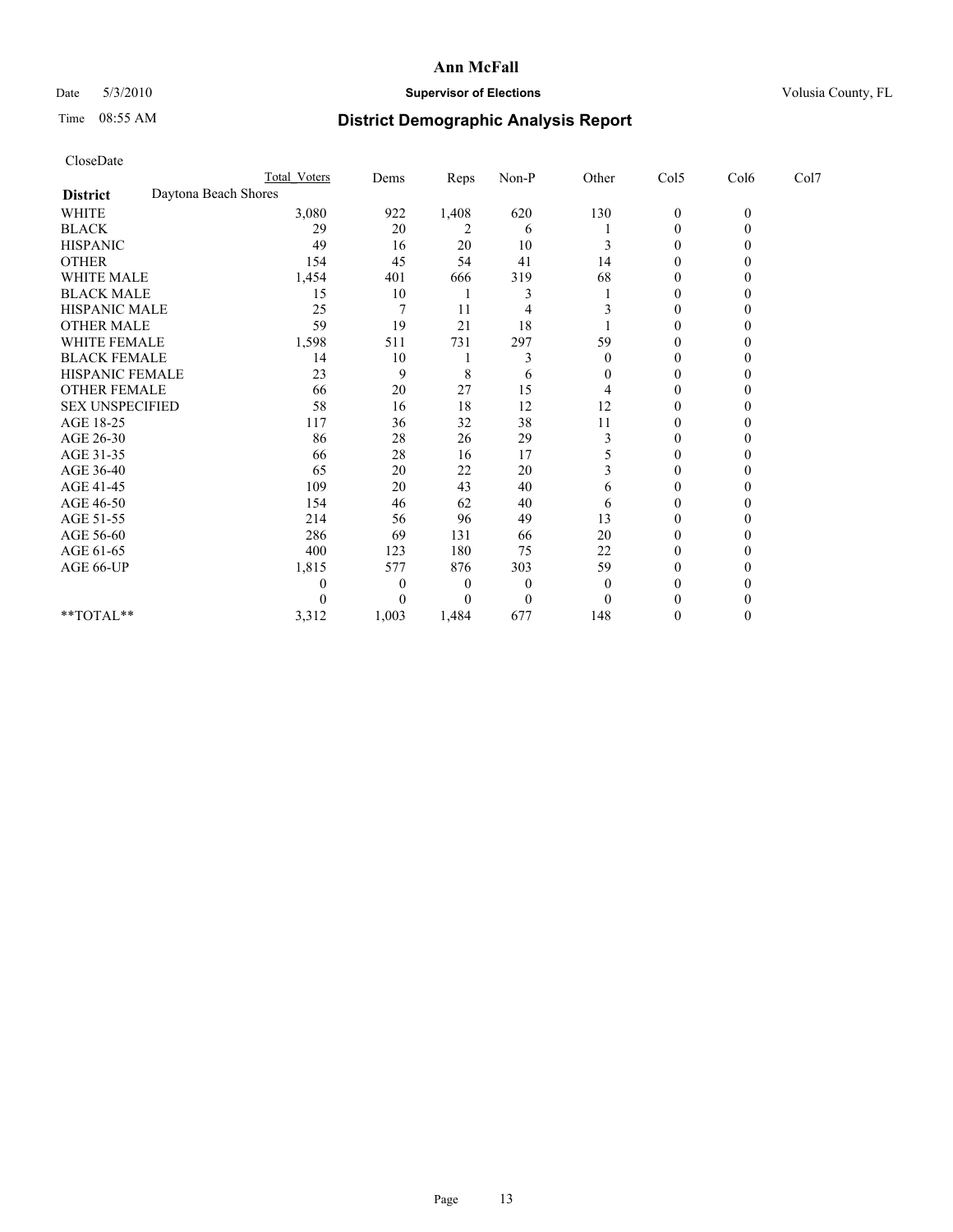# Date 5/3/2010 **Supervisor of Elections Supervisor of Elections** Volusia County, FL

# Time 08:55 AM **District Demographic Analysis Report**

|                        |        | <b>Total Voters</b> | Dems         | <b>Reps</b>    | $Non-P$      | Other        | Col5             | Col6             | Col7 |  |
|------------------------|--------|---------------------|--------------|----------------|--------------|--------------|------------------|------------------|------|--|
| <b>District</b>        | DeBary |                     |              |                |              |              |                  |                  |      |  |
| <b>WHITE</b>           |        | 11,490              | 3,363        | 5,338          | 2,237        | 552          | $\boldsymbol{0}$ | $\boldsymbol{0}$ |      |  |
| <b>BLACK</b>           |        | 406                 | 308          | 31             | 56           | 11           | $\mathbf{0}$     |                  |      |  |
| <b>HISPANIC</b>        |        | 742                 | 314          | 188            | 212          | 28           | $\theta$         |                  |      |  |
| <b>OTHER</b>           |        | 654                 | 182          | 178            | 217          | 77           | $\theta$         |                  |      |  |
| <b>WHITE MALE</b>      |        | 5,376               | 1,349        | 2,636          | 1,100        | 291          | 0                |                  |      |  |
| <b>BLACK MALE</b>      |        | 187                 | 133          | 11             | 37           | 6            | $\theta$         |                  |      |  |
| HISPANIC MALE          |        | 353                 | 134          | 95             | 107          | 17           | $\overline{0}$   |                  |      |  |
| <b>OTHER MALE</b>      |        | 210                 | 58           | 59             | 80           | 13           | $\overline{0}$   |                  |      |  |
| WHITE FEMALE           |        | 6,043               | 1,999        | 2,666          | 1,124        | 254          | $\theta$         |                  |      |  |
| <b>BLACK FEMALE</b>    |        | 214                 | 170          | 20             | 19           | 5            | $\theta$         |                  |      |  |
| HISPANIC FEMALE        |        | 382                 | 176          | 93             | 102          | 11           | $\overline{0}$   |                  |      |  |
| <b>OTHER FEMALE</b>    |        | 276                 | 90           | 80             | 84           | 22           | $\theta$         |                  |      |  |
| <b>SEX UNSPECIFIED</b> |        | 251                 | 58           | 75             | 69           | 49           | $\Omega$         |                  |      |  |
| AGE 18-25              |        | 1,060               | 284          | 322            | 354          | 100          | $\theta$         |                  |      |  |
| AGE 26-30              |        | 699                 | 176          | 239            | 234          | 50           | $\Omega$         |                  |      |  |
| AGE 31-35              |        | 756                 | 217          | 282            | 224          | 33           | $\overline{0}$   |                  |      |  |
| AGE 36-40              |        | 913                 | 224          | 381            | 253          | 55           | $\overline{0}$   |                  |      |  |
| AGE 41-45              |        | 1,107               | 303          | 489            | 260          | 55           | $\theta$         |                  |      |  |
| AGE 46-50              |        | 1,250               | 349          | 588            | 249          | 64           | $\theta$         |                  |      |  |
| AGE 51-55              |        | 1,326               | 436          | 604            | 236          | 50           | $\mathbf{0}$     |                  |      |  |
| AGE 56-60              |        | 1,339               | 488          | 586            | 220          | 45           | $\theta$         |                  |      |  |
| AGE 61-65              |        | 1,249               | 390          | 598            | 204          | 57           | $\Omega$         |                  |      |  |
| AGE 66-UP              |        | 3,592               | 1,300        | 1,646          | 488          | 158          | $\overline{0}$   |                  |      |  |
|                        |        | 0                   | $\mathbf{0}$ | $\overline{0}$ | $\mathbf{0}$ | $\mathbf{0}$ | $\theta$         |                  |      |  |
|                        |        |                     | $\Omega$     | $\Omega$       | $\mathbf{0}$ | $\Omega$     | $\theta$         |                  |      |  |
| $**TOTAL**$            |        | 13,292              | 4,167        | 5,735          | 2,722        | 668          | $\mathbf{0}$     | 0                |      |  |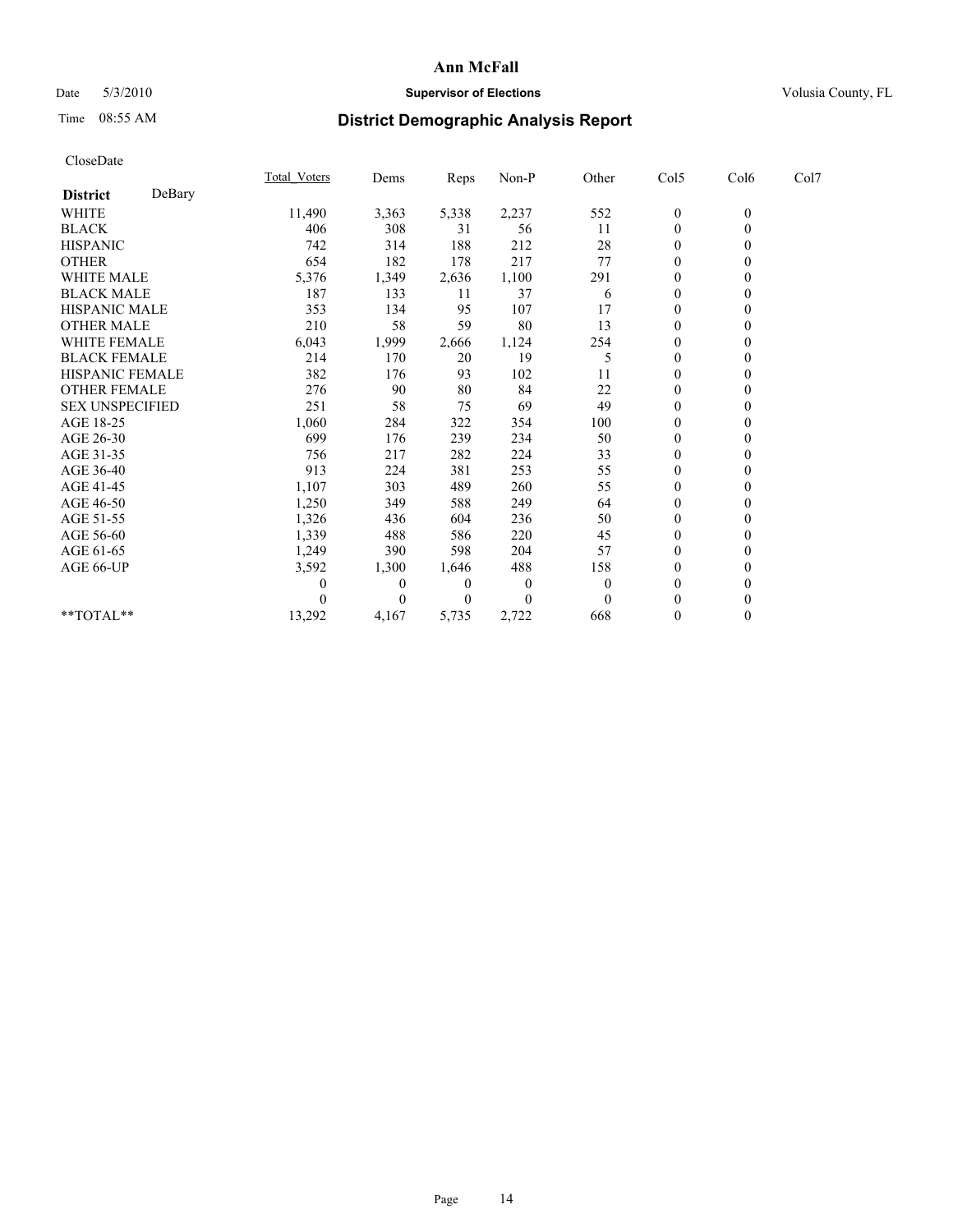# Date 5/3/2010 **Supervisor of Elections Supervisor of Elections** Volusia County, FL

# Time 08:55 AM **District Demographic Analysis Report**

|                        |        | <b>Total Voters</b> | Dems         | Reps         | Non-P          | Other          | Col5             | Col6             | Col7 |  |
|------------------------|--------|---------------------|--------------|--------------|----------------|----------------|------------------|------------------|------|--|
| <b>District</b>        | DeLand |                     |              |              |                |                |                  |                  |      |  |
| WHITE                  |        | 11,154              | 4,069        | 4,518        | 1,985          | 582            | $\boldsymbol{0}$ | $\boldsymbol{0}$ |      |  |
| <b>BLACK</b>           |        | 2,268               | 1,894        | 75           | 245            | 54             | $\theta$         | 0                |      |  |
| <b>HISPANIC</b>        |        | 801                 | 367          | 136          | 247            | 51             | $\theta$         |                  |      |  |
| <b>OTHER</b>           |        | 769                 | 277          | 155          | 228            | 109            | $\theta$         |                  |      |  |
| <b>WHITE MALE</b>      |        | 4,790               | 1,527        | 2,042        | 922            | 299            | $\theta$         |                  |      |  |
| <b>BLACK MALE</b>      |        | 873                 | 692          | 34           | 113            | 34             | $\theta$         |                  |      |  |
| <b>HISPANIC MALE</b>   |        | 339                 | 155          | 61           | 99             | 24             | $\theta$         |                  |      |  |
| <b>OTHER MALE</b>      |        | 223                 | 88           | 60           | 50             | 25             | $\mathbf{0}$     |                  |      |  |
| WHITE FEMALE           |        | 6,318               | 2,526        | 2,462        | 1,053          | 277            | $\theta$         |                  |      |  |
| <b>BLACK FEMALE</b>    |        | 1,374               | 1,185        | 41           | 129            | 19             | $\theta$         |                  |      |  |
| HISPANIC FEMALE        |        | 458                 | 212          | 74           | 146            | 26             | $\theta$         |                  |      |  |
| <b>OTHER FEMALE</b>    |        | 300                 | 128          | 54           | 91             | 27             | $\theta$         |                  |      |  |
| <b>SEX UNSPECIFIED</b> |        | 317                 | 94           | 56           | 102            | 65             | $\theta$         |                  |      |  |
| AGE 18-25              |        | 1,828               | 766          | 401          | 507            | 154            | $\theta$         |                  |      |  |
| AGE 26-30              |        | 1,013               | 450          | 226          | 281            | 56             | $\theta$         |                  |      |  |
| AGE 31-35              |        | 1,043               | 420          | 297          | 241            | 85             | $\theta$         |                  |      |  |
| AGE 36-40              |        | 1,101               | 450          | 347          | 257            | 47             | $\theta$         |                  |      |  |
| AGE 41-45              |        | 1,102               | 458          | 391          | 198            | 55             | $\theta$         |                  |      |  |
| AGE 46-50              |        | 1,195               | 503          | 426          | 206            | 60             | $\theta$         |                  |      |  |
| AGE 51-55              |        | 1,210               | 570          | 380          | 203            | 57             | $\theta$         |                  |      |  |
| AGE 56-60              |        | 1,100               | 538          | 353          | 159            | 50             | $\theta$         |                  |      |  |
| AGE 61-65              |        | 1,180               | 547          | 416          | 164            | 53             | $\theta$         |                  |      |  |
| AGE 66-UP              |        | 4,220               | 1,905        | 1,647        | 489            | 179            | $\mathbf{0}$     |                  |      |  |
|                        |        | $\boldsymbol{0}$    | $\mathbf{0}$ | $\mathbf{0}$ | $\overline{0}$ | $\theta$       | $\theta$         |                  |      |  |
|                        |        |                     | $\Omega$     | $\theta$     | $\theta$       | $\overline{0}$ | $\theta$         |                  |      |  |
| **TOTAL**              |        | 14,992              | 6,607        | 4,884        | 2,705          | 796            | $\overline{0}$   | 0                |      |  |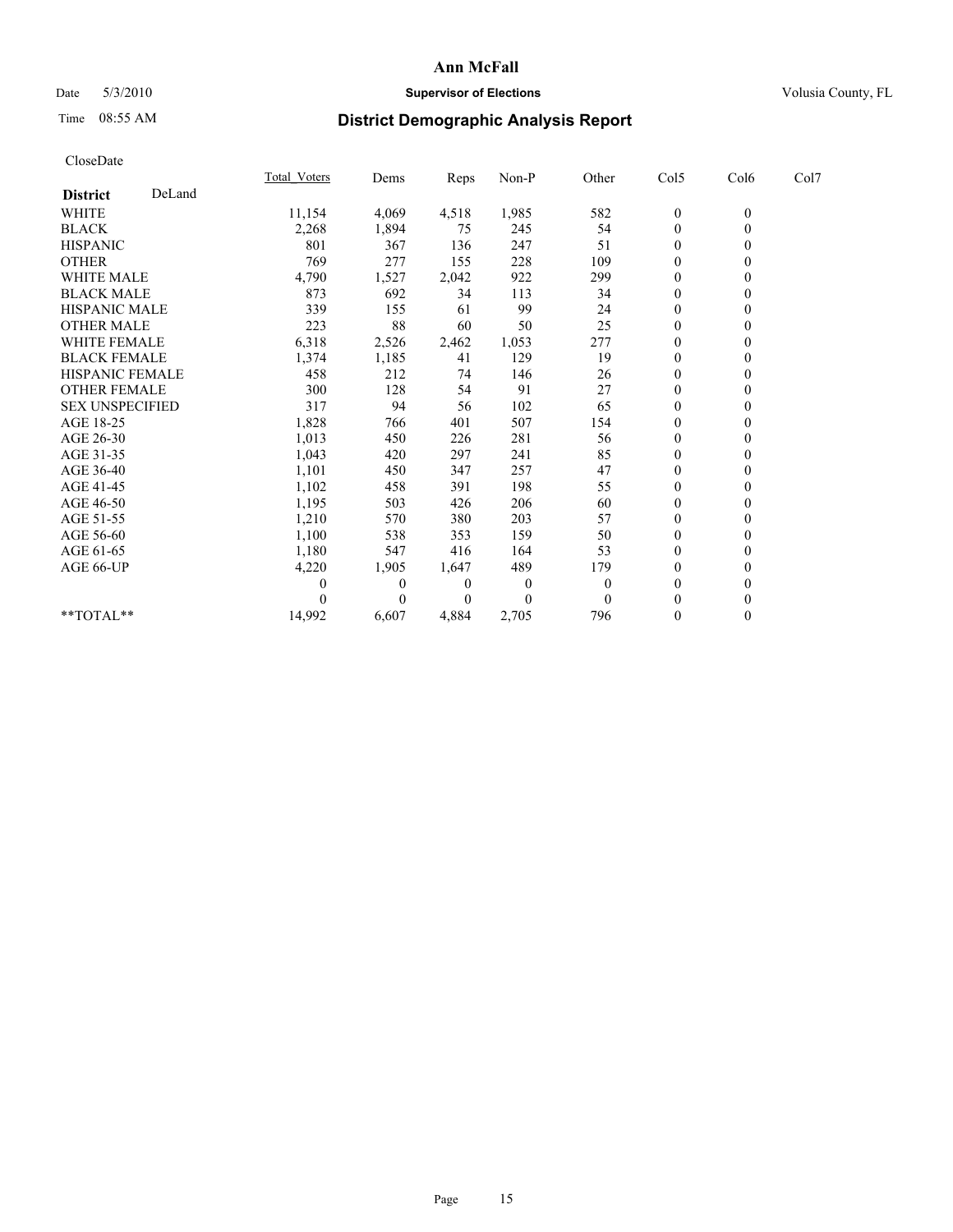# Date 5/3/2010 **Supervisor of Elections Supervisor of Elections** Volusia County, FL

# Time 08:55 AM **District Demographic Analysis Report**

|                        |         | <b>Total Voters</b> | Dems     | <b>Reps</b> | Non-P    | Other    | Col5             | Col6         | Col7 |  |
|------------------------|---------|---------------------|----------|-------------|----------|----------|------------------|--------------|------|--|
| <b>District</b>        | Deltona |                     |          |             |          |          |                  |              |      |  |
| <b>WHITE</b>           |         | 32,914              | 11,246   | 12,671      | 7,202    | 1,795    | $\boldsymbol{0}$ | $\mathbf{0}$ |      |  |
| <b>BLACK</b>           |         | 4,468               | 3,472    | 225         | 618      | 153      | $\theta$         |              |      |  |
| <b>HISPANIC</b>        |         | 11,491              | 5,786    | 1,841       | 3,505    | 359      | $\theta$         |              |      |  |
| <b>OTHER</b>           |         | 2,969               | 988      | 523         | 1,093    | 365      | $\overline{0}$   |              |      |  |
| <b>WHITE MALE</b>      |         | 15,277              | 4,680    | 6,181       | 3,485    | 931      | 0                |              |      |  |
| <b>BLACK MALE</b>      |         | 1,979               | 1,449    | 133         | 303      | 94       | $\theta$         |              |      |  |
| <b>HISPANIC MALE</b>   |         | 5,376               | 2,595    | 918         | 1,678    | 185      | $\theta$         |              |      |  |
| <b>OTHER MALE</b>      |         | 979                 | 358      | 210         | 349      | 62       | $\Omega$         |              |      |  |
| <b>WHITE FEMALE</b>    |         | 17,459              | 6,503    | 6,423       | 3,676    | 857      | $\theta$         |              |      |  |
| <b>BLACK FEMALE</b>    |         | 2,449               | 1,987    | 92          | 312      | 58       | $\overline{0}$   |              |      |  |
| HISPANIC FEMALE        |         | 6,029               | 3,143    | 917         | 1,802    | 167      | $\mathbf{0}$     |              |      |  |
| <b>OTHER FEMALE</b>    |         | 1,131               | 462      | 200         | 393      | 76       | $\theta$         |              |      |  |
| <b>SEX UNSPECIFIED</b> |         | 1,163               | 315      | 186         | 420      | 242      | $\overline{0}$   |              |      |  |
| AGE 18-25              |         | 6,200               | 2,294    | 1,241       | 2,122    | 543      | $\Omega$         |              |      |  |
| AGE 26-30              |         | 4,116               | 1,492    | 918         | 1,430    | 276      | $\theta$         |              |      |  |
| AGE 31-35              |         | 4,483               | 1,724    | 1,117       | 1,361    | 281      | $\overline{0}$   |              |      |  |
| AGE 36-40              |         | 4,635               | 1,741    | 1,390       | 1,251    | 253      | 0                |              |      |  |
| AGE 41-45              |         | 4,824               | 1,900    | 1,500       | 1,192    | 232      | $\theta$         |              |      |  |
| AGE 46-50              |         | 5,387               | 2,084    | 1,830       | 1,264    | 209      | $\overline{0}$   |              |      |  |
| AGE 51-55              |         | 5,140               | 2,125    | 1,727       | 1,038    | 250      | $\Omega$         |              |      |  |
| AGE 56-60              |         | 4,143               | 1,856    | 1,298       | 810      | 179      | $\theta$         |              |      |  |
| AGE 61-65              |         | 3,658               | 1,629    | 1,174       | 694      | 161      | $\Omega$         |              |      |  |
| AGE 66-UP              |         | 9,255               | 4,647    | 3,065       | 1,255    | 288      | 0                |              |      |  |
|                        |         | $\theta$            | $\left($ | $\bf{0}$    | $\theta$ | $\theta$ | $\theta$         |              |      |  |
|                        |         |                     | $\Omega$ | $\Omega$    | $\Omega$ |          | $\Omega$         |              |      |  |
| **TOTAL**              |         | 51,842              | 21,492   | 15,260      | 12,418   | 2,672    | $\mathbf{0}$     | 0            |      |  |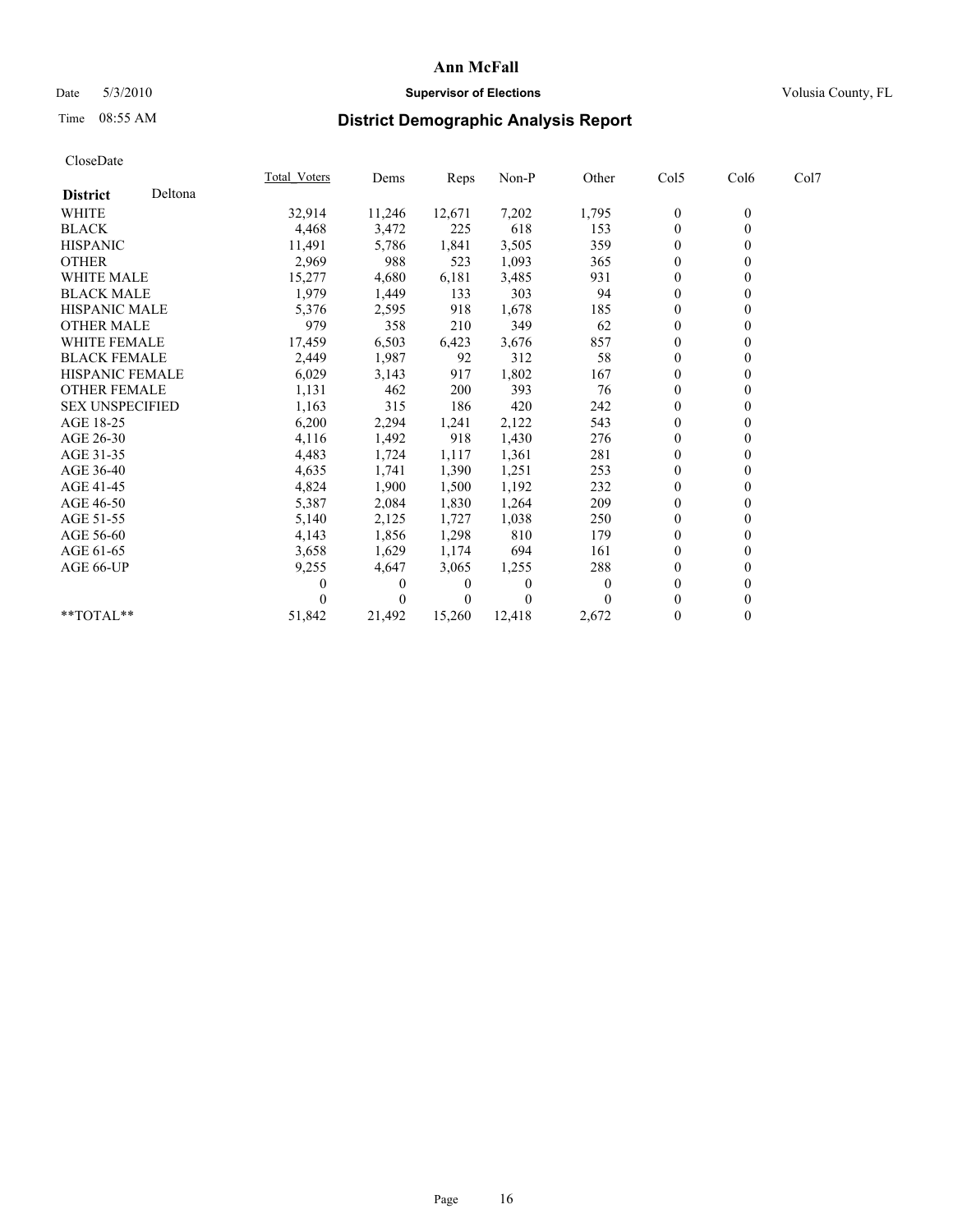# Date 5/3/2010 **Supervisor of Elections Supervisor of Elections** Volusia County, FL

# Time 08:55 AM **District Demographic Analysis Report**

|                        |           | Total Voters | Dems     | Reps     | $Non-P$  | Other | Col5         | Col6         | Col7 |  |
|------------------------|-----------|--------------|----------|----------|----------|-------|--------------|--------------|------|--|
| <b>District</b>        | Edgewater |              |          |          |          |       |              |              |      |  |
| <b>WHITE</b>           |           | 12,778       | 4,923    | 4,290    | 3,064    | 501   | $\mathbf{0}$ | $\mathbf{0}$ |      |  |
| <b>BLACK</b>           |           | 257          | 198      | 11       | 40       | 8     | $\mathbf{0}$ |              |      |  |
| <b>HISPANIC</b>        |           | 164          | 75       | 34       | 45       | 10    | $\Omega$     |              |      |  |
| <b>OTHER</b>           |           | 457          | 136      | 86       | 175      | 60    | $\theta$     |              |      |  |
| <b>WHITE MALE</b>      |           | 5,780        | 1,992    | 2,103    | 1,430    | 255   | 0            |              |      |  |
| <b>BLACK MALE</b>      |           | 126          | 94       | 6        | 22       | 4     | $\theta$     |              |      |  |
| <b>HISPANIC MALE</b>   |           | 69           | 30       | 13       | 20       | 6     | $\mathbf{0}$ |              |      |  |
| <b>OTHER MALE</b>      |           | 148          | 52       | 39       | 50       |       | $\theta$     |              |      |  |
| WHITE FEMALE           |           | 6,928        | 2,905    | 2,159    | 1,620    | 244   | $\theta$     |              |      |  |
| <b>BLACK FEMALE</b>    |           | 126          | 101      | 5        | 17       | 3     | $\theta$     |              |      |  |
| HISPANIC FEMALE        |           | 92           | 44       | 21       | 23       |       | $\theta$     |              |      |  |
| <b>OTHER FEMALE</b>    |           | 165          | 61       | 34       | 60       | 10    | $\Omega$     |              |      |  |
| <b>SEX UNSPECIFIED</b> |           | 222          | 53       | 41       | 82       | 46    | $\theta$     |              |      |  |
| AGE 18-25              |           | 1,177        | 372      | 261      | 453      | 91    | $\Omega$     |              |      |  |
| AGE 26-30              |           | 819          | 269      | 211      | 292      | 47    | $\theta$     |              |      |  |
| AGE 31-35              |           | 886          | 291      | 246      | 306      | 43    | $\theta$     |              |      |  |
| AGE 36-40              |           | 949          | 312      | 272      | 323      | 42    | $\mathbf{0}$ |              |      |  |
| AGE 41-45              |           | 972          | 346      | 338      | 255      | 33    | $\theta$     |              |      |  |
| AGE 46-50              |           | 1,241        | 478      | 415      | 297      | 51    | $\theta$     |              |      |  |
| AGE 51-55              |           | 1,317        | 494      | 477      | 304      | 42    | $\theta$     |              |      |  |
| AGE 56-60              |           | 1,260        | 536      | 409      | 275      | 40    | $\Omega$     |              |      |  |
| AGE 61-65              |           | 1,253        | 518      | 417      | 254      | 64    | $\theta$     |              |      |  |
| AGE 66-UP              |           | 3,782        | 1,716    | 1,375    | 565      | 126   | $\theta$     |              |      |  |
|                        |           |              | $\theta$ | 0        | $\theta$ |       | $\theta$     |              |      |  |
|                        |           |              | 0        | $\theta$ | $\theta$ |       | $\theta$     |              |      |  |
| **TOTAL**              |           | 13,656       | 5,332    | 4,421    | 3,324    | 579   | $\Omega$     | 0            |      |  |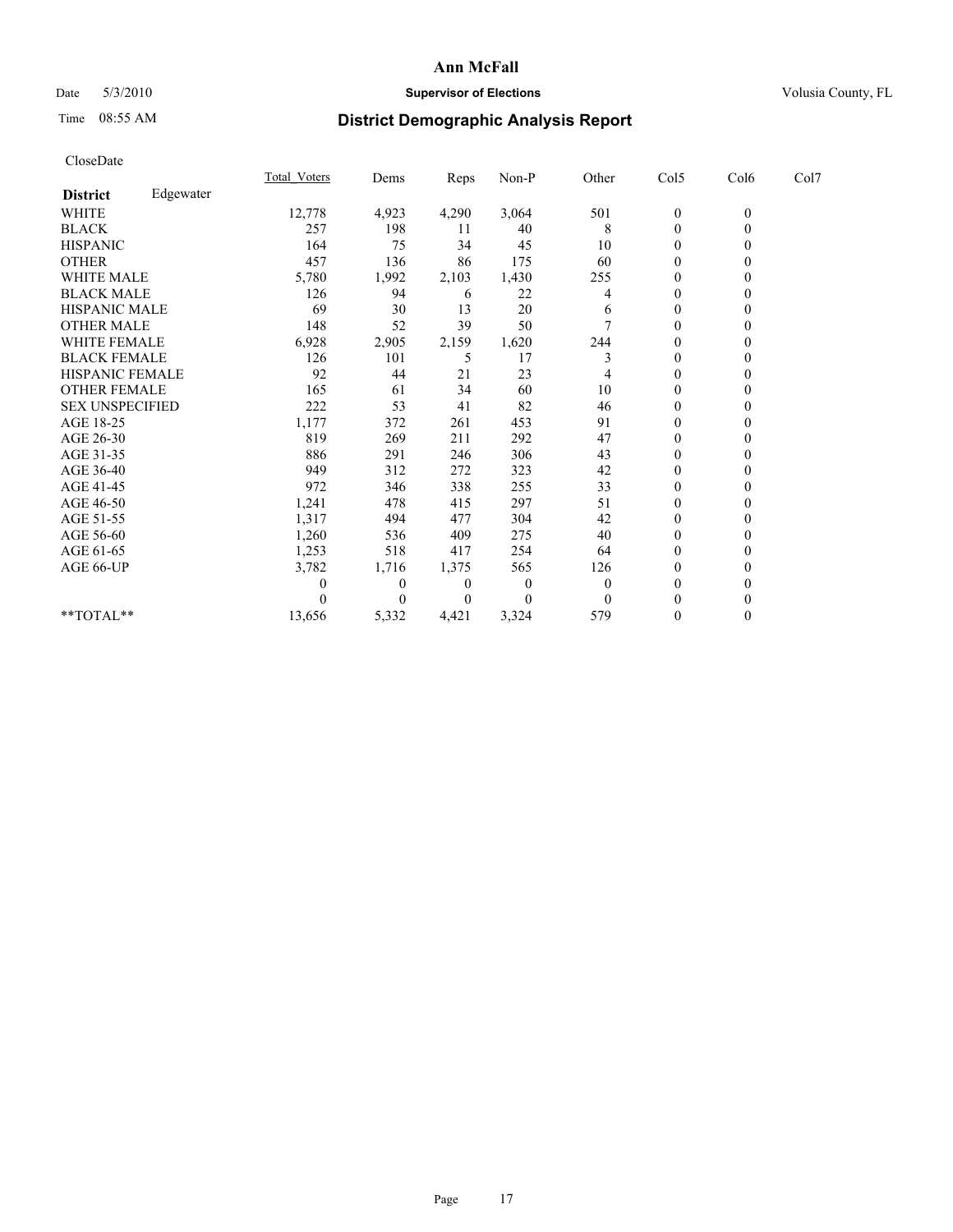## Date 5/3/2010 **Supervisor of Elections Supervisor of Elections** Volusia County, FL

# Time 08:55 AM **District Demographic Analysis Report**

| CloseDate              |            |                     |                  |          |          |          |                  |              |      |  |
|------------------------|------------|---------------------|------------------|----------|----------|----------|------------------|--------------|------|--|
|                        |            | <b>Total Voters</b> | Dems             | Reps     | Non-P    | Other    | Col5             | Col6         | Col7 |  |
| <b>District</b>        | Holly Hill |                     |                  |          |          |          |                  |              |      |  |
| <b>WHITE</b>           |            | 5,529               | 2,358            | 1,677    | 1,226    | 268      | $\boldsymbol{0}$ | $\mathbf{0}$ |      |  |
| <b>BLACK</b>           |            | 719                 | 590              | 24       | 95       | 10       | $\boldsymbol{0}$ | $\mathbf{0}$ |      |  |
| <b>HISPANIC</b>        |            | 138                 | 70               | 25       | 37       | 6        | $\theta$         | $\Omega$     |      |  |
| <b>OTHER</b>           |            | 329                 | 121              | 55       | 117      | 36       | $\mathbf{0}$     | $\mathbf{0}$ |      |  |
| WHITE MALE             |            | 2,487               | 930              | 821      | 610      | 126      | 0                | $\Omega$     |      |  |
| <b>BLACK MALE</b>      |            | 257                 | 199              | 10       | 42       | 6        | $\overline{0}$   | $\theta$     |      |  |
| <b>HISPANIC MALE</b>   |            | 65                  | 25               | 16       | 21       | 3        | $\boldsymbol{0}$ | $\Omega$     |      |  |
| <b>OTHER MALE</b>      |            | 95                  | 31               | 20       | 35       | 9        | $\theta$         | $\Omega$     |      |  |
| <b>WHITE FEMALE</b>    |            | 3,010               | 1,416            | 850      | 609      | 135      | $\boldsymbol{0}$ | $\mathbf{0}$ |      |  |
| <b>BLACK FEMALE</b>    |            | 459                 | 389              | 14       | 52       | 4        | 0                | $\Omega$     |      |  |
| <b>HISPANIC FEMALE</b> |            | 73                  | 45               | 9        | 16       | 3        | $\mathbf{0}$     | $\mathbf{0}$ |      |  |
| <b>OTHER FEMALE</b>    |            | 136                 | 62               | 27       | 43       | 4        | $\boldsymbol{0}$ | $\mathbf{0}$ |      |  |
| <b>SEX UNSPECIFIED</b> |            | 133                 | 42               | 14       | 47       | 30       | $\boldsymbol{0}$ | $\Omega$     |      |  |
| AGE 18-25              |            | 700                 | 311              | 128      | 203      | 58       | $\overline{0}$   | $\Omega$     |      |  |
| AGE 26-30              |            | 485                 | 205              | 101      | 161      | 18       | $\boldsymbol{0}$ | $\theta$     |      |  |
| AGE 31-35              |            | 431                 | 188              | 83       | 136      | 24       | $\boldsymbol{0}$ | $\theta$     |      |  |
| AGE 36-40              |            | 440                 | 184              | 103      | 130      | 23       | $\boldsymbol{0}$ | $\Omega$     |      |  |
| AGE 41-45              |            | 546                 | 220              | 157      | 142      | 27       | $\boldsymbol{0}$ | $\theta$     |      |  |
| AGE 46-50              |            | 665                 | 287              | 180      | 153      | 45       | $\boldsymbol{0}$ | $\mathbf{0}$ |      |  |
| AGE 51-55              |            | 624                 | 304              | 158      | 133      | 29       | 0                | $\Omega$     |      |  |
| AGE 56-60              |            | 611                 | 307              | 159      | 125      | 20       | $\overline{0}$   | $\Omega$     |      |  |
| AGE 61-65              |            | 505                 | 249              | 127      | 105      | 24       | $\boldsymbol{0}$ | $\theta$     |      |  |
| AGE 66-UP              |            | 1,708               | 884              | 585      | 187      | 52       | 0                | $\theta$     |      |  |
|                        |            | $\theta$            | $\boldsymbol{0}$ | $\theta$ | $\theta$ | $\theta$ | $\overline{0}$   | $\Omega$     |      |  |
|                        |            | $\theta$            | $\theta$         | 0        | $\Omega$ | $\theta$ | $\boldsymbol{0}$ | $\theta$     |      |  |
| **TOTAL**              |            | 6,715               | 3,139            | 1,781    | 1,475    | 320      | $\overline{0}$   | $\mathbf{0}$ |      |  |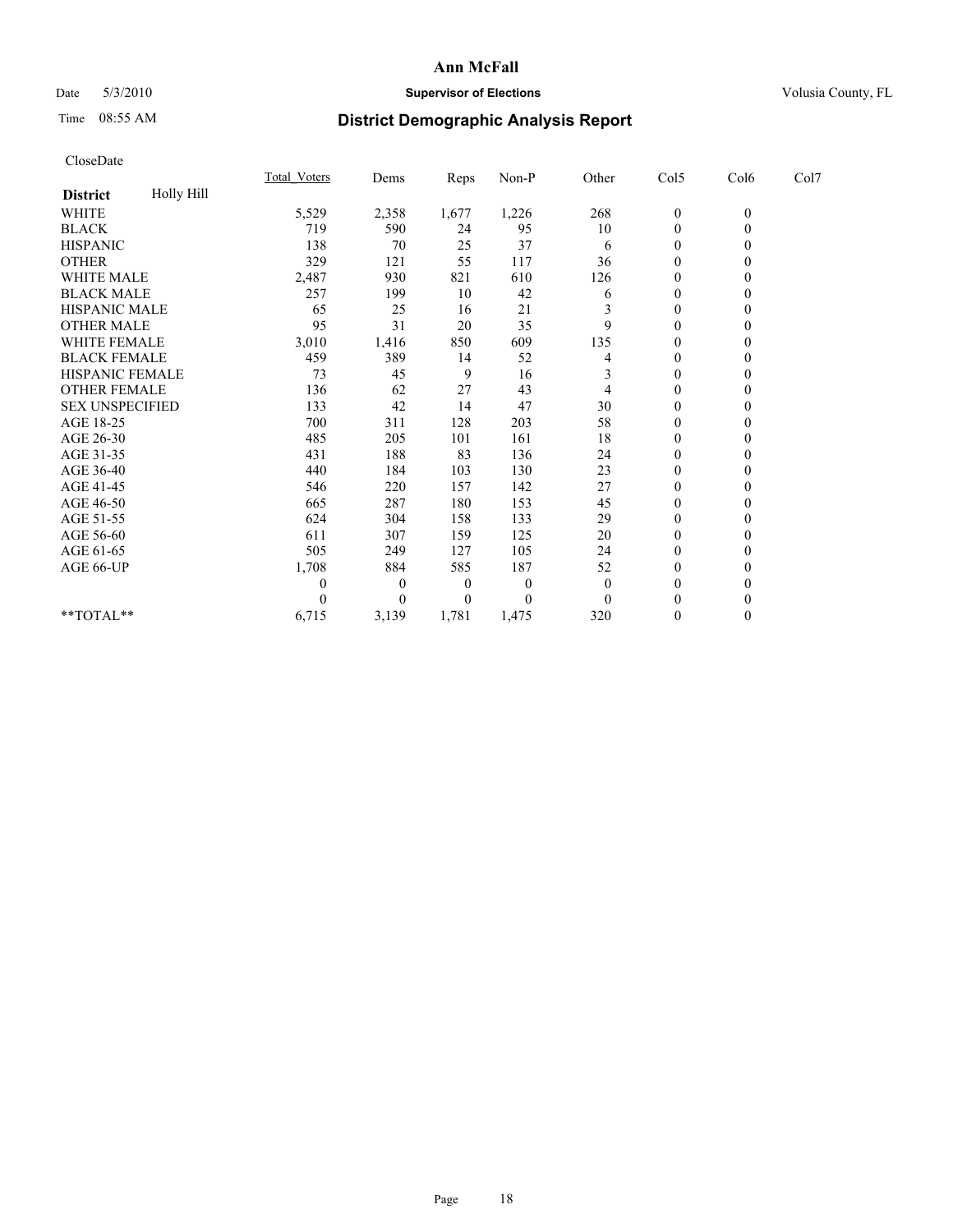# Date 5/3/2010 **Supervisor of Elections Supervisor of Elections** Volusia County, FL

# Time 08:55 AM **District Demographic Analysis Report**

|                        |            | Total Voters | Dems           | <b>Reps</b>    | $Non-P$      | Other          | Col5         | Col6         | Col7 |  |
|------------------------|------------|--------------|----------------|----------------|--------------|----------------|--------------|--------------|------|--|
| <b>District</b>        | Lake Helen |              |                |                |              |                |              |              |      |  |
| <b>WHITE</b>           |            | 1,557        | 626            | 556            | 299          | 76             | $\mathbf{0}$ | $\mathbf{0}$ |      |  |
| <b>BLACK</b>           |            | 178          | 156            |                | 12           | 3              | $\theta$     |              |      |  |
| <b>HISPANIC</b>        |            | 29           | 11             | 10             | 3            | 5              | $\Omega$     |              |      |  |
| <b>OTHER</b>           |            | 58           | 20             | 14             | 18           | 6              | $\Omega$     |              |      |  |
| <b>WHITE MALE</b>      |            | 697          | 251            | 274            | 136          | 36             | 0            |              |      |  |
| <b>BLACK MALE</b>      |            | 77           | 68             |                | 5            |                | 0            |              |      |  |
| HISPANIC MALE          |            | 9            | $\overline{2}$ |                | $\theta$     | 2              | $\Omega$     |              |      |  |
| <b>OTHER MALE</b>      |            | 17           | $\tau$         | $\mathfrak{D}$ | 6            | $\overline{c}$ | 0            |              |      |  |
| WHITE FEMALE           |            | 850          | 373            | 277            | 160          | 40             | 0            |              |      |  |
| <b>BLACK FEMALE</b>    |            | 101          | 88             |                |              | $\overline{2}$ | $\Omega$     |              |      |  |
| HISPANIC FEMALE        |            | 20           | 9              |                |              |                | 0            |              |      |  |
| <b>OTHER FEMALE</b>    |            | 23           | 12             |                | 6            |                | 0            |              |      |  |
| <b>SEX UNSPECIFIED</b> |            | 28           | 3              | 13             | 9            |                | $\theta$     |              |      |  |
| AGE 18-25              |            | 176          | 61             | 46             | 54           | 15             | 0            |              |      |  |
| AGE 26-30              |            | 96           | 35             | 24             | 30           |                | $\Omega$     |              |      |  |
| AGE 31-35              |            | 96           | 34             | 28             | 26           | 8              | $\Omega$     |              |      |  |
| AGE 36-40              |            | 120          | 41             | 34             | 33           | 12             | 0            |              |      |  |
| AGE 41-45              |            | 124          | 56             | 44             | 16           | 8              | $\Omega$     |              |      |  |
| AGE 46-50              |            | 198          | 77             | 71             | 40           | 10             | 0            |              |      |  |
| AGE 51-55              |            | 212          | 98             | 71             | 33           | 10             | 0            |              |      |  |
| AGE 56-60              |            | 185          | 91             | 59             | 29           | 6              | $\Omega$     |              |      |  |
| AGE 61-65              |            | 166          | 89             | 53             | 22           | $\overline{c}$ | 0            |              |      |  |
| AGE 66-UP              |            | 449          | 231            | 157            | 49           | 12             | 0            |              |      |  |
|                        |            | $\mathbf{0}$ | $\Omega$       | $\theta$       | $\mathbf{0}$ | $\theta$       | 0            |              |      |  |
|                        |            |              | $\Omega$       | $\theta$       | $\theta$     | 0              |              |              |      |  |
| **TOTAL**              |            | 1,822        | 813            | 587            | 332          | 90             | 0            |              |      |  |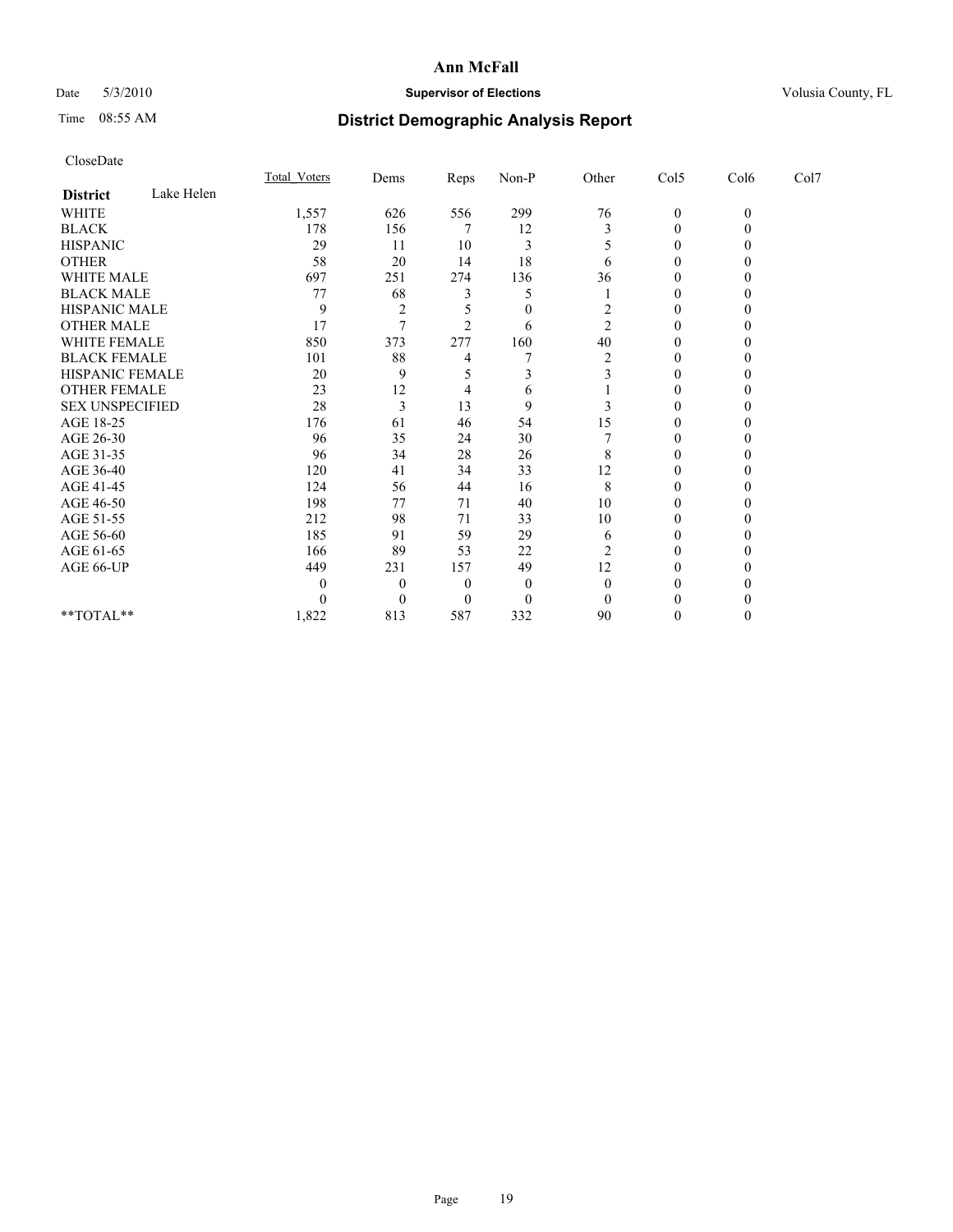# Date 5/3/2010 **Supervisor of Elections Supervisor of Elections** Volusia County, FL

# Time 08:55 AM **District Demographic Analysis Report**

|                                     | <b>Total Voters</b> | Dems           | <b>Reps</b>    | $Non-P$        | Other        | Col5             | Col6         | Col7 |  |
|-------------------------------------|---------------------|----------------|----------------|----------------|--------------|------------------|--------------|------|--|
| New Smyrna Beach<br><b>District</b> |                     |                |                |                |              |                  |              |      |  |
| <b>WHITE</b>                        | 14,890              | 5,223          | 5,956          | 3,099          | 612          | $\boldsymbol{0}$ | $\mathbf{0}$ |      |  |
| <b>BLACK</b>                        | 739                 | 625            | 24             | 77             | 13           | $\mathbf{0}$     |              |      |  |
| <b>HISPANIC</b>                     | 179                 | 62             | 47             | 61             | 9            | $\theta$         |              |      |  |
| <b>OTHER</b>                        | 572                 | 141            | 116            | 202            | 113          | $\theta$         |              |      |  |
| <b>WHITE MALE</b>                   | 6,799               | 2,084          | 2,818          | 1,573          | 324          | 0                |              |      |  |
| <b>BLACK MALE</b>                   | 311                 | 243            | 10             | 49             | 9            | $\theta$         |              |      |  |
| HISPANIC MALE                       | 87                  | 24             | 20             | 37             | 6            | $\overline{0}$   |              |      |  |
| <b>OTHER MALE</b>                   | 162                 | 44             | 44             | 65             | 9            | $\Omega$         |              |      |  |
| <b>WHITE FEMALE</b>                 | 7,992               | 3,101          | 3,103          | 1,501          | 287          | $\theta$         |              |      |  |
| <b>BLACK FEMALE</b>                 | 423                 | 377            | 14             | 28             | 4            | $\theta$         |              |      |  |
| HISPANIC FEMALE                     | 92                  | 38             | 27             | 24             | 3            | $\theta$         |              |      |  |
| <b>OTHER FEMALE</b>                 | 206                 | 68             | 55             | 66             | 17           | $\theta$         |              |      |  |
| <b>SEX UNSPECIFIED</b>              | 308                 | 72             | 52             | 96             | 88           | $\Omega$         |              |      |  |
| AGE 18-25                           | 1,083               | 362            | 231            | 389            | 101          | $\theta$         |              |      |  |
| AGE 26-30                           | 812                 | 286            | 221            | 256            | 49           | $\theta$         |              |      |  |
| AGE 31-35                           | 770                 | 254            | 224            | 244            | 48           | $\Omega$         |              |      |  |
| AGE 36-40                           | 856                 | 298            | 267            | 240            | 51           | $\overline{0}$   |              |      |  |
| AGE 41-45                           | 896                 | 297            | 330            | 226            | 43           | $\theta$         |              |      |  |
| AGE 46-50                           | 1,227               | 419            | 484            | 269            | 55           | $\theta$         |              |      |  |
| AGE 51-55                           | 1,492               | 609            | 519            | 304            | 60           | $\theta$         |              |      |  |
| AGE 56-60                           | 1,613               | 640            | 585            | 321            | 67           | $\theta$         |              |      |  |
| AGE 61-65                           | 1,690               | 636            | 664            | 332            | 58           | $\Omega$         |              |      |  |
| AGE 66-UP                           | 5,941               | 2,250          | 2,618          | 858            | 215          | $\mathbf{0}$     |              |      |  |
|                                     | 0                   | $\overline{0}$ | $\overline{0}$ | $\mathbf{0}$   | $\mathbf{0}$ | $\theta$         |              |      |  |
|                                     |                     | $\Omega$       | $\theta$       | $\overline{0}$ | $\mathbf{0}$ | $\theta$         |              |      |  |
| $**TOTAL**$                         | 16,380              | 6,051          | 6,143          | 3,439          | 747          | $\mathbf{0}$     |              |      |  |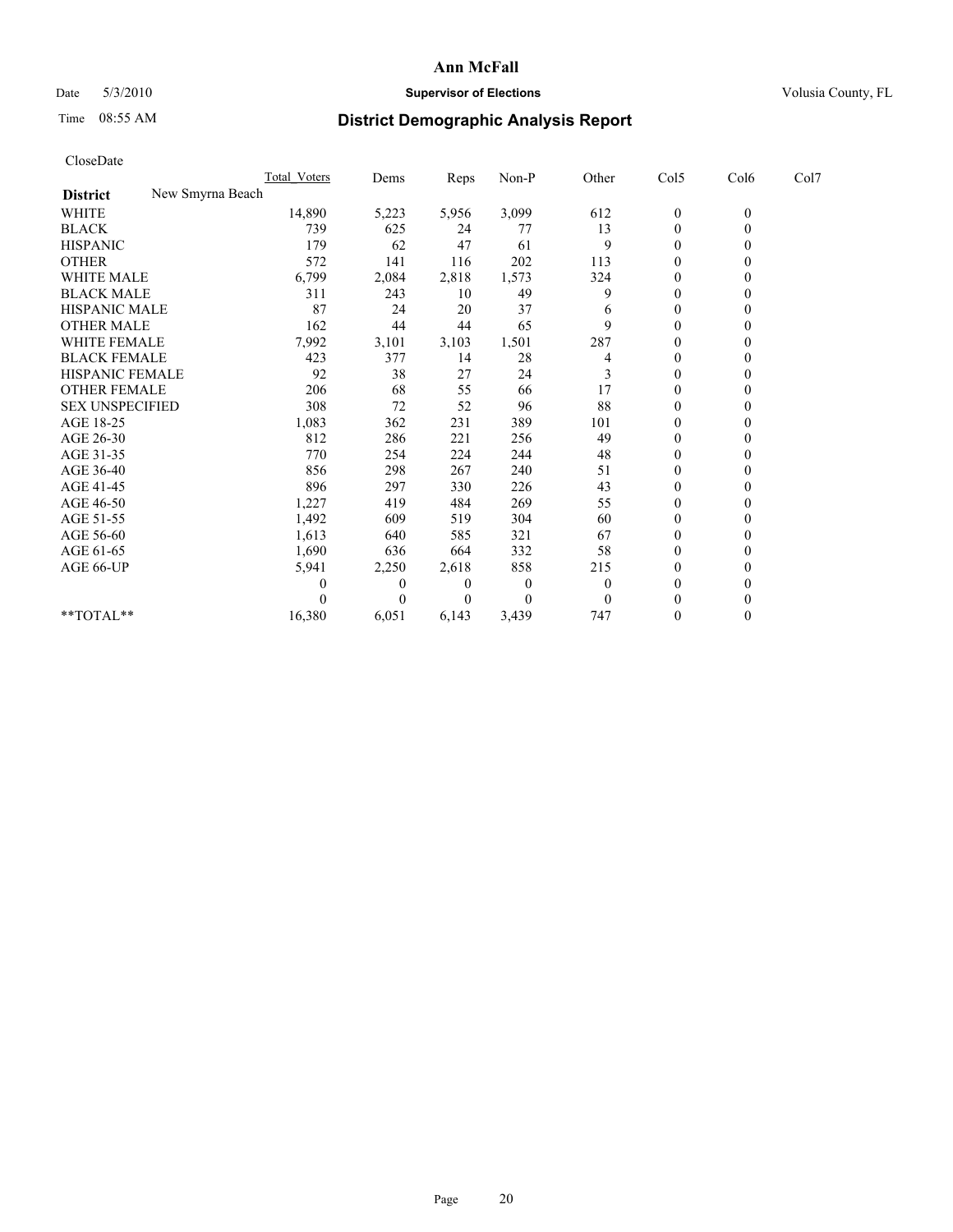# Date 5/3/2010 **Supervisor of Elections Supervisor of Elections** Volusia County, FL

# Time 08:55 AM **District Demographic Analysis Report**

|                        |          | Total Voters | Dems           | Reps     | $Non-P$      | Other | Col5         | Col6         | Col7 |  |
|------------------------|----------|--------------|----------------|----------|--------------|-------|--------------|--------------|------|--|
| <b>District</b>        | Oak Hill |              |                |          |              |       |              |              |      |  |
| <b>WHITE</b>           |          | 1,055        | 399            | 394      | 228          | 34    | $\mathbf{0}$ | $\mathbf{0}$ |      |  |
| <b>BLACK</b>           |          | 169          | 148            |          | 15           |       | 0            |              |      |  |
| <b>HISPANIC</b>        |          | 5            | 4              |          | $\mathbf{0}$ |       | 0            |              |      |  |
| <b>OTHER</b>           |          | 39           | 9              | 8        | 14           | 8     | 0            |              |      |  |
| <b>WHITE MALE</b>      |          | 511          | 171            | 205      | 114          | 21    |              |              |      |  |
| <b>BLACK MALE</b>      |          | 75           | 64             |          |              |       | 0            |              |      |  |
| HISPANIC MALE          |          |              | $\overline{0}$ |          | $\theta$     |       | 0            |              |      |  |
| <b>OTHER MALE</b>      |          | 19           | 4              |          | 9            |       | 0            |              |      |  |
| WHITE FEMALE           |          | 536          | 227            | 184      | 112          | 13    | 0            |              |      |  |
| <b>BLACK FEMALE</b>    |          | 93           | 84             |          | 8            | 0     | 0            |              |      |  |
| HISPANIC FEMALE        |          | 4            |                | 0        |              |       |              |              |      |  |
| <b>OTHER FEMALE</b>    |          | 15           |                | 3        | 4            | 3     | 0            |              |      |  |
| <b>SEX UNSPECIFIED</b> |          | 14           |                | 6        | 3            |       | 0            |              |      |  |
| AGE 18-25              |          | 84           | 41             | 15       | 20           |       | 0            |              |      |  |
| AGE 26-30              |          | 66           | 35             | 15       | 16           |       | 0            |              |      |  |
| AGE 31-35              |          | 48           | 11             | 20       | 16           |       | 0            |              |      |  |
| AGE 36-40              |          | 68           | 33             | 19       | 13           |       | 0            |              |      |  |
| AGE 41-45              |          | 93           | 40             | 31       | 19           |       | 0            |              |      |  |
| AGE 46-50              |          | 106          | 47             | 36       | 19           |       | 0            |              |      |  |
| AGE 51-55              |          | 143          | 69             | 39       | 29           | 6     | 0            |              |      |  |
| AGE 56-60              |          | 122          | 53             | 42       | 23           |       | 0            |              |      |  |
| AGE 61-65              |          | 150          | 62             | 43       | 37           | 8     | 0            |              |      |  |
| AGE 66-UP              |          | 388          | 169            | 148      | 65           | 6     |              |              |      |  |
|                        |          |              | $\Omega$       | $\theta$ | $\theta$     |       | 0            |              |      |  |
|                        |          |              |                | $\theta$ | $\theta$     |       |              |              |      |  |
| **TOTAL**              |          | 1,268        | 560            | 408      | 257          | 43    | 0            |              |      |  |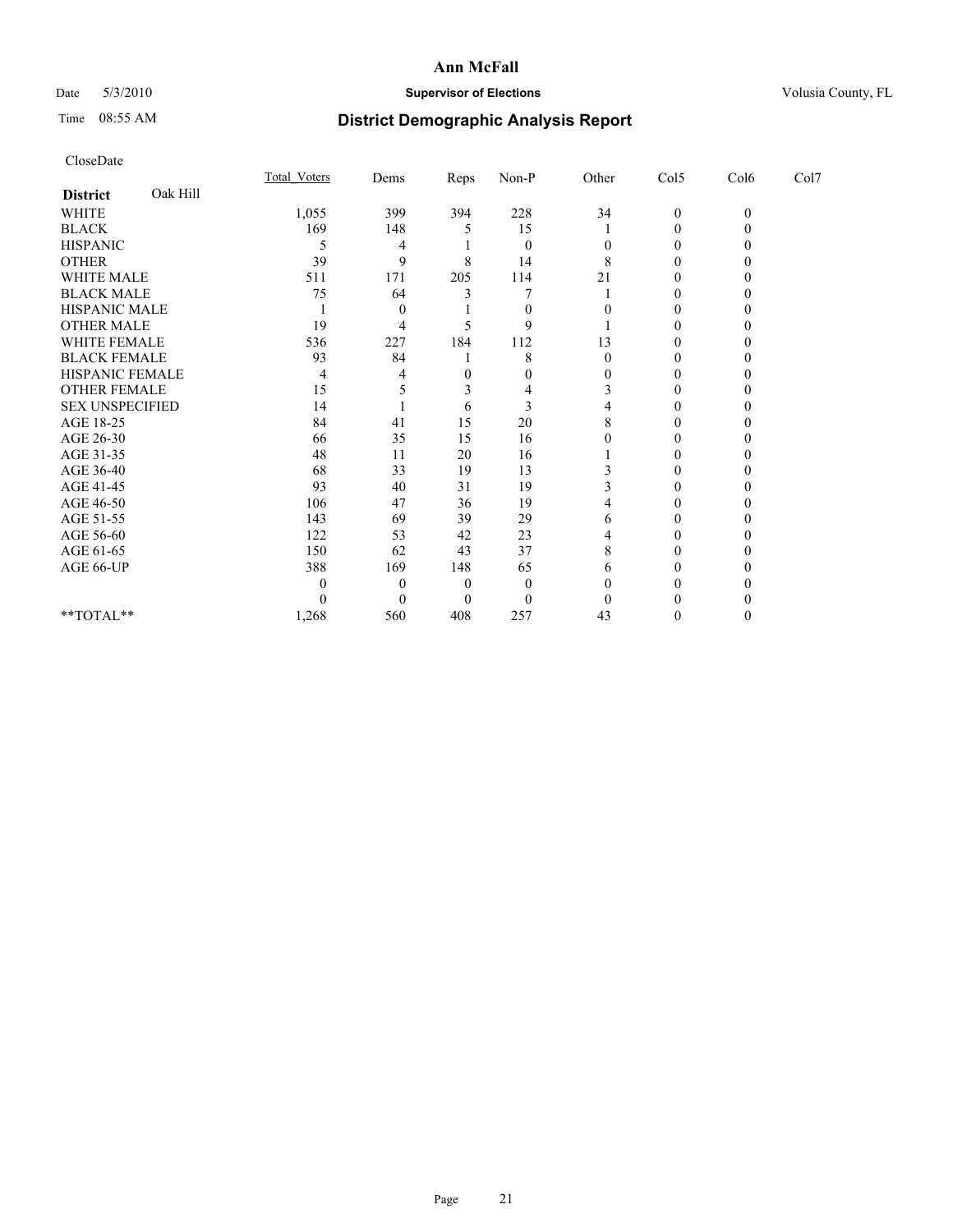## Date 5/3/2010 **Supervisor of Elections Supervisor of Elections** Volusia County, FL

# Time 08:55 AM **District Demographic Analysis Report**

| CloseDate              |             |              |              |          |                  |          |                  |                  |      |  |
|------------------------|-------------|--------------|--------------|----------|------------------|----------|------------------|------------------|------|--|
|                        |             | Total Voters | Dems         | Reps     | $Non-P$          | Other    | Col5             | Col6             | Col7 |  |
| <b>District</b>        | Orange City |              |              |          |                  |          |                  |                  |      |  |
| <b>WHITE</b>           |             | 4,792        | 1,701        | 1,962    | 895              | 234      | $\boldsymbol{0}$ | $\boldsymbol{0}$ |      |  |
| <b>BLACK</b>           |             | 297          | 234          | 10       | 43               | 10       | $\boldsymbol{0}$ | $\mathbf{0}$     |      |  |
| <b>HISPANIC</b>        |             | 571          | 275          | 92       | 187              | 17       | $\boldsymbol{0}$ | $\theta$         |      |  |
| <b>OTHER</b>           |             | 267          | 99           | 62       | 83               | 23       | $\boldsymbol{0}$ | $\theta$         |      |  |
| WHITE MALE             |             | 2,051        | 655          | 869      | 403              | 124      | 0                | $\mathbf{0}$     |      |  |
| <b>BLACK MALE</b>      |             | 109          | 75           | 6        | 22               | 6        | $\boldsymbol{0}$ | $\theta$         |      |  |
| HISPANIC MALE          |             | 245          | 118          | 44       | 76               |          | $\boldsymbol{0}$ | $\mathbf{0}$     |      |  |
| <b>OTHER MALE</b>      |             | 89           | 35           | 24       | 27               | 3        | $\mathbf{0}$     | $\mathbf{0}$     |      |  |
| WHITE FEMALE           |             | 2,716        | 1,037        | 1,085    | 485              | 109      | $\mathbf{0}$     | $\mathbf{0}$     |      |  |
| <b>BLACK FEMALE</b>    |             | 186          | 157          | 4        | 21               | 4        | $\boldsymbol{0}$ | $\theta$         |      |  |
| <b>HISPANIC FEMALE</b> |             | 325          | 157          | 47       | 111              | 10       | $\overline{0}$   | $\theta$         |      |  |
| <b>OTHER FEMALE</b>    |             | 104          | 45           | 24       | 27               | 8        | $\boldsymbol{0}$ | $\mathbf{0}$     |      |  |
| <b>SEX UNSPECIFIED</b> |             | 102          | 30           | 23       | 36               | 13       | $\overline{0}$   | $\Omega$         |      |  |
| AGE 18-25              |             | 484          | 168          | 122      | 160              | 34       | $\mathbf{0}$     | $\Omega$         |      |  |
| AGE 26-30              |             | 399          | 132          | 124      | 113              | 30       | $\boldsymbol{0}$ | $\mathbf{0}$     |      |  |
| AGE 31-35              |             | 370          | 132          | 107      | 110              | 21       | $\mathbf{0}$     | $\mathbf{0}$     |      |  |
| AGE 36-40              |             | 344          | 127          | 111      | 88               | 18       | $\boldsymbol{0}$ | $\theta$         |      |  |
| AGE 41-45              |             | 381          | 142          | 121      | 105              | 13       | $\boldsymbol{0}$ | $\Omega$         |      |  |
| AGE 46-50              |             | 415          | 150          | 142      | 99               | 24       | $\boldsymbol{0}$ | $\mathbf{0}$     |      |  |
| AGE 51-55              |             | 427          | 177          | 152      | 82               | 16       | 0                | $\Omega$         |      |  |
| AGE 56-60              |             | 445          | 196          | 130      | 99               | 20       | 0                | $\Omega$         |      |  |
| AGE 61-65              |             | 450          | 187          | 169      | 71               | 23       | $\theta$         | $\theta$         |      |  |
| AGE 66-UP              |             | 2,212        | 898          | 948      | 281              | 85       | $\mathbf{0}$     | $\theta$         |      |  |
|                        |             | 0            | $\mathbf{0}$ | $\theta$ | $\boldsymbol{0}$ | $\theta$ | $\boldsymbol{0}$ | $\theta$         |      |  |
|                        |             | $\Omega$     | $\theta$     | 0        | $\theta$         | $\Omega$ | $\boldsymbol{0}$ | $\theta$         |      |  |
| $*$ TOTAL $*$          |             | 5,927        | 2,309        | 2,126    | 1,208            | 284      | $\boldsymbol{0}$ | $\mathbf{0}$     |      |  |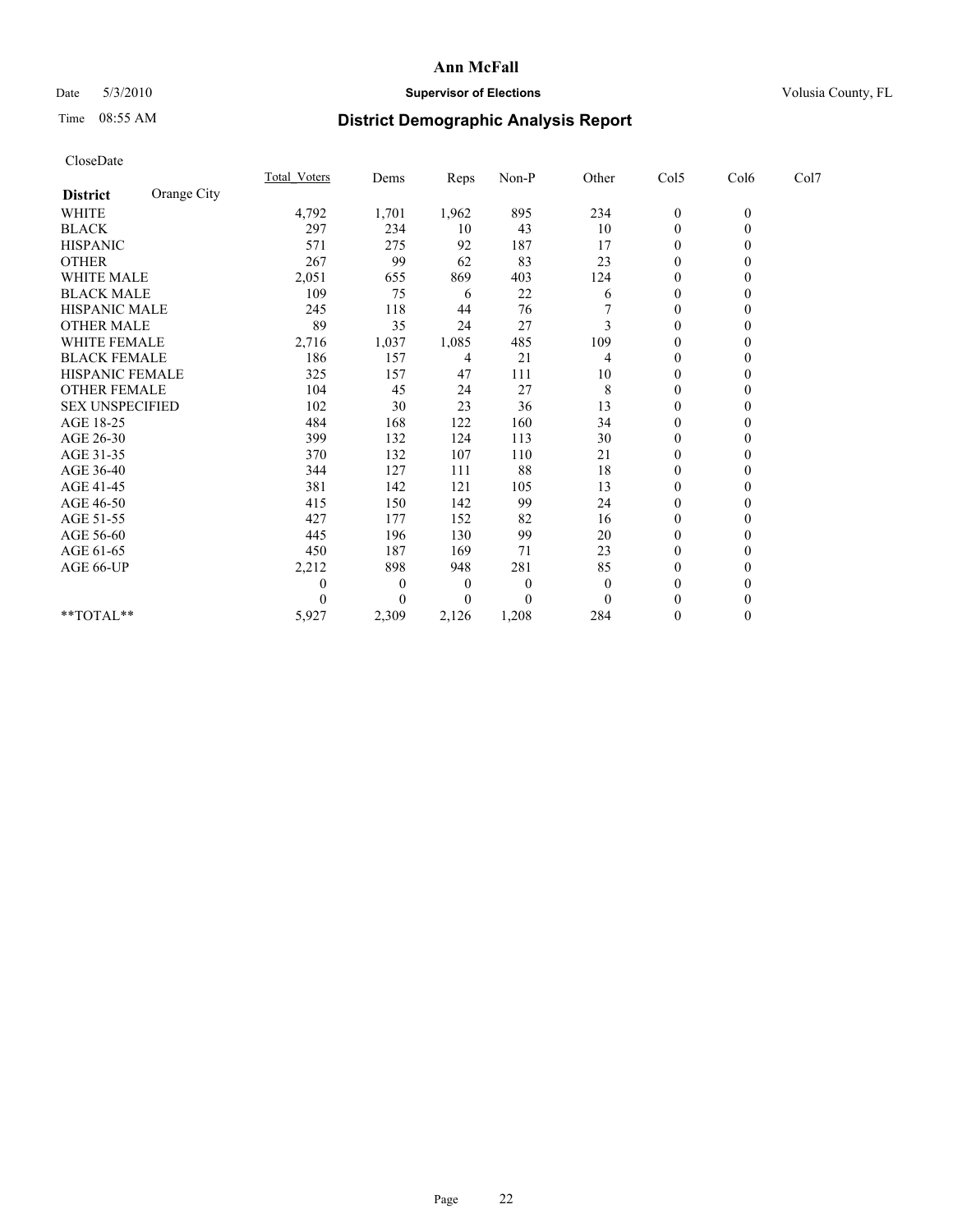## Date 5/3/2010 **Supervisor of Elections Supervisor of Elections** Volusia County, FL

# Time 08:55 AM **District Demographic Analysis Report**

| CloseDate              |              |                     |        |        |          |              |                  |                  |      |  |
|------------------------|--------------|---------------------|--------|--------|----------|--------------|------------------|------------------|------|--|
|                        |              | <b>Total Voters</b> | Dems   | Reps   | Non-P    | Other        | Col5             | Col6             | Col7 |  |
| <b>District</b>        | Ormond Beach |                     |        |        |          |              |                  |                  |      |  |
| <b>WHITE</b>           |              | 24,771              | 8,944  | 10,443 | 4,501    | 883          | $\overline{0}$   | $\mathbf{0}$     |      |  |
| <b>BLACK</b>           |              | 751                 | 576    | 53     | 100      | 22           | $\boldsymbol{0}$ | $\theta$         |      |  |
| <b>HISPANIC</b>        |              | 428                 | 180    | 117    | 120      | 11           | $\Omega$         | 0                |      |  |
| <b>OTHER</b>           |              | 1,376               | 477    | 357    | 421      | 121          | $\theta$         | 0                |      |  |
| <b>WHITE MALE</b>      |              | 11,132              | 3,600  | 4,922  | 2,153    | 457          | $\Omega$         | 0                |      |  |
| <b>BLACK MALE</b>      |              | 337                 | 250    | 26     | 49       | 12           | $\mathbf{0}$     | 0                |      |  |
| <b>HISPANIC MALE</b>   |              | 182                 | 61     | 58     | 55       | 8            | $\mathbf{0}$     | 0                |      |  |
| <b>OTHER MALE</b>      |              | 498                 | 158    | 146    | 175      | 19           | $\theta$         | 0                |      |  |
| WHITE FEMALE           |              | 13,507              | 5,306  | 5,477  | 2,306    | 418          | $\theta$         | 0                |      |  |
| <b>BLACK FEMALE</b>    |              | 408                 | 321    | 27     | 51       | 9            | $\Omega$         | 0                |      |  |
| <b>HISPANIC FEMALE</b> |              | 240                 | 117    | 55     | 65       | 3            | $\theta$         | 0                |      |  |
| <b>OTHER FEMALE</b>    |              | 562                 | 232    | 161    | 149      | 20           | $\Omega$         | 0                |      |  |
| <b>SEX UNSPECIFIED</b> |              | 460                 | 132    | 98     | 139      | 91           | $\theta$         | 0                |      |  |
| AGE 18-25              |              | 2,187               | 782    | 675    | 582      | 148          | $\mathbf{0}$     | 0                |      |  |
| AGE 26-30              |              | 1,207               | 411    | 372    | 369      | 55           | $\theta$         | 0                |      |  |
| AGE 31-35              |              | 1,274               | 406    | 423    | 375      | 70           | $\theta$         | 0                |      |  |
| AGE 36-40              |              | 1,550               | 485    | 615    | 364      | 86           | $\Omega$         | 0                |      |  |
| AGE 41-45              |              | 1,996               | 601    | 893    | 432      | 70           | $\theta$         | 0                |      |  |
| AGE 46-50              |              | 2,454               | 822    | 1,091  | 473      | 68           | $\mathbf{0}$     | 0                |      |  |
| AGE 51-55              |              | 2,667               | 999    | 1,127  | 463      | 78           | 0                | 0                |      |  |
| AGE 56-60              |              | 2,620               | 1,055  | 1.005  | 474      | 86           | $\mathbf{0}$     | 0                |      |  |
| AGE 61-65              |              | 2,634               | 1,048  | 1,066  | 429      | 91           | $\theta$         | $\theta$         |      |  |
| AGE 66-UP              |              | 8,737               | 3,568  | 3,703  | 1,181    | 285          | $\theta$         | $\boldsymbol{0}$ |      |  |
|                        |              |                     | 0      | 0      | $\theta$ | $\mathbf{0}$ | $\theta$         | 0                |      |  |
|                        |              |                     | 0      | 0      | $\theta$ | $\Omega$     | 0                | 0                |      |  |
| **TOTAL**              |              | 27,326              | 10,177 | 10,970 | 5,142    | 1,037        | 0                | $\theta$         |      |  |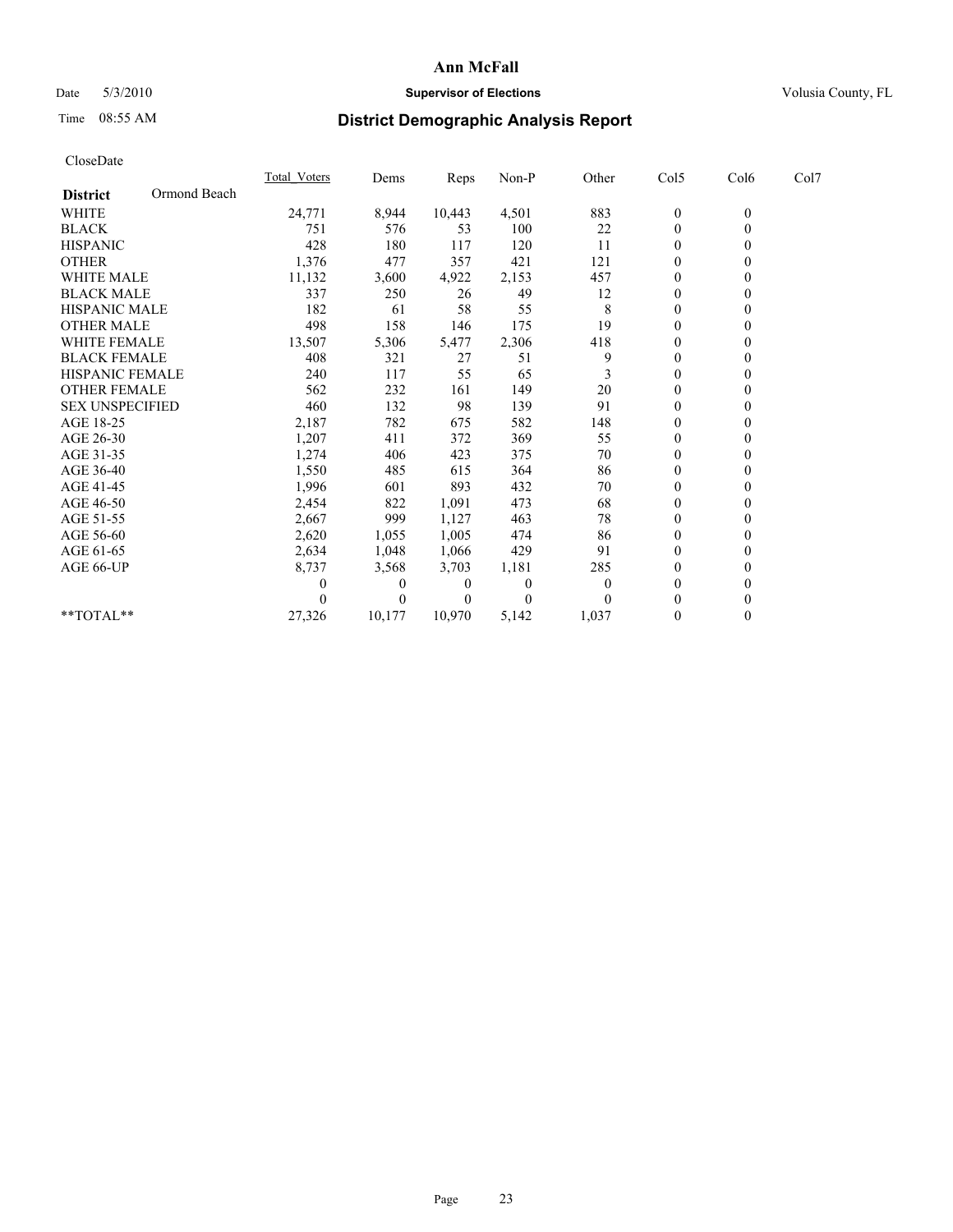# Date 5/3/2010 **Supervisor of Elections Supervisor of Elections** Volusia County, FL

# Time 08:55 AM **District Demographic Analysis Report**

|                        |         | Total Voters | Dems     | <b>Reps</b>    | $Non-P$        | Other  | Col5         | Col6         | Col7 |  |
|------------------------|---------|--------------|----------|----------------|----------------|--------|--------------|--------------|------|--|
| <b>District</b>        | Pierson |              |          |                |                |        |              |              |      |  |
| <b>WHITE</b>           |         | 529          | 222      | 212            | 77             | $18\,$ | $\mathbf{0}$ | $\mathbf{0}$ |      |  |
| <b>BLACK</b>           |         | 58           | 48       | 4              | 5              |        | $\Omega$     |              |      |  |
| <b>HISPANIC</b>        |         | 88           | 35       |                | 45             |        | 0            |              |      |  |
| <b>OTHER</b>           |         | 22           | 4        | $\mathfrak{D}$ | 15             |        | 0            |              |      |  |
| <b>WHITE MALE</b>      |         | 253          | 100      | 109            | 31             | 13     |              |              |      |  |
| <b>BLACK MALE</b>      |         | 27           | 22       |                | 3              |        | 0            |              |      |  |
| HISPANIC MALE          |         | 40           | 21       |                | 17             |        | 0            |              |      |  |
| <b>OTHER MALE</b>      |         | 9            |          | $\mathfrak{D}$ | 6              |        | 0            |              |      |  |
| WHITE FEMALE           |         | 274          | 122      | 102            | 45             |        | 0            |              |      |  |
| <b>BLACK FEMALE</b>    |         | 31           | 26       | $\overline{2}$ | $\overline{2}$ |        | 0            |              |      |  |
| HISPANIC FEMALE        |         | 46           | 14       | 4              | 26             |        | 0            |              |      |  |
| <b>OTHER FEMALE</b>    |         | 5            | 3        | $\theta$       | $\overline{2}$ | 0      | 0            |              |      |  |
| <b>SEX UNSPECIFIED</b> |         | 12           | $\theta$ |                | 10             |        | $\Omega$     |              |      |  |
| AGE 18-25              |         | 87           | 24       | 18             | 41             |        | 0            |              |      |  |
| AGE 26-30              |         | 59           | 22       | 16             | 21             | 0      | $\Omega$     |              |      |  |
| AGE 31-35              |         | 47           | 14       | 14             | 15             |        | $\Omega$     |              |      |  |
| AGE 36-40              |         | 48           | 20       | 18             | 8              | 2      | 0            |              |      |  |
| AGE 41-45              |         | 41           | 17       | 10             | 12             |        | 0            |              |      |  |
| AGE 46-50              |         | 65           | 32       | $22\,$         | 8              |        | 0            |              |      |  |
| AGE 51-55              |         | 77           | 34       | 30             | 11             |        | 0            |              |      |  |
| AGE 56-60              |         | 72           | 34       | 29             | 8              |        | 0            |              |      |  |
| AGE 61-65              |         | 50           | 29       | 14             | 6              |        | 0            |              |      |  |
| AGE 66-UP              |         | 151          | 83       | 52             | 12             |        |              |              |      |  |
|                        |         |              | $\Omega$ | $\Omega$       | $\theta$       |        | 0            |              |      |  |
|                        |         |              | $\Omega$ | $\Omega$       | $\theta$       |        |              |              |      |  |
| **TOTAL**              |         | 697          | 309      | 223            | 142            | 23     | 0            |              |      |  |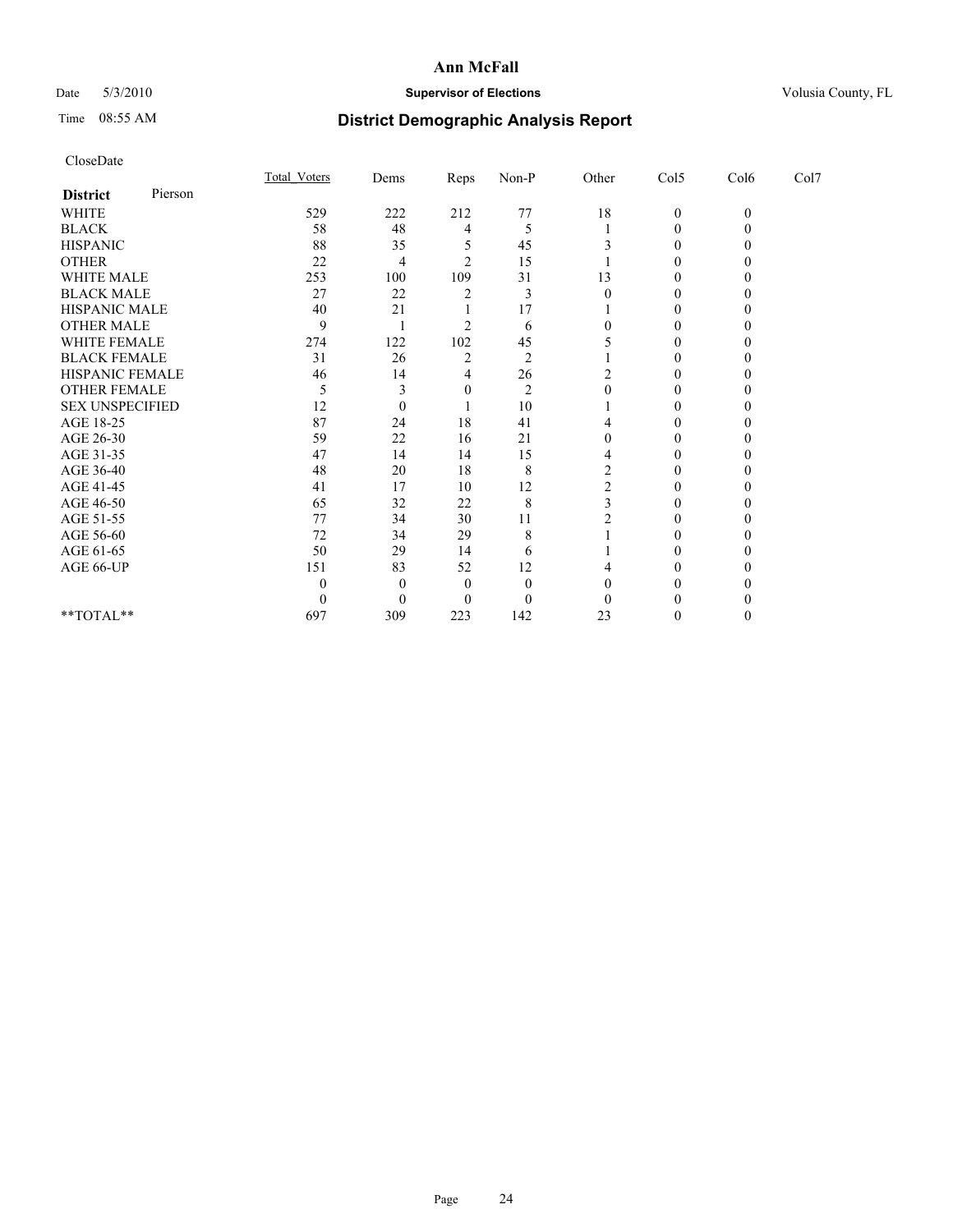# Date 5/3/2010 **Supervisor of Elections Supervisor of Elections** Volusia County, FL

# Time 08:55 AM **District Demographic Analysis Report**

|                        |             | Total Voters | Dems           | Reps             | $Non-P$        | Other    | Col5         | Col6         | Col7 |  |
|------------------------|-------------|--------------|----------------|------------------|----------------|----------|--------------|--------------|------|--|
| <b>District</b>        | Ponce Inlet |              |                |                  |                |          |              |              |      |  |
| <b>WHITE</b>           |             | 2,518        | 671            | 1,248            | 503            | 96       | $\mathbf{0}$ | $\mathbf{0}$ |      |  |
| <b>BLACK</b>           |             | 6            |                |                  | $\overline{2}$ | $\theta$ | 0            |              |      |  |
| <b>HISPANIC</b>        |             | 32           |                | 15               | 10             | 2        | $\Omega$     |              |      |  |
| <b>OTHER</b>           |             | 104          | 29             | 35               | 31             | 9        | 0            |              |      |  |
| <b>WHITE MALE</b>      |             | 1,210        | 287            | 618              | 255            | 50       | 0            |              |      |  |
| <b>BLACK MALE</b>      |             |              |                | 0                |                | $\theta$ | 0            |              |      |  |
| HISPANIC MALE          |             | 14           |                |                  | 4              | 2        | $\Omega$     |              |      |  |
| <b>OTHER MALE</b>      |             | 42           | 10             | 16               | 12             | 4        | 0            |              |      |  |
| WHITE FEMALE           |             | 1,292        | 380            | 624              | 243            | 45       | 0            |              |      |  |
| <b>BLACK FEMALE</b>    |             | 4            | $\overline{2}$ |                  |                | 0        | 0            |              |      |  |
| HISPANIC FEMALE        |             | 18           | $\overline{c}$ | 10               | 6              | 0        | 0            |              |      |  |
| <b>OTHER FEMALE</b>    |             | 37           | 13             | 13               | 9              | 2        | 0            |              |      |  |
| <b>SEX UNSPECIFIED</b> |             | 41           | 10             | 12               | 15             | 4        | 0            |              |      |  |
| AGE 18-25              |             | 123          | 36             | 50               | 28             | 9        | 0            |              |      |  |
| AGE 26-30              |             | 88           | 22             | 29               | 34             |          | $\Omega$     |              |      |  |
| AGE 31-35              |             | 68           | 13             | 19               | 30             | 6        | $\Omega$     |              |      |  |
| AGE 36-40              |             | 90           | 21             | 41               | 23             | 5        | 0            |              |      |  |
| AGE 41-45              |             | 108          | 25             | 55               | 21             |          | $\Omega$     |              |      |  |
| AGE 46-50              |             | 177          | 46             | 94               | 35             | 2        | 0            |              |      |  |
| AGE 51-55              |             | 253          | 72             | 119              | 53             | 9        | 0            |              |      |  |
| AGE 56-60              |             | 342          | 95             | 152              | 80             | 15       | 0            |              |      |  |
| AGE 61-65              |             | 397          | 101            | 196              | 80             | 20       | 0            |              |      |  |
| AGE 66-UP              |             | 1,014        | 277            | 544              | 162            | 31       | 0            |              |      |  |
|                        |             |              | $\theta$       | $\boldsymbol{0}$ | $\theta$       | 0        | 0            |              |      |  |
|                        |             |              | $\Omega$       | 0                | $\theta$       | 0        |              |              |      |  |
| **TOTAL**              |             | 2,660        | 708            | 1,299            | 546            | 107      | 0            |              |      |  |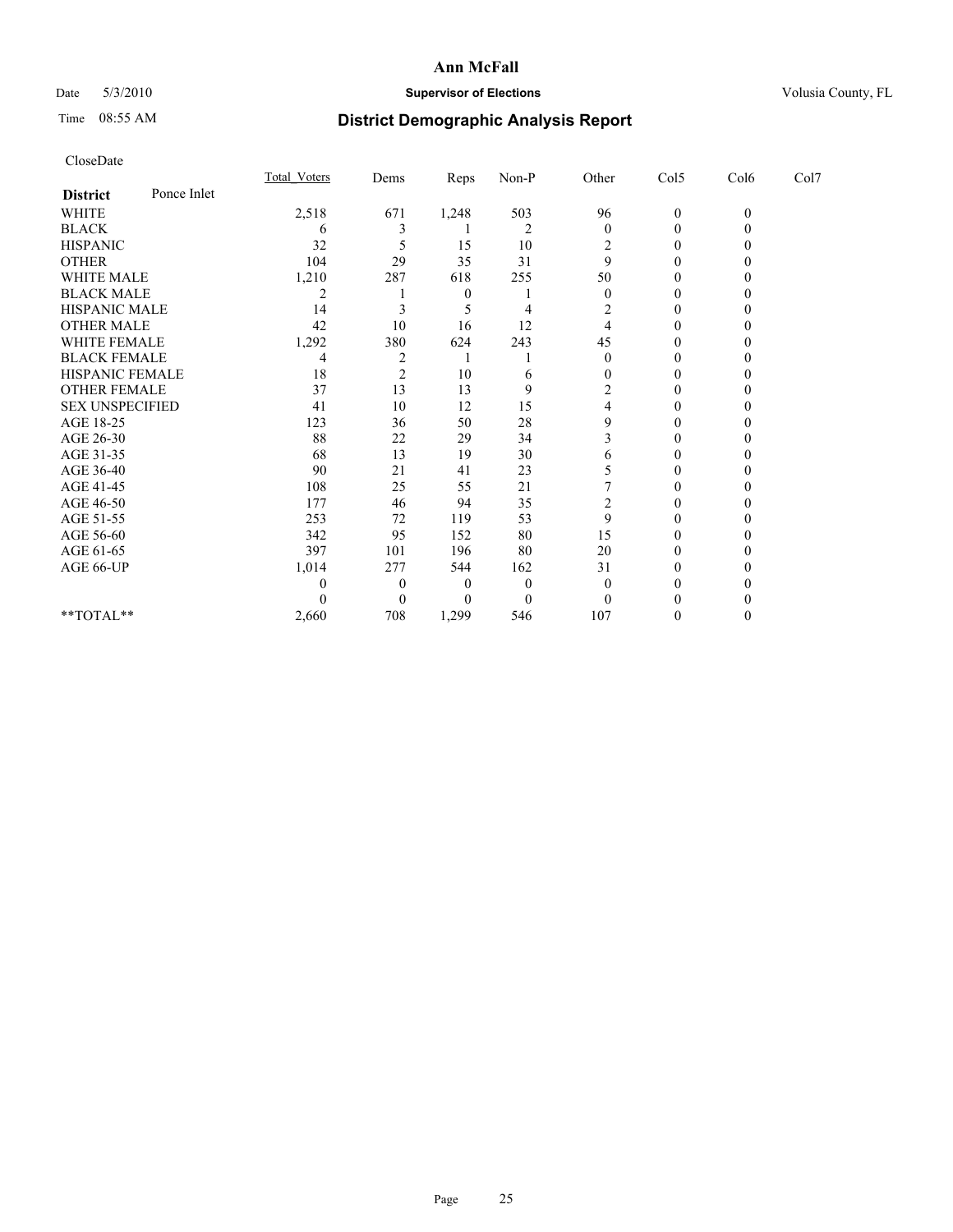# Date 5/3/2010 **Supervisor of Elections Supervisor of Elections** Volusia County, FL

# Time 08:55 AM **District Demographic Analysis Report**

|                        |             | <b>Total Voters</b> | Dems     | <b>Reps</b> | Non-P    | Other    | Col5             | Col6         | Col7 |  |
|------------------------|-------------|---------------------|----------|-------------|----------|----------|------------------|--------------|------|--|
| <b>District</b>        | Port Orange |                     |          |             |          |          |                  |              |      |  |
| <b>WHITE</b>           |             | 32,918              | 11,930   | 12,558      | 7,082    | 1,348    | $\boldsymbol{0}$ | $\mathbf{0}$ |      |  |
| <b>BLACK</b>           |             | 873                 | 710      | 45          | 99       | 19       | $\mathbf{0}$     |              |      |  |
| <b>HISPANIC</b>        |             | 783                 | 323      | 166         | 265      | 29       | $\Omega$         |              |      |  |
| <b>OTHER</b>           |             | 1,693               | 568      | 363         | 596      | 166      | $\Omega$         |              |      |  |
| WHITE MALE             |             | 14,992              | 4,793    | 6,095       | 3,408    | 696      | 0                |              |      |  |
| <b>BLACK MALE</b>      |             | 394                 | 300      | 29          | 55       | 10       | $\theta$         |              |      |  |
| <b>HISPANIC MALE</b>   |             | 339                 | 139      | 68          | 120      | 12       | $\theta$         |              |      |  |
| <b>OTHER MALE</b>      |             | 588                 | 196      | 131         | 228      | 33       | $\Omega$         |              |      |  |
| <b>WHITE FEMALE</b>    |             | 17,705              | 7,072    | 6,380       | 3,621    | 632      | $\theta$         |              |      |  |
| <b>BLACK FEMALE</b>    |             | 475                 | 407      | 15          | 44       | 9        | $\theta$         |              |      |  |
| HISPANIC FEMALE        |             | 439                 | 184      | 96          | 142      | 17       | $\theta$         |              |      |  |
| <b>OTHER FEMALE</b>    |             | 677                 | 269      | 149         | 219      | 40       | $\theta$         |              |      |  |
| <b>SEX UNSPECIFIED</b> |             | 658                 | 171      | 169         | 205      | 113      | $\overline{0}$   |              |      |  |
| AGE 18-25              |             | 3,318               | 1,206    | 899         | 972      | 241      | $\theta$         |              |      |  |
| AGE 26-30              |             | 2,357               | 790      | 684         | 765      | 118      | $\theta$         |              |      |  |
| AGE 31-35              |             | 2,032               | 678      | 602         | 652      | 100      | $\Omega$         |              |      |  |
| AGE 36-40              |             | 2,346               | 778      | 849         | 621      | 98       | 0                |              |      |  |
| AGE 41-45              |             | 2,674               | 860      | 1,029       | 672      | 113      | $\theta$         |              |      |  |
| AGE 46-50              |             | 3,269               | 1,087    | 1,322       | 748      | 112      | $\Omega$         |              |      |  |
| AGE 51-55              |             | 3,373               | 1,253    | 1,370       | 634      | 116      | $\Omega$         |              |      |  |
| AGE 56-60              |             | 3,303               | 1,353    | 1,182       | 649      | 119      | $\theta$         |              |      |  |
| AGE 61-65              |             | 3,440               | 1,370    | 1,259       | 651      | 160      | $\theta$         |              |      |  |
| AGE 66-UP              |             | 10,154              | 4,156    | 3,935       | 1,678    | 385      | $\theta$         |              |      |  |
|                        |             |                     | $\theta$ | 0           | $\Omega$ | $\theta$ | $\theta$         |              |      |  |
|                        |             |                     | $\Omega$ | $\theta$    | $\Omega$ | $\Omega$ | $\Omega$         |              |      |  |
| **TOTAL**              |             | 36,267              | 13,531   | 13,132      | 8,042    | 1,562    | $\mathbf{0}$     | 0            |      |  |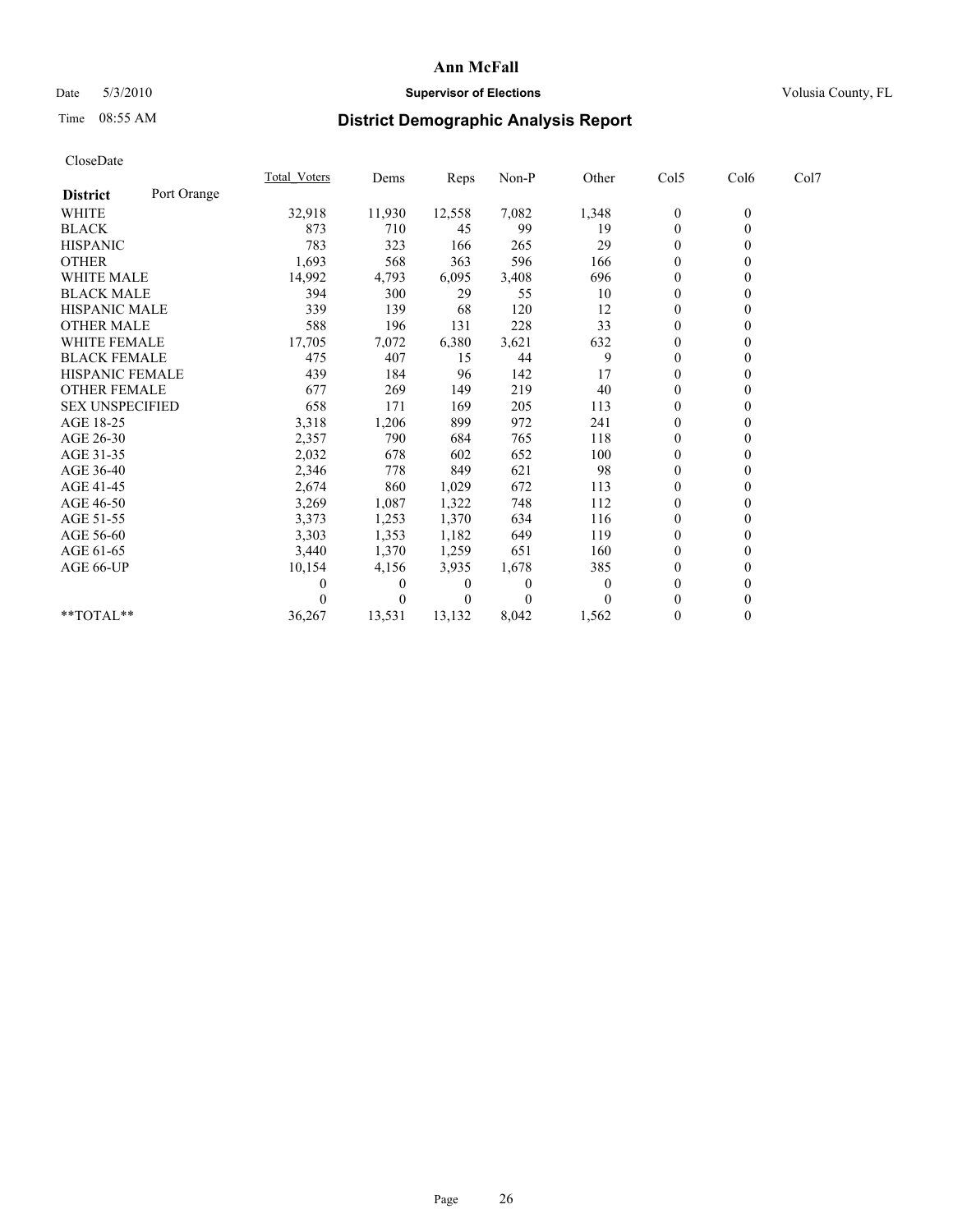## Date 5/3/2010 **Supervisor of Elections Supervisor of Elections** Volusia County, FL

# Time 08:55 AM **District Demographic Analysis Report**

| CloseDate              |               |                     |       |       |          |                |                  |                  |      |  |
|------------------------|---------------|---------------------|-------|-------|----------|----------------|------------------|------------------|------|--|
|                        |               | <b>Total Voters</b> | Dems  | Reps  | Non-P    | Other          | Col5             | Col6             | Col7 |  |
| <b>District</b>        | South Daytona |                     |       |       |          |                |                  |                  |      |  |
| WHITE                  |               | 6,389               | 2,669 | 2,150 | 1,331    | 239            | $\boldsymbol{0}$ | $\overline{0}$   |      |  |
| <b>BLACK</b>           |               | 551                 | 454   | 15    | 74       | 8              | $\boldsymbol{0}$ | $\overline{0}$   |      |  |
| <b>HISPANIC</b>        |               | 143                 | 77    | 25    | 37       | 4              | $\theta$         | 0                |      |  |
| <b>OTHER</b>           |               | 347                 | 137   | 62    | 123      | 25             | $\boldsymbol{0}$ | $\theta$         |      |  |
| <b>WHITE MALE</b>      |               | 2,928               | 1,074 | 1,064 | 651      | 139            | $\boldsymbol{0}$ | 0                |      |  |
| <b>BLACK MALE</b>      |               | 209                 | 162   | 7     | 37       | 3              | $\theta$         | 0                |      |  |
| HISPANIC MALE          |               | 68                  | 37    | 12    | 17       | $\overline{c}$ | $\boldsymbol{0}$ | 0                |      |  |
| <b>OTHER MALE</b>      |               | 104                 | 40    | 25    | 34       |                | $\mathbf{0}$     | 0                |      |  |
| WHITE FEMALE           |               | 3,425               | 1,576 | 1,074 | 675      | 100            | 0                | 0                |      |  |
| <b>BLACK FEMALE</b>    |               | 337                 | 288   | 7     | 37       | 5              | $\theta$         | 0                |      |  |
| <b>HISPANIC FEMALE</b> |               | 73                  | 38    | 13    | 20       | $\overline{2}$ | $\boldsymbol{0}$ | 0                |      |  |
| <b>OTHER FEMALE</b>    |               | 151                 | 74    | 28    | 46       | 3              | $\theta$         | 0                |      |  |
| <b>SEX UNSPECIFIED</b> |               | 135                 | 48    | 22    | 48       | 17             | $\theta$         | 0                |      |  |
| AGE 18-25              |               | 724                 | 314   | 154   | 217      | 39             | $\boldsymbol{0}$ | 0                |      |  |
| AGE 26-30              |               | 518                 | 224   | 100   | 169      | 25             | $\theta$         | 0                |      |  |
| AGE 31-35              |               | 479                 | 177   | 125   | 156      | 21             | $\theta$         | 0                |      |  |
| AGE 36-40              |               | 512                 | 213   | 150   | 125      | 24             | $\theta$         | 0                |      |  |
| AGE 41-45              |               | 642                 | 238   | 224   | 147      | 33             | $\boldsymbol{0}$ | 0                |      |  |
| AGE 46-50              |               | 720                 | 300   | 232   | 158      | 30             | $\theta$         | 0                |      |  |
| AGE 51-55              |               | 696                 | 325   | 222   | 127      | 22             | $\boldsymbol{0}$ | 0                |      |  |
| AGE 56-60              |               | 655                 | 312   | 212   | 110      | 21             | $\boldsymbol{0}$ | 0                |      |  |
| AGE 61-65              |               | 640                 | 277   | 219   | 117      | 27             | $\theta$         | 0                |      |  |
| AGE 66-UP              |               | 1,844               | 957   | 614   | 239      | 34             | $\boldsymbol{0}$ | 0                |      |  |
|                        |               | 0                   | 0     | 0     | $\theta$ | $\mathbf{0}$   | 0                | 0                |      |  |
|                        |               | 0                   | 0     | 0     | $\theta$ | $\theta$       | 0                | 0                |      |  |
| **TOTAL**              |               | 7,430               | 3,337 | 2,252 | 1,565    | 276            | 0                | $\boldsymbol{0}$ |      |  |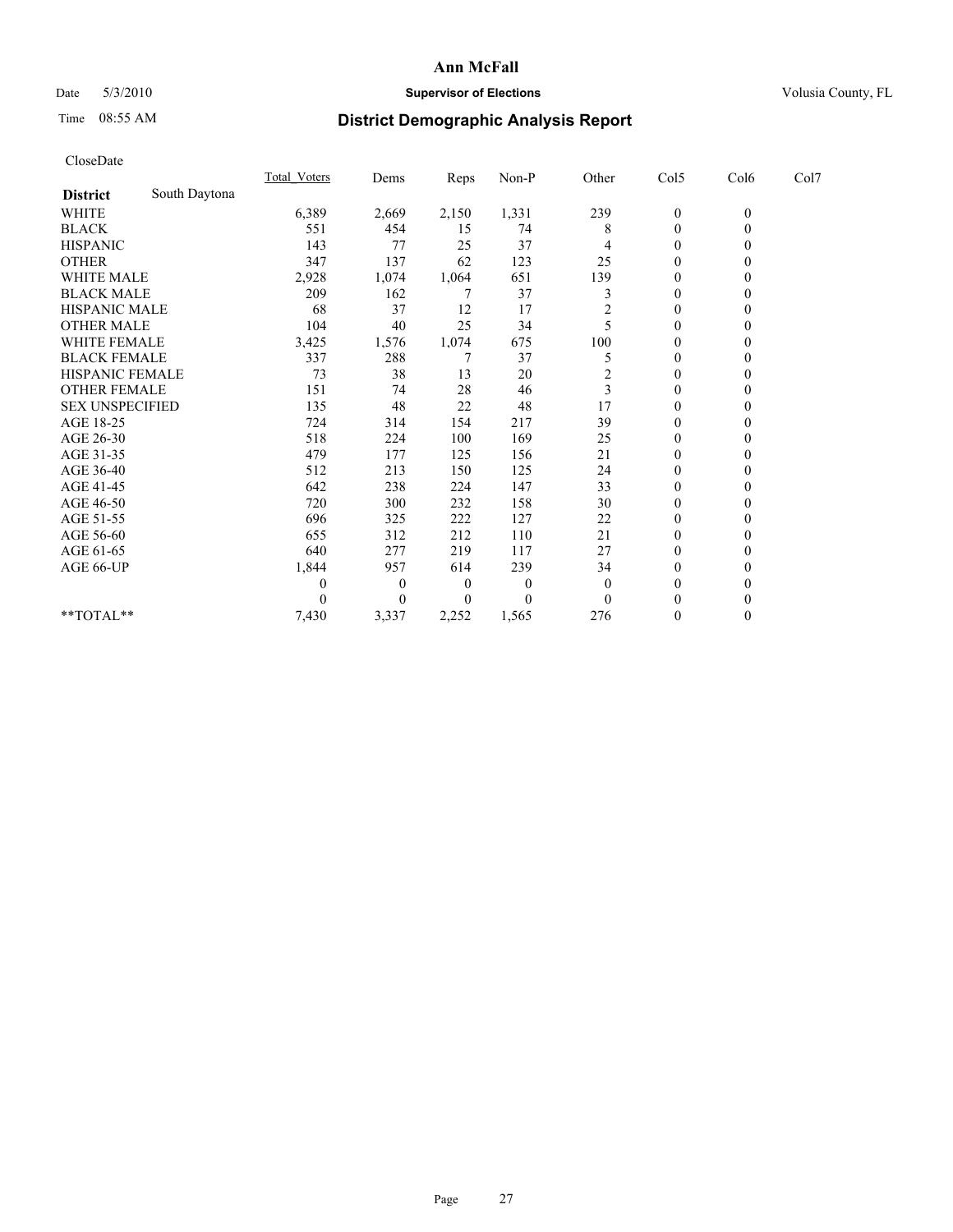# Date 5/3/2010 **Supervisor of Elections Supervisor of Elections** Volusia County, FL

# Time 08:55 AM **District Demographic Analysis Report**

|                        |               | <b>Total Voters</b> | Dems | Reps | $Non-P$      | Other | Col5         | Col6     | Col7 |  |
|------------------------|---------------|---------------------|------|------|--------------|-------|--------------|----------|------|--|
| <b>District</b>        | Flagler Beach |                     |      |      |              |       |              |          |      |  |
| WHITE                  |               | 55                  | 23   | 17   | 14           |       | $\mathbf{0}$ | $\theta$ |      |  |
| <b>BLACK</b>           |               |                     | 0    | 0    | $\Omega$     |       |              |          |      |  |
| <b>HISPANIC</b>        |               |                     |      |      | $\mathbf{0}$ |       |              |          |      |  |
| <b>OTHER</b>           |               |                     |      |      |              |       |              |          |      |  |
| WHITE MALE             |               |                     | 11   | 10   |              |       |              |          |      |  |
| <b>BLACK MALE</b>      |               |                     |      |      |              |       |              |          |      |  |
| HISPANIC MALE          |               |                     |      |      |              |       |              |          |      |  |
| <b>OTHER MALE</b>      |               |                     |      |      |              |       |              |          |      |  |
| WHITE FEMALE           |               | 28                  | 12   |      |              |       |              |          |      |  |
| <b>BLACK FEMALE</b>    |               |                     |      |      |              |       |              |          |      |  |
| HISPANIC FEMALE        |               |                     |      |      |              |       |              |          |      |  |
| OTHER FEMALE           |               |                     |      |      |              |       |              |          |      |  |
| <b>SEX UNSPECIFIED</b> |               |                     |      |      |              |       |              |          |      |  |
| AGE 18-25              |               |                     |      |      |              |       |              |          |      |  |
| AGE 26-30              |               |                     |      |      |              |       |              |          |      |  |
| AGE 31-35              |               |                     |      |      |              |       |              |          |      |  |
| AGE 36-40              |               |                     |      |      |              |       |              |          |      |  |
| AGE 41-45              |               |                     |      |      |              |       |              |          |      |  |
| AGE 46-50              |               |                     |      |      |              |       |              |          |      |  |
| AGE 51-55              |               |                     |      |      |              |       |              |          |      |  |
| AGE 56-60              |               |                     |      |      |              |       |              |          |      |  |
| AGE 61-65              |               |                     |      |      |              |       |              |          |      |  |
| AGE 66-UP              |               | 42                  | 19   | 16   |              |       |              |          |      |  |
|                        |               |                     |      |      |              |       |              |          |      |  |
|                        |               |                     |      |      |              |       |              |          |      |  |
| $**TOTAL**$            |               | 58                  | 24   | 19   | 14           |       |              |          |      |  |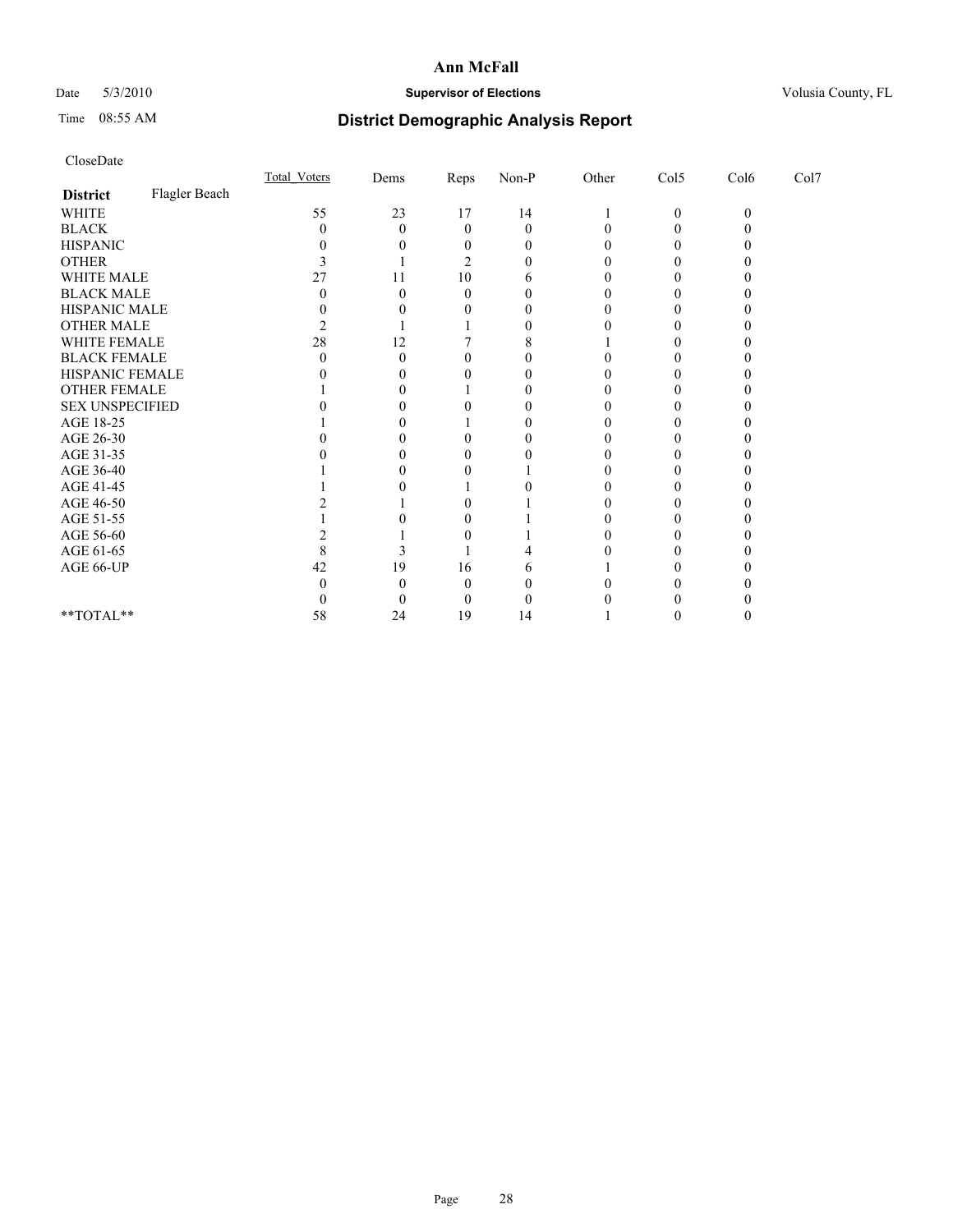# Date 5/3/2010 **Supervisor of Elections Supervisor of Elections** Volusia County, FL

# Time 08:55 AM **District Demographic Analysis Report**

|                                              | <b>Total Voters</b> | Dems     | <b>Reps</b> | Non-P    | Other    | Col5             | Col6         | Col7 |  |
|----------------------------------------------|---------------------|----------|-------------|----------|----------|------------------|--------------|------|--|
| <b>Hospital Authority</b><br><b>District</b> |                     |          |             |          |          |                  |              |      |  |
| <b>WHITE</b>                                 | 95,314              | 32,503   | 39,102      | 18,898   | 4,811    | $\boldsymbol{0}$ | $\mathbf{0}$ |      |  |
| <b>BLACK</b>                                 | 9,257               | 7,387    | 420         | 1,188    | 262      | $\mathbf{0}$     |              |      |  |
| <b>HISPANIC</b>                              | 15,427              | 7,476    | 2,618       | 4,798    | 535      | $\theta$         |              |      |  |
| <b>OTHER</b>                                 | 6,465               | 2,076    | 1,396       | 2,247    | 746      | $\theta$         |              |      |  |
| <b>WHITE MALE</b>                            | 43,985              | 13,249   | 19,079      | 9,125    | 2,532    | $\Omega$         |              |      |  |
| <b>BLACK MALE</b>                            | 3,942               | 2,982    | 222         | 581      | 157      | $\mathbf{0}$     |              |      |  |
| <b>HISPANIC MALE</b>                         | 7,204               | 3,367    | 1,304       | 2,259    | 274      | $\overline{0}$   |              |      |  |
| <b>OTHER MALE</b>                            | 2,103               | 722      | 542         | 707      | 132      | $\mathbf{0}$     |              |      |  |
| <b>WHITE FEMALE</b>                          | 50,818              | 19,088   | 19,823      | 9,656    | 2,251    | $\theta$         |              |      |  |
| <b>BLACK FEMALE</b>                          | 5,234               | 4,337    | 197         | 597      | 103      | $\theta$         |              |      |  |
| HISPANIC FEMALE                              | 8,107               | 4,047    | 1,305       | 2,503    | 252      | $\mathbf{0}$     |              |      |  |
| <b>OTHER FEMALE</b>                          | 2,506               | 972      | 551         | 821      | 162      | $\theta$         |              |      |  |
| <b>SEX UNSPECIFIED</b>                       | 2,564               | 678      | 513         | 882      | 491      | $\overline{0}$   |              |      |  |
| AGE 18-25                                    | 13,464              | 4,600    | 3,250       | 4,466    | 1,148    | 0                |              |      |  |
| AGE 26-30                                    | 8,769               | 3,044    | 2,265       | 2,872    | 588      | $\theta$         |              |      |  |
| AGE 31-35                                    | 8,993               | 3,208    | 2,559       | 2,643    | 583      | $\overline{0}$   |              |      |  |
| AGE 36-40                                    | 9,823               | 3,383    | 3,318       | 2,582    | 540      | $\overline{0}$   |              |      |  |
| AGE 41-45                                    | 10,773              | 3,810    | 3,984       | 2,483    | 496      | $\theta$         |              |      |  |
| AGE 46-50                                    | 12,539              | 4,488    | 4,827       | 2,668    | 556      | $\theta$         |              |      |  |
| AGE 51-55                                    | 12,374              | 4,932    | 4,614       | 2,280    | 548      | $\mathbf{0}$     |              |      |  |
| AGE 56-60                                    | 11,048              | 4,731    | 3,918       | 1,941    | 458      | $\theta$         |              |      |  |
| AGE 61-65                                    | 10,208              | 4,258    | 3,835       | 1,665    | 450      | $\mathbf{0}$     |              |      |  |
| AGE 66-UP                                    | 28,468              | 12,987   | 10,966      | 3,529    | 986      | $\mathbf{0}$     |              |      |  |
|                                              | 0                   | $\theta$ | 0           | $\Omega$ | $\theta$ | $\theta$         |              |      |  |
|                                              |                     | $\Omega$ | $\theta$    | $\theta$ |          | $\Omega$         |              |      |  |
| **TOTAL**                                    | 126,463             | 49,442   | 43,536      | 27,131   | 6,354    | $\mathbf{0}$     | 0            |      |  |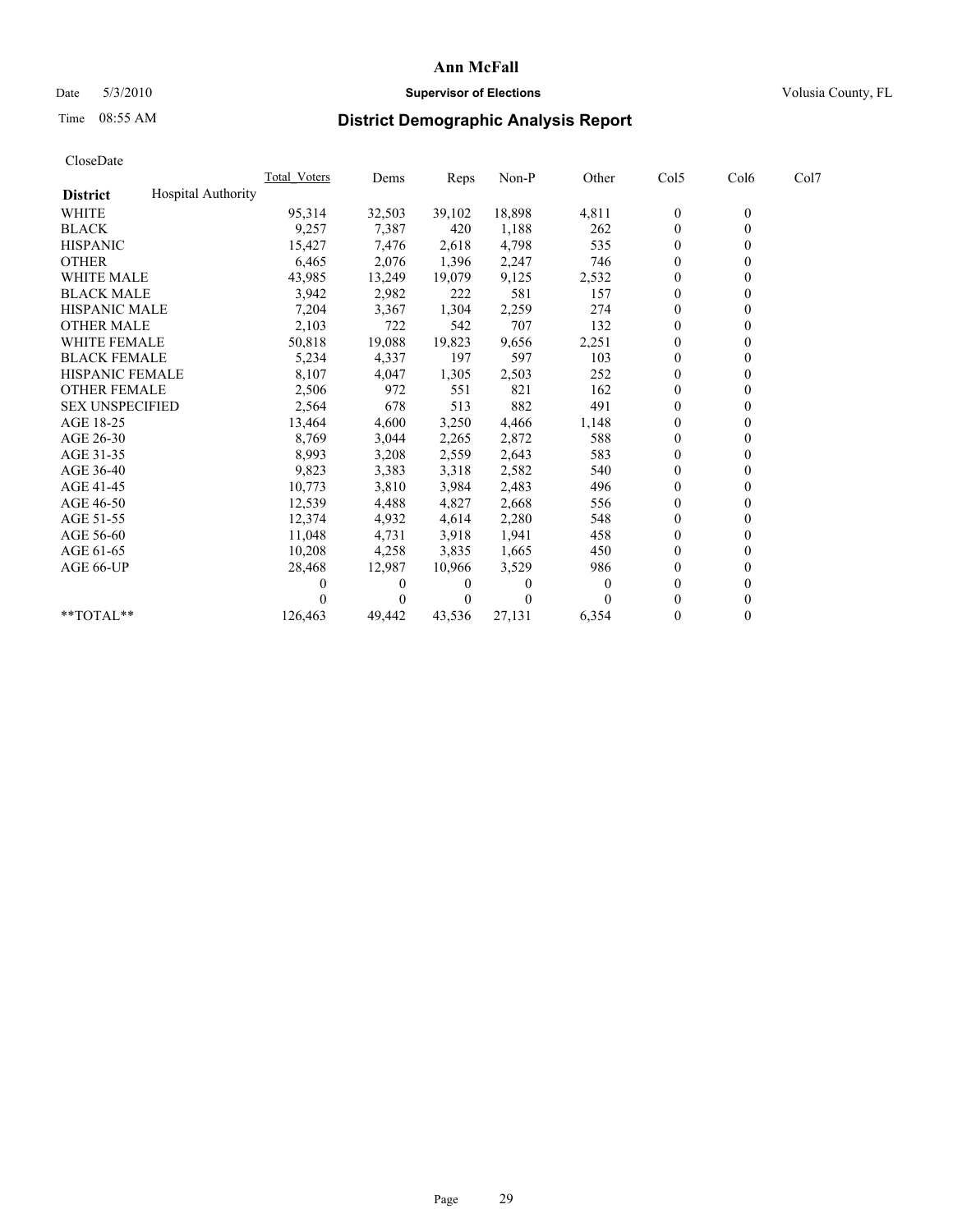# Date 5/3/2010 **Supervisor of Elections Supervisor of Elections** Volusia County, FL

# Time 08:55 AM **District Demographic Analysis Report**

|                                          | Total Voters | Dems     | <b>Reps</b>    | Non-P    | Other          | Col5             | Col6         | Col7 |  |
|------------------------------------------|--------------|----------|----------------|----------|----------------|------------------|--------------|------|--|
| Florida House Seat 21<br><b>District</b> |              |          |                |          |                |                  |              |      |  |
| WHITE                                    | 2,153        | 811      | 905            | 354      | 83             | $\overline{0}$   | $\mathbf{0}$ |      |  |
| <b>BLACK</b>                             | 169          | 145      | 8              | 15       |                | $\boldsymbol{0}$ | 0            |      |  |
| <b>HISPANIC</b>                          | 182          | 70       | 28             | 79       |                | $\theta$         |              |      |  |
| <b>OTHER</b>                             | 102          | 30       | 26             | 42       |                | 0                |              |      |  |
| <b>WHITE MALE</b>                        | 1,042        | 352      | 465            | 179      | 46             | 0                |              |      |  |
| <b>BLACK MALE</b>                        | 75           | 64       | 4              |          | $\mathbf{0}$   | $\theta$         |              |      |  |
| <b>HISPANIC MALE</b>                     | 94           | 41       | 12             | 39       | $\overline{c}$ | $\boldsymbol{0}$ |              |      |  |
| <b>OTHER MALE</b>                        | 34           | 12       | 10             | 12       | $\theta$       | 0                |              |      |  |
| WHITE FEMALE                             | 1,101        | 454      | 436            | 174      | 37             | $\theta$         |              |      |  |
| <b>BLACK FEMALE</b>                      | 94           | 81       | 4              | 8        |                | $\mathbf{0}$     |              |      |  |
| HISPANIC FEMALE                          | 84           | 28       | 16             | 37       |                | $\theta$         |              |      |  |
| <b>OTHER FEMALE</b>                      | 37           | 14       | 8              | 15       | 0              | 0                |              |      |  |
| <b>SEX UNSPECIFIED</b>                   | 45           | 10       | 12             | 19       | 4              | 0                |              |      |  |
| AGE 18-25                                | 252          | 65       | 77             | 98       | 12             | $\theta$         |              |      |  |
| AGE 26-30                                | 168          | 59       | 48             | 55       | 6              | $\theta$         |              |      |  |
| AGE 31-35                                | 167          | 42       | 68             | 49       | 8              | 0                |              |      |  |
| AGE 36-40                                | 137          | 43       | 56             | 34       | 4              | 0                |              |      |  |
| AGE 41-45                                | 183          | 51       | 84             | 38       | 10             | $\theta$         |              |      |  |
| AGE 46-50                                | 255          | 107      | 92             | 47       | 9              | $\theta$         |              |      |  |
| AGE 51-55                                | 263          | 106      | 110            | 40       | 7              | 0                |              |      |  |
| AGE 56-60                                | 271          | 120      | 99             | 41       | 11             | $\Omega$         |              |      |  |
| AGE 61-65                                | 256          | 120      | 93             | 34       | 9              | 0                |              |      |  |
| AGE 66-UP                                | 654          | 343      | 240            | 54       | 17             | 0                |              |      |  |
|                                          | $\theta$     | $\theta$ | $\overline{0}$ | $\theta$ | $\mathbf{0}$   | $\Omega$         |              |      |  |
|                                          | 0            |          | $\theta$       | $\theta$ | $\Omega$       | 0                |              |      |  |
| $**TOTAL**$                              | 2,606        | 1,056    | 967            | 490      | 93             | $\theta$         |              |      |  |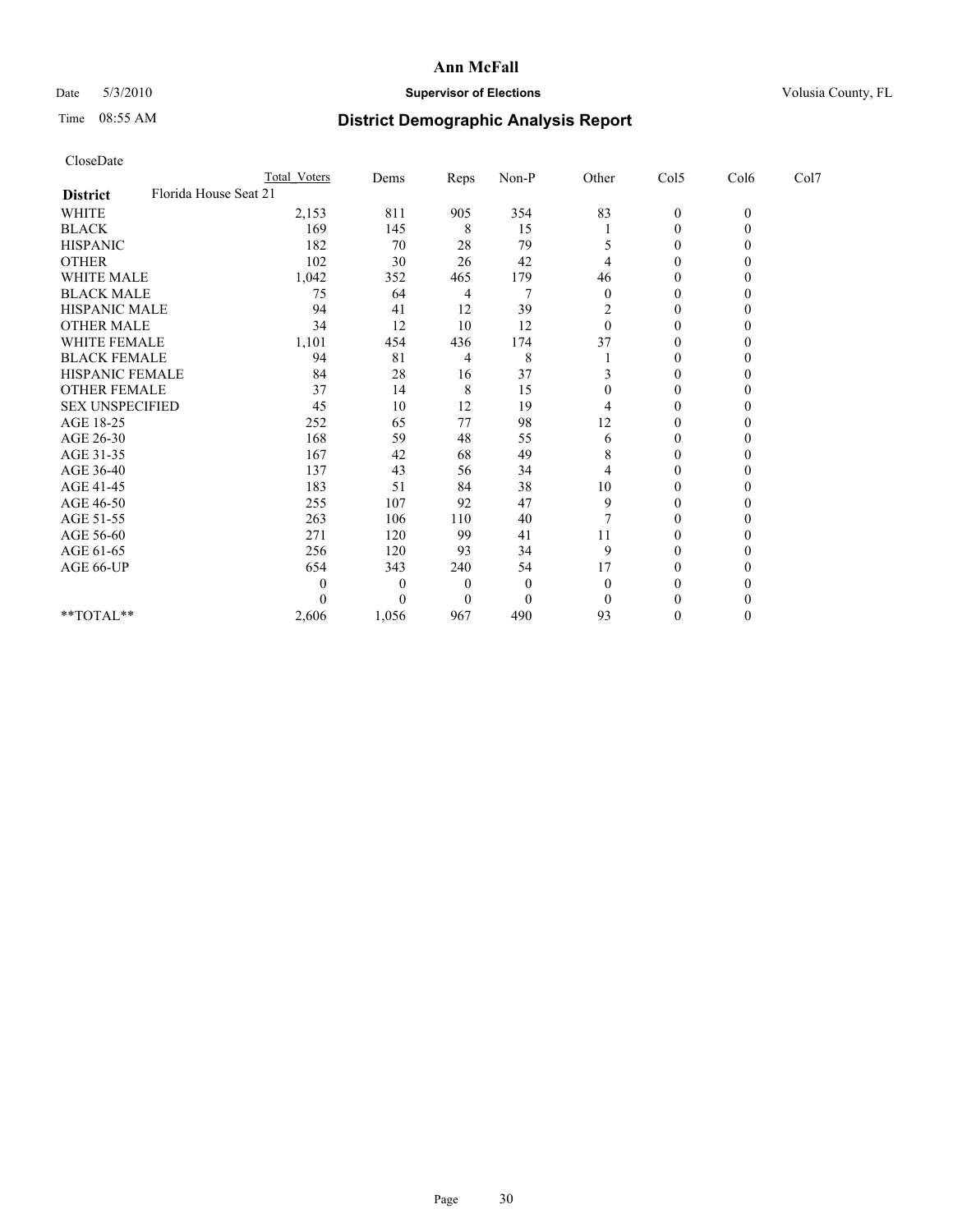# Date 5/3/2010 **Supervisor of Elections Supervisor of Elections** Volusia County, FL

# Time 08:55 AM **District Demographic Analysis Report**

|                                          | Total Voters | Dems     | <b>Reps</b> | Non-P    | Other    | Col5             | Col6         | Col7 |  |
|------------------------------------------|--------------|----------|-------------|----------|----------|------------------|--------------|------|--|
| Florida House Seat 25<br><b>District</b> |              |          |             |          |          |                  |              |      |  |
| <b>WHITE</b>                             | 15,411       | 5,263    | 6,083       | 3,256    | 809      | $\boldsymbol{0}$ | $\mathbf{0}$ |      |  |
| <b>BLACK</b>                             | 1,250        | 968      | 69          | 175      | 38       | $\theta$         |              |      |  |
| <b>HISPANIC</b>                          | 3,958        | 1,973    | 653         | 1,210    | 122      | $\theta$         |              |      |  |
| <b>OTHER</b>                             | 1,193        | 384      | 240         | 422      | 147      | $\overline{0}$   |              |      |  |
| <b>WHITE MALE</b>                        | 7,108        | 2,144    | 2,946       | 1,598    | 420      | 0                |              |      |  |
| <b>BLACK MALE</b>                        | 551          | 395      | 40          | 93       | 23       | $\theta$         |              |      |  |
| <b>HISPANIC MALE</b>                     | 1,835        | 879      | 320         | 568      | 68       | $\theta$         |              |      |  |
| <b>OTHER MALE</b>                        | 387          | 138      | 86          | 141      | 22       | 0                |              |      |  |
| <b>WHITE FEMALE</b>                      | 8,209        | 3,087    | 3,101       | 1,640    | 381      | $\theta$         |              |      |  |
| <b>BLACK FEMALE</b>                      | 689          | 563      | 29          | 82       | 15       | $\overline{0}$   |              |      |  |
| HISPANIC FEMALE                          | 2,093        | 1,074    | 331         | 635      | 53       | $\mathbf{0}$     |              |      |  |
| <b>OTHER FEMALE</b>                      | 481          | 178      | 105         | 165      | 33       | $\theta$         |              |      |  |
| <b>SEX UNSPECIFIED</b>                   | 459          | 130      | 87          | 141      | 101      | $\overline{0}$   |              |      |  |
| AGE 18-25                                | 2,291        | 798      | 476         | 809      | 208      | $\Omega$         |              |      |  |
| AGE 26-30                                | 1,605        | 557      | 394         | 533      | 121      | $\theta$         |              |      |  |
| AGE 31-35                                | 1,772        | 646      | 480         | 542      | 104      | $\overline{0}$   |              |      |  |
| AGE 36-40                                | 1,844        | 610      | 622         | 505      | 107      | 0                |              |      |  |
| AGE 41-45                                | 1,954        | 731      | 650         | 480      | 93       | $\theta$         |              |      |  |
| AGE 46-50                                | 2,124        | 753      | 782         | 495      | 94       | $\overline{0}$   |              |      |  |
| AGE 51-55                                | 2,096        | 834      | 735         | 421      | 106      | 0                |              |      |  |
| AGE 56-60                                | 1,867        | 801      | 646         | 358      | 62       | $\theta$         |              |      |  |
| AGE 61-65                                | 1,709        | 699      | 628         | 311      | 71       | $\Omega$         |              |      |  |
| AGE 66-UP                                | 4,549        | 2,159    | 1,632       | 609      | 149      | $\overline{0}$   |              |      |  |
|                                          | 0            | $\theta$ | 0           | $\theta$ | $\theta$ | $\theta$         |              |      |  |
|                                          |              | $\Omega$ | $\Omega$    | $\theta$ | $\Omega$ | $\Omega$         |              |      |  |
| **TOTAL**                                | 21,812       | 8,588    | 7,045       | 5,063    | 1,116    | $\mathbf{0}$     | 0            |      |  |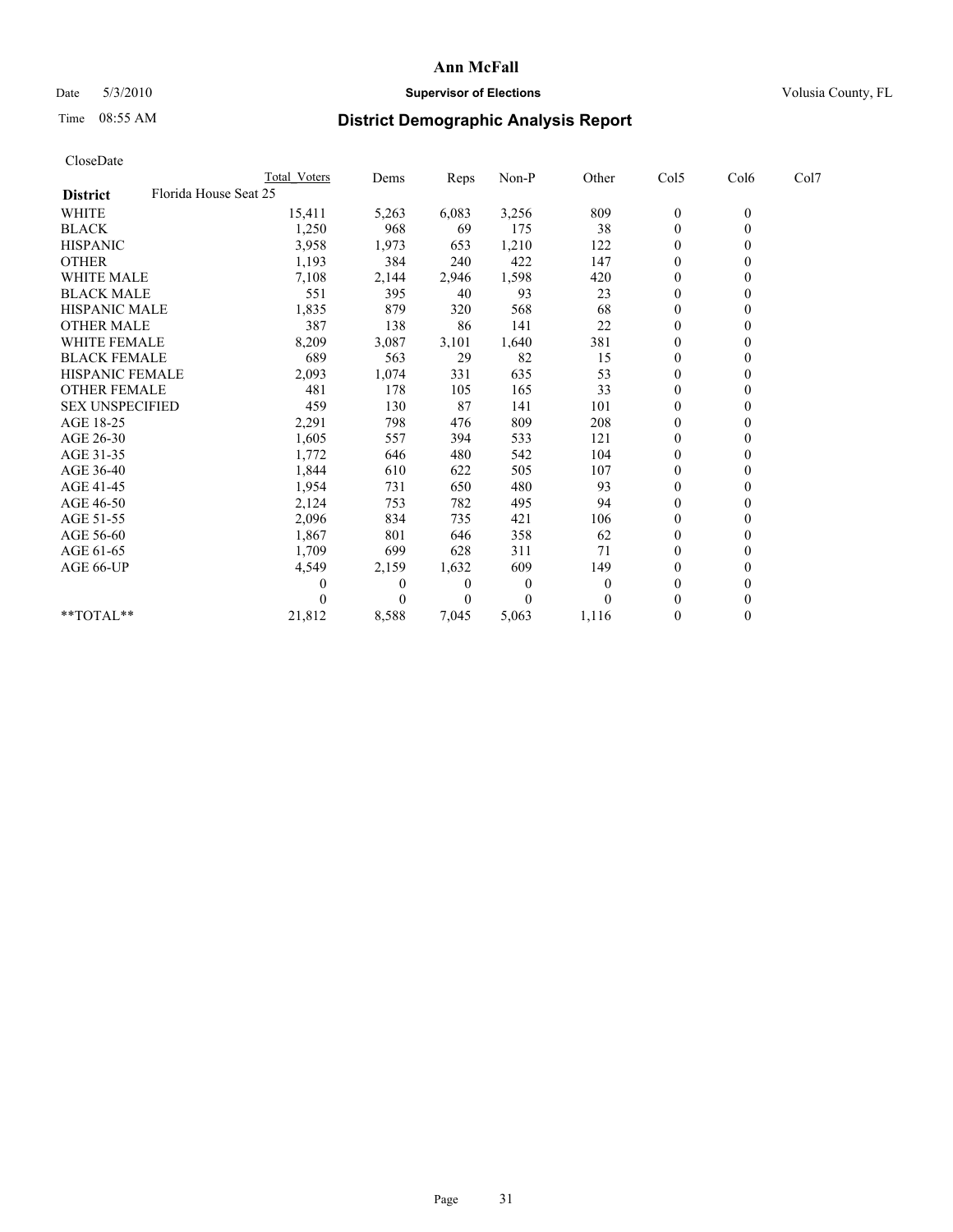# Date 5/3/2010 **Supervisor of Elections Supervisor of Elections** Volusia County, FL

# Time 08:55 AM **District Demographic Analysis Report**

|                                          | <b>Total Voters</b> | Dems     | <b>Reps</b>    | Non-P    | Other    | Col5             | Col6         | Col7 |
|------------------------------------------|---------------------|----------|----------------|----------|----------|------------------|--------------|------|
| Florida House Seat 26<br><b>District</b> |                     |          |                |          |          |                  |              |      |
| <b>WHITE</b>                             | 87,231              | 30,172   | 36,760         | 16,416   | 3,883    | $\boldsymbol{0}$ | $\mathbf{0}$ |      |
| <b>BLACK</b>                             | 3,843               | 2,967    | 218            | 529      | 129      | $\overline{0}$   |              |      |
| <b>HISPANIC</b>                          | 6,888               | 3,215    | 1,312          | 2,140    | 221      | $\Omega$         |              |      |
| <b>OTHER</b>                             | 4,954               | 1,543    | 1,227          | 1,642    | 542      | $\overline{0}$   |              |      |
| <b>WHITE MALE</b>                        | 39,939              | 12,216   | 17,784         | 7,910    | 2,029    | 0                |              |      |
| <b>BLACK MALE</b>                        | 1,648               | 1,198    | 122            | 258      | 70       | $\theta$         |              |      |
| <b>HISPANIC MALE</b>                     | 3,194               | 1,430    | 663            | 996      | 105      | $\overline{0}$   |              |      |
| <b>OTHER MALE</b>                        | 1,712               | 538      | 503            | 572      | 99       | $\overline{0}$   |              |      |
| <b>WHITE FEMALE</b>                      | 46,825              | 17,817   | 18,784         | 8,395    | 1,829    | $\theta$         |              |      |
| <b>BLACK FEMALE</b>                      | 2,166               | 1,744    | 96             | 270      | 56       | $\overline{0}$   |              |      |
| HISPANIC FEMALE                          | 3,645               | 1,761    | 640            | 1,133    | 111      | $\Omega$         |              |      |
| <b>OTHER FEMALE</b>                      | 1,911               | 734      | 484            | 573      | 120      | $\theta$         |              |      |
| <b>SEX UNSPECIFIED</b>                   | 1,876               | 459      | 441            | 620      | 356      | $\overline{0}$   |              |      |
| AGE 18-25                                | 9,380               | 3,081    | 2,592          | 2,952    | 755      | 0                |              |      |
| AGE 26-30                                | 5,769               | 1,881    | 1,711          | 1,813    | 364      | $\Omega$         |              |      |
| AGE 31-35                                | 5,810               | 1,903    | 1,865          | 1,671    | 371      | $\Omega$         |              |      |
| AGE 36-40                                | 6,645               | 2,104    | 2,450          | 1,710    | 381      | 0                |              |      |
| AGE 41-45                                | 7,935               | 2,538    | 3,265          | 1,812    | 320      | $\Omega$         |              |      |
| AGE 46-50                                | 9,552               | 3,141    | 4,011          | 1,998    | 402      | $\overline{0}$   |              |      |
| AGE 51-55                                | 9,920               | 3,704    | 4,061          | 1,741    | 414      | $\theta$         |              |      |
| AGE 56-60                                | 9,755               | 3,923    | 3,710          | 1,734    | 388      | $\theta$         |              |      |
| AGE 61-65                                | 9,630               | 3,762    | 3,878          | 1,585    | 405      | $\overline{0}$   |              |      |
| AGE 66-UP                                | 28,517              | 11,859   | 11,974         | 3,709    | 975      | $\overline{0}$   |              |      |
|                                          | $\mathbf{0}$        | $\Omega$ | 0              | $\Omega$ | $\theta$ | $\Omega$         |              |      |
|                                          |                     | $\Omega$ | $\overline{0}$ | $\theta$ |          | $\Omega$         |              |      |
| **TOTAL**                                | 102,916             | 37,897   | 39,517         | 20,727   | 4,775    | $\mathbf{0}$     |              |      |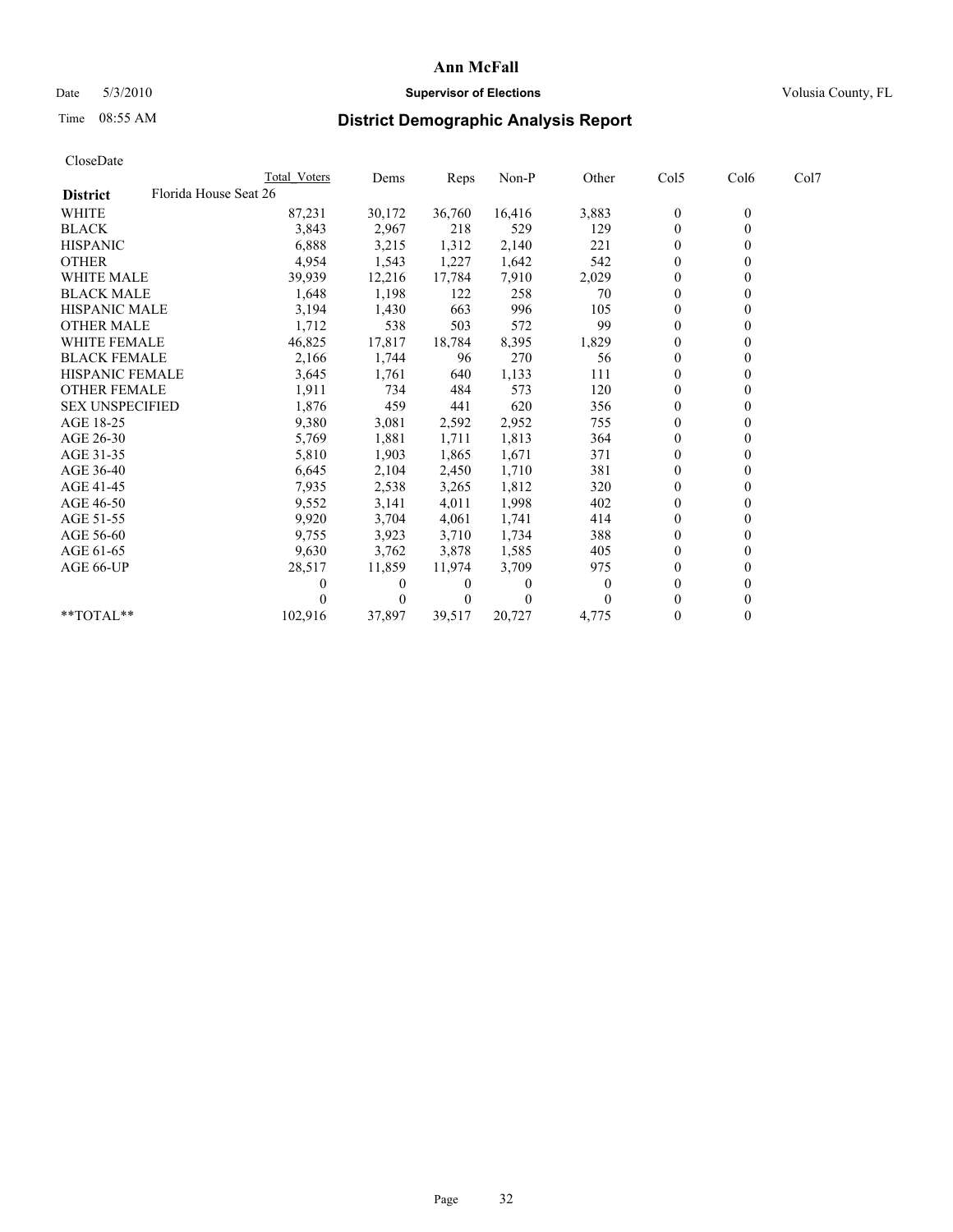# Date 5/3/2010 **Supervisor of Elections Supervisor of Elections** Volusia County, FL

# Time 08:55 AM **District Demographic Analysis Report**

|                                          | Total Voters | Dems     | Reps         | Non-P    | Other    | Col5           | Col6         | Col7 |  |
|------------------------------------------|--------------|----------|--------------|----------|----------|----------------|--------------|------|--|
| Florida House Seat 27<br><b>District</b> |              |          |              |          |          |                |              |      |  |
| <b>WHITE</b>                             | 51,156       | 20,788   | 17,005       | 11,077   | 2,286    | $\mathbf{0}$   | $\mathbf{0}$ |      |  |
| <b>BLACK</b>                             | 16,589       | 14,024   | 458          | 1,807    | 300      | $\mathbf{0}$   |              |      |  |
| <b>HISPANIC</b>                          | 1,773        | 849      | 305          | 546      | 73       | $\theta$       |              |      |  |
| <b>OTHER</b>                             | 4,113        | 1,693    | 649          | 1,352    | 419      | $\mathbf{0}$   |              |      |  |
| WHITE MALE                               | 23,427       | 8,386    | 8,374        | 5,409    | 1,258    | $\theta$       |              |      |  |
| <b>BLACK MALE</b>                        | 6,506        | 5,289    | 229          | 830      | 158      | $\Omega$       |              |      |  |
| <b>HISPANIC MALE</b>                     | 817          | 375      | 142          | 258      | 42       | $\theta$       |              |      |  |
| <b>OTHER MALE</b>                        | 1,264        | 531      | 256          | 406      | 71       | $\Omega$       |              |      |  |
| WHITE FEMALE                             | 27,429       | 12,285   | 8,538        | 5,599    | 1,007    | $\theta$       |              |      |  |
| <b>BLACK FEMALE</b>                      | 9,927        | 8,610    | 225          | 951      | 141      | $\mathbf{0}$   |              |      |  |
| HISPANIC FEMALE                          | 942          | 469      | 163          | 282      | 28       | $\theta$       |              |      |  |
| <b>OTHER FEMALE</b>                      | 1,579        | 751      | 280          | 482      | 66       | $\Omega$       |              |      |  |
| <b>SEX UNSPECIFIED</b>                   | 1,740        | 658      | 210          | 565      | 307      | $\mathbf{0}$   |              |      |  |
| AGE 18-25                                | 9,901        | 5,491    | 1,342        | 2,466    | 602      | $\theta$       |              |      |  |
| AGE 26-30                                | 5,411        | 2,579    | 945          | 1,652    | 235      | $\Omega$       |              |      |  |
| AGE 31-35                                | 4,532        | 2,072    | 890          | 1,337    | 233      | $\mathbf{0}$   |              |      |  |
| AGE 36-40                                | 4,567        | 2,105    | 1,119        | 1,145    | 198      | $\Omega$       |              |      |  |
| AGE 41-45                                | 5,196        | 2,411    | 1,341        | 1,188    | 256      | $\theta$       |              |      |  |
| AGE 46-50                                | 6,377        | 3,082    | 1,743        | 1,279    | 273      | $\mathbf{0}$   |              |      |  |
| AGE 51-55                                | 6,644        | 3,480    | 1,755        | 1,161    | 248      | $\theta$       |              |      |  |
| AGE 56-60                                | 6,148        | 3,162    | 1,663        | 1,104    | 219      | $\theta$       |              |      |  |
| AGE 61-65                                | 5,955        | 2,991    | 1,698        | 1,031    | 235      | $\theta$       |              |      |  |
| AGE 66-UP                                | 18,899       | 9,981    | 5,920        | 2,419    | 579      | $\mathbf{0}$   |              |      |  |
|                                          | 0            | $\theta$ | $\theta$     | $\theta$ | $\theta$ | $\Omega$       |              |      |  |
|                                          |              | $\Omega$ | $\mathbf{0}$ | $\theta$ | $\theta$ | $\Omega$       |              |      |  |
| **TOTAL**                                | 73,631       | 37,354   | 18,417       | 14,782   | 3,078    | $\overline{0}$ | 0            |      |  |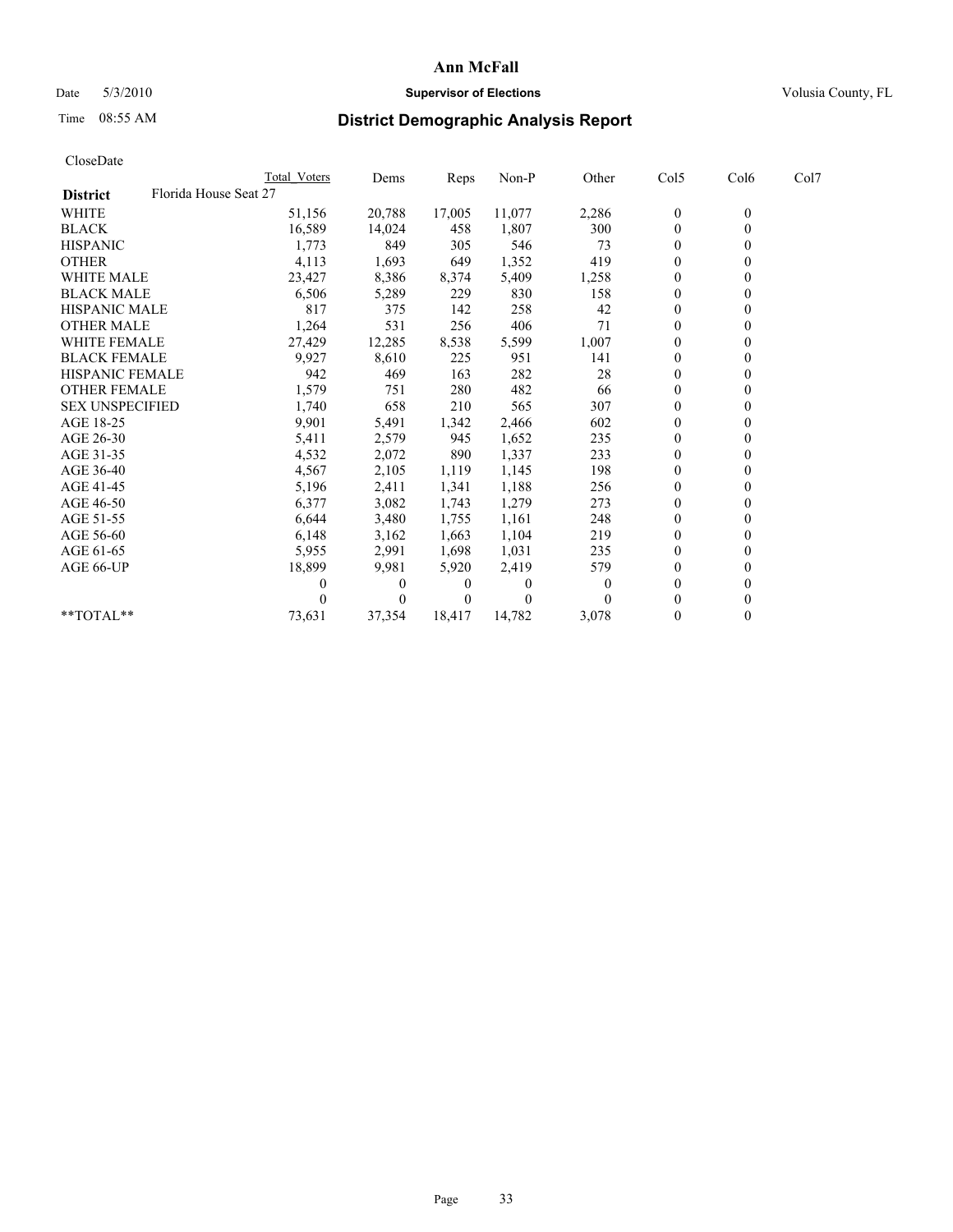# Date 5/3/2010 **Supervisor of Elections Supervisor of Elections** Volusia County, FL

# Time 08:55 AM **District Demographic Analysis Report**

|                                          | Total Voters | Dems     | <b>Reps</b> | Non-P    | Other | Col5           | Col6         | Col7 |  |
|------------------------------------------|--------------|----------|-------------|----------|-------|----------------|--------------|------|--|
| Florida House Seat 28<br><b>District</b> |              |          |             |          |       |                |              |      |  |
| <b>WHITE</b>                             | 91,061       | 31,717   | 36,040      | 19,489   | 3,815 | $\theta$       | $\mathbf{0}$ |      |  |
| <b>BLACK</b>                             | 4,050        | 3,266    | 180         | 505      | 99    | $\mathbf{0}$   |              |      |  |
| <b>HISPANIC</b>                          | 4,839        | 2,282    | 906         | 1,465    | 186   | $\theta$       |              |      |  |
| <b>OTHER</b>                             | 4,533        | 1,337    | 1,010       | 1,640    | 546   | $\Omega$       |              |      |  |
| <b>WHITE MALE</b>                        | 42,331       | 13,080   | 17,665      | 9,553    | 2,033 | 0              |              |      |  |
| <b>BLACK MALE</b>                        | 1,817        | 1,375    | 97          | 281      | 64    | $\theta$       |              |      |  |
| <b>HISPANIC MALE</b>                     | 2,248        | 1,023    | 416         | 705      | 104   | $\theta$       |              |      |  |
| <b>OTHER MALE</b>                        | 1,533        | 459      | 407         | 573      | 94    | $\Omega$       |              |      |  |
| <b>WHITE FEMALE</b>                      | 48,170       | 18,450   | 18,171      | 9,794    | 1,755 | $\theta$       |              |      |  |
| <b>BLACK FEMALE</b>                      | 2,206        | 1,871    | 81          | 220      | 34    | $\overline{0}$ |              |      |  |
| HISPANIC FEMALE                          | 2,559        | 1,242    | 486         | 750      | 81    | $\Omega$       |              |      |  |
| <b>OTHER FEMALE</b>                      | 1,761        | 651      | 416         | 580      | 114   | $\Omega$       |              |      |  |
| <b>SEX UNSPECIFIED</b>                   | 1,858        | 451      | 397         | 643      | 367   | $\theta$       |              |      |  |
| AGE 18-25                                | 9,027        | 3,029    | 2,322       | 2,920    | 756   | $\overline{0}$ |              |      |  |
| AGE 26-30                                | 6,084        | 2,029    | 1,640       | 2,067    | 348   | $\mathbf{0}$   |              |      |  |
| AGE 31-35                                | 5,844        | 2,010    | 1,650       | 1,868    | 316   | $\overline{0}$ |              |      |  |
| AGE 36-40                                | 6,792        | 2,301    | 2,274       | 1,893    | 324   | $\overline{0}$ |              |      |  |
| AGE 41-45                                | 7,450        | 2,467    | 2,825       | 1,829    | 329   | $\theta$       |              |      |  |
| AGE 46-50                                | 9,324        | 3,202    | 3,746       | 2,053    | 323   | $\theta$       |              |      |  |
| AGE 51-55                                | 10,029       | 3,814    | 3,827       | 2,038    | 350   | $\overline{0}$ |              |      |  |
| AGE 56-60                                | 9,855        | 3,911    | 3,591       | 1,964    | 389   | $\theta$       |              |      |  |
| AGE 61-65                                | 9,969        | 3,797    | 3,797       | 1,914    | 461   | $\Omega$       |              |      |  |
| AGE 66-UP                                | 30,108       | 12,042   | 12,463      | 4,553    | 1,050 | 0              |              |      |  |
|                                          |              | 0        | 0           | $\theta$ | 0     | $\theta$       |              |      |  |
|                                          |              | $\Omega$ | $\theta$    | $\theta$ |       | 0              |              |      |  |
| $*$ $TOTAI.**$                           | 104,483      | 38,602   | 38,136      | 23,099   | 4,646 | $\theta$       |              |      |  |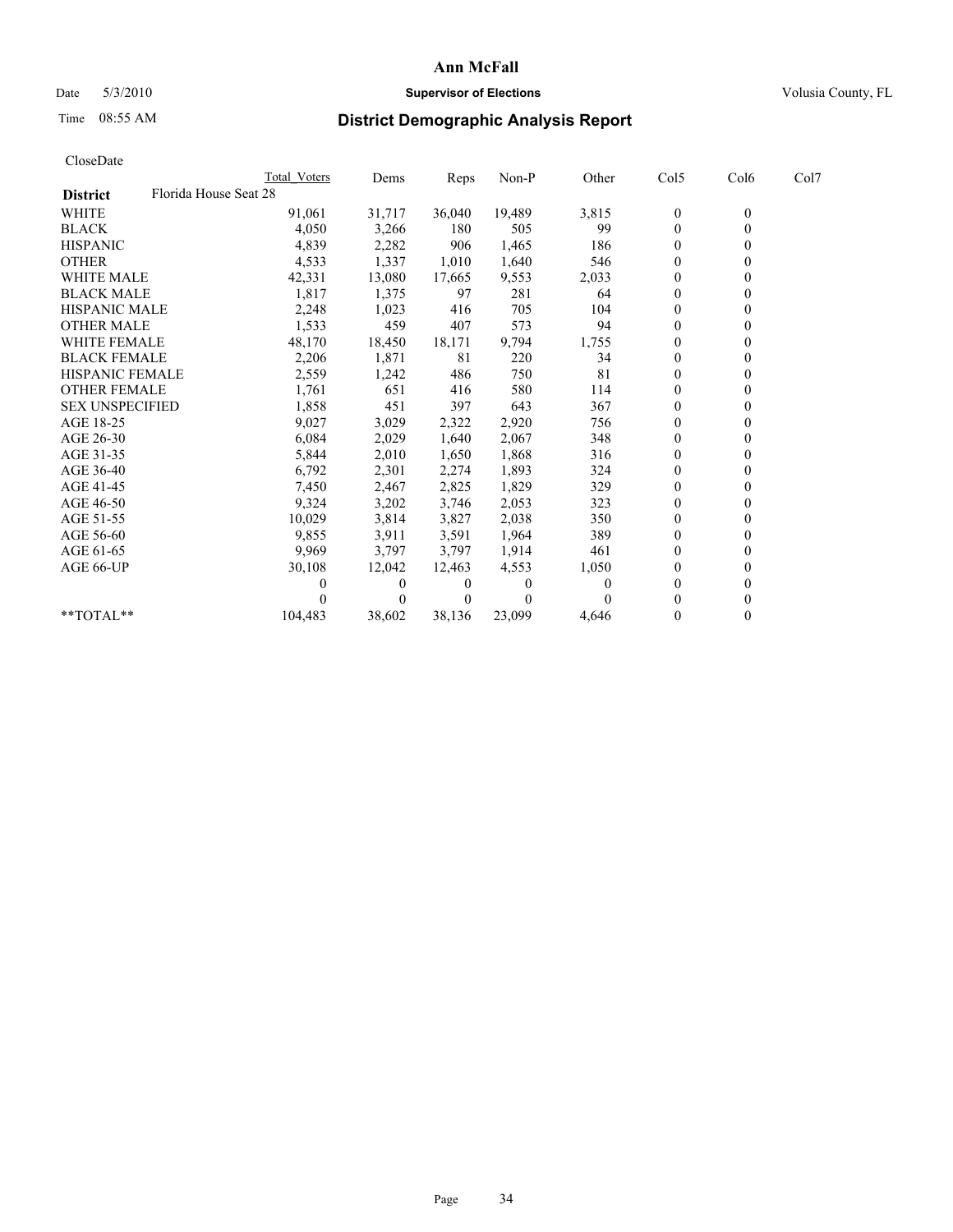## Date 5/3/2010 **Supervisor of Elections Supervisor of Elections** Volusia County, FL

# Time 08:55 AM **District Demographic Analysis Report**

| CloseDate              |                       |                     |                  |       |          |          |                  |              |      |
|------------------------|-----------------------|---------------------|------------------|-------|----------|----------|------------------|--------------|------|
|                        |                       | <b>Total Voters</b> | Dems             | Reps  | Non-P    | Other    | Col5             | Col6         | Col7 |
| <b>District</b>        | Florida House Seat 33 |                     |                  |       |          |          |                  |              |      |
| <b>WHITE</b>           |                       | 5,035               | 1,571            | 2,201 | 1,013    | 250      | $\boldsymbol{0}$ | $\mathbf{0}$ |      |
| <b>BLACK</b>           |                       | 511                 | 401              | 26    | 72       | 12       | $\boldsymbol{0}$ | $\mathbf{0}$ |      |
| <b>HISPANIC</b>        |                       | 1,039               | 491              | 166   | 338      | 44       | $\boldsymbol{0}$ | $\Omega$     |      |
| <b>OTHER</b>           |                       | 376                 | 122              | 83    | 123      | 48       | $\mathbf{0}$     | $\mathbf{0}$ |      |
| <b>WHITE MALE</b>      |                       | 2,389               | 638              | 1,112 | 515      | 124      | 0                | $\theta$     |      |
| <b>BLACK MALE</b>      |                       | 219                 | 169              | 11    | 32       |          | $\mathbf{0}$     | $\mathbf{0}$ |      |
| <b>HISPANIC MALE</b>   |                       | 490                 | 213              | 90    | 168      | 19       | 0                | $\Omega$     |      |
| <b>OTHER MALE</b>      |                       | 131                 | 48               | 29    | 47       | 7        | $\boldsymbol{0}$ | $\Omega$     |      |
| WHITE FEMALE           |                       | 2,607               | 922              | 1,071 | 490      | 124      | $\boldsymbol{0}$ | $\mathbf{0}$ |      |
| <b>BLACK FEMALE</b>    |                       | 287                 | 227              | 15    | 40       | 5        | 0                | $\theta$     |      |
| <b>HISPANIC FEMALE</b> |                       | 538                 | 273              | 75    | 165      | 25       | $\mathbf{0}$     | $\mathbf{0}$ |      |
| <b>OTHER FEMALE</b>    |                       | 136                 | 50               | 32    | 43       | 11       | $\boldsymbol{0}$ | $\Omega$     |      |
| <b>SEX UNSPECIFIED</b> |                       | 164                 | 45               | 41    | 46       | 32       | 0                | $\Omega$     |      |
| AGE 18-25              |                       | 794                 | 261              | 203   | 265      | 65       | $\overline{0}$   | $\Omega$     |      |
| AGE 26-30              |                       | 476                 | 168              | 110   | 162      | 36       | $\boldsymbol{0}$ | $\Omega$     |      |
| AGE 31-35              |                       | 520                 | 187              | 155   | 141      | 37       | $\boldsymbol{0}$ | $\mathbf{0}$ |      |
| AGE 36-40              |                       | 585                 | 198              | 200   | 154      | 33       | $\boldsymbol{0}$ | $\Omega$     |      |
| AGE 41-45              |                       | 583                 | 217              | 215   | 123      | 28       | 0                | $\Omega$     |      |
| AGE 46-50              |                       | 822                 | 264              | 328   | 191      | 39       | $\boldsymbol{0}$ | $\Omega$     |      |
| AGE 51-55              |                       | 761                 | 283              | 306   | 135      | 37       | 0                | $\Omega$     |      |
| AGE 56-60              |                       | 626                 | 251              | 248   | 109      | 18       | $\overline{0}$   | $\Omega$     |      |
| AGE 61-65              |                       | 566                 | 232              | 214   | 99       | 21       | $\boldsymbol{0}$ | $\Omega$     |      |
| AGE 66-UP              |                       | 1,228               | 524              | 497   | 167      | 40       | 0                | $\theta$     |      |
|                        |                       | 0                   | $\boldsymbol{0}$ | 0     | $\theta$ | $\theta$ | $\mathbf{0}$     | $\Omega$     |      |
|                        |                       | 0                   | $\theta$         | 0     | 0        | $\theta$ | $\theta$         | $\theta$     |      |
| $**TOTAL**$            |                       | 6,961               | 2,585            | 2,476 | 1,546    | 354      | $\boldsymbol{0}$ | $\mathbf{0}$ |      |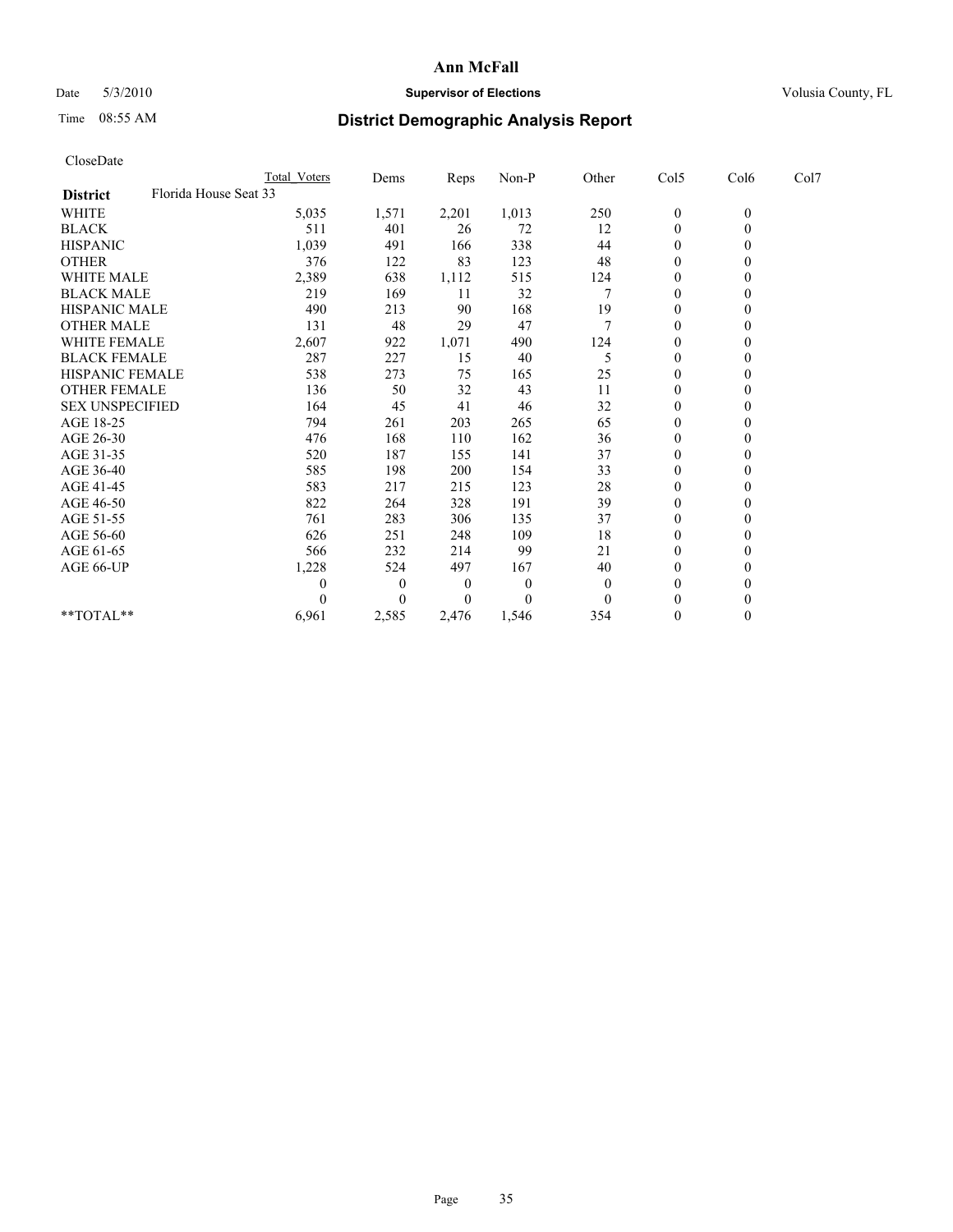# Date 5/3/2010 **Supervisor of Elections Supervisor of Elections** Volusia County, FL

# Time 08:55 AM **District Demographic Analysis Report**

|                        |                         | <b>Total Voters</b> | Dems     | Reps     | Non-P    | Other    | Col5         | Col6           | Col7 |  |  |
|------------------------|-------------------------|---------------------|----------|----------|----------|----------|--------------|----------------|------|--|--|
| <b>District</b>        | School Board District 1 |                     |          |          |          |          |              |                |      |  |  |
| <b>WHITE</b>           |                         | 48,640              | 17,400   | 19,856   | 9,039    | 2,345    | $\bf{0}$     | $\overline{0}$ |      |  |  |
| <b>BLACK</b>           |                         | 4,225               | 3,484    | 154      | 489      | 98       | $\theta$     |                |      |  |  |
| <b>HISPANIC</b>        |                         | 2,959               | 1,286    | 532      | 1,006    | 135      | $\theta$     |                |      |  |  |
| <b>OTHER</b>           |                         | 2,693               | 873      | 648      | 885      | 287      | $\theta$     |                |      |  |  |
| <b>WHITE MALE</b>      |                         | 22,208              | 7,022    | 9,604    | 4,341    | 1,241    | $\theta$     |                |      |  |  |
| <b>BLACK MALE</b>      |                         | 1,708               | 1,353    | 72       | 225      | 58       | $\theta$     |                |      |  |  |
| <b>HISPANIC MALE</b>   |                         | 1,353               | 592      | 258      | 437      | 66       | $\mathbf{0}$ |                |      |  |  |
| <b>OTHER MALE</b>      |                         | 862                 | 295      | 250      | 260      | 57       | $\theta$     |                |      |  |  |
| <b>WHITE FEMALE</b>    |                         | 26,196              | 10,296   | 10,168   | 4,641    | 1,091    | $\theta$     |                |      |  |  |
| <b>BLACK FEMALE</b>    |                         | 2,480               | 2,103    | 81       | 257      | 39       | $\theta$     |                |      |  |  |
| HISPANIC FEMALE        |                         | 1,586               | 687      | 271      | 561      | 67       | $\theta$     |                |      |  |  |
| <b>OTHER FEMALE</b>    |                         | 1,040               | 406      | 250      | 324      | 60       | $\theta$     |                |      |  |  |
| <b>SEX UNSPECIFIED</b> |                         | 1,084               | 289      | 236      | 373      | 186      | $\theta$     |                |      |  |  |
| AGE 18-25              |                         | 5,951               | 1,963    | 1,589    | 1,916    | 483      | $\theta$     |                |      |  |  |
| AGE 26-30              |                         | 3,828               | 1,346    | 1,053    | 1,178    | 251      | $\theta$     |                |      |  |  |
| AGE 31-35              |                         | 3,621               | 1,228    | 1,114    | 1,023    | 256      | $\theta$     |                |      |  |  |
| AGE 36-40              |                         | 4,043               | 1,366    | 1,445    | 1,011    | 221      | $\theta$     |                |      |  |  |
| AGE 41-45              |                         | 4,568               | 1,552    | 1,844    | 976      | 196      | $\theta$     |                |      |  |  |
| AGE 46-50              |                         | 5,516               | 1,971    | 2,209    | 1,081    | 255      | $\theta$     |                |      |  |  |
| AGE 51-55              |                         | 5,571               | 2,290    | 2,113    | 934      | 234      | $\theta$     |                |      |  |  |
| AGE 56-60              |                         | 5,325               | 2,327    | 1,933    | 839      | 226      | $\theta$     |                |      |  |  |
| AGE 61-65              |                         | 5,025               | 2,166    | 1,912    | 724      | 223      | $\theta$     |                |      |  |  |
| AGE 66-UP              |                         | 15,067              | 6,833    | 5,978    | 1,736    | 520      | $\theta$     |                |      |  |  |
|                        |                         |                     | $\theta$ | 0        | $\theta$ | $\theta$ | $\theta$     |                |      |  |  |
|                        |                         |                     | $\theta$ | $\theta$ | $\Omega$ |          | $\theta$     |                |      |  |  |
| **TOTAL**              |                         | 58,517              | 23,043   | 21,190   | 11,419   | 2,865    | $\mathbf{0}$ | $\Omega$       |      |  |  |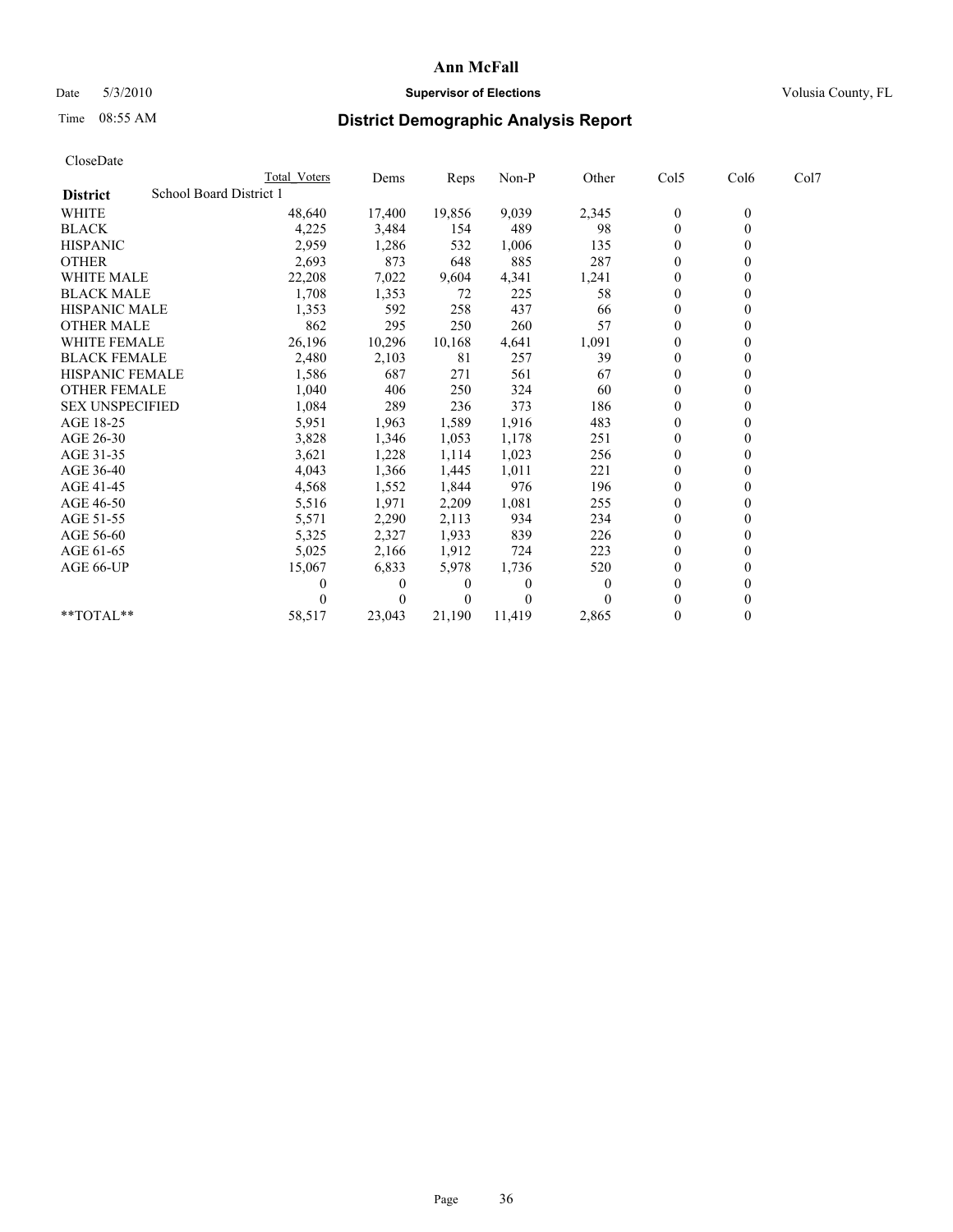## Date 5/3/2010 **Supervisor of Elections Supervisor of Elections** Volusia County, FL

# Time 08:55 AM **District Demographic Analysis Report**

| CloseDate              |                         |              |          |        |          |          |                  |                  |      |
|------------------------|-------------------------|--------------|----------|--------|----------|----------|------------------|------------------|------|
|                        |                         | Total Voters | Dems     | Reps   | Non-P    | Other    | Col5             | Col6             | Col7 |
| <b>District</b>        | School Board District 2 |              |          |        |          |          |                  |                  |      |
| <b>WHITE</b>           |                         | 40,207       | 15,357   | 14,539 | 8,575    | 1,736    | $\boldsymbol{0}$ | $\boldsymbol{0}$ |      |
| <b>BLACK</b>           |                         | 10,133       | 8,581    | 277    | 1,087    | 188      | $\boldsymbol{0}$ | $\mathbf{0}$     |      |
| <b>HISPANIC</b>        |                         | 1,146        | 498      | 230    | 377      | 41       | $\boldsymbol{0}$ | $\theta$         |      |
| <b>OTHER</b>           |                         | 2,934        | 1,165    | 506    | 966      | 297      | $\overline{0}$   | $\theta$         |      |
| WHITE MALE             |                         | 18,771       | 6,338    | 7,200  | 4,264    | 969      | 0                | $\mathbf{0}$     |      |
| <b>BLACK MALE</b>      |                         | 4,007        | 3,281    | 141    | 500      | 85       | 0                | $\theta$         |      |
| <b>HISPANIC MALE</b>   |                         | 547          | 236      | 104    | 185      | 22       | $\boldsymbol{0}$ | $\theta$         |      |
| <b>OTHER MALE</b>      |                         | 988          | 390      | 216    | 331      | 51       | $\overline{0}$   | $\mathbf{0}$     |      |
| <b>WHITE FEMALE</b>    |                         | 21,175       | 8,926    | 7,246  | 4,254    | 749      | $\boldsymbol{0}$ | $\theta$         |      |
| <b>BLACK FEMALE</b>    |                         | 6,033        | 5,226    | 133    | 572      | 102      | $\boldsymbol{0}$ | $\Omega$         |      |
| <b>HISPANIC FEMALE</b> |                         | 591          | 258      | 125    | 190      | 18       | $\overline{0}$   | $\theta$         |      |
| <b>OTHER FEMALE</b>    |                         | 1,104        | 513      | 196    | 341      | 54       | 0                | $\mathbf{0}$     |      |
| <b>SEX UNSPECIFIED</b> |                         | 1,204        | 433      | 191    | 368      | 212      | $\boldsymbol{0}$ | $\Omega$         |      |
| AGE 18-25              |                         | 6,927        | 3,954    | 1,015  | 1,575    | 383      | $\boldsymbol{0}$ | $\Omega$         |      |
| AGE 26-30              |                         | 3,697        | 1,644    | 727    | 1,151    | 175      | $\boldsymbol{0}$ | $\mathbf{0}$     |      |
| AGE 31-35              |                         | 2,869        | 1,239    | 614    | 883      | 133      | $\mathbf{0}$     | $\theta$         |      |
| AGE 36-40              |                         | 3,039        | 1,336    | 829    | 755      | 119      | 0                | $\Omega$         |      |
| AGE 41-45              |                         | 3,548        | 1,531    | 1,032  | 821      | 164      | $\boldsymbol{0}$ | $\Omega$         |      |
| AGE 46-50              |                         | 4,333        | 1,923    | 1,334  | 909      | 167      | $\boldsymbol{0}$ | 0                |      |
| AGE 51-55              |                         | 4,746        | 2,239    | 1,465  | 862      | 180      | 0                | $\Omega$         |      |
| AGE 56-60              |                         | 4,738        | 2,177    | 1,446  | 945      | 170      | 0                | $\Omega$         |      |
| AGE 61-65              |                         | 4,897        | 2,184    | 1,572  | 915      | 226      | $\boldsymbol{0}$ | $\theta$         |      |
| AGE 66-UP              |                         | 15,625       | 7,374    | 5,517  | 2,189    | 545      | $\mathbf{0}$     | $\mathbf{0}$     |      |
|                        |                         | 0            | $\Omega$ | 0      | $\theta$ | $\theta$ | $\boldsymbol{0}$ | $\theta$         |      |
|                        |                         | 0            | $\Omega$ | 0      | 0        |          | $\mathbf{0}$     | $\mathbf{0}$     |      |
| $*$ $TOTAI.**$         |                         | 54,420       | 25,601   | 15,552 | 11,005   | 2,262    | $\boldsymbol{0}$ | $\mathbf{0}$     |      |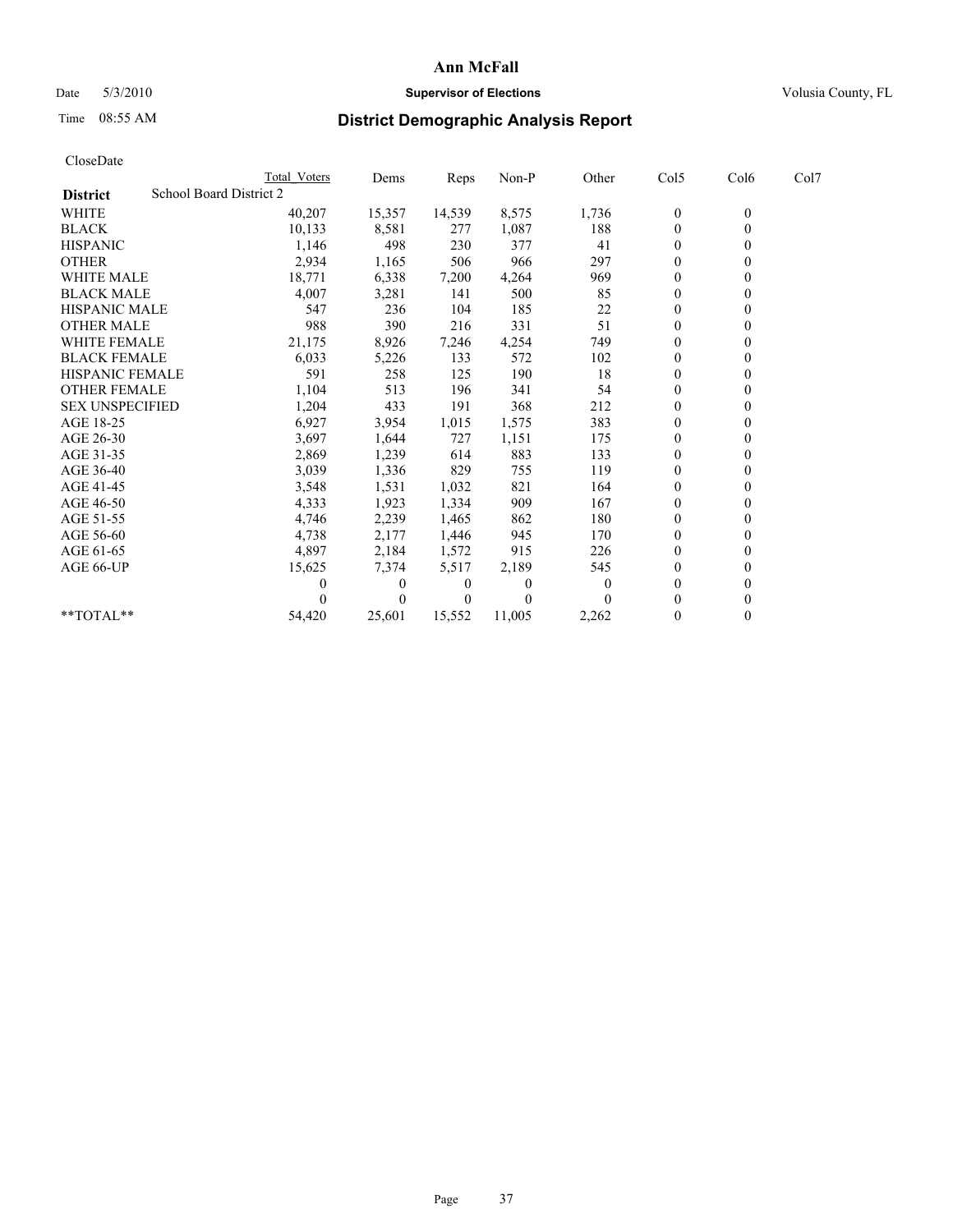## Date 5/3/2010 **Supervisor of Elections Supervisor of Elections** Volusia County, FL

## Time 08:55 AM **District Demographic Analysis Report**

| CloseDate              |                         |              |          |        |        |          |                  |                  |      |
|------------------------|-------------------------|--------------|----------|--------|--------|----------|------------------|------------------|------|
|                        |                         | Total Voters | Dems     | Reps   | Non-P  | Other    | Col5             | Col6             | Col7 |
| <b>District</b>        | School Board District 3 |              |          |        |        |          |                  |                  |      |
| <b>WHITE</b>           |                         | 62,992       | 22,742   | 24,136 | 13,617 | 2,497    | $\boldsymbol{0}$ | $\boldsymbol{0}$ |      |
| <b>BLACK</b>           |                         | 1,875        | 1,559    | 78     | 207    | 31       | $\boldsymbol{0}$ | $\theta$         |      |
| <b>HISPANIC</b>        |                         | 922          | 378      | 221    | 279    | 44       | $\boldsymbol{0}$ | $\theta$         |      |
| <b>OTHER</b>           |                         | 2,604        | 737      | 567    | 949    | 351      | $\boldsymbol{0}$ | $\theta$         |      |
| <b>WHITE MALE</b>      |                         | 29,054       | 9,295    | 11,819 | 6,626  | 1,314    | 0                | 0                |      |
| <b>BLACK MALE</b>      |                         | 839          | 655      | 42     | 123    | 19       | $\boldsymbol{0}$ | $\Omega$         |      |
| <b>HISPANIC MALE</b>   |                         | 410          | 154      | 91     | 141    | 24       | $\boldsymbol{0}$ | $\theta$         |      |
| <b>OTHER MALE</b>      |                         | 847          | 248      | 224    | 324    | 51       | $\boldsymbol{0}$ | $\mathbf{0}$     |      |
| <b>WHITE FEMALE</b>    |                         | 33,542       | 13,310   | 12,173 | 6,892  | 1,167    | $\boldsymbol{0}$ | $\mathbf{0}$     |      |
| <b>BLACK FEMALE</b>    |                         | 1,019        | 891      | 34     | 83     | 11       | $\boldsymbol{0}$ | 0                |      |
| <b>HISPANIC FEMALE</b> |                         | 502          | 220      | 128    | 134    | 20       | $\overline{0}$   | $\theta$         |      |
| <b>OTHER FEMALE</b>    |                         | 983          | 355      | 242    | 316    | 70       | $\boldsymbol{0}$ | $\mathbf{0}$     |      |
| <b>SEX UNSPECIFIED</b> |                         | 1,197        | 288      | 249    | 413    | 247      | $\boldsymbol{0}$ | $\Omega$         |      |
| AGE 18-25              |                         | 5,332        | 1,744    | 1,318  | 1,811  | 459      | $\mathbf{0}$     | $\theta$         |      |
| AGE 26-30              |                         | 3,541        | 1,187    | 977    | 1,183  | 194      | $\boldsymbol{0}$ | $\mathbf{0}$     |      |
| AGE 31-35              |                         | 3,492        | 1,123    | 1,038  | 1,144  | 187      | $\boldsymbol{0}$ | $\theta$         |      |
| AGE 36-40              |                         | 4,082        | 1,344    | 1,352  | 1,188  | 198      | $\boldsymbol{0}$ | $\theta$         |      |
| AGE 41-45              |                         | 4,652        | 1,487    | 1,766  | 1,197  | 202      | $\boldsymbol{0}$ | $\Omega$         |      |
| AGE 46-50              |                         | 6,040        | 2,058    | 2,407  | 1,357  | 218      | 0                | 0                |      |
| AGE 51-55              |                         | 6,685        | 2,557    | 2,555  | 1,338  | 235      | $\boldsymbol{0}$ | $\Omega$         |      |
| AGE 56-60              |                         | 6,734        | 2,727    | 2,450  | 1,308  | 249      | 0                | $\theta$         |      |
| AGE 61-65              |                         | 6,895        | 2,652    | 2,647  | 1,303  | 293      | $\boldsymbol{0}$ | $\Omega$         |      |
| AGE 66-UP              |                         | 20,940       | 8,537    | 8,492  | 3,223  | 688      | $\boldsymbol{0}$ | $\theta$         |      |
|                        |                         | 0            | $\theta$ | 0      | 0      | $\theta$ | $\theta$         | $\theta$         |      |
|                        |                         |              | $\theta$ |        | 0      |          | 0                | $\theta$         |      |
| $*$ TOTAL $*$          |                         | 68,393       | 25,416   | 25,002 | 15,052 | 2,923    | 0                | $\theta$         |      |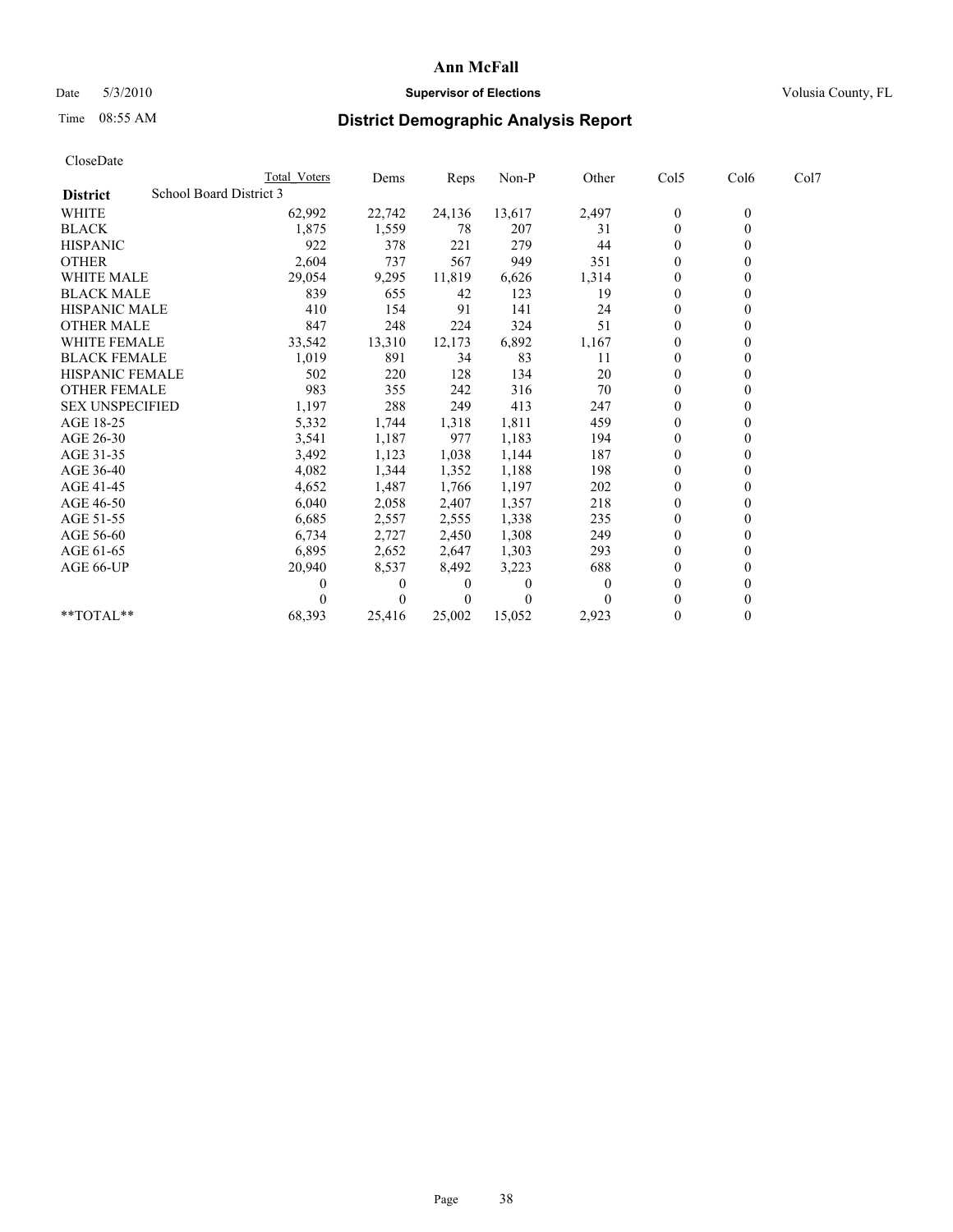## Date 5/3/2010 **Supervisor of Elections Supervisor of Elections** Volusia County, FL

## Time 08:55 AM **District Demographic Analysis Report**

|                        | Total Voters            | Dems         | Reps         | Non-P    | Other    | Col5         | Col6         | Col7 |  |
|------------------------|-------------------------|--------------|--------------|----------|----------|--------------|--------------|------|--|
| <b>District</b>        | School Board District 4 |              |              |          |          |              |              |      |  |
| WHITE                  | 52,724                  | 19,320       | 20,998       | 10,348   | 2,058    | $\mathbf{0}$ | $\mathbf{0}$ |      |  |
| <b>BLACK</b>           | 5,142                   | 4,236        | 183          | 627      | 96       | $\mathbf{0}$ |              |      |  |
| <b>HISPANIC</b>        | 1,173                   | 524          | 298          | 317      | 34       | $\theta$     |              |      |  |
| <b>OTHER</b>           | 3,253                   | 1,115        | 762          | 1,062    | 314      | $\theta$     |              |      |  |
| <b>WHITE MALE</b>      | 24,045                  | 7,754        | 10,153       | 5,060    | 1,078    | $\Omega$     |              |      |  |
| <b>BLACK MALE</b>      | 2,025                   | 1,568        | 98           | 300      | 59       | $\theta$     |              |      |  |
| <b>HISPANIC MALE</b>   | 515                     | 203          | 142          | 148      | 22       | $\mathbf{0}$ |              |      |  |
| <b>OTHER MALE</b>      | 1,116                   | 359          | 311          | 390      | 56       | $\mathbf{0}$ |              |      |  |
| WHITE FEMALE           | 28,380                  | 11,474       | 10,733       | 5,214    | 959      | $\Omega$     |              |      |  |
| <b>BLACK FEMALE</b>    | 3,082                   | 2,639        | 85           | 322      | 36       | $\theta$     |              |      |  |
| HISPANIC FEMALE        | 651                     | 318          | 152          | 169      | 12       | $\mathbf{0}$ |              |      |  |
| <b>OTHER FEMALE</b>    | 1,307                   | 531          | 337          | 379      | 60       | $\theta$     |              |      |  |
| <b>SEX UNSPECIFIED</b> | 1,171                   | 349          | 230          | 372      | 220      | $\Omega$     |              |      |  |
| AGE 18-25              | 5,838                   | 2,396        | 1,410        | 1,630    | 402      | $\theta$     |              |      |  |
| AGE 26-30              | 3,447                   | 1,381        | 867          | 1,048    | 151      | $\theta$     |              |      |  |
| AGE 31-35              | 3,233                   | 1,268        | 879          | 919      | 167      | $\Omega$     |              |      |  |
| AGE 36-40              | 3,566                   | 1,268        | 1,209        | 901      | 188      | $\mathbf{0}$ |              |      |  |
| AGE 41-45              | 4,281                   | 1,561        | 1,600        | 949      | 171      | $\theta$     |              |      |  |
| AGE 46-50              | 5,480                   | 2,048        | 2,112        | 1,118    | 202      | $\theta$     |              |      |  |
| AGE 51-55              | 5,834                   | 2,439        | 2,141        | 1,058    | 196      | $\mathbf{0}$ |              |      |  |
| AGE 56-60              | 5,862                   | 2,470        | 2,076        | 1,110    | 206      | $\Omega$     |              |      |  |
| AGE 61-65              | 6,009                   | 2,452        | 2,246        | 1,079    | 232      | $\mathbf{0}$ |              |      |  |
| AGE 66-UP              | 18,741                  | 7,912        | 7,700        | 2,542    | 587      | $\mathbf{0}$ |              |      |  |
|                        | 0                       | $\mathbf{0}$ | $\bf{0}$     | $\theta$ | $\theta$ | $\theta$     |              |      |  |
|                        |                         | $\Omega$     | $\mathbf{0}$ |          |          | $\theta$     |              |      |  |
| **TOTAL**              | 62,292                  | 25,195       | 22,241       | 12,354   | 2,502    | $\mathbf{0}$ | 0            |      |  |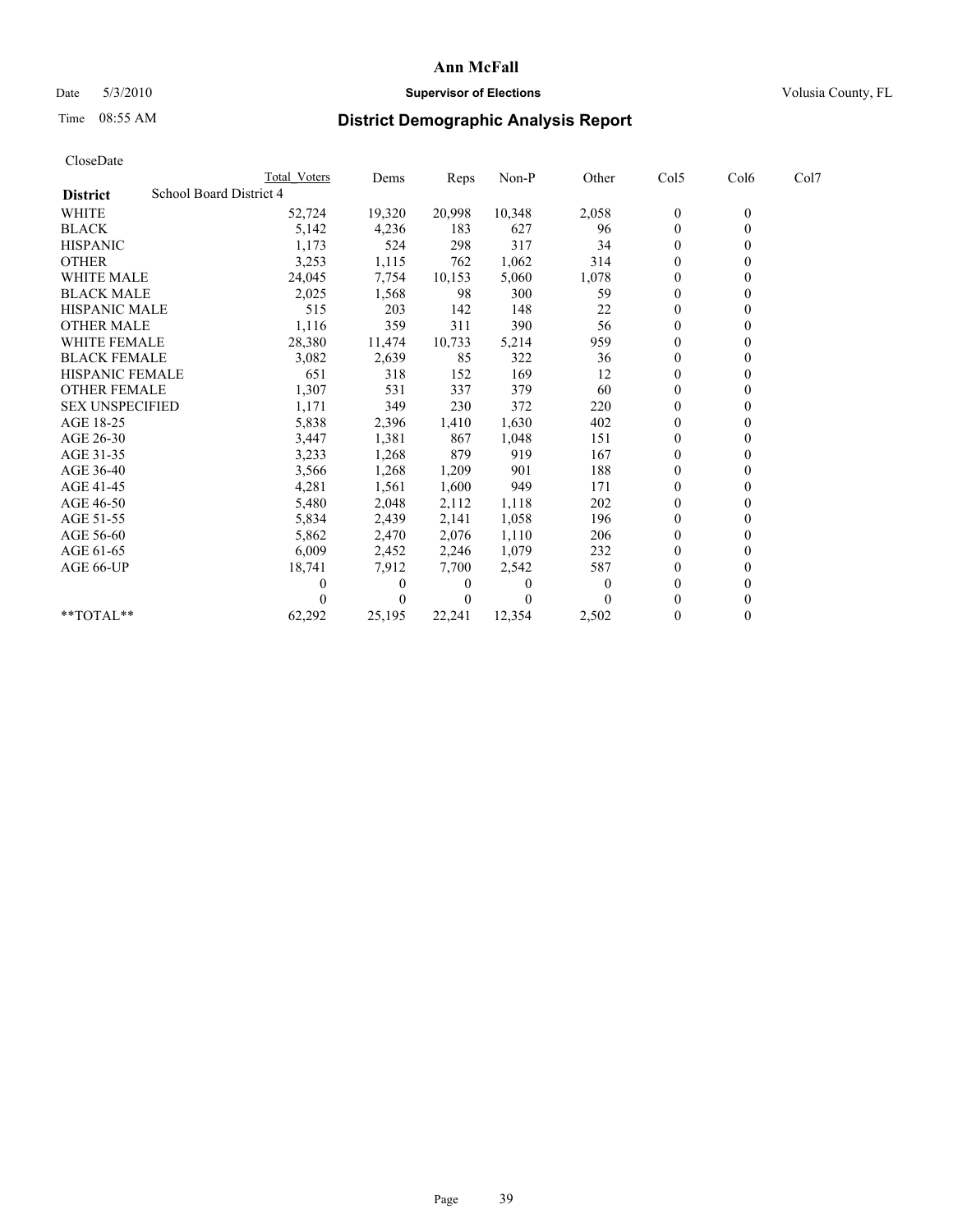## Date 5/3/2010 **Supervisor of Elections Supervisor of Elections** Volusia County, FL

## Time 08:55 AM **District Demographic Analysis Report**

| CloseDate              |                         |              |          |        |          |          |                  |                  |      |
|------------------------|-------------------------|--------------|----------|--------|----------|----------|------------------|------------------|------|
|                        |                         | Total Voters | Dems     | Reps   | Non-P    | Other    | Col5             | Col6             | Col7 |
| <b>District</b>        | School Board District 5 |              |          |        |          |          |                  |                  |      |
| <b>WHITE</b>           |                         | 47,484       | 15,503   | 19,465 | 10,026   | 2,490    | $\boldsymbol{0}$ | $\boldsymbol{0}$ |      |
| <b>BLACK</b>           |                         | 5,037        | 3,911    | 267    | 693      | 166      | $\boldsymbol{0}$ | $\mathbf{0}$     |      |
| <b>HISPANIC</b>        |                         | 12,479       | 6,194    | 2,089  | 3,799    | 397      | $\overline{0}$   | $\theta$         |      |
| <b>OTHER</b>           |                         | 3,787        | 1,219    | 752    | 1,359    | 457      | $\overline{0}$   | $\theta$         |      |
| <b>WHITE MALE</b>      |                         | 22,158       | 6,407    | 9,570  | 4,873    | 1,308    | 0                | $\mathbf{0}$     |      |
| <b>BLACK MALE</b>      |                         | 2,237        | 1,633    | 150    | 353      | 101      | $\boldsymbol{0}$ | $\theta$         |      |
| <b>HISPANIC MALE</b>   |                         | 5,853        | 2,776    | 1,048  | 1,823    | 206      | $\boldsymbol{0}$ | $\theta$         |      |
| <b>OTHER MALE</b>      |                         | 1,248        | 434      | 290    | 446      | 78       | $\overline{0}$   | $\mathbf{0}$     |      |
| <b>WHITE FEMALE</b>    |                         | 25,048       | 9,009    | 9,781  | 5,091    | 1,167    | $\mathbf{0}$     | $\theta$         |      |
| <b>BLACK FEMALE</b>    |                         | 2,755        | 2,237    | 117    | 337      | 64       | $\boldsymbol{0}$ | $\Omega$         |      |
| <b>HISPANIC FEMALE</b> |                         | 6,531        | 3,364    | 1,035  | 1,948    | 184      | $\overline{0}$   | $\theta$         |      |
| <b>OTHER FEMALE</b>    |                         | 1,471        | 573      | 300    | 498      | 100      | 0                | $\mathbf{0}$     |      |
| <b>SEX UNSPECIFIED</b> |                         | 1,486        | 394      | 282    | 508      | 302      | $\boldsymbol{0}$ | $\Omega$         |      |
| AGE 18-25              |                         | 7,597        | 2,668    | 1,680  | 2,578    | 671      | $\overline{0}$   | $\Omega$         |      |
| AGE 26-30              |                         | 5,000        | 1,715    | 1,224  | 1,722    | 339      | $\boldsymbol{0}$ | $\mathbf{0}$     |      |
| AGE 31-35              |                         | 5,430        | 2,002    | 1,463  | 1,639    | 326      | $\mathbf{0}$     | $\theta$         |      |
| AGE 36-40              |                         | 5,840        | 2,047    | 1,886  | 1,586    | 321      | 0                | $\Omega$         |      |
| AGE 41-45              |                         | 6,252        | 2,284    | 2,138  | 1,527    | 303      | $\boldsymbol{0}$ | $\Omega$         |      |
| AGE 46-50              |                         | 7,085        | 2,549    | 2,640  | 1,598    | 298      | $\boldsymbol{0}$ | 0                |      |
| AGE 51-55              |                         | 6,877        | 2,696    | 2,520  | 1,344    | 317      | $\boldsymbol{0}$ | $\Omega$         |      |
| AGE 56-60              |                         | 5,863        | 2,467    | 2,052  | 1,108    | 236      | 0                | $\Omega$         |      |
| AGE 61-65              |                         | 5,259        | 2,147    | 1,931  | 953      | 228      | $\boldsymbol{0}$ | $\mathbf{0}$     |      |
| AGE 66-UP              |                         | 13,582       | 6,252    | 5,039  | 1,821    | 470      | $\boldsymbol{0}$ | $\mathbf{0}$     |      |
|                        |                         | 0            | $\Omega$ | 0      | $\theta$ | $\theta$ | $\boldsymbol{0}$ | $\theta$         |      |
|                        |                         | 0            | $\Omega$ | 0      | 0        |          | $\boldsymbol{0}$ | $\mathbf{0}$     |      |
| $**TOTAI.**$           |                         | 68,787       | 26,827   | 22,573 | 15,877   | 3,510    | $\boldsymbol{0}$ | $\theta$         |      |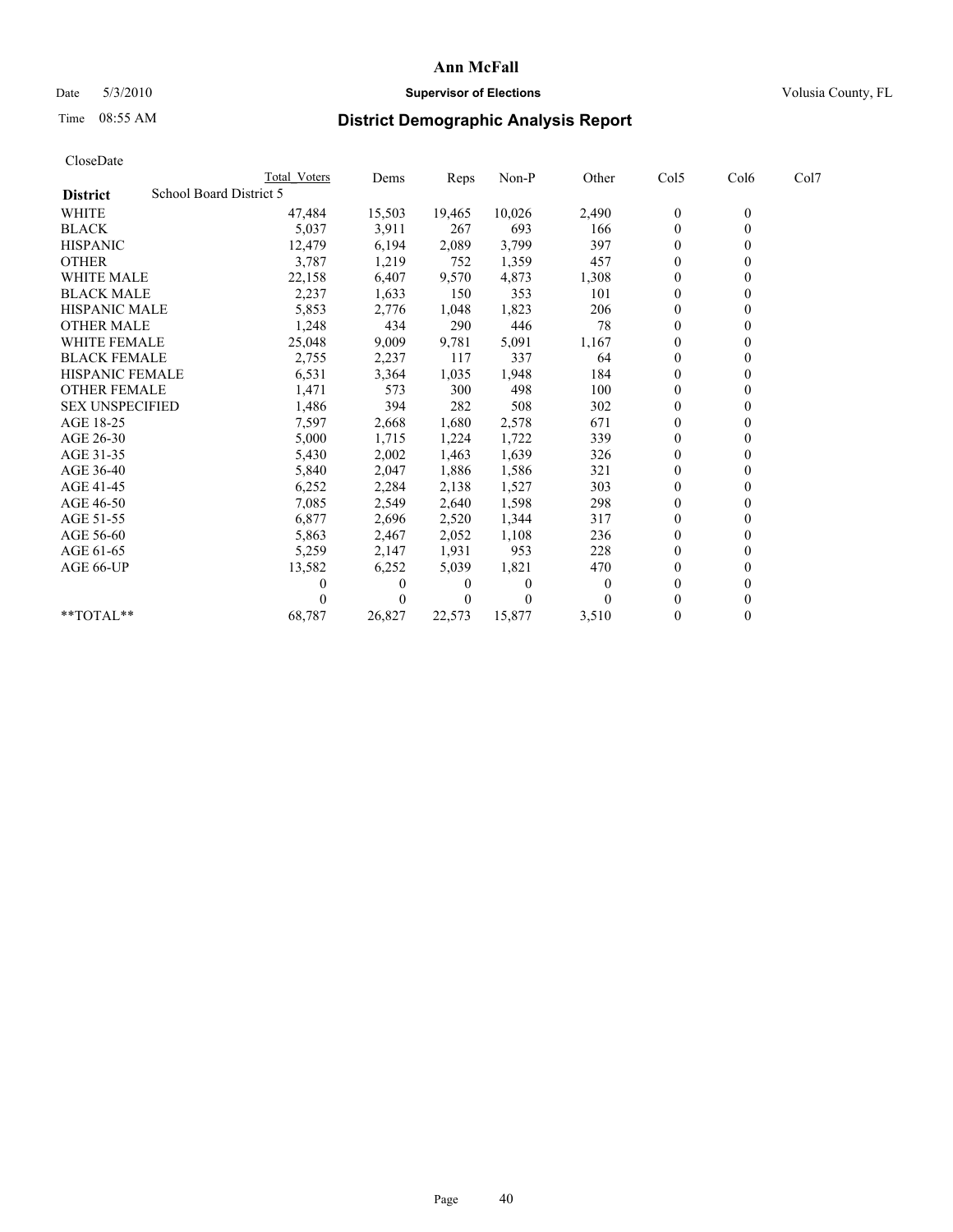## Date 5/3/2010 **Supervisor of Elections Supervisor of Elections** Volusia County, FL

# Time 08:55 AM **District Demographic Analysis Report**

| CloseDate              |                       |                     |          |       |          |          |                  |              |      |
|------------------------|-----------------------|---------------------|----------|-------|----------|----------|------------------|--------------|------|
|                        |                       | <b>Total Voters</b> | Dems     | Reps  | Non-P    | Other    | Col5             | Col6         | Col7 |
| <b>District</b>        | Florida Senate Seat 1 |                     |          |       |          |          |                  |              |      |
| WHITE                  |                       | 5,935               | 2,240    | 2,057 | 1,360    | 278      | $\boldsymbol{0}$ | $\mathbf{0}$ |      |
| <b>BLACK</b>           |                       | 10,675              | 9,108    | 280   | 1,101    | 186      | $\boldsymbol{0}$ | $\mathbf{0}$ |      |
| <b>HISPANIC</b>        |                       | 424                 | 200      | 70    | 140      | 14       | $\overline{0}$   | $\mathbf{0}$ |      |
| <b>OTHER</b>           |                       | 1,273               | 606      | 130   | 389      | 148      | $\mathbf{0}$     | $\theta$     |      |
| <b>WHITE MALE</b>      |                       | 2,784               | 877      | 1,072 | 680      | 155      | $\boldsymbol{0}$ | $\mathbf{0}$ |      |
| <b>BLACK MALE</b>      |                       | 4,125               | 3,383    | 150   | 500      | 92       | $\overline{0}$   | $\theta$     |      |
| <b>HISPANIC MALE</b>   |                       | 201                 | 87       | 32    | 74       | 8        | 0                | $\mathbf{0}$ |      |
| <b>OTHER MALE</b>      |                       | 365                 | 179      | 55    | 110      | 21       | $\boldsymbol{0}$ | $\mathbf{0}$ |      |
| <b>WHITE FEMALE</b>    |                       | 3,125               | 1,353    | 977   | 675      | 120      | $\boldsymbol{0}$ | $\theta$     |      |
| <b>BLACK FEMALE</b>    |                       | 6,446               | 5,638    | 128   | 587      | 93       | $\overline{0}$   | $\Omega$     |      |
| <b>HISPANIC FEMALE</b> |                       | 220                 | 111      | 38    | 66       | 5        | 0                | $\mathbf{0}$ |      |
| <b>OTHER FEMALE</b>    |                       | 448                 | 243      | 57    | 130      | 18       | $\boldsymbol{0}$ | 0            |      |
| <b>SEX UNSPECIFIED</b> |                       | 593                 | 283      | 28    | 168      | 114      | 0                | $\Omega$     |      |
| AGE 18-25              |                       | 4,355               | 3,026    | 303   | 800      | 226      | 0                | $\Omega$     |      |
| AGE 26-30              |                       | 1,620               | 967      | 175   | 436      | 42       | $\boldsymbol{0}$ | $\mathbf{0}$ |      |
| AGE 31-35              |                       | 1,245               | 746      | 156   | 302      | 41       | $\boldsymbol{0}$ | $\theta$     |      |
| AGE 36-40              |                       | 1,148               | 682      | 193   | 232      | 41       | $\boldsymbol{0}$ | $\Omega$     |      |
| AGE 41-45              |                       | 1,342               | 853      | 199   | 231      | 59       | $\boldsymbol{0}$ | $\Omega$     |      |
| AGE 46-50              |                       | 1,561               | 968      | 285   | 252      | 56       | $\boldsymbol{0}$ | $\mathbf{0}$ |      |
| AGE 51-55              |                       | 1,544               | 1,046    | 279   | 179      | 40       | $\boldsymbol{0}$ | $\Omega$     |      |
| AGE 56-60              |                       | 1,340               | 877      | 229   | 196      | 38       | $\boldsymbol{0}$ | $\mathbf{0}$ |      |
| AGE 61-65              |                       | 1,165               | 783      | 217   | 135      | 30       | $\mathbf{0}$     | $\mathbf{0}$ |      |
| AGE 66-UP              |                       | 2,986               | 2,206    | 500   | 227      | 53       | $\boldsymbol{0}$ | $\theta$     |      |
|                        |                       | 0                   | $\theta$ | 0     | $\theta$ | $\theta$ | $\overline{0}$   | $\Omega$     |      |
|                        |                       | 0                   | $\Omega$ | 0     | $\Omega$ | $\Omega$ | $\boldsymbol{0}$ | $\Omega$     |      |
| $*$ $TOTAI.**$         |                       | 18,307              | 12,154   | 2,537 | 2,990    | 626      | $\boldsymbol{0}$ | $\theta$     |      |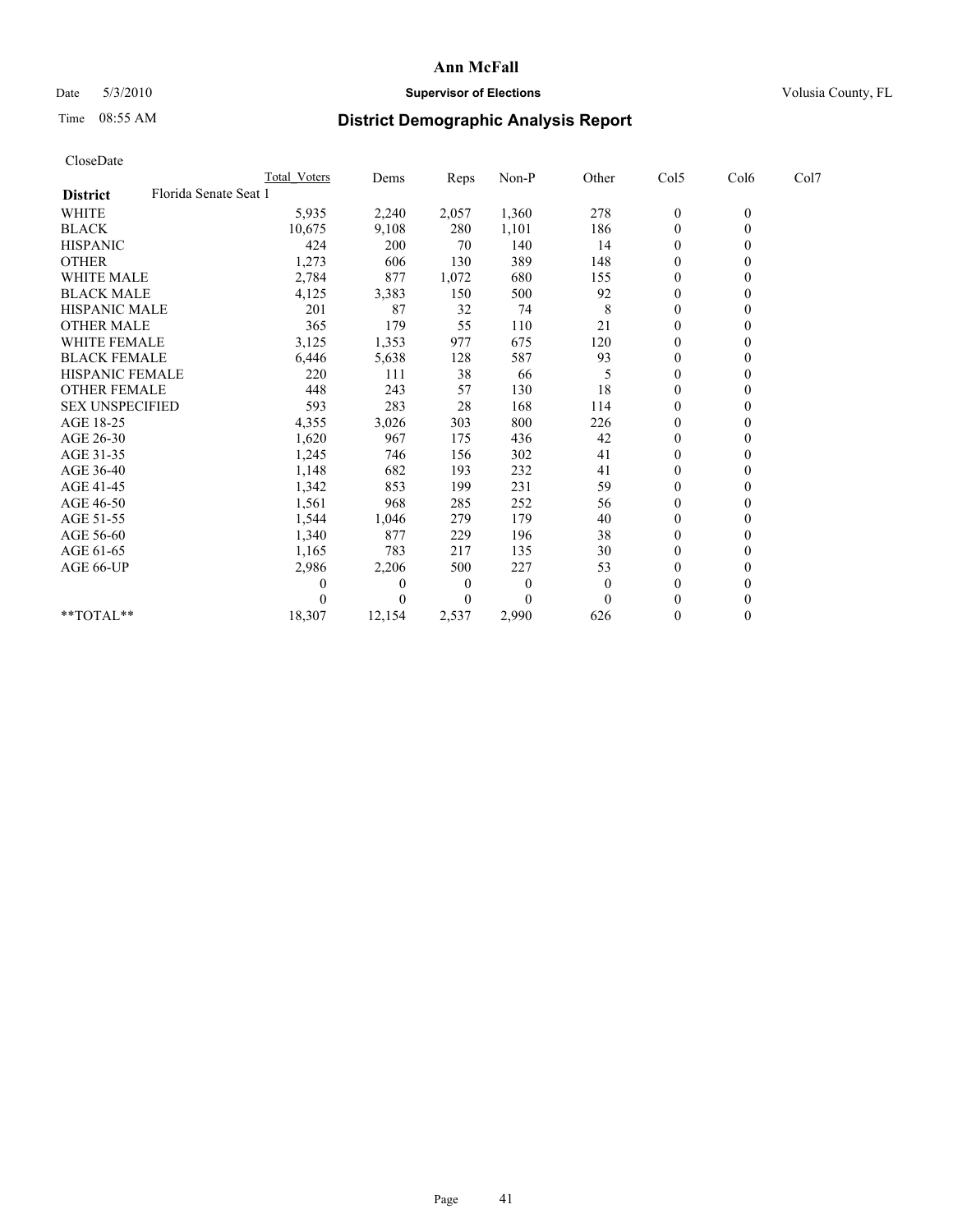## Date 5/3/2010 **Supervisor of Elections Supervisor of Elections** Volusia County, FL

## Time 08:55 AM **District Demographic Analysis Report**

|                                          | <b>Total Voters</b> | Dems     | <b>Reps</b> | Non-P    | Other | Col5           | Col6         | Col7 |
|------------------------------------------|---------------------|----------|-------------|----------|-------|----------------|--------------|------|
| Florida Senate Seat 7<br><b>District</b> |                     |          |             |          |       |                |              |      |
| <b>WHITE</b>                             | 151,958             | 55,684   | 58,367      | 31,593   | 6,314 | $\mathbf{0}$   | $\mathbf{0}$ |      |
| <b>BLACK</b>                             | 7,107               | 5,763    | 306         | 906      | 132   | $\overline{0}$ |              |      |
| <b>HISPANIC</b>                          | 5,545               | 2,522    | 1,084       | 1,718    | 221   | $\theta$       |              |      |
| <b>OTHER</b>                             | 7,768               | 2,446    | 1,767       | 2,695    | 860   | $\Omega$       |              |      |
| <b>WHITE MALE</b>                        | 70,315              | 22,807   | 28,629      | 15,496   | 3,383 | 0              |              |      |
| <b>BLACK MALE</b>                        | 3,051               | 2,346    | 157         | 477      | 71    | $\theta$       |              |      |
| <b>HISPANIC MALE</b>                     | 2,572               | 1,118    | 514         | 820      | 120   | $\theta$       |              |      |
| <b>OTHER MALE</b>                        | 2,653               | 823      | 718         | 961      | 151   | $\Omega$       |              |      |
| WHITE FEMALE                             | 80,714              | 32,558   | 29,403      | 15,868   | 2,885 | $\theta$       |              |      |
| <b>BLACK FEMALE</b>                      | 4,010               | 3,381    | 146         | 424      | 59    | $\overline{0}$ |              |      |
| HISPANIC FEMALE                          | 2,928               | 1,384    | 562         | 881      | 101   | 0              |              |      |
| <b>OTHER FEMALE</b>                      | 2,996               | 1,171    | 723         | 937      | 165   | $\Omega$       |              |      |
| <b>SEX UNSPECIFIED</b>                   | 3,139               | 827      | 672         | 1,048    | 592   | $\theta$       |              |      |
| AGE 18-25                                | 14,797              | 5,264    | 3,683       | 4,723    | 1,127 | $\overline{0}$ |              |      |
| AGE 26-30                                | 9,860               | 3,446    | 2,583       | 3,284    | 547   | $\mathbf{0}$   |              |      |
| AGE 31-35                                | 9,174               | 3,136    | 2,630       | 2,894    | 514   | $\overline{0}$ |              |      |
| AGE 36-40                                | 10,505              | 3,625    | 3,484       | 2,876    | 520   | $\overline{0}$ |              |      |
| AGE 41-45                                | 12,152              | 4,087    | 4,561       | 2,952    | 552   | $\theta$       |              |      |
| AGE 46-50                                | 15,491              | 5,454    | 6,051       | 3,395    | 591   | $\Omega$       |              |      |
| AGE 51-55                                | 16,612              | 6,571    | 6,194       | 3,204    | 643   | 0              |              |      |
| AGE 56-60                                | 16,561              | 6,809    | 5,926       | 3,216    | 610   | $\theta$       |              |      |
| AGE 61-65                                | 16,543              | 6,550    | 6,148       | 3,093    | 752   | $\Omega$       |              |      |
| AGE 66-UP                                | 50,680              | 21,472   | 20,263      | 7,274    | 1,671 | 0              |              |      |
|                                          |                     | $\theta$ | $\theta$    | $\theta$ | 0     | $\Omega$       |              |      |
|                                          |                     |          | 0           | $\theta$ |       | 0              |              |      |
| $*$ $TOTAI.**$                           | 172,378             | 66,415   | 61,524      | 36,912   | 7,527 | $\theta$       |              |      |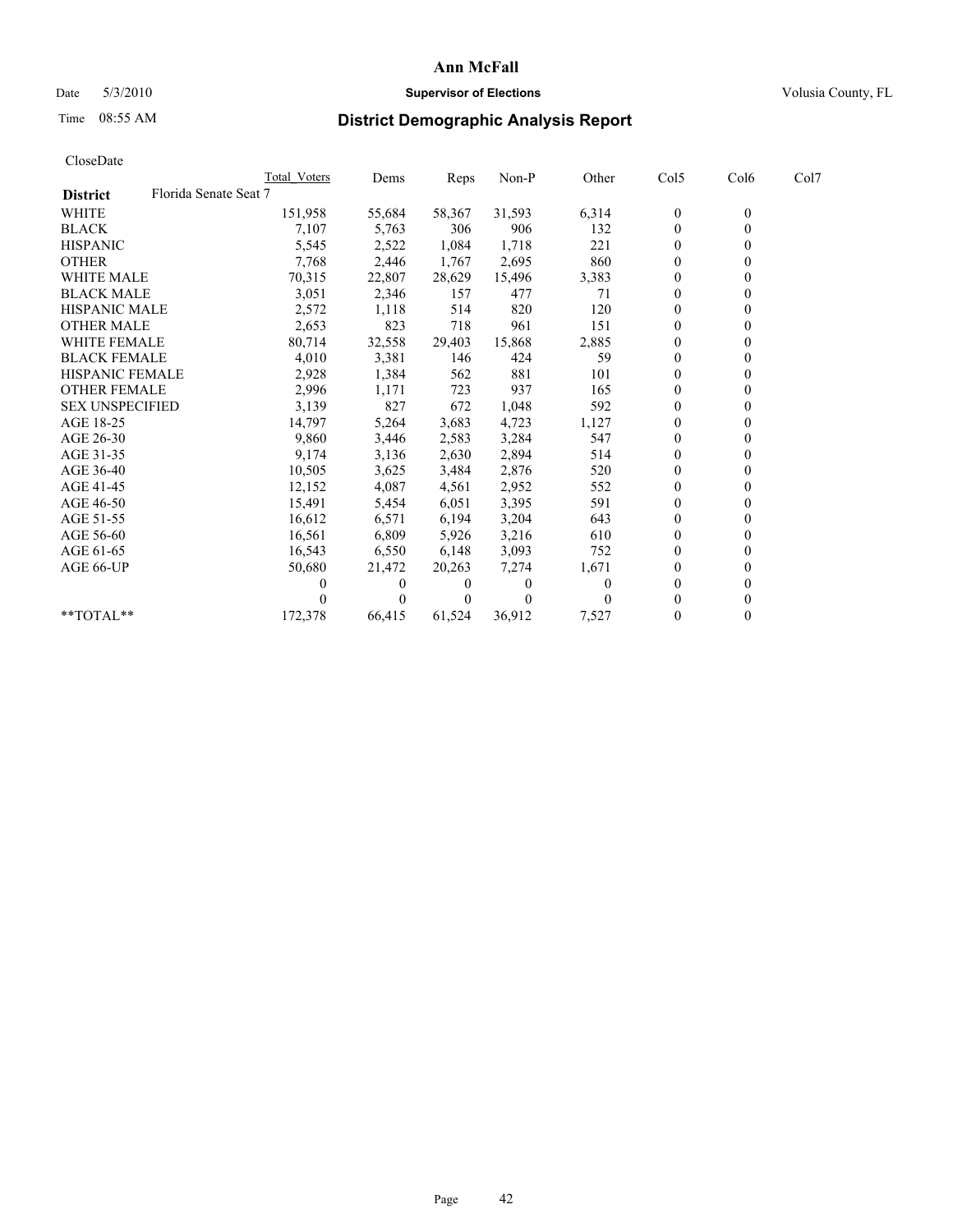## Date 5/3/2010 **Supervisor of Elections Supervisor of Elections** Volusia County, FL

# Time 08:55 AM **District Demographic Analysis Report**

|                                          | <b>Total Voters</b> | Dems         | <b>Reps</b>    | Non-P        | Other    | Col5             | Col6         | Col7 |  |
|------------------------------------------|---------------------|--------------|----------------|--------------|----------|------------------|--------------|------|--|
| Florida Senate Seat 8<br><b>District</b> |                     |              |                |              |          |                  |              |      |  |
| <b>WHITE</b>                             | 23,071              | 7,920        | 9,774          | 4,506        | 871      | $\boldsymbol{0}$ | $\mathbf{0}$ |      |  |
| <b>BLACK</b>                             | 1,004               | 783          | 41             | 148          | 32       | $\overline{0}$   |              |      |  |
| <b>HISPANIC</b>                          | 475                 | 193          | 132            | 135          | 15       | $\theta$         |              |      |  |
| <b>OTHER</b>                             | 1,296               | 439          | 315            | 427          | 115      | $\theta$         |              |      |  |
| <b>WHITE MALE</b>                        | 10,603              | 3,205        | 4,737          | 2,210        | 451      | 0                |              |      |  |
| <b>BLACK MALE</b>                        | 414                 | 308          | 21             | 68           | 17       | $\theta$         |              |      |  |
| <b>HISPANIC MALE</b>                     | 225                 | 82           | 67             | 66           | 10       | $\overline{0}$   |              |      |  |
| <b>OTHER MALE</b>                        | 464                 | 160          | 127            | 158          | 19       | $\overline{0}$   |              |      |  |
| <b>WHITE FEMALE</b>                      | 12,315              | 4,673        | 4,973          | 2,258        | 411      | $\theta$         |              |      |  |
| <b>BLACK FEMALE</b>                      | 583                 | 471          | 20             | 77           | 15       | $\theta$         |              |      |  |
| HISPANIC FEMALE                          | 249                 | 111          | 64             | 69           | 5        | $\overline{0}$   |              |      |  |
| <b>OTHER FEMALE</b>                      | 529                 | 207          | 137            | 158          | 27       | $\theta$         |              |      |  |
| <b>SEX UNSPECIFIED</b>                   | 464                 | 118          | 116            | 152          | 78       | $\Omega$         |              |      |  |
| AGE 18-25                                | 2,339               | 831          | 696            | 660          | 152      | 0                |              |      |  |
| AGE 26-30                                | 1,241               | 440          | 356            | 388          | 57       | $\Omega$         |              |      |  |
| AGE 31-35                                | 1,237               | 420          | 393            | 354          | 70       | $\overline{0}$   |              |      |  |
| AGE 36-40                                | 1,401               | 405          | 568            | 352          | 76       | $\Omega$         |              |      |  |
| AGE 41-45                                | 1,685               | 525          | 724            | 375          | 61       | $\theta$         |              |      |  |
| AGE 46-50                                | 2,174               | 711          | 944            | 449          | 70       | $\theta$         |              |      |  |
| AGE 51-55                                | 2,398               | 890          | 998            | 450          | 60       | $\overline{0}$   |              |      |  |
| AGE 56-60                                | 2,416               | 891          | 979            | 448          | 98       | $\theta$         |              |      |  |
| AGE 61-65                                | 2,726               | 1,049        | 1,099          | 482          | 96       | $\Omega$         |              |      |  |
| AGE 66-UP                                | 8,229               | 3,173        | 3,505          | 1,258        | 293      | $\overline{0}$   |              |      |  |
|                                          | $\mathcal{L}$       | $\mathbf{0}$ | $\overline{0}$ | $\mathbf{0}$ | $\theta$ | $\theta$         |              |      |  |
|                                          |                     | $\Omega$     | 0              | $\theta$     |          | $\theta$         |              |      |  |
| **TOTAL**                                | 25,846              | 9,335        | 10,262         | 5,216        | 1,033    | $\mathbf{0}$     | 0            |      |  |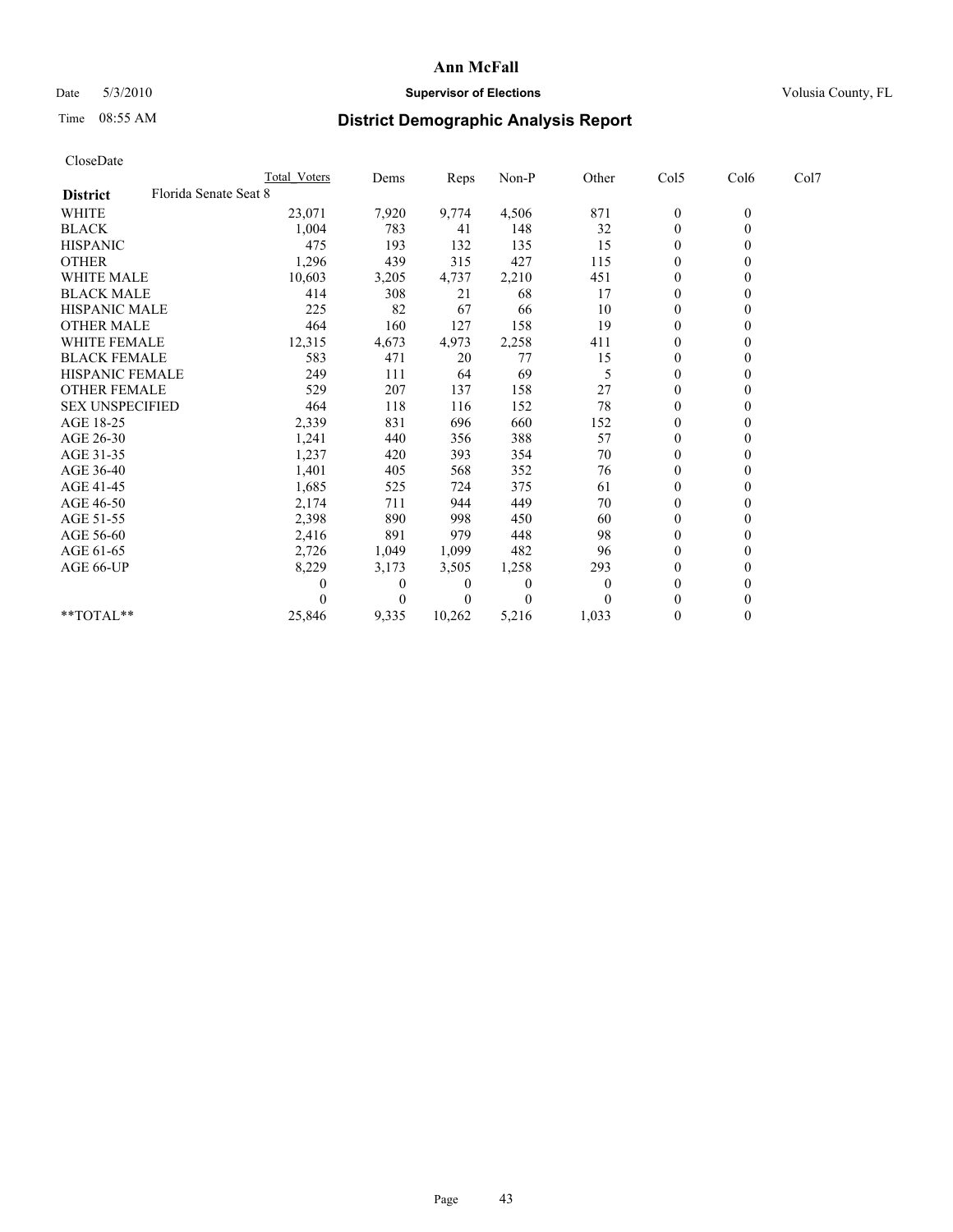## Date 5/3/2010 **Supervisor of Elections Supervisor of Elections** Volusia County, FL

## Time 08:55 AM **District Demographic Analysis Report**

|                        | <b>Total Voters</b>    | Dems     | <b>Reps</b>    | Non-P    | Other    | Col5             | Col6         | Col7 |  |
|------------------------|------------------------|----------|----------------|----------|----------|------------------|--------------|------|--|
| <b>District</b>        | Florida Senate Seat 20 |          |                |          |          |                  |              |      |  |
| <b>WHITE</b>           | 71,083                 | 24,478   | 28,796         | 14,146   | 3,663    | $\boldsymbol{0}$ | $\mathbf{0}$ |      |  |
| <b>BLACK</b>           | 7,626                  | 6,117    | 332            | 948      | 229      | $\overline{0}$   |              |      |  |
| <b>HISPANIC</b>        | 12,235                 | 5,965    | 2,084          | 3,785    | 401      | $\theta$         |              |      |  |
| <b>OTHER</b>           | 4,934                  | 1,618    | 1,023          | 1,710    | 583      | $\theta$         |              |      |  |
| <b>WHITE MALE</b>      | 32,534                 | 9,927    | 13,908         | 6,778    | 1,921    | 0                |              |      |  |
| <b>BLACK MALE</b>      | 3,226                  | 2,453    | 175            | 456      | 142      | $\theta$         |              |      |  |
| <b>HISPANIC MALE</b>   | 5,680                  | 2,674    | 1,030          | 1,774    | 202      | $\overline{0}$   |              |      |  |
| <b>OTHER MALE</b>      | 1,579                  | 564      | 391            | 522      | 102      | $\overline{0}$   |              |      |  |
| <b>WHITE FEMALE</b>    | 38,187                 | 14,431   | 14,748         | 7,291    | 1,717    | $\theta$         |              |      |  |
| <b>BLACK FEMALE</b>    | 4,330                  | 3,606    | 156            | 483      | 85       | $\theta$         |              |      |  |
| HISPANIC FEMALE        | 6,464                  | 3,241    | 1,047          | 1,986    | 190      | $\Omega$         |              |      |  |
| <b>OTHER FEMALE</b>    | 1,932                  | 757      | 408            | 633      | 134      | $\theta$         |              |      |  |
| <b>SEX UNSPECIFIED</b> | 1,946                  | 525      | 372            | 666      | 383      | $\overline{0}$   |              |      |  |
| AGE 18-25              | 10,154                 | 3,604    | 2,330          | 3,327    | 893      | 0                |              |      |  |
| AGE 26-30              | 6,792                  | 2,420    | 1,734          | 2,174    | 464      | $\Omega$         |              |      |  |
| AGE 31-35              | 6,989                  | 2,558    | 1,929          | 2,058    | 444      | $\overline{0}$   |              |      |  |
| AGE 36-40              | 7,516                  | 2,649    | 2,476          | 1,981    | 410      | $\overline{0}$   |              |      |  |
| AGE 41-45              | 8,122                  | 2,950    | 2,896          | 1,912    | 364      | $\theta$         |              |      |  |
| AGE 46-50              | 9,228                  | 3,416    | 3,422          | 1,967    | 423      | $\theta$         |              |      |  |
| AGE 51-55              | 9,159                  | 3,714    | 3,323          | 1,703    | 419      | $\theta$         |              |      |  |
| AGE 56-60              | 8,205                  | 3,591    | 2,823          | 1,450    | 341      | $\theta$         |              |      |  |
| AGE 61-65              | 7,651                  | 3,219    | 2,844          | 1,264    | 324      | $\overline{0}$   |              |      |  |
| AGE 66-UP              | 22,060                 | 10,057   | 8,458          | 2,752    | 793      | $\overline{0}$   |              |      |  |
|                        | 0                      | $\Omega$ | 0              | $\Omega$ | $\theta$ | $\Omega$         |              |      |  |
|                        |                        | $\Omega$ | $\overline{0}$ | $\theta$ |          | $\Omega$         |              |      |  |
| **TOTAL**              | 95,878                 | 38,178   | 32,235         | 20,589   | 4,876    | $\mathbf{0}$     | 0            |      |  |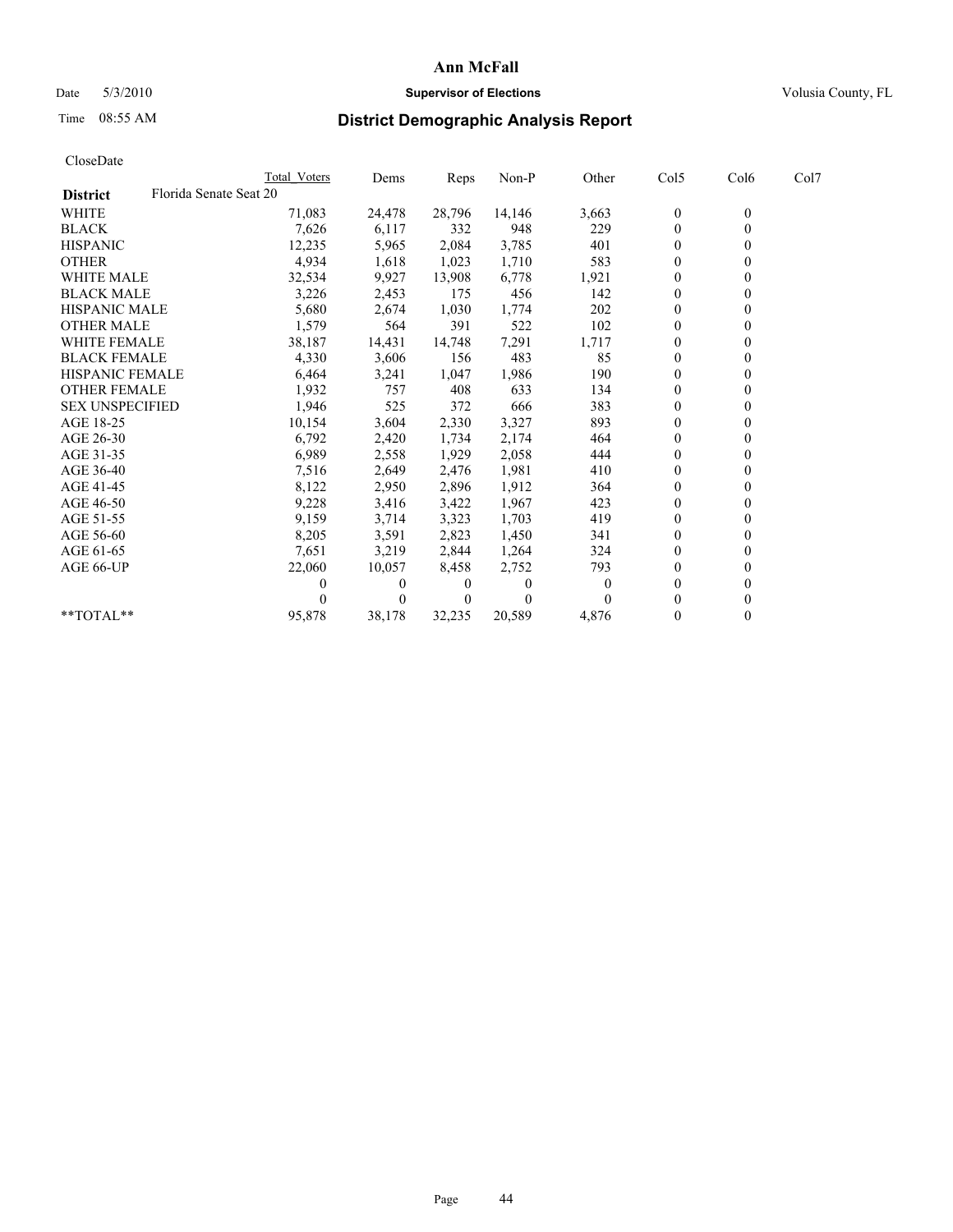## Date 5/3/2010 **Supervisor of Elections Supervisor of Elections** Volusia County, FL

# Time 08:55 AM **District Demographic Analysis Report**

| CloseDate              |                    |                     |                |       |          |          |                  |              |      |
|------------------------|--------------------|---------------------|----------------|-------|----------|----------|------------------|--------------|------|
|                        |                    | <b>Total Voters</b> | Dems           | Reps  | Non-P    | Other    | Col5             | Col6         | Col7 |
| <b>District</b>        | Daytona Bch Zone 1 |                     |                |       |          |          |                  |              |      |
| WHITE                  |                    | 4,363               | 1,779          | 1,468 | 938      | 178      | $\boldsymbol{0}$ | $\mathbf{0}$ |      |
| <b>BLACK</b>           |                    | 903                 | 742            | 24    | 120      | 17       | $\boldsymbol{0}$ | $\mathbf{0}$ |      |
| <b>HISPANIC</b>        |                    | 122                 | 57             | 26    | 35       | 4        | $\overline{0}$   | $\Omega$     |      |
| <b>OTHER</b>           |                    | 335                 | 124            | 74    | 99       | 38       | $\mathbf{0}$     | $\theta$     |      |
| <b>WHITE MALE</b>      |                    | 2,023               | 716            | 735   | 472      | 100      | $\overline{0}$   | $\Omega$     |      |
| <b>BLACK MALE</b>      |                    | 391                 | 313            | 12    | 57       | 9        | $\overline{0}$   | $\theta$     |      |
| HISPANIC MALE          |                    | 62                  | 23             | 15    | 21       | 3        | 0                | $\Omega$     |      |
| <b>OTHER MALE</b>      |                    | 140                 | 53             | 35    | 45       |          | $\mathbf{0}$     | $\mathbf{0}$ |      |
| WHITE FEMALE           |                    | 2,315               | 1,055          | 728   | 455      | 77       | $\boldsymbol{0}$ | $\theta$     |      |
| <b>BLACK FEMALE</b>    |                    | 508                 | 427            | 12    | 61       | 8        | $\boldsymbol{0}$ | $\Omega$     |      |
| HISPANIC FEMALE        |                    | 60                  | 34             | 11    | 14       |          | 0                | $\Omega$     |      |
| <b>OTHER FEMALE</b>    |                    | 124                 | 52             | 28    | 35       | 9        | $\boldsymbol{0}$ | $\theta$     |      |
| <b>SEX UNSPECIFIED</b> |                    | 100                 | 29             | 16    | 32       | 23       | $\boldsymbol{0}$ | $\Omega$     |      |
| AGE 18-25              |                    | 670                 | 339            | 105   | 186      | 40       | 0                | $\theta$     |      |
| AGE 26-30              |                    | 389                 | 186            | 64    | 114      | 25       | $\boldsymbol{0}$ | $\theta$     |      |
| AGE 31-35              |                    | 313                 | 135            | 66    | 100      | 12       | $\boldsymbol{0}$ | $\theta$     |      |
| AGE 36-40              |                    | 302                 | 111            | 80    | 98       | 13       | $\boldsymbol{0}$ | $\Omega$     |      |
| AGE 41-45              |                    | 362                 | 158            | 107   | 81       | 16       | 0                | $\Omega$     |      |
| AGE 46-50              |                    | 468                 | 209            | 149   | 88       | 22       | $\boldsymbol{0}$ | $\mathbf{0}$ |      |
| AGE 51-55              |                    | 517                 | 241            | 157   | 96       | 23       | $\boldsymbol{0}$ | $\Omega$     |      |
| AGE 56-60              |                    | 519                 | 233            | 151   | 117      | 18       | $\boldsymbol{0}$ | $\Omega$     |      |
| AGE 61-65              |                    | 521                 | 252            | 149   | 100      | 20       | $\mathbf{0}$     | $\mathbf{0}$ |      |
| AGE 66-UP              |                    | 1,662               | 838            | 564   | 212      | 48       | $\boldsymbol{0}$ | $\Omega$     |      |
|                        |                    | 0                   | $\overline{0}$ | 0     | $\theta$ | $\theta$ | $\boldsymbol{0}$ | $\theta$     |      |
|                        |                    | 0                   | $\Omega$       | 0     | $\Omega$ | $\Omega$ | $\boldsymbol{0}$ | $\Omega$     |      |
| $*$ $TOTAI.**$         |                    | 5,723               | 2,702          | 1,592 | 1,192    | 237      | $\boldsymbol{0}$ | $\theta$     |      |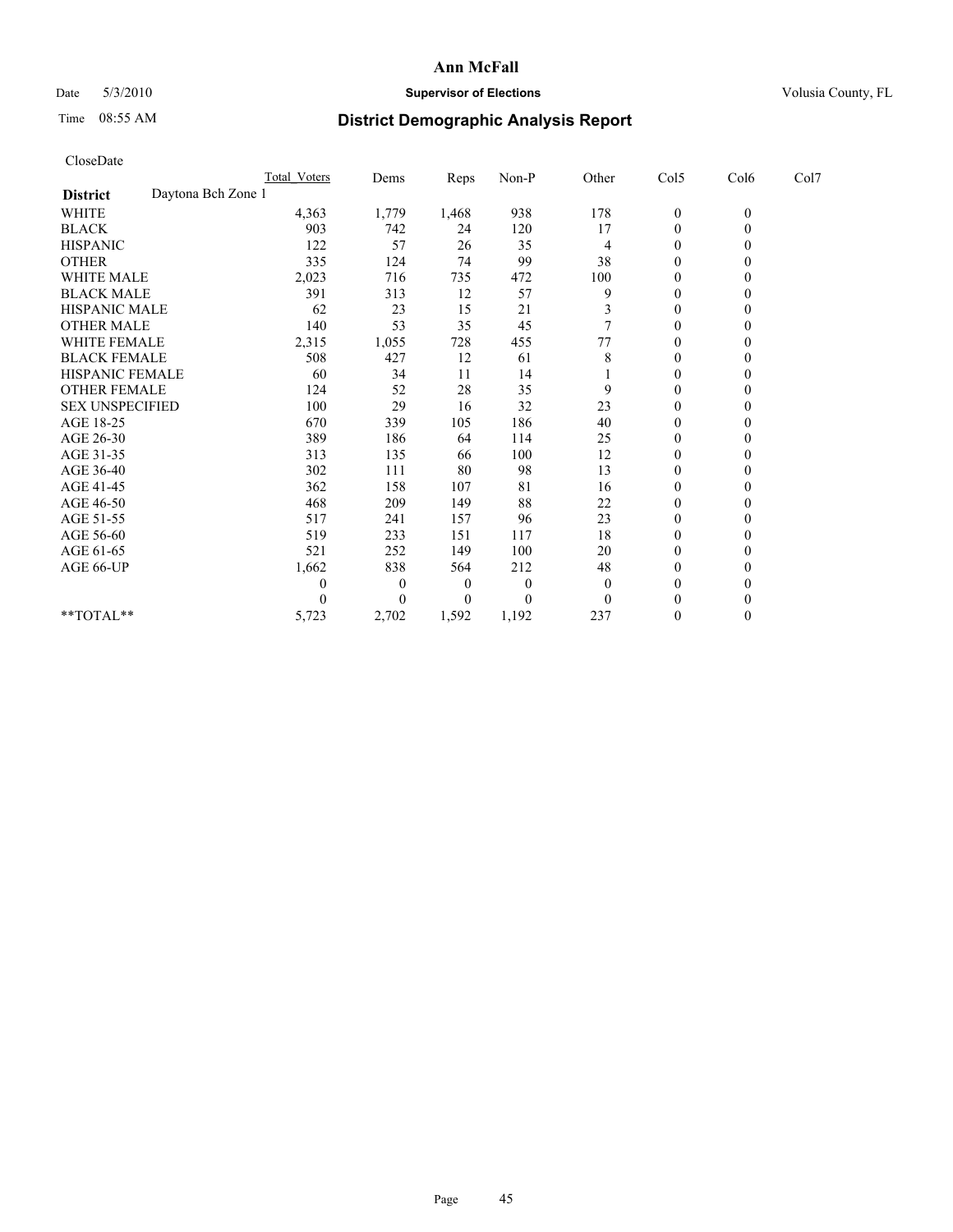## Date 5/3/2010 **Supervisor of Elections Supervisor of Elections** Volusia County, FL

# Time 08:55 AM **District Demographic Analysis Report**

|                        |       | Dems                | Reps  | Non-P    | Other    |                  | Col6         | Col7 |
|------------------------|-------|---------------------|-------|----------|----------|------------------|--------------|------|
| Daytona Bch Zone 2     |       |                     |       |          |          |                  |              |      |
|                        | 3,772 | 1,582               | 1,271 | 764      | 155      | $\boldsymbol{0}$ | $\mathbf{0}$ |      |
|                        | 1,209 | 1,022               | 37    | 124      | 26       | $\boldsymbol{0}$ | $\mathbf{0}$ |      |
|                        | 125   | 55                  | 26    | 38       | 6        | $\boldsymbol{0}$ | $\Omega$     |      |
|                        | 300   | 116                 | 49    | 111      | 24       | $\mathbf{0}$     | $\mathbf{0}$ |      |
|                        | 1,829 | 705                 | 653   | 378      | 93       | 0                | $\theta$     |      |
|                        | 490   | 398                 | 16    | 61       | 15       | $\overline{0}$   | $\mathbf{0}$ |      |
| <b>HISPANIC MALE</b>   | 62    | 29                  | 10    | 18       | 5        | 0                | $\Omega$     |      |
|                        | 101   | 41                  | 20    | 34       | 6        | $\boldsymbol{0}$ | $\Omega$     |      |
| <b>WHITE FEMALE</b>    | 1,919 | 867                 | 607   | 383      | 62       | $\boldsymbol{0}$ | $\mathbf{0}$ |      |
| <b>BLACK FEMALE</b>    | 713   | 619                 | 21    | 62       | 11       | 0                | $\theta$     |      |
| <b>HISPANIC FEMALE</b> | 63    | 26                  | 16    | 20       |          | $\mathbf{0}$     | $\mathbf{0}$ |      |
| <b>OTHER FEMALE</b>    | 123   | 54                  | 24    | 41       | 4        | $\boldsymbol{0}$ | $\Omega$     |      |
| <b>SEX UNSPECIFIED</b> | 106   | 36                  | 16    | 40       | 14       | $\boldsymbol{0}$ | $\Omega$     |      |
|                        | 498   | 254                 | 82    | 126      | 36       | $\overline{0}$   | $\Omega$     |      |
|                        | 330   | 175                 | 49    | 92       | 14       | $\boldsymbol{0}$ | $\Omega$     |      |
|                        | 290   | 129                 | 54    | 91       | 16       | $\boldsymbol{0}$ | $\mathbf{0}$ |      |
|                        | 299   | 150                 | 68    | 70       | 11       | $\boldsymbol{0}$ | $\Omega$     |      |
|                        | 383   | 166                 | 103   | 97       | 17       | 0                | $\Omega$     |      |
|                        | 473   | 226                 | 129   | 101      | 17       | $\boldsymbol{0}$ | $\Omega$     |      |
|                        | 532   | 282                 | 138   | 96       | 16       | 0                | $\Omega$     |      |
|                        | 529   | 269                 | 145   | 104      | 11       | $\boldsymbol{0}$ | $\Omega$     |      |
|                        | 454   | 225                 | 127   | 79       | 23       | $\boldsymbol{0}$ | $\Omega$     |      |
|                        | 1,618 | 899                 | 488   | 181      | 50       | 0                | $\theta$     |      |
|                        | 0     | $\overline{0}$      | 0     | $\theta$ | $\theta$ | $\overline{0}$   | $\Omega$     |      |
|                        | 0     | $\theta$            | 0     | $\theta$ | $\theta$ | $\theta$         | $\theta$     |      |
|                        | 5,406 | 2,775               | 1,383 | 1,037    | 211      | $\boldsymbol{0}$ | $\mathbf{0}$ |      |
|                        |       | <b>Total Voters</b> |       |          |          |                  | Col5         |      |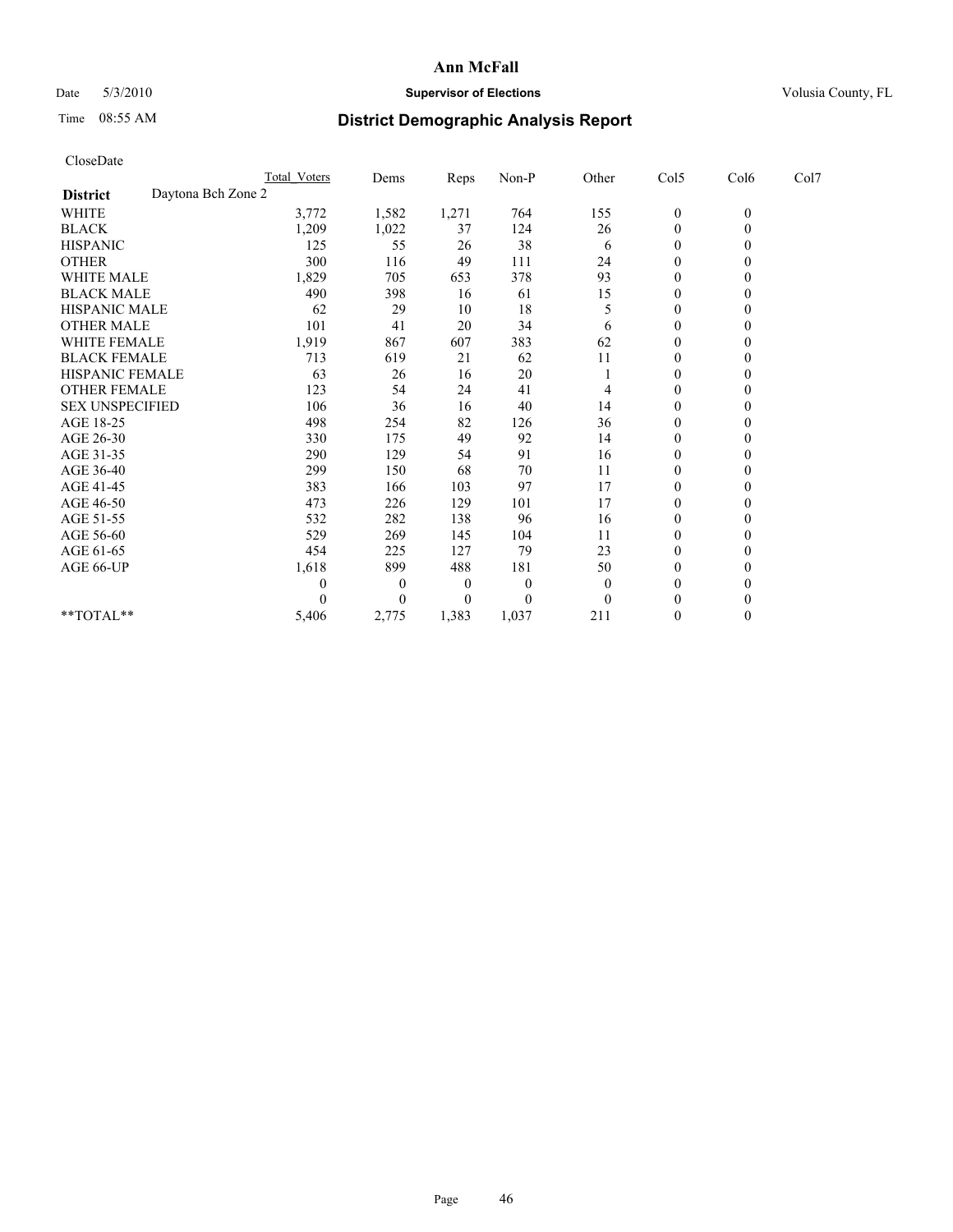## Date 5/3/2010 **Supervisor of Elections Supervisor of Elections** Volusia County, FL

# Time 08:55 AM **District Demographic Analysis Report**

| CloseDate                             |                     |                |       |              |                |                  |                  |      |  |
|---------------------------------------|---------------------|----------------|-------|--------------|----------------|------------------|------------------|------|--|
|                                       | <b>Total Voters</b> | Dems           | Reps  | Non-P        | Other          | Col5             | Col6             | Col7 |  |
| Daytona Bch Zone 3<br><b>District</b> |                     |                |       |              |                |                  |                  |      |  |
| <b>WHITE</b>                          | 3,186               | 1,393          | 906   | 708          | 179            | $\boldsymbol{0}$ | $\boldsymbol{0}$ |      |  |
| <b>BLACK</b>                          | 2,063               | 1,790          | 44    | 193          | 36             | $\boldsymbol{0}$ | $\mathbf{0}$     |      |  |
| <b>HISPANIC</b>                       | 111                 | 52             | 15    | 40           | 4              | $\boldsymbol{0}$ | $\mathbf{0}$     |      |  |
| <b>OTHER</b>                          | 422                 | 190            | 39    | 135          | 58             | 0                | $\Omega$         |      |  |
| <b>WHITE MALE</b>                     | 1,618               | 614            | 506   | 382          | 116            | 0                | $\theta$         |      |  |
| <b>BLACK MALE</b>                     | 641                 | 551            | 20    | 55           | 15             | $\overline{0}$   | $\Omega$         |      |  |
| <b>HISPANIC MALE</b>                  | 52                  | 23             | 5     | 22           | $\overline{c}$ | $\boldsymbol{0}$ | $\Omega$         |      |  |
| <b>OTHER MALE</b>                     | 100                 | 46             | 19    | 29           | 6              | $\boldsymbol{0}$ | $\theta$         |      |  |
| <b>WHITE FEMALE</b>                   | 1,547               | 771            | 394   | 321          | 61             | $\boldsymbol{0}$ | $\mathbf{0}$     |      |  |
| <b>BLACK FEMALE</b>                   | 1,405               | 1,228          | 24    | 132          | 21             | $\boldsymbol{0}$ | $\Omega$         |      |  |
| HISPANIC FEMALE                       | 58                  | 28             | 10    | 18           | $\overline{c}$ | $\overline{0}$   | $\theta$         |      |  |
| <b>OTHER FEMALE</b>                   | 144                 | 80             | 7     | 50           | 7              | 0                | $\mathbf{0}$     |      |  |
| <b>SEX UNSPECIFIED</b>                | 217                 | 84             | 19    | 67           | 47             | $\boldsymbol{0}$ | $\Omega$         |      |  |
| AGE 18-25                             | 1,860               | 1,458          | 72    | 251          | 79             | 0                | $\Omega$         |      |  |
| AGE 26-30                             | 400                 | 189            | 59    | 128          | 24             | 0                | $\mathbf{0}$     |      |  |
| AGE 31-35                             | 222                 | 108            | 30    | 66           | $18\,$         | $\mathbf{0}$     | $\mathbf{0}$     |      |  |
| AGE 36-40                             | 252                 | 122            | 54    | 73           | 3              | $\overline{0}$   | $\Omega$         |      |  |
| AGE 41-45                             | 276                 | 135            | 61    | 65           | 15             | 0                | $\Omega$         |      |  |
| AGE 46-50                             | 327                 | 157            | 67    | 83           | 20             | $\boldsymbol{0}$ | $\mathbf{0}$     |      |  |
| AGE 51-55                             | 457                 | 247            | 103   | 81           | 26             | $\overline{0}$   | $\Omega$         |      |  |
| AGE 56-60                             | 439                 | 224            | 117   | 84           | 14             | $\boldsymbol{0}$ | $\theta$         |      |  |
| AGE 61-65                             | 434                 | 198            | 126   | 86           | 24             | $\boldsymbol{0}$ | $\mathbf{0}$     |      |  |
| AGE 66-UP                             | 1,115               | 587            | 315   | 159          | 54             | $\mathbf{0}$     | $\Omega$         |      |  |
|                                       | 0                   | $\overline{0}$ | 0     | $\mathbf{0}$ | $\overline{0}$ | $\boldsymbol{0}$ | $\theta$         |      |  |
|                                       | 0                   | $\Omega$       | 0     | $\theta$     | $\theta$       | $\boldsymbol{0}$ | $\Omega$         |      |  |
| **TOTAL**                             | 5,782               | 3,425          | 1,004 | 1,076        | 277            | $\boldsymbol{0}$ | $\boldsymbol{0}$ |      |  |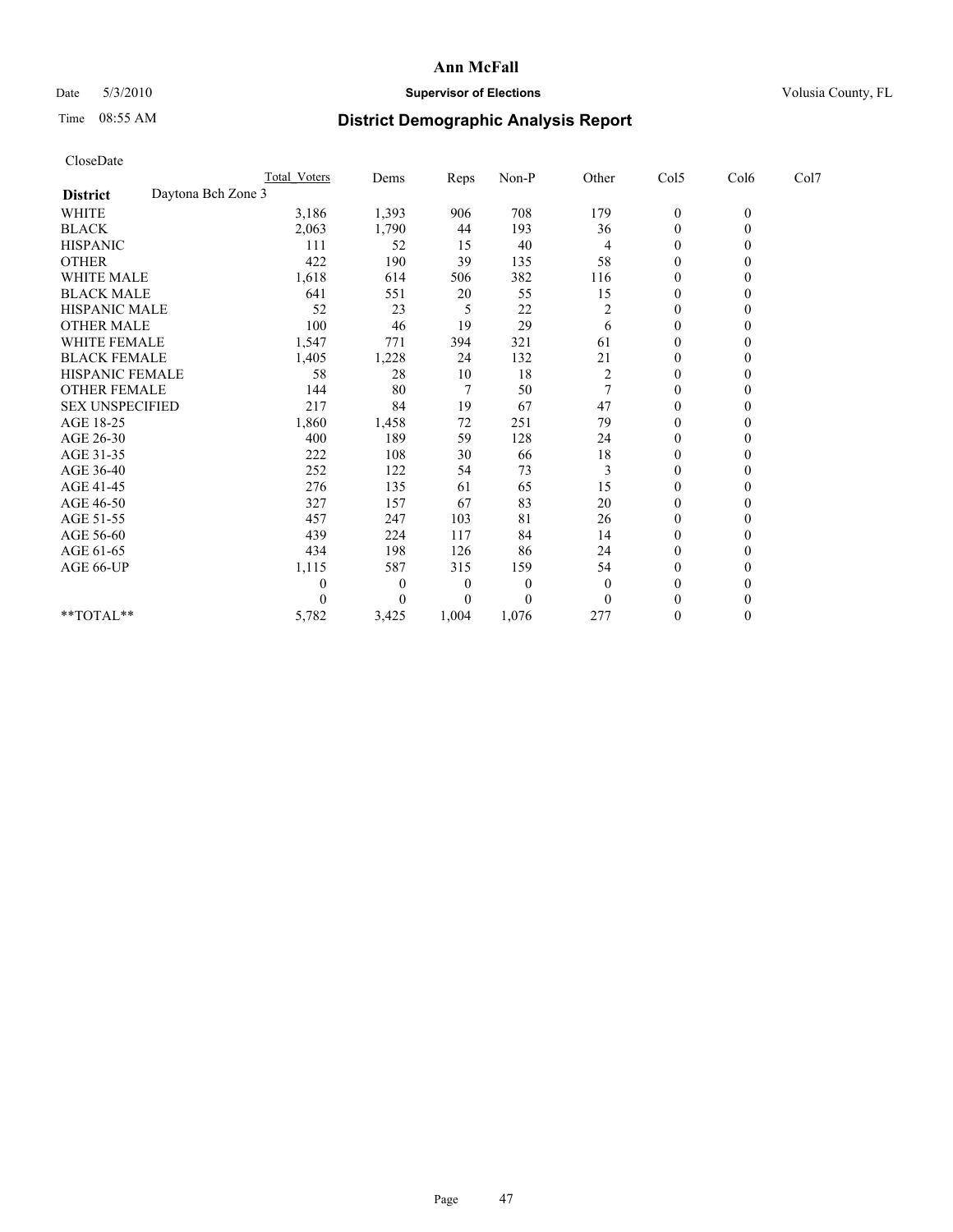## Date 5/3/2010 **Supervisor of Elections Supervisor of Elections** Volusia County, FL

# Time 08:55 AM **District Demographic Analysis Report**

| CloseDate              |                    |                     |                |       |          |                |                  |                  |      |  |
|------------------------|--------------------|---------------------|----------------|-------|----------|----------------|------------------|------------------|------|--|
|                        |                    | <b>Total Voters</b> | Dems           | Reps  | Non-P    | Other          | Col5             | Col6             | Col7 |  |
| <b>District</b>        | Daytona Bch Zone 4 |                     |                |       |          |                |                  |                  |      |  |
| <b>WHITE</b>           |                    | 5,747               | 1,870          | 2,546 | 1,081    | 250            | $\boldsymbol{0}$ | $\boldsymbol{0}$ |      |  |
| <b>BLACK</b>           |                    | 754                 | 602            | 23    | 109      | $20\,$         | $\boldsymbol{0}$ | $\mathbf{0}$     |      |  |
| <b>HISPANIC</b>        |                    | 195                 | 86             | 46    | 60       | 3              | $\boldsymbol{0}$ | $\mathbf{0}$     |      |  |
| <b>OTHER</b>           |                    | 452                 | 137            | 116   | 158      | 41             | 0                | $\Omega$         |      |  |
| <b>WHITE MALE</b>      |                    | 2,740               | 778            | 1,260 | 562      | 140            | 0                | $\theta$         |      |  |
| <b>BLACK MALE</b>      |                    | 301                 | 217            | 14    | 60       | 10             | $\overline{0}$   | $\Omega$         |      |  |
| <b>HISPANIC MALE</b>   |                    | 79                  | 35             | 18    | 25       |                | $\boldsymbol{0}$ | $\Omega$         |      |  |
| <b>OTHER MALE</b>      |                    | 170                 | 43             | 46    | 71       | 10             | $\boldsymbol{0}$ | $\mathbf{0}$     |      |  |
| <b>WHITE FEMALE</b>    |                    | 2,978               | 1,078          | 1,278 | 514      | 108            | $\boldsymbol{0}$ | $\mathbf{0}$     |      |  |
| <b>BLACK FEMALE</b>    |                    | 450                 | 383            | 9     | 48       | 10             | $\boldsymbol{0}$ | $\Omega$         |      |  |
| HISPANIC FEMALE        |                    | 116                 | 51             | 28    | 35       | $\overline{c}$ | $\overline{0}$   | $\theta$         |      |  |
| <b>OTHER FEMALE</b>    |                    | 176                 | 63             | 46    | 59       | 8              | 0                | $\mathbf{0}$     |      |  |
| <b>SEX UNSPECIFIED</b> |                    | 138                 | 47             | 32    | 34       | 25             | $\boldsymbol{0}$ | $\Omega$         |      |  |
| AGE 18-25              |                    | 1,024               | 426            | 250   | 288      | 60             | 0                | $\Omega$         |      |  |
| AGE 26-30              |                    | 592                 | 225            | 172   | 161      | 34             | 0                | $\mathbf{0}$     |      |  |
| AGE 31-35              |                    | 408                 | 163            | 127   | 100      | 18             | $\mathbf{0}$     | $\theta$         |      |  |
| AGE 36-40              |                    | 420                 | 139            | 164   | 95       | 22             | $\overline{0}$   | $\Omega$         |      |  |
| AGE 41-45              |                    | 353                 | 145            | 123   | 75       | 10             | 0                | $\Omega$         |      |  |
| AGE 46-50              |                    | 435                 | 145            | 190   | 83       | 17             | $\boldsymbol{0}$ | $\mathbf{0}$     |      |  |
| AGE 51-55              |                    | 510                 | 206            | 199   | 88       | 17             | $\overline{0}$   | $\Omega$         |      |  |
| AGE 56-60              |                    | 566                 | 207            | 230   | 107      | 22             | $\boldsymbol{0}$ | $\theta$         |      |  |
| AGE 61-65              |                    | 636                 | 229            | 256   | 116      | 35             | $\overline{0}$   | $\mathbf{0}$     |      |  |
| AGE 66-UP              |                    | 2,204               | 810            | 1,020 | 295      | 79             | $\mathbf{0}$     | $\Omega$         |      |  |
|                        |                    | 0                   | $\overline{0}$ | 0     | $\theta$ | $\theta$       | $\boldsymbol{0}$ | $\theta$         |      |  |
|                        |                    | 0                   | $\Omega$       | 0     | $\theta$ | $\theta$       | $\boldsymbol{0}$ | $\Omega$         |      |  |
| **TOTAL**              |                    | 7,148               | 2,695          | 2,731 | 1,408    | 314            | $\boldsymbol{0}$ | $\theta$         |      |  |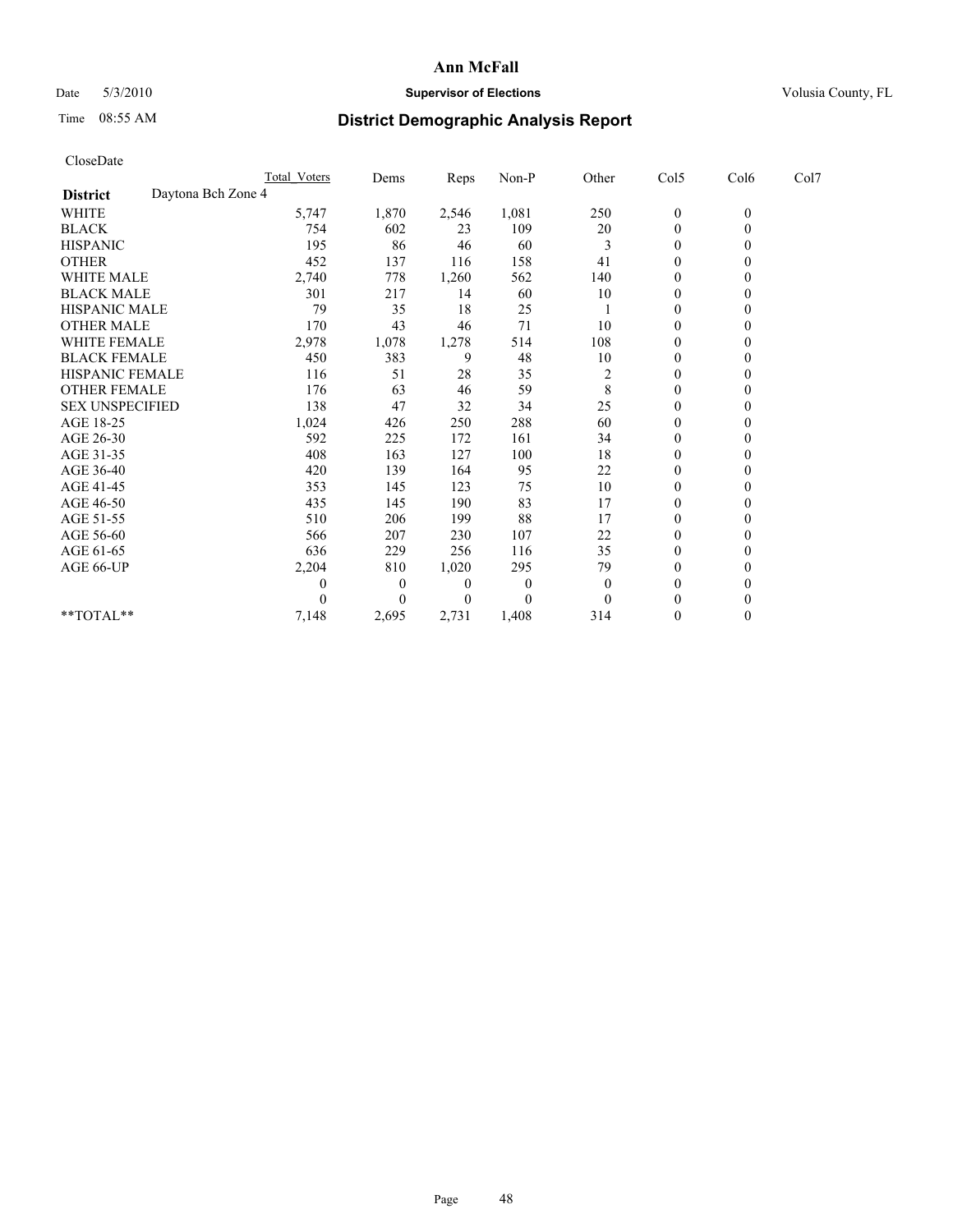## Date 5/3/2010 **Supervisor of Elections Supervisor of Elections** Volusia County, FL

# Time 08:55 AM **District Demographic Analysis Report**

| CloseDate              |                    |                     |                  |          |          |          |                  |                  |      |
|------------------------|--------------------|---------------------|------------------|----------|----------|----------|------------------|------------------|------|
|                        |                    | <b>Total Voters</b> | Dems             | Reps     | Non-P    | Other    | Col5             | Col6             | Col7 |
| <b>District</b>        | Daytona Bch Zone 5 |                     |                  |          |          |          |                  |                  |      |
| <b>WHITE</b>           |                    | 1,918               | 805              | 574      | 451      | 88       | $\boldsymbol{0}$ | $\boldsymbol{0}$ |      |
| <b>BLACK</b>           |                    | 3,482               | 2,982            | 86       | 359      | 55       | $\boldsymbol{0}$ | $\theta$         |      |
| <b>HISPANIC</b>        |                    | 148                 | 80               | 29       | 35       | 4        | $\boldsymbol{0}$ | $\Omega$         |      |
| <b>OTHER</b>           |                    | 398                 | 195              | 43       | 114      | 46       | $\boldsymbol{0}$ | $\theta$         |      |
| WHITE MALE             |                    | 880                 | 317              | 305      | 210      | 48       | 0                | $\theta$         |      |
| <b>BLACK MALE</b>      |                    | 1,329               | 1,087            | 48       | 161      | 33       | $\overline{0}$   | $\theta$         |      |
| <b>HISPANIC MALE</b>   |                    | 68                  | 36               | 16       | 13       | 3        | 0                | $\theta$         |      |
| <b>OTHER MALE</b>      |                    | 100                 | 52               | 16       | 25       |          | $\boldsymbol{0}$ | $\Omega$         |      |
| <b>WHITE FEMALE</b>    |                    | 1,029               | 486              | 265      | 240      | 38       | $\mathbf{0}$     | $\theta$         |      |
| <b>BLACK FEMALE</b>    |                    | 2,122               | 1,866            | 38       | 196      | 22       | $\boldsymbol{0}$ | $\Omega$         |      |
| HISPANIC FEMALE        |                    | 79                  | 43               | 13       | 22       |          | $\overline{0}$   | $\theta$         |      |
| <b>OTHER FEMALE</b>    |                    | 162                 | 86               | 22       | 46       | 8        | 0                | $\mathbf{0}$     |      |
| <b>SEX UNSPECIFIED</b> |                    | 177                 | 89               | 9        | 46       | 33       | $\boldsymbol{0}$ | $\Omega$         |      |
| AGE 18-25              |                    | 1,021               | 664              | 88       | 217      | 52       | 0                | $\theta$         |      |
| AGE 26-30              |                    | 558                 | 351              | 55       | 138      | 14       | $\theta$         | $\Omega$         |      |
| AGE 31-35              |                    | 472                 | 300              | 45       | 110      | 17       | $\mathbf{0}$     | $\mathbf{0}$     |      |
| AGE 36-40              |                    | 422                 | 281              | 56       | 76       | 9        | $\overline{0}$   | $\theta$         |      |
| AGE 41-45              |                    | 469                 | 326              | 51       | 75       | 17       | $\theta$         | $\Omega$         |      |
| AGE 46-50              |                    | 541                 | 372              | 69       | 83       | 17       | 0                | $\mathbf{0}$     |      |
| AGE 51-55              |                    | 514                 | 377              | 73       | 53       | 11       | $\overline{0}$   | $\Omega$         |      |
| AGE 56-60              |                    | 482                 | 345              | 60       | 59       | 18       | $\mathbf{0}$     | $\Omega$         |      |
| AGE 61-65              |                    | 397                 | 287              | 56       | 46       | 8        | $\boldsymbol{0}$ | $\mathbf{0}$     |      |
| AGE 66-UP              |                    | 1,070               | 759              | 179      | 102      | 30       | $\mathbf{0}$     | $\theta$         |      |
|                        |                    | $\theta$            | $\boldsymbol{0}$ | $\Omega$ | $\theta$ | $\theta$ | $\boldsymbol{0}$ | $\theta$         |      |
|                        |                    | $\Omega$            | $\theta$         | $\theta$ | $\theta$ | $\theta$ | $\theta$         | $\theta$         |      |
| **TOTAL**              |                    | 5,946               | 4,062            | 732      | 959      | 193      | $\boldsymbol{0}$ | $\theta$         |      |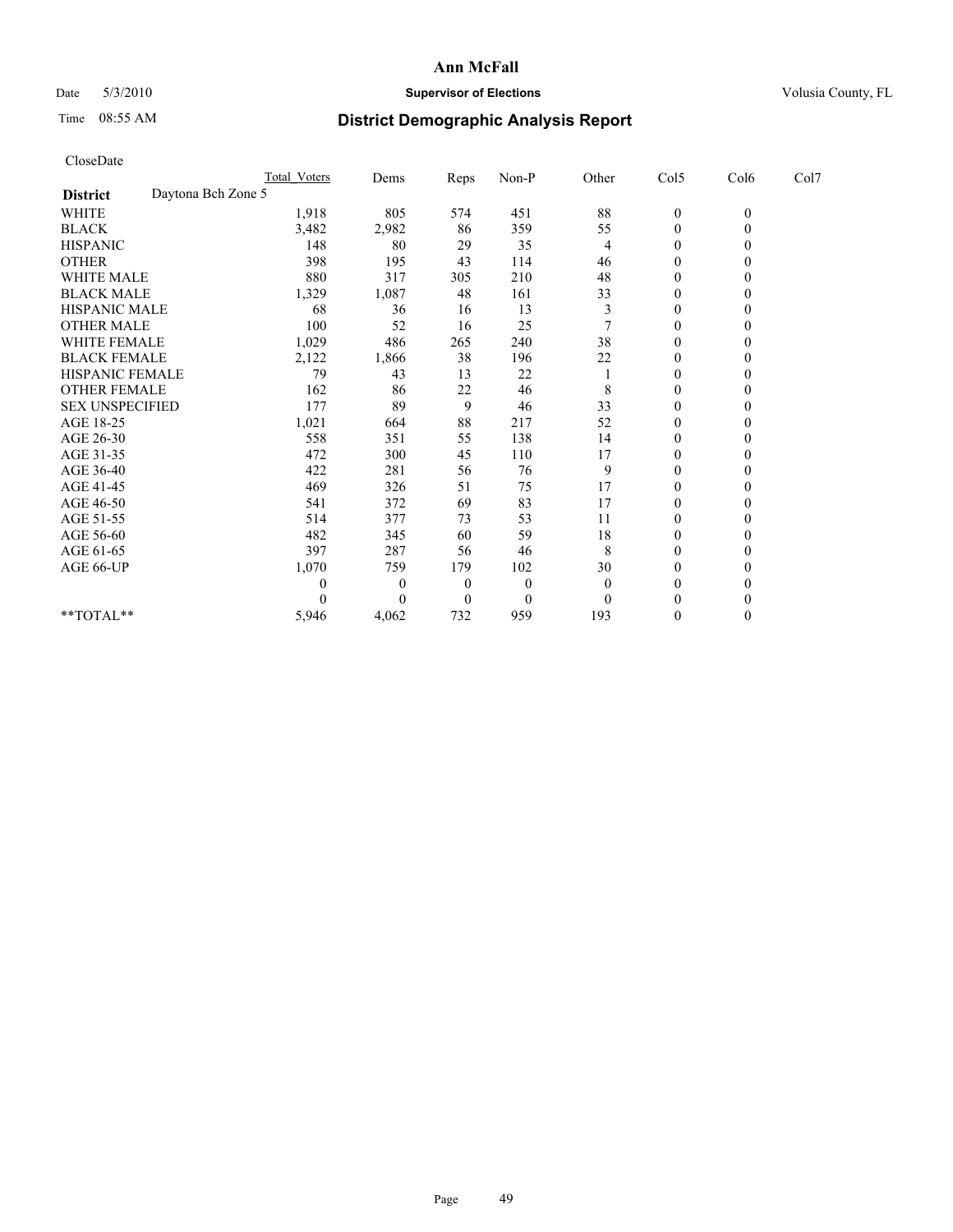## Date 5/3/2010 **Supervisor of Elections Supervisor of Elections** Volusia County, FL

# Time 08:55 AM **District Demographic Analysis Report**

|                                       | <b>Total Voters</b> | Dems     | <b>Reps</b> | $Non-P$      | Other          | Col5           | Col6         | Col7 |
|---------------------------------------|---------------------|----------|-------------|--------------|----------------|----------------|--------------|------|
| Daytona Bch Zone 6<br><b>District</b> |                     |          |             |              |                |                |              |      |
| <b>WHITE</b>                          | 1,231               | 517      | 361         | 296          | 57             | $\mathbf{0}$   | $\mathbf{0}$ |      |
| <b>BLACK</b>                          | 3,767               | 3,209    | 100         | 393          | 65             | $\Omega$       |              |      |
| <b>HISPANIC</b>                       | 131                 | 57       | 13          | 55           | 6              | $\Omega$       |              |      |
| <b>OTHER</b>                          | 367                 | 187      | 21          | 118          | 41             | $\Omega$       |              |      |
| <b>WHITE MALE</b>                     | 598                 | 217      | 193         | 151          | 37             | 0              |              |      |
| <b>BLACK MALE</b>                     | 1,613               | 1,328    | 54          | 205          | 26             | $\Omega$       |              |      |
| HISPANIC MALE                         | 68                  | 28       |             | 31           | $\overline{2}$ | $\theta$       |              |      |
| <b>OTHER MALE</b>                     | 119                 | 66       | 12          | 34           |                | 0              |              |      |
| WHITE FEMALE                          | 630                 | 297      | 168         | 145          | 20             | $\Omega$       |              |      |
| <b>BLACK FEMALE</b>                   | 2,108               | 1,843    | 44          | 183          | 38             | $\Omega$       |              |      |
| HISPANIC FEMALE                       | 61                  | 28       | 6           | 24           | 3              | $\theta$       |              |      |
| <b>OTHER FEMALE</b>                   | 106                 | 66       | 6           | 29           | 5              | $\theta$       |              |      |
| <b>SEX UNSPECIFIED</b>                | 193                 | 97       | 5           | 60           | 31             | $\overline{0}$ |              |      |
| AGE 18-25                             | 1,115               | 742      | 75          | 238          | 60             | $\Omega$       |              |      |
| AGE 26-30                             | 521                 | 321      | 34          | 149          | 17             | $\Omega$       |              |      |
| AGE 31-35                             | 386                 | 253      | 29          | 93           | 11             | $\Omega$       |              |      |
| AGE 36-40                             | 335                 | 233      | 35          | 54           | 13             | 0              |              |      |
| AGE 41-45                             | 427                 | 307      | 28          | 75           | 17             | $\theta$       |              |      |
| AGE 46-50                             | 475                 | 338      | 53          | 68           | 16             | $\Omega$       |              |      |
| AGE 51-55                             | 491                 | 364      | 62          | 53           | 12             | 0              |              |      |
| AGE 56-60                             | 401                 | 295      | 45          | 52           | 9              | $\Omega$       |              |      |
| AGE 61-65                             | 352                 | 277      | 41          | 29           | 5              | $\Omega$       |              |      |
| AGE 66-UP                             | 993                 | 840      | 93          | 51           | 9              | 0              |              |      |
|                                       | 0                   | $\theta$ | $\theta$    | $\theta$     | 0              | $\theta$       |              |      |
|                                       |                     | $\Omega$ | $\Omega$    | $\mathbf{0}$ | 0              | $\Omega$       |              |      |
| **TOTAL**                             | 5,496               | 3,970    | 495         | 862          | 169            | $\mathbf{0}$   | 0            |      |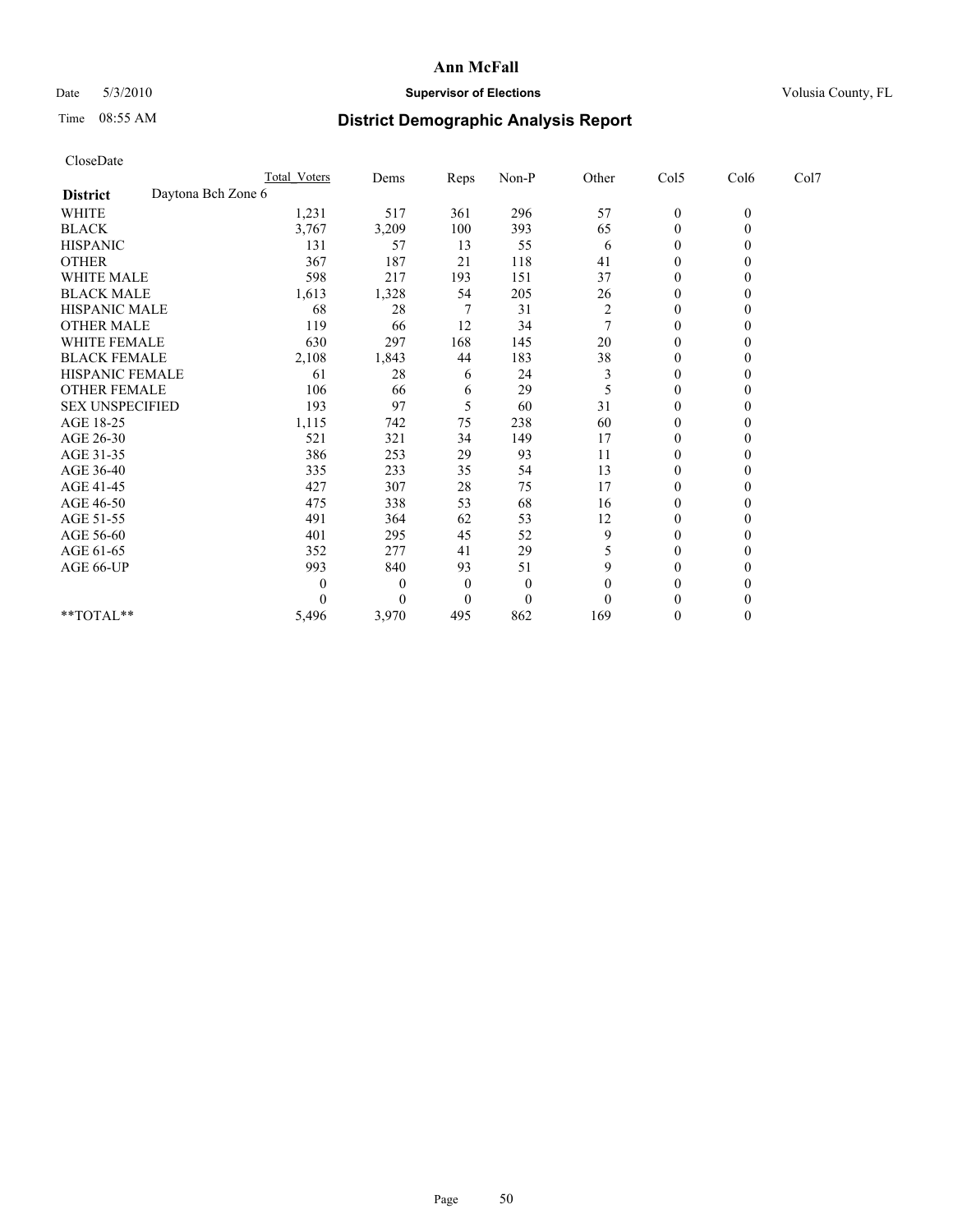## Date 5/3/2010 **Supervisor of Elections Supervisor of Elections** Volusia County, FL

# Time 08:55 AM **District Demographic Analysis Report**

| CloseDate              |                    |              |                |          |          |              |                  |                  |      |
|------------------------|--------------------|--------------|----------------|----------|----------|--------------|------------------|------------------|------|
|                        |                    | Total Voters | Dems           | Reps     | $Non-P$  | Other        | Col5             | Col6             | Col7 |
| <b>District</b>        | Deltona District 1 |              |                |          |          |              |                  |                  |      |
| <b>WHITE</b>           |                    | 5,106        | 1,836          | 1,826    | 1,197    | 247          | $\boldsymbol{0}$ | $\boldsymbol{0}$ |      |
| <b>BLACK</b>           |                    | 917          | 717            | 46       | 119      | 35           | $\boldsymbol{0}$ | $\mathbf{0}$     |      |
| <b>HISPANIC</b>        |                    | 1,940        | 968            | 288      | 625      | 59           | $\overline{0}$   | $\Omega$         |      |
| <b>OTHER</b>           |                    | 519          | 168            | 85       | 213      | 53           | $\overline{0}$   | $\theta$         |      |
| <b>WHITE MALE</b>      |                    | 2,404        | 786            | 908      | 570      | 140          | $\boldsymbol{0}$ | $\mathbf{0}$     |      |
| <b>BLACK MALE</b>      |                    | 425          | 311            | 29       | 59       | 26           | $\overline{0}$   | $\mathbf{0}$     |      |
| <b>HISPANIC MALE</b>   |                    | 917          | 436            | 144      | 308      | 29           | $\boldsymbol{0}$ | $\Omega$         |      |
| <b>OTHER MALE</b>      |                    | 150          | 50             | 33       | 55       | 12           | $\boldsymbol{0}$ | $\mathbf{0}$     |      |
| <b>WHITE FEMALE</b>    |                    | 2,674        | 1,038          | 911      | 619      | 106          | $\boldsymbol{0}$ | $\theta$         |      |
| <b>BLACK FEMALE</b>    |                    | 487          | 403            | 17       | 58       | 9            | $\boldsymbol{0}$ | $\Omega$         |      |
| <b>HISPANIC FEMALE</b> |                    | 1,009        | 525            | 143      | 312      | 29           | $\overline{0}$   | $\theta$         |      |
| <b>OTHER FEMALE</b>    |                    | 210          | 81             | 39       | 77       | 13           | 0                | $\mathbf{0}$     |      |
| <b>SEX UNSPECIFIED</b> |                    | 206          | 59             | 21       | 96       | 30           | $\overline{0}$   | $\mathbf{0}$     |      |
| AGE 18-25              |                    | 1,150        | 442            | 225      | 392      | 91           | $\boldsymbol{0}$ | $\mathbf{0}$     |      |
| AGE 26-30              |                    | 780          | 293            | 174      | 269      | 44           | $\boldsymbol{0}$ | $\mathbf{0}$     |      |
| AGE 31-35              |                    | 835          | 355            | 165      | 271      | 44           | $\boldsymbol{0}$ | $\theta$         |      |
| AGE 36-40              |                    | 891          | 353            | 251      | 244      | 43           | $\boldsymbol{0}$ | $\Omega$         |      |
| AGE 41-45              |                    | 841          | 337            | 261      | 206      | 37           | $\boldsymbol{0}$ | $\theta$         |      |
| AGE 46-50              |                    | 946          | 396            | 301      | 219      | 30           | $\boldsymbol{0}$ | $\mathbf{0}$     |      |
| AGE 51-55              |                    | 844          | 344            | 278      | 195      | 27           | 0                | $\theta$         |      |
| AGE 56-60              |                    | 596          | 294            | 166      | 105      | 31           | 0                | $\Omega$         |      |
| AGE 61-65              |                    | 530          | 259            | 139      | 108      | 24           | $\mathbf{0}$     | $\mathbf{0}$     |      |
| AGE 66-UP              |                    | 1,069        | 616            | 285      | 145      | 23           | $\boldsymbol{0}$ | $\theta$         |      |
|                        |                    | 0            | $\overline{0}$ | $\theta$ | $\theta$ | $\mathbf{0}$ | $\overline{0}$   | $\mathbf{0}$     |      |
|                        |                    | 0            | $\theta$       | 0        | $\theta$ | $\theta$     | $\mathbf{0}$     | $\theta$         |      |
| $**TOTAL**$            |                    | 8,482        | 3,689          | 2,245    | 2,154    | 394          | $\boldsymbol{0}$ | $\theta$         |      |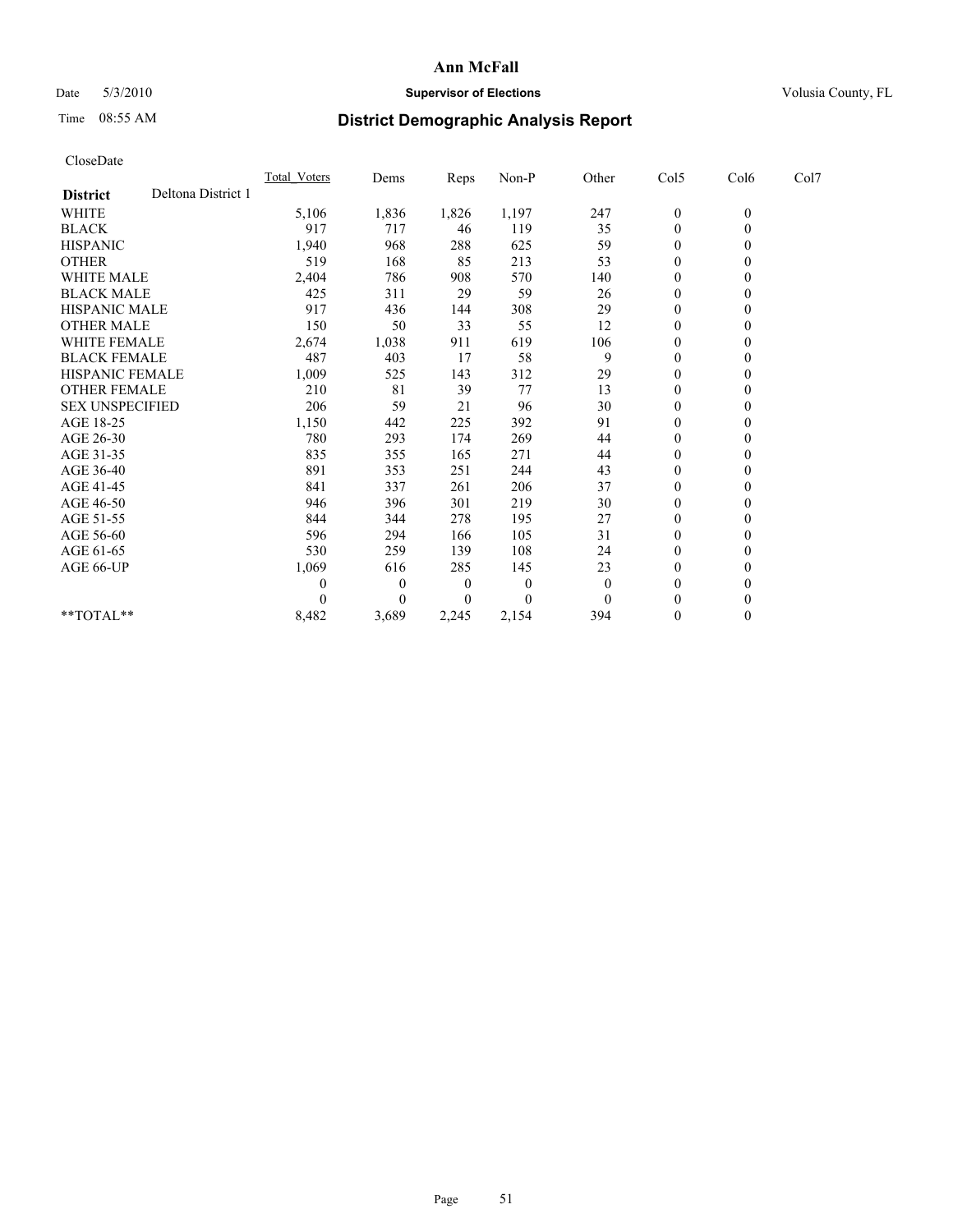## Date 5/3/2010 **Supervisor of Elections Supervisor of Elections** Volusia County, FL

## Time 08:55 AM **District Demographic Analysis Report**

| CloseDate              |                    |                     |          |       |                |              |                  |                  |      |
|------------------------|--------------------|---------------------|----------|-------|----------------|--------------|------------------|------------------|------|
|                        |                    | <b>Total Voters</b> | Dems     | Reps  | $Non-P$        | Other        | Col5             | Col6             | Col7 |
| <b>District</b>        | Deltona District 2 |                     |          |       |                |              |                  |                  |      |
| <b>WHITE</b>           |                    | 6,335               | 2,066    | 2,574 | 1,361          | 334          | $\boldsymbol{0}$ | $\boldsymbol{0}$ |      |
| <b>BLACK</b>           |                    | 706                 | 539      | 40    | 96             | 31           | $\boldsymbol{0}$ | $\theta$         |      |
| <b>HISPANIC</b>        |                    | 1,941               | 958      | 339   | 593            | 51           | 0                | $\theta$         |      |
| <b>OTHER</b>           |                    | 517                 | 176      | 90    | 187            | 64           | $\overline{0}$   | $\mathbf{0}$     |      |
| <b>WHITE MALE</b>      |                    | 2,947               | 872      | 1,244 | 660            | 171          | 0                | $\theta$         |      |
| <b>BLACK MALE</b>      |                    | 316                 | 215      | 31    | 50             | 20           | 0                | $\theta$         |      |
| <b>HISPANIC MALE</b>   |                    | 927                 | 449      | 168   | 284            | 26           | $\boldsymbol{0}$ | $\theta$         |      |
| <b>OTHER MALE</b>      |                    | 192                 | 76       | 35    | 68             | 13           | $\overline{0}$   | $\theta$         |      |
| <b>WHITE FEMALE</b>    |                    | 3,360               | 1,184    | 1,320 | 693            | 163          | $\boldsymbol{0}$ | $\mathbf{0}$     |      |
| <b>BLACK FEMALE</b>    |                    | 381                 | 316      | 9     | 46             | 10           | $\boldsymbol{0}$ | $\theta$         |      |
| <b>HISPANIC FEMALE</b> |                    | 1,000               | 501      | 170   | 307            | 22           | 0                | $\theta$         |      |
| <b>OTHER FEMALE</b>    |                    | 182                 | 78       | 33    | 57             | 14           | 0                | $\theta$         |      |
| <b>SEX UNSPECIFIED</b> |                    | 194                 | 48       | 33    | 72             | 41           | $\overline{0}$   | $\theta$         |      |
| AGE 18-25              |                    | 994                 | 361      | 193   | 355            | 85           | 0                | $\theta$         |      |
| AGE 26-30              |                    | 679                 | 240      | 178   | 217            | 44           | $\boldsymbol{0}$ | $\mathbf{0}$     |      |
| AGE 31-35              |                    | 717                 | 233      | 213   | 220            | 51           | $\mathbf{0}$     | $\mathbf{0}$     |      |
| AGE 36-40              |                    | 765                 | 278      | 219   | 219            | 49           | $\overline{0}$   | $\theta$         |      |
| AGE 41-45              |                    | 863                 | 296      | 281   | 243            | 43           | $\mathbf{0}$     | $\theta$         |      |
| AGE 46-50              |                    | 963                 | 367      | 324   | 236            | 36           | $\boldsymbol{0}$ | $\theta$         |      |
| AGE 51-55              |                    | 984                 | 384      | 383   | 170            | 47           | $\overline{0}$   | $\theta$         |      |
| AGE 56-60              |                    | 826                 | 343      | 277   | 172            | 34           | 0                | $\theta$         |      |
| AGE 61-65              |                    | 695                 | 304      | 237   | 123            | 31           | $\mathbf{0}$     | $\mathbf{0}$     |      |
| AGE 66-UP              |                    | 2,012               | 933      | 738   | 281            | 60           | 0                | $\mathbf{0}$     |      |
|                        |                    | 0                   | $\theta$ | 0     | $\overline{0}$ | $\mathbf{0}$ | $\theta$         | $\theta$         |      |
|                        |                    | 0                   | $\theta$ | 0     | $\theta$       | $\theta$     | $\theta$         | $\theta$         |      |
| $**TOTAL**$            |                    | 9,499               | 3,739    | 3,043 | 2,237          | 480          | 0                | $\mathbf{0}$     |      |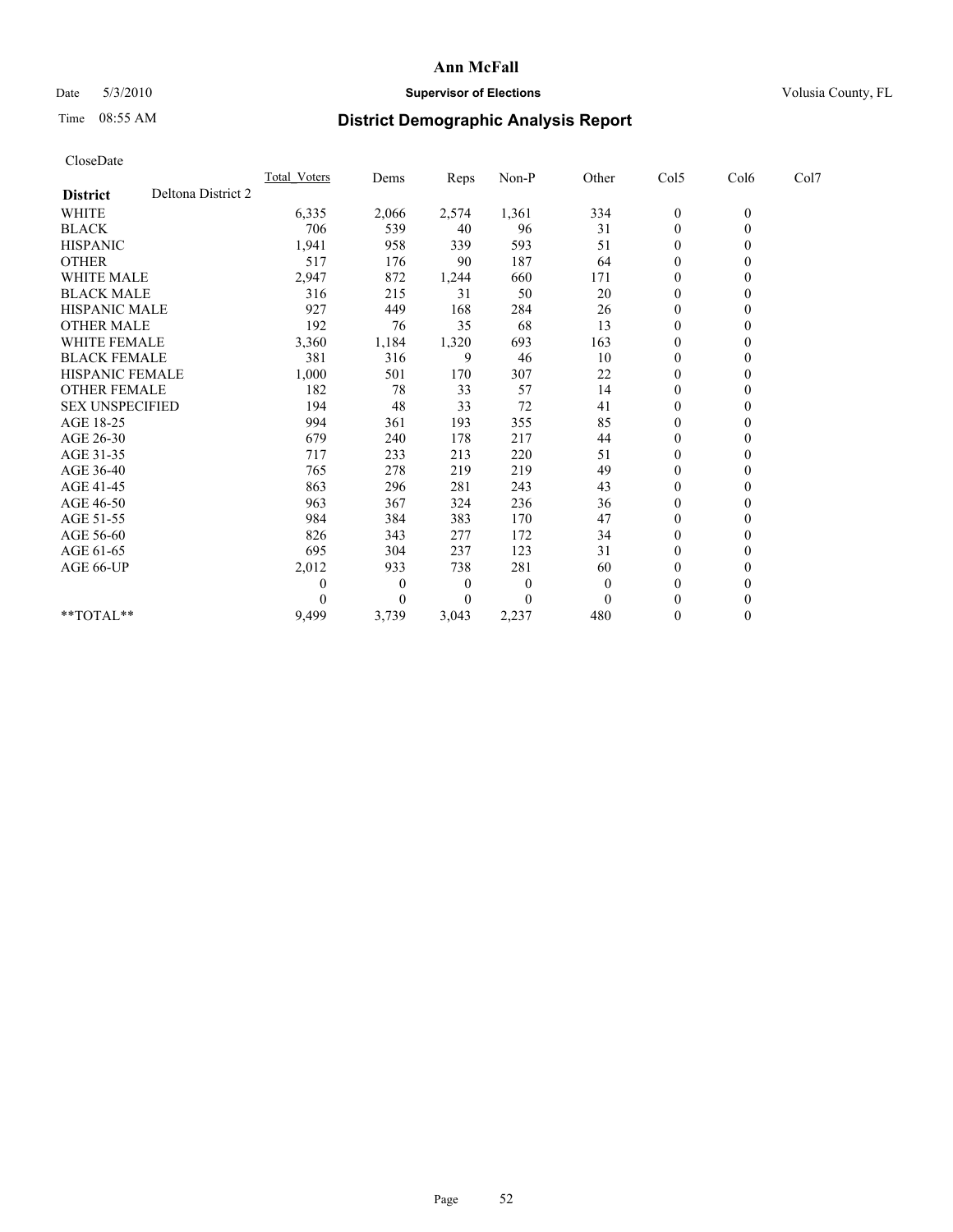## Date 5/3/2010 **Supervisor of Elections Supervisor of Elections** Volusia County, FL

# Time 08:55 AM **District Demographic Analysis Report**

|                    | <b>Total Voters</b>                                                                                                                                                                                          |          | Reps  | Non-P    |              |                  |                  |      |      |
|--------------------|--------------------------------------------------------------------------------------------------------------------------------------------------------------------------------------------------------------|----------|-------|----------|--------------|------------------|------------------|------|------|
| Deltona District 3 |                                                                                                                                                                                                              |          |       |          |              |                  |                  |      |      |
|                    | 4,959                                                                                                                                                                                                        | 1,739    | 1,856 | 1,113    | 251          | $\boldsymbol{0}$ | $\boldsymbol{0}$ |      |      |
|                    | 565                                                                                                                                                                                                          | 446      | 31    | 69       | 19           | $\boldsymbol{0}$ | $\theta$         |      |      |
|                    | 1,941                                                                                                                                                                                                        | 983      | 312   | 595      | 51           | 0                | $\theta$         |      |      |
|                    | 472                                                                                                                                                                                                          | 151      | 83    | 177      | 61           | 0                | $\theta$         |      |      |
|                    | 2,232                                                                                                                                                                                                        | 702      | 870   | 538      | 122          | $\overline{0}$   | $\theta$         |      |      |
|                    | 245                                                                                                                                                                                                          | 181      | 16    | 34       | 14           | 0                | $\theta$         |      |      |
|                    | 899                                                                                                                                                                                                          | 451      | 147   | 270      | 31           | $\mathbf{0}$     | $\theta$         |      |      |
|                    | 165                                                                                                                                                                                                          | 61       | 30    | 65       | 9            | $\mathbf{0}$     | $\theta$         |      |      |
|                    | 2,705                                                                                                                                                                                                        | 1,027    | 981   | 571      | 126          | 0                | $\theta$         |      |      |
|                    | 317                                                                                                                                                                                                          | 262      | 15    | 35       | 5            | 0                | $\theta$         |      |      |
|                    | 1,025                                                                                                                                                                                                        | 520      | 163   | 323      | 19           | 0                | $\theta$         |      |      |
|                    | 187                                                                                                                                                                                                          | 68       | 37    | 72       | 10           | $\overline{0}$   | $\theta$         |      |      |
|                    | 162                                                                                                                                                                                                          | 47       | 23    | 46       | 46           | 0                | $\mathbf{0}$     |      |      |
|                    | 884                                                                                                                                                                                                          | 337      | 155   | 318      | 74           | 0                | $\Omega$         |      |      |
|                    | 641                                                                                                                                                                                                          | 224      | 138   | 234      | 45           | $\overline{0}$   | $\theta$         |      |      |
|                    | 681                                                                                                                                                                                                          | 254      | 168   | 220      | 39           | 0                | 0                |      |      |
|                    | 700                                                                                                                                                                                                          | 266      | 218   | 178      | 38           | 0                | $\theta$         |      |      |
|                    | 707                                                                                                                                                                                                          | 304      | 204   | 171      | 28           | 0                | $\theta$         |      |      |
|                    | 746                                                                                                                                                                                                          | 274      | 261   | 189      | 22           | $\overline{0}$   | $\theta$         |      |      |
|                    | 712                                                                                                                                                                                                          | 303      | 197   | 168      | 44           | $\mathbf{0}$     | $\theta$         |      |      |
|                    | 614                                                                                                                                                                                                          | 274      | 192   | 123      | 25           | 0                | $\theta$         |      |      |
|                    | 581                                                                                                                                                                                                          | 254      | 193   | 114      | 20           | $\boldsymbol{0}$ | $\theta$         |      |      |
|                    | 1,671                                                                                                                                                                                                        | 829      | 556   | 239      | 47           | 0                | $\theta$         |      |      |
|                    | 0                                                                                                                                                                                                            | $\theta$ | 0     | $\theta$ | $\mathbf{0}$ | $\mathbf{0}$     | $\theta$         |      |      |
|                    | 0                                                                                                                                                                                                            | $\theta$ | 0     | 0        | $\Omega$     | $\mathbf{0}$     | $\theta$         |      |      |
|                    | 7,937                                                                                                                                                                                                        | 3,319    | 2,282 | 1,954    | 382          | 0                | $\theta$         |      |      |
|                    | <b>WHITE MALE</b><br><b>BLACK MALE</b><br><b>HISPANIC MALE</b><br><b>OTHER MALE</b><br><b>WHITE FEMALE</b><br><b>BLACK FEMALE</b><br><b>HISPANIC FEMALE</b><br><b>OTHER FEMALE</b><br><b>SEX UNSPECIFIED</b> |          | Dems  |          |              | Other            | Col5             | Col6 | Col7 |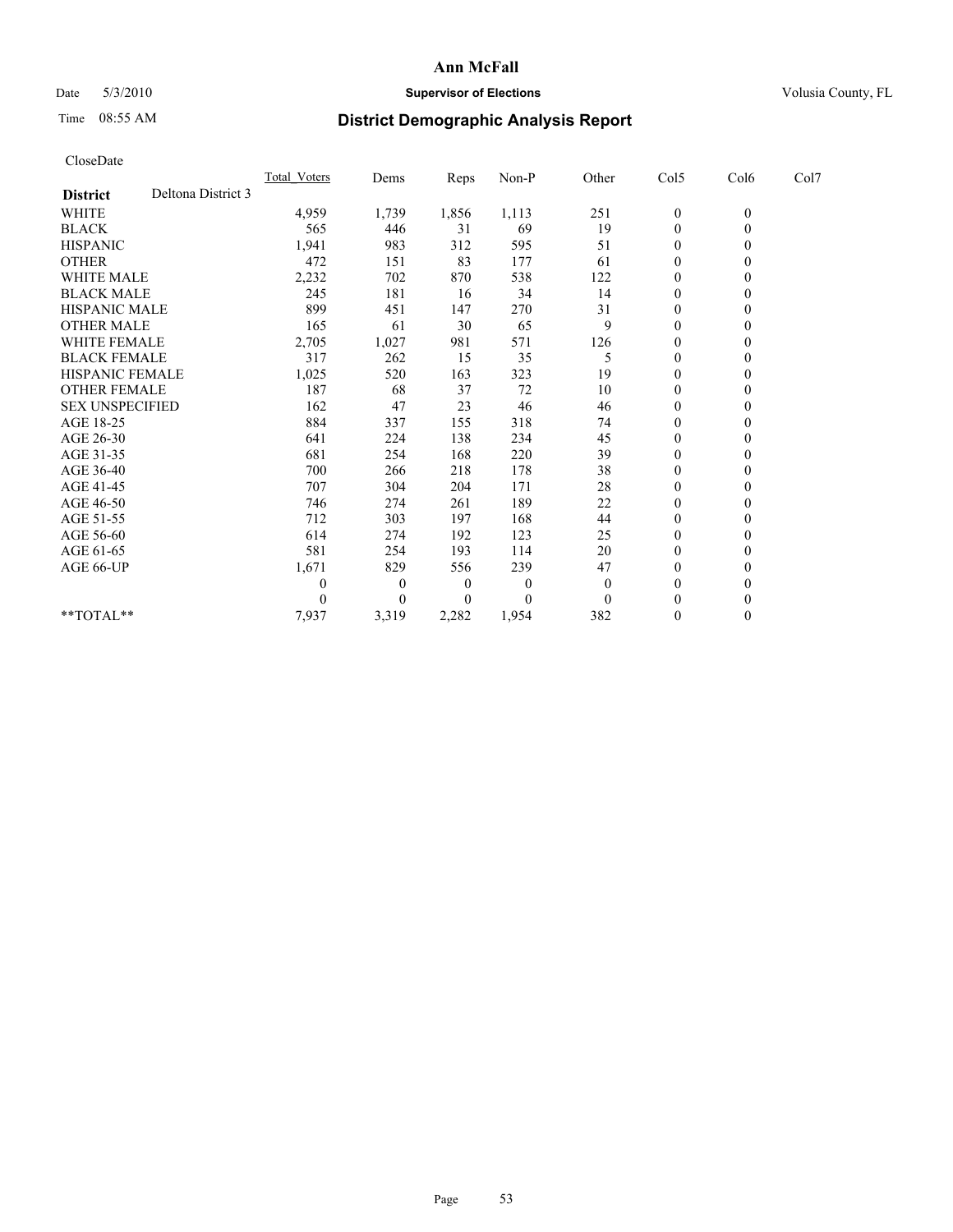## Date 5/3/2010 **Supervisor of Elections Supervisor of Elections** Volusia County, FL

## Time 08:55 AM **District Demographic Analysis Report**

| CloseDate              |                    |                     |          |       |          |                |                  |                |      |  |
|------------------------|--------------------|---------------------|----------|-------|----------|----------------|------------------|----------------|------|--|
|                        |                    | <b>Total Voters</b> | Dems     | Reps  | Non-P    | Other          | Col5             | Col6           | Col7 |  |
| <b>District</b>        | Deltona District 4 |                     |          |       |          |                |                  |                |      |  |
| WHITE                  |                    | 4,876               | 1,764    | 1,816 | 987      | 309            | $\boldsymbol{0}$ | $\overline{0}$ |      |  |
| <b>BLACK</b>           |                    | 574                 | 453      | 20    | 83       | 18             | $\boldsymbol{0}$ | $\overline{0}$ |      |  |
| <b>HISPANIC</b>        |                    | 1,926               | 1,021    | 289   | 553      | 63             | $\mathbf{0}$     | $\theta$       |      |  |
| <b>OTHER</b>           |                    | 454                 | 172      | 74    | 154      | 54             | $\mathbf{0}$     | $\mathbf{0}$   |      |  |
| <b>WHITE MALE</b>      |                    | 2,202               | 719      | 857   | 469      | 157            | 0                | $\theta$       |      |  |
| <b>BLACK MALE</b>      |                    | 252                 | 184      | 16    | 43       | 9              | $\mathbf{0}$     | $\theta$       |      |  |
| <b>HISPANIC MALE</b>   |                    | 865                 | 433      | 150   | 253      | 29             | 0                | $\theta$       |      |  |
| <b>OTHER MALE</b>      |                    | 138                 | 57       | 27    | 45       | 9              | $\overline{0}$   | $\Omega$       |      |  |
| WHITE FEMALE           |                    | 2,641               | 1,032    | 945   | 514      | 150            | $\boldsymbol{0}$ | $\theta$       |      |  |
| <b>BLACK FEMALE</b>    |                    | 316                 | 263      | 4     | 40       | 9              | $\mathbf{0}$     | $\theta$       |      |  |
| <b>HISPANIC FEMALE</b> |                    | 1,049               | 581      | 139   | 295      | 34             | $\mathbf{0}$     | $\theta$       |      |  |
| <b>OTHER FEMALE</b>    |                    | 175                 | 84       | 30    | 50       | 11             | $\boldsymbol{0}$ | $\theta$       |      |  |
| <b>SEX UNSPECIFIED</b> |                    | 192                 | 57       | 31    | 68       | 36             | $\mathbf{0}$     | $\theta$       |      |  |
| AGE 18-25              |                    | 891                 | 341      | 167   | 301      | 82             | 0                | $\theta$       |      |  |
| AGE 26-30              |                    | 602                 | 234      | 122   | 198      | 48             | $\boldsymbol{0}$ | $\theta$       |      |  |
| AGE 31-35              |                    | 661                 | 275      | 154   | 186      | 46             | $\boldsymbol{0}$ | $\theta$       |      |  |
| AGE 36-40              |                    | 612                 | 208      | 197   | 165      | 42             | $\boldsymbol{0}$ | $\theta$       |      |  |
| AGE 41-45              |                    | 694                 | 297      | 186   | 183      | 28             | $\boldsymbol{0}$ | $\theta$       |      |  |
| AGE 46-50              |                    | 721                 | 312      | 216   | 156      | 37             | $\boldsymbol{0}$ | $\theta$       |      |  |
| AGE 51-55              |                    | 709                 | 293      | 233   | 135      | 48             | $\boldsymbol{0}$ | $\theta$       |      |  |
| AGE 56-60              |                    | 634                 | 292      | 187   | 128      | 27             | 0                | $\theta$       |      |  |
| AGE 61-65              |                    | 593                 | 275      | 188   | 107      | 23             | $\overline{0}$   | $\theta$       |      |  |
| AGE 66-UP              |                    | 1,713               | 883      | 549   | 218      | 63             | 0                | $\mathbf{0}$   |      |  |
|                        |                    | 0                   | $\theta$ | 0     | $\theta$ | $\overline{0}$ | $\theta$         | $\theta$       |      |  |
|                        |                    | 0                   | $\theta$ | 0     | $\theta$ | $\Omega$       | $\theta$         | $\theta$       |      |  |
| $**TOTAL**$            |                    | 7,830               | 3,410    | 2,199 | 1,777    | 444            | 0                | $\mathbf{0}$   |      |  |
|                        |                    |                     |          |       |          |                |                  |                |      |  |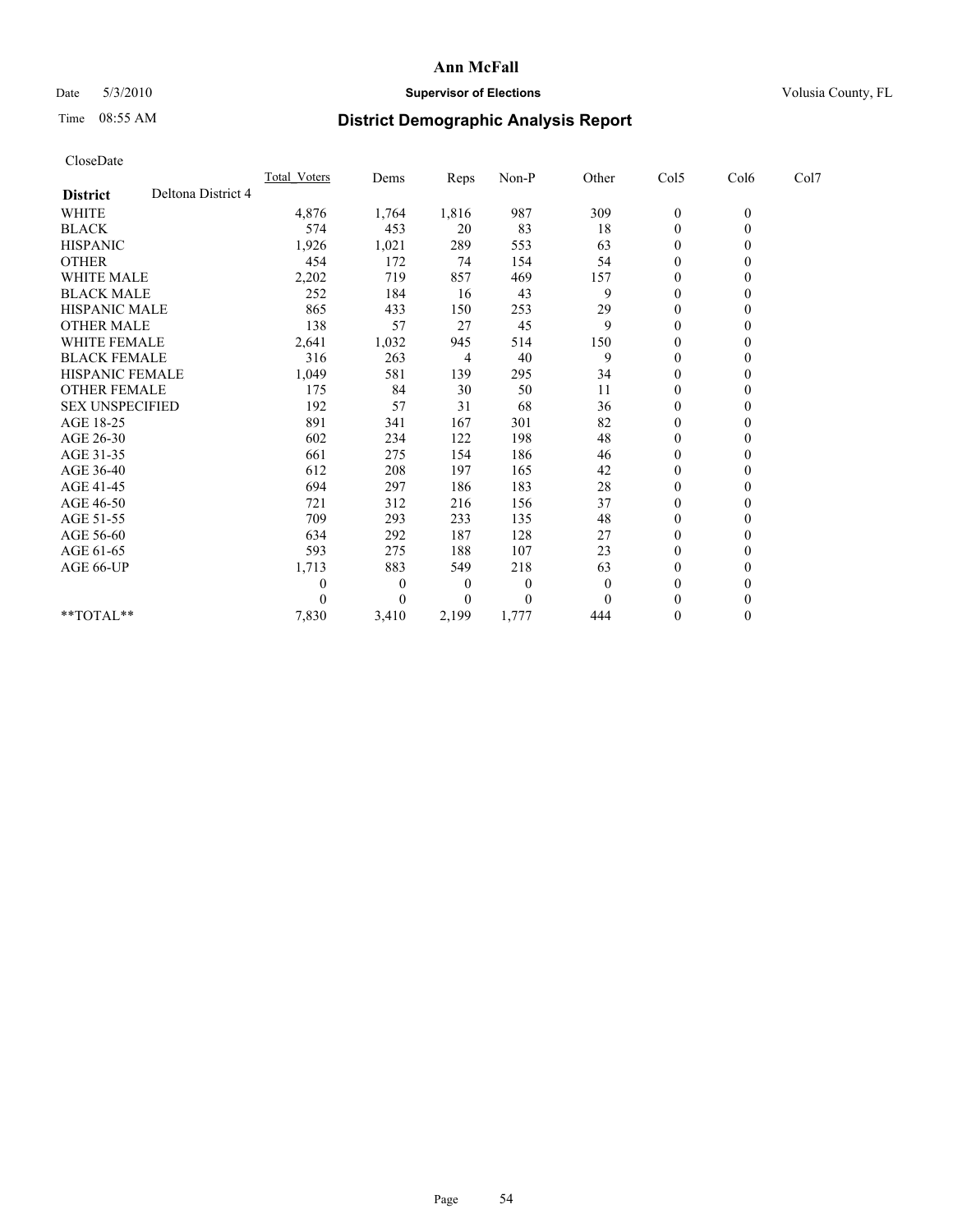## Date 5/3/2010 **Supervisor of Elections Supervisor of Elections** Volusia County, FL

# Time 08:55 AM **District Demographic Analysis Report**

| CloseDate              |                    |              |          |          |          |          |                  |              |      |  |
|------------------------|--------------------|--------------|----------|----------|----------|----------|------------------|--------------|------|--|
|                        |                    | Total Voters | Dems     | Reps     | Non-P    | Other    | Col5             | Col6         | Col7 |  |
| <b>District</b>        | Deltona District 5 |              |          |          |          |          |                  |              |      |  |
| <b>WHITE</b>           |                    | 5,928        | 2,030    | 2,272    | 1,274    | 352      | $\boldsymbol{0}$ | $\mathbf{0}$ |      |  |
| <b>BLACK</b>           |                    | 935          | 721      | 54       | 133      | 27       | $\boldsymbol{0}$ | $\mathbf{0}$ |      |  |
| <b>HISPANIC</b>        |                    | 2,083        | 1,046    | 349      | 618      | 70       | $\boldsymbol{0}$ | $\mathbf{0}$ |      |  |
| <b>OTHER</b>           |                    | 535          | 174      | 99       | 194      | 68       | $\mathbf{0}$     | $\theta$     |      |  |
| <b>WHITE MALE</b>      |                    | 2,802        | 862      | 1,132    | 617      | 191      | 0                | $\mathbf{0}$ |      |  |
| <b>BLACK MALE</b>      |                    | 405          | 305      | 27       | 60       | 13       | $\overline{0}$   | $\theta$     |      |  |
| <b>HISPANIC MALE</b>   |                    | 985          | 470      | 172      | 303      | 40       | 0                | $\Omega$     |      |  |
| <b>OTHER MALE</b>      |                    | 171          | 57       | 46       | 56       | 12       | $\boldsymbol{0}$ | $\mathbf{0}$ |      |  |
| <b>WHITE FEMALE</b>    |                    | 3,096        | 1,159    | 1,127    | 649      | 161      | $\boldsymbol{0}$ | $\theta$     |      |  |
| <b>BLACK FEMALE</b>    |                    | 520          | 406      | 27       | 73       | 14       | 0                | $\Omega$     |      |  |
| <b>HISPANIC FEMALE</b> |                    | 1,084        | 570      | 176      | 310      | 28       | $\mathbf{0}$     | $\theta$     |      |  |
| <b>OTHER FEMALE</b>    |                    | 209          | 86       | 30       | 77       | 16       | $\boldsymbol{0}$ | $\mathbf{0}$ |      |  |
| <b>SEX UNSPECIFIED</b> |                    | 209          | 56       | 37       | 74       | 42       | $\boldsymbol{0}$ | $\theta$     |      |  |
| AGE 18-25              |                    | 1,153        | 416      | 236      | 389      | 112      | $\overline{0}$   | $\Omega$     |      |  |
| AGE 26-30              |                    | 702          | 244      | 161      | 253      | 44       | $\boldsymbol{0}$ | $\mathbf{0}$ |      |  |
| AGE 31-35              |                    | 841          | 339      | 203      | 240      | 59       | $\boldsymbol{0}$ | $\theta$     |      |  |
| AGE 36-40              |                    | 833          | 332      | 247      | 218      | 36       | $\boldsymbol{0}$ | $\Omega$     |      |  |
| AGE 41-45              |                    | 910          | 349      | 291      | 216      | 54       | $\boldsymbol{0}$ | $\theta$     |      |  |
| AGE 46-50              |                    | 994          | 376      | 345      | 236      | 37       | $\boldsymbol{0}$ | $\mathbf{0}$ |      |  |
| AGE 51-55              |                    | 984          | 443      | 305      | 195      | 41       | 0                | $\theta$     |      |  |
| AGE 56-60              |                    | 786          | 343      | 242      | 162      | 39       | $\overline{0}$   | $\Omega$     |      |  |
| AGE 61-65              |                    | 653          | 284      | 212      | 117      | 40       | $\boldsymbol{0}$ | $\mathbf{0}$ |      |  |
| AGE 66-UP              |                    | 1,625        | 845      | 532      | 193      | 55       | 0                | $\theta$     |      |  |
|                        |                    | $\theta$     | $\theta$ | $\theta$ | $\theta$ | $\theta$ | $\mathbf{0}$     | $\mathbf{0}$ |      |  |
|                        |                    | $\theta$     | $\theta$ | 0        | $\theta$ | $\theta$ | $\boldsymbol{0}$ | $\theta$     |      |  |
| **TOTAL**              |                    | 9,481        | 3,971    | 2,774    | 2,219    | 517      | $\overline{0}$   | $\mathbf{0}$ |      |  |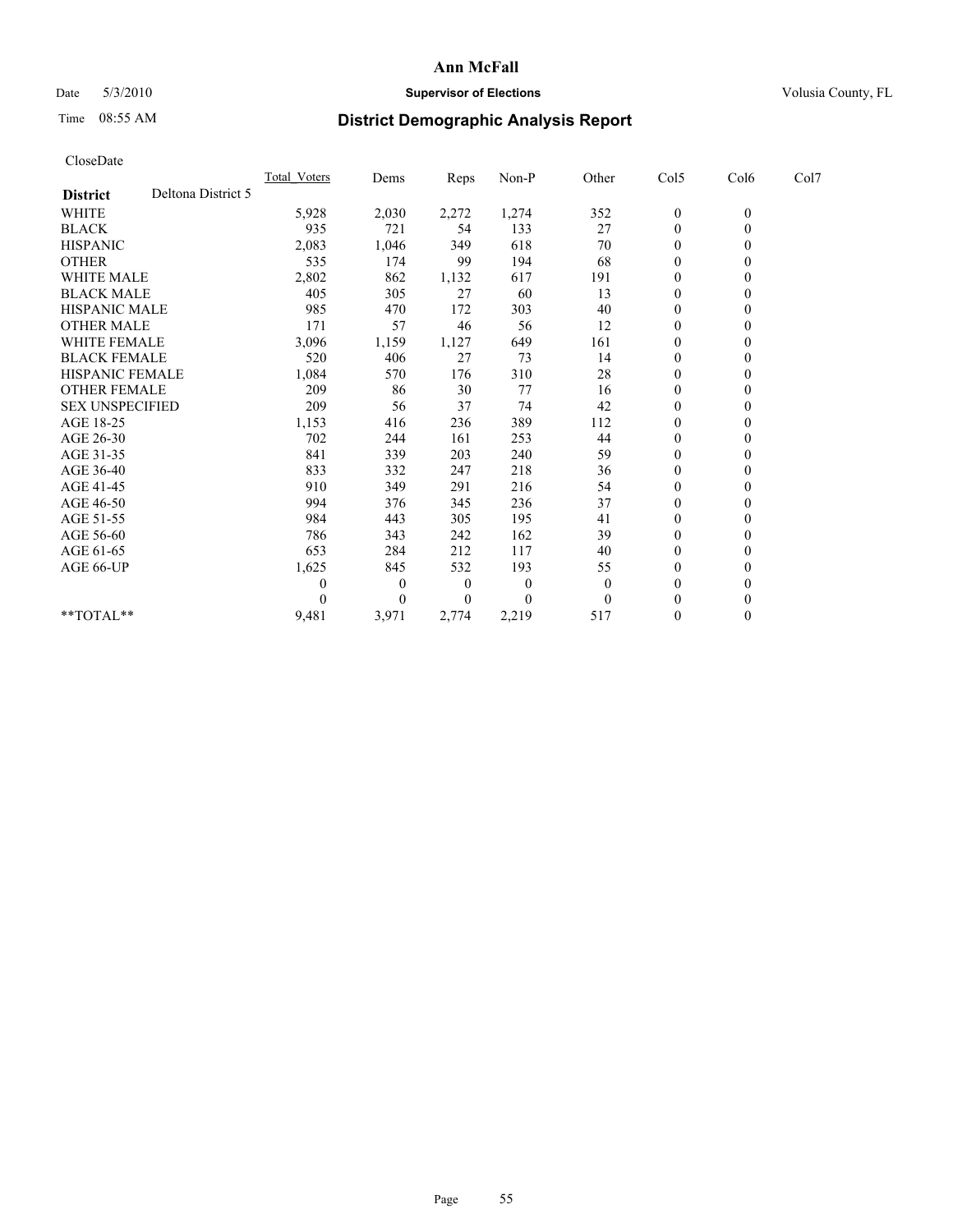## Date 5/3/2010 **Supervisor of Elections Supervisor of Elections** Volusia County, FL

## Time 08:55 AM **District Demographic Analysis Report**

| CloseDate              |                    |                     |                  |       |          |          |                  |              |      |  |
|------------------------|--------------------|---------------------|------------------|-------|----------|----------|------------------|--------------|------|--|
|                        |                    | <b>Total Voters</b> | Dems             | Reps  | Non-P    | Other    | Col5             | Col6         | Col7 |  |
| <b>District</b>        | Deltona District 6 |                     |                  |       |          |          |                  |              |      |  |
| <b>WHITE</b>           |                    | 5,710               | 1,811            | 2,327 | 1,270    | 302      | $\boldsymbol{0}$ | $\mathbf{0}$ |      |  |
| <b>BLACK</b>           |                    | 771                 | 596              | 34    | 118      | 23       | $\boldsymbol{0}$ | $\mathbf{0}$ |      |  |
| <b>HISPANIC</b>        |                    | 1,660               | 810              | 264   | 521      | 65       | $\boldsymbol{0}$ | $\mathbf{0}$ |      |  |
| <b>OTHER</b>           |                    | 472                 | 147              | 92    | 168      | 65       | $\mathbf{0}$     | $\mathbf{0}$ |      |  |
| <b>WHITE MALE</b>      |                    | 2,690               | 739              | 1,170 | 631      | 150      | 0                | $\Omega$     |      |  |
| <b>BLACK MALE</b>      |                    | 336                 | 253              | 14    | 57       | 12       | $\overline{0}$   | $\theta$     |      |  |
| <b>HISPANIC MALE</b>   |                    | 783                 | 356              | 137   | 260      | 30       | 0                | $\Omega$     |      |  |
| <b>OTHER MALE</b>      |                    | 163                 | 57               | 39    | 60       | 7        | $\boldsymbol{0}$ | $\Omega$     |      |  |
| <b>WHITE FEMALE</b>    |                    | 2,983               | 1,063            | 1,139 | 630      | 151      | $\boldsymbol{0}$ | $\theta$     |      |  |
| <b>BLACK FEMALE</b>    |                    | 428                 | 337              | 20    | 60       | 11       | 0                | $\Omega$     |      |  |
| <b>HISPANIC FEMALE</b> |                    | 862                 | 446              | 126   | 255      | 35       | $\mathbf{0}$     | $\mathbf{0}$ |      |  |
| <b>OTHER FEMALE</b>    |                    | 168                 | 65               | 31    | 60       | 12       | $\boldsymbol{0}$ | $\mathbf{0}$ |      |  |
| <b>SEX UNSPECIFIED</b> |                    | 200                 | 48               | 41    | 64       | 47       | 0                | $\Omega$     |      |  |
| AGE 18-25              |                    | 1,128               | 397              | 265   | 367      | 99       | $\overline{0}$   | $\Omega$     |      |  |
| AGE 26-30              |                    | 712                 | 257              | 145   | 259      | 51       | $\boldsymbol{0}$ | $\theta$     |      |  |
| AGE 31-35              |                    | 748                 | 268              | 214   | 224      | 42       | $\boldsymbol{0}$ | $\theta$     |      |  |
| AGE 36-40              |                    | 834                 | 304              | 258   | 227      | 45       | $\boldsymbol{0}$ | $\Omega$     |      |  |
| AGE 41-45              |                    | 809                 | 317              | 277   | 173      | 42       | 0                | $\Omega$     |      |  |
| AGE 46-50              |                    | 1,017               | 359              | 383   | 228      | 47       | $\boldsymbol{0}$ | $\Omega$     |      |  |
| AGE 51-55              |                    | 907                 | 358              | 331   | 175      | 43       | 0                | $\Omega$     |      |  |
| AGE 56-60              |                    | 687                 | 310              | 234   | 120      | 23       | $\overline{0}$   | $\Omega$     |      |  |
| AGE 61-65              |                    | 606                 | 253              | 205   | 125      | 23       | $\boldsymbol{0}$ | $\theta$     |      |  |
| AGE 66-UP              |                    | 1,165               | 541              | 405   | 179      | 40       | 0                | $\theta$     |      |  |
|                        |                    | 0                   | $\boldsymbol{0}$ | 0     | $\theta$ | $\theta$ | $\overline{0}$   | $\Omega$     |      |  |
|                        |                    | 0                   | $\theta$         | 0     | $\Omega$ | $\theta$ | $\mathbf{0}$     | $\theta$     |      |  |
| $**TOTAL**$            |                    | 8,613               | 3,364            | 2,717 | 2,077    | 455      | $\boldsymbol{0}$ | $\mathbf{0}$ |      |  |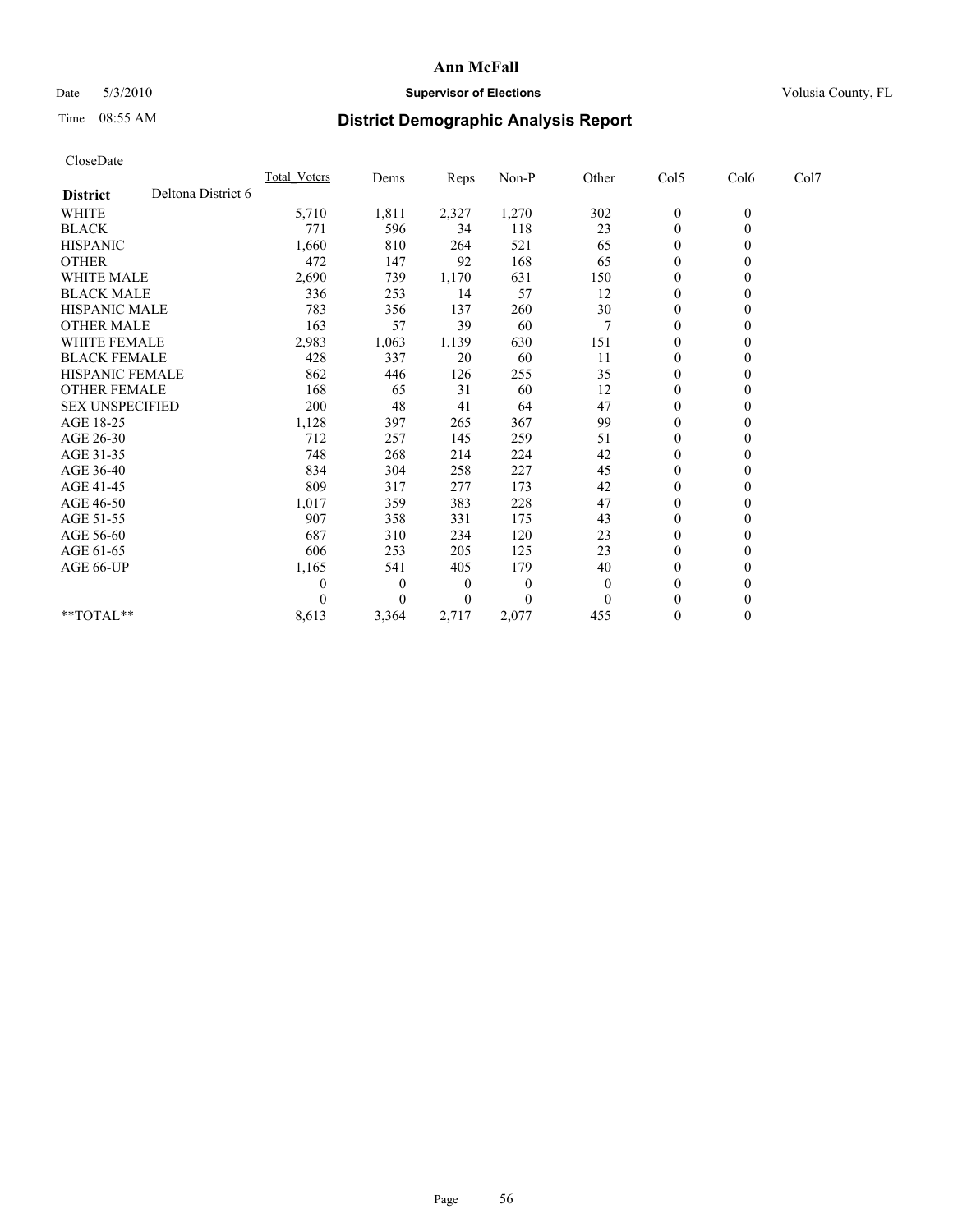## Date 5/3/2010 **Supervisor of Elections Supervisor of Elections** Volusia County, FL

# Time 08:55 AM **District Demographic Analysis Report**

| CloseDate              |                  |                     |          |          |                  |                |                  |              |      |  |
|------------------------|------------------|---------------------|----------|----------|------------------|----------------|------------------|--------------|------|--|
|                        |                  | <b>Total Voters</b> | Dems     | Reps     | Non-P            | Other          | Col5             | Col6         | Col7 |  |
| <b>District</b>        | Edgewater Ward 1 |                     |          |          |                  |                |                  |              |      |  |
| <b>WHITE</b>           |                  | 2,656               | 1,084    | 862      | 618              | 92             | $\boldsymbol{0}$ | $\mathbf{0}$ |      |  |
| <b>BLACK</b>           |                  | 50                  | 31       | 3        | 11               | 5              | $\mathbf{0}$     | $\theta$     |      |  |
| <b>HISPANIC</b>        |                  | 32                  | 16       | 8        | 6                | $\overline{c}$ | $\mathbf{0}$     | $\Omega$     |      |  |
| <b>OTHER</b>           |                  | 100                 | 33       | 15       | 41               | 11             | $\mathbf{0}$     | 0            |      |  |
| <b>WHITE MALE</b>      |                  | 1,155               | 422      | 409      | 274              | 50             | $\mathbf{0}$     | 0            |      |  |
| <b>BLACK MALE</b>      |                  | 28                  | 15       | 2        | 8                | 3              | $\theta$         | 0            |      |  |
| HISPANIC MALE          |                  | 11                  | 6        |          | 3                |                | $\mathbf{0}$     | 0            |      |  |
| <b>OTHER MALE</b>      |                  | 29                  | 10       |          | 11               |                | $\boldsymbol{0}$ | $\theta$     |      |  |
| WHITE FEMALE           |                  | 1,484               | 651      | 448      | 343              | 42             | $\mathbf{0}$     | $\theta$     |      |  |
| <b>BLACK FEMALE</b>    |                  | 20                  | 15       |          | $\overline{c}$   | 2              | $\theta$         | 0            |      |  |
| HISPANIC FEMALE        |                  | 21                  | 10       |          | $\mathfrak{Z}$   |                | $\mathbf{0}$     | 0            |      |  |
| <b>OTHER FEMALE</b>    |                  | 39                  | 17       | 5        | 16               |                | $\boldsymbol{0}$ | 0            |      |  |
| <b>SEX UNSPECIFIED</b> |                  | 51                  | 18       | 8        | 16               | 9              | $\theta$         | 0            |      |  |
| AGE 18-25              |                  | 249                 | 70       | 62       | 102              | 15             | $\mathbf{0}$     | 0            |      |  |
| AGE 26-30              |                  | 171                 | 65       | 36       | 60               | 10             | $\boldsymbol{0}$ | $\theta$     |      |  |
| AGE 31-35              |                  | 152                 | 60       | 43       | 41               | 8              | $\mathbf{0}$     | $\theta$     |      |  |
| AGE 36-40              |                  | 174                 | 59       | 41       | 65               | 9              | $\mathbf{0}$     | 0            |      |  |
| AGE 41-45              |                  | 184                 | 62       | 65       | 49               | 8              | $\mathbf{0}$     | 0            |      |  |
| AGE 46-50              |                  | 265                 | 98       | 97       | 59               | 11             | $\boldsymbol{0}$ | 0            |      |  |
| AGE 51-55              |                  | 290                 | 111      | 88       | 81               | 10             | $\mathbf{0}$     | 0            |      |  |
| AGE 56-60              |                  | 285                 | 128      | 88       | 59               | 10             | $\mathbf{0}$     | 0            |      |  |
| AGE 61-65              |                  | 261                 | 112      | 87       | 51               | 11             | $\boldsymbol{0}$ | $\Omega$     |      |  |
| AGE 66-UP              |                  | 807                 | 399      | 281      | 109              | 18             | 0                | 0            |      |  |
|                        |                  | $\boldsymbol{0}$    | $\theta$ | $\theta$ | $\boldsymbol{0}$ | $\overline{0}$ | 0                |              |      |  |
|                        |                  | $\Omega$            | $\theta$ | $\theta$ | $\theta$         | $\Omega$       | 0                | 0            |      |  |
| $*$ TOTAL $*$          |                  | 2,838               | 1,164    | 888      | 676              | 110            | 0                | $\theta$     |      |  |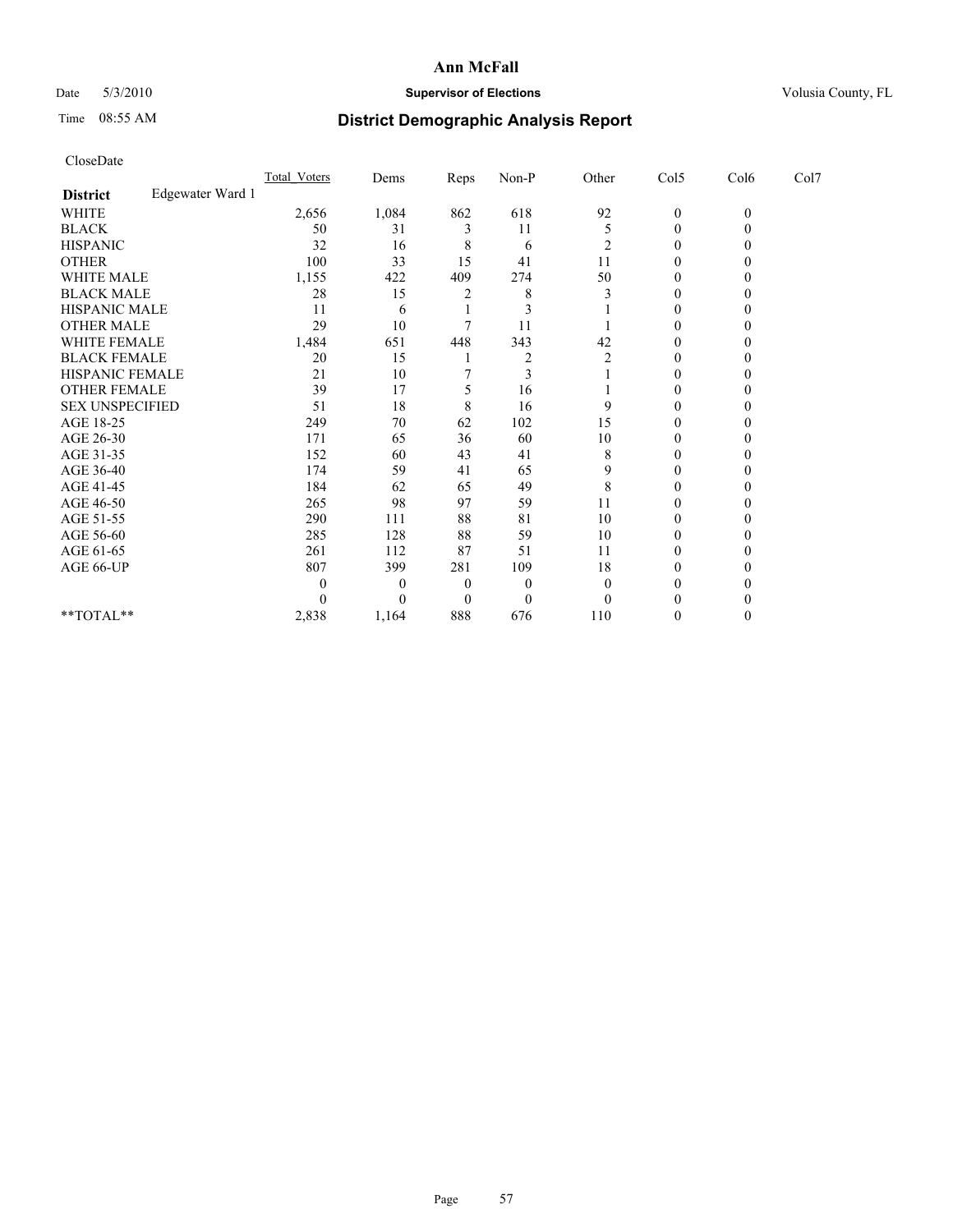## Date 5/3/2010 **Supervisor of Elections Supervisor of Elections** Volusia County, FL

# Time 08:55 AM **District Demographic Analysis Report**

| CloseDate              |                  |                     |          |       |       |                |                  |                |      |
|------------------------|------------------|---------------------|----------|-------|-------|----------------|------------------|----------------|------|
|                        |                  | <b>Total Voters</b> | Dems     | Reps  | Non-P | Other          | Col5             | Col6           | Col7 |
| <b>District</b>        | Edgewater Ward 2 |                     |          |       |       |                |                  |                |      |
| WHITE                  |                  | 3,404               | 1,292    | 1,147 | 845   | 120            | $\boldsymbol{0}$ | $\overline{0}$ |      |
| <b>BLACK</b>           |                  | 68                  | 60       |       | 7     | $\theta$       | $\boldsymbol{0}$ | $\theta$       |      |
| <b>HISPANIC</b>        |                  | 54                  | 23       | 11    | 19    |                | 0                | 0              |      |
| <b>OTHER</b>           |                  | 113                 | 33       | 25    | 37    | 18             | $\boldsymbol{0}$ | 0              |      |
| <b>WHITE MALE</b>      |                  | 1,575               | 549      | 570   | 397   | 59             | $\boldsymbol{0}$ | 0              |      |
| <b>BLACK MALE</b>      |                  | 31                  | 28       | 0     | 3     | $\theta$       | $\theta$         | 0              |      |
| HISPANIC MALE          |                  | 25                  | 10       | 6     | 8     |                | $\boldsymbol{0}$ | 0              |      |
| <b>OTHER MALE</b>      |                  | 41                  | 14       | 12    | 13    | $\overline{c}$ | $\overline{0}$   | $\Omega$       |      |
| WHITE FEMALE           |                  | 1,813               | 738      | 570   | 445   | 60             | $\boldsymbol{0}$ | $\theta$       |      |
| <b>BLACK FEMALE</b>    |                  | 37                  | 32       |       | 4     | $\Omega$       | $\theta$         | 0              |      |
| HISPANIC FEMALE        |                  | 27                  | 13       | 5     | 9     | 0              | $\boldsymbol{0}$ | 0              |      |
| <b>OTHER FEMALE</b>    |                  | 39                  | 13       | 10    | 12    | 4              | 0                | 0              |      |
| <b>SEX UNSPECIFIED</b> |                  | 51                  | 11       | 10    | 17    | 13             | $\theta$         | 0              |      |
| AGE 18-25              |                  | 333                 | 110      | 71    | 124   | 28             | $\boldsymbol{0}$ | 0              |      |
| AGE 26-30              |                  | 226                 | 73       | 60    | 79    | 14             | $\overline{0}$   | $\theta$       |      |
| AGE 31-35              |                  | 244                 | 83       | 68    | 84    | 9              | $\boldsymbol{0}$ | $\Omega$       |      |
| AGE 36-40              |                  | 252                 | 93       | 65    | 87    | 7              | $\theta$         | 0              |      |
| AGE 41-45              |                  | 280                 | 96       | 99    | 75    | 10             | $\theta$         | 0              |      |
| AGE 46-50              |                  | 334                 | 129      | 109   | 81    | 15             | 0                | 0              |      |
| AGE 51-55              |                  | 362                 | 126      | 142   | 87    |                | $\mathbf{0}$     | 0              |      |
| AGE 56-60              |                  | 356                 | 151      | 113   | 80    | 12             | $\mathbf{0}$     | 0              |      |
| AGE 61-65              |                  | 354                 | 137      | 129   | 76    | 12             | $\overline{0}$   | 0              |      |
| AGE 66-UP              |                  | 898                 | 410      | 328   | 135   | 25             | $\mathbf{0}$     | 0              |      |
|                        |                  | 0                   | $\theta$ | 0     | 0     | $\overline{0}$ | 0                |                |      |
|                        |                  | 0                   | $\theta$ | 0     | 0     | $\Omega$       |                  |                |      |
| $*$ TOTAL $*$          |                  | 3,639               | 1,408    | 1,184 | 908   | 139            | 0                | $\theta$       |      |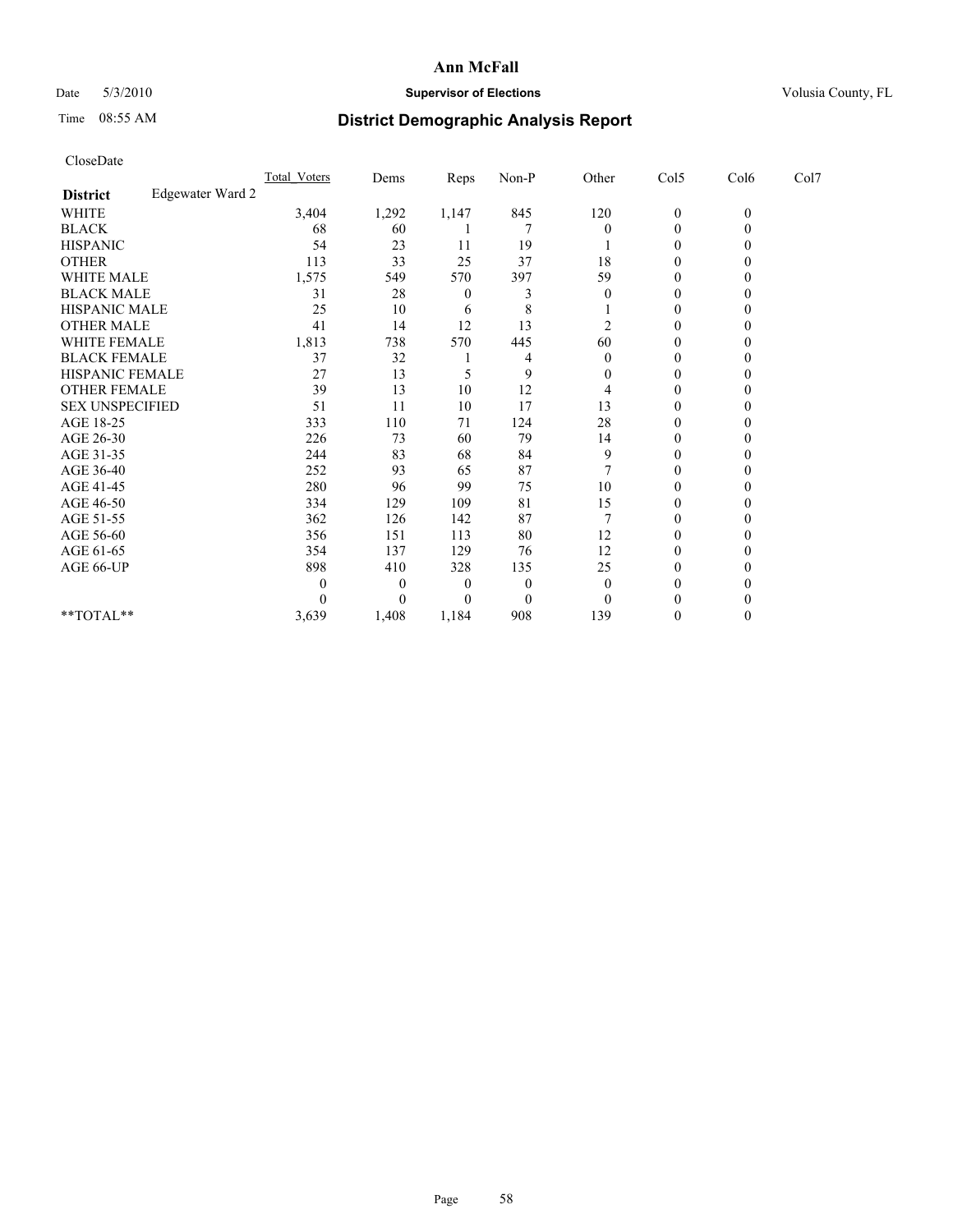## Date 5/3/2010 **Supervisor of Elections Supervisor of Elections** Volusia County, FL

# Time 08:55 AM **District Demographic Analysis Report**

| CloseDate              |                  |                     |          |          |                  |                |                  |              |      |
|------------------------|------------------|---------------------|----------|----------|------------------|----------------|------------------|--------------|------|
|                        |                  | <b>Total Voters</b> | Dems     | Reps     | Non-P            | Other          | Col5             | Col6         | Col7 |
| <b>District</b>        | Edgewater Ward 3 |                     |          |          |                  |                |                  |              |      |
| <b>WHITE</b>           |                  | 3,313               | 1,270    | 1,114    | 803              | 126            | $\boldsymbol{0}$ | $\mathbf{0}$ |      |
| <b>BLACK</b>           |                  | 76                  | 60       |          | 13               | $\overline{c}$ | $\boldsymbol{0}$ | $\theta$     |      |
| <b>HISPANIC</b>        |                  | 44                  | 18       | 9        | 11               | 6              | $\mathbf{0}$     | $\Omega$     |      |
| <b>OTHER</b>           |                  | 135                 | 40       | 29       | 51               | 15             | $\mathbf{0}$     | 0            |      |
| <b>WHITE MALE</b>      |                  | 1,501               | 508      | 547      | 379              | 67             | $\mathbf{0}$     | 0            |      |
| <b>BLACK MALE</b>      |                  | 40                  | 31       |          | 7                |                | $\theta$         | 0            |      |
| HISPANIC MALE          |                  | 18                  | 5        | 4        | 6                |                | $\mathbf{0}$     | 0            |      |
| <b>OTHER MALE</b>      |                  | 42                  | 16       | 11       | 14               |                | $\theta$         | $\Omega$     |      |
| WHITE FEMALE           |                  | 1,797               | 758      | 561      | 420              | 58             | 0                | $\theta$     |      |
| <b>BLACK FEMALE</b>    |                  | 34                  | 28       | 0        | 6                | $\theta$       | $\theta$         | 0            |      |
| HISPANIC FEMALE        |                  | 25                  | 12       | 5        | 5                | 3              | $\mathbf{0}$     | 0            |      |
| <b>OTHER FEMALE</b>    |                  | 55                  | 18       | 14       | 19               | 4              | $\boldsymbol{0}$ | $\theta$     |      |
| <b>SEX UNSPECIFIED</b> |                  | 56                  | 12       | 10       | 22               | 12             | $\mathbf{0}$     | 0            |      |
| AGE 18-25              |                  | 306                 | 100      | 70       | 112              | 24             | 0                | 0            |      |
| AGE 26-30              |                  | 221                 | 65       | 60       | 83               | 13             | $\theta$         | $\theta$     |      |
| AGE 31-35              |                  | 247                 | 73       | 70       | 93               | 11             | $\mathbf{0}$     | $\theta$     |      |
| AGE 36-40              |                  | 271                 | 79       | 88       | 89               | 15             | $\boldsymbol{0}$ | 0            |      |
| AGE 41-45              |                  | 258                 | 94       | 92       | 65               |                | $\mathbf{0}$     | 0            |      |
| AGE 46-50              |                  | 302                 | 122      | 89       | 78               | 13             | $\boldsymbol{0}$ | 0            |      |
| AGE 51-55              |                  | 337                 | 132      | 126      | 69               | 10             | $\mathbf{0}$     | 0            |      |
| AGE 56-60              |                  | 323                 | 128      | 121      | 67               | 7              | $\mathbf{0}$     | 0            |      |
| AGE 61-65              |                  | 348                 | 138      | 115      | 76               | 19             | $\theta$         | $\Omega$     |      |
| AGE 66-UP              |                  | 955                 | 457      | 322      | 146              | 30             | 0                | 0            |      |
|                        |                  | $\boldsymbol{0}$    | $\theta$ | $\theta$ | $\boldsymbol{0}$ | $\overline{0}$ | $\theta$         | $_{0}$       |      |
|                        |                  | $\Omega$            | $\theta$ | 0        | $\theta$         | $\Omega$       | 0                | 0            |      |
| $*$ TOTAL $*$          |                  | 3,568               | 1,388    | 1,153    | 878              | 149            | $\theta$         | $\theta$     |      |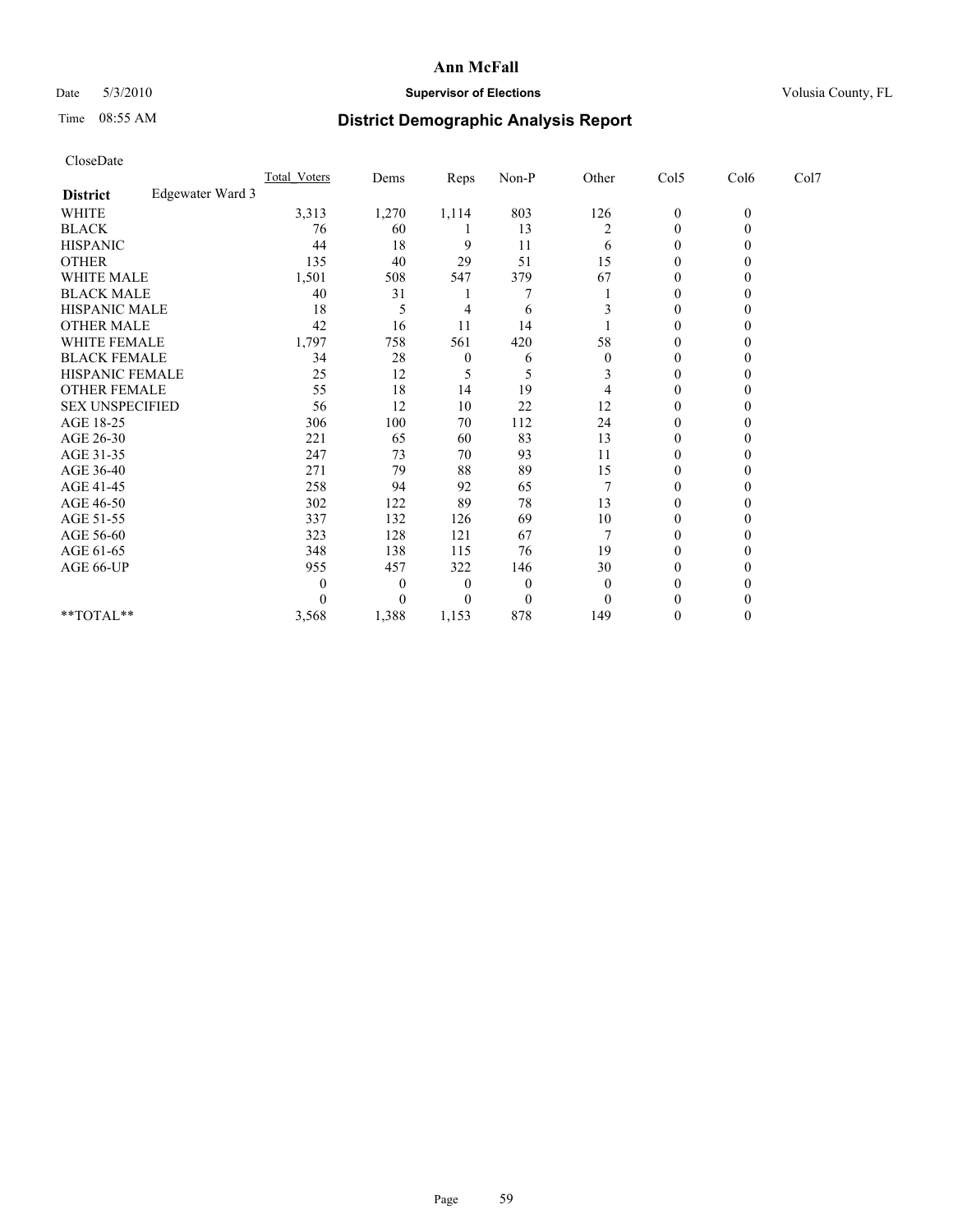## Date 5/3/2010 **Supervisor of Elections Supervisor of Elections** Volusia County, FL

# Time 08:55 AM **District Demographic Analysis Report**

| Total Voters                                                                                                                                                                                   | Dems             |                | Non-P    |                |                  |              |      |      |
|------------------------------------------------------------------------------------------------------------------------------------------------------------------------------------------------|------------------|----------------|----------|----------------|------------------|--------------|------|------|
|                                                                                                                                                                                                |                  |                |          |                |                  |              |      |      |
| 3,405                                                                                                                                                                                          | 1,277            | 1,167          | 798      | 163            | $\boldsymbol{0}$ | $\mathbf{0}$ |      |      |
| 63                                                                                                                                                                                             | 47               | 6              | 9        |                | 0                | $\theta$     |      |      |
| 34                                                                                                                                                                                             | 18               | 6              | 9        |                | $\theta$         | $\theta$     |      |      |
| 109                                                                                                                                                                                            | 30               | 17             | 46       | 16             | $\mathbf{0}$     | 0            |      |      |
| 1,549                                                                                                                                                                                          | 513              | 577            | 380      | 79             | $\mathbf{0}$     | 0            |      |      |
| 27                                                                                                                                                                                             | 20               | 3              | 4        | $\overline{0}$ | $\mathbf{0}$     | 0            |      |      |
| 15                                                                                                                                                                                             | 9                | $\overline{2}$ | 3        |                | 0                | 0            |      |      |
| 36                                                                                                                                                                                             | 12               | 9              | 12       | 3              | $\boldsymbol{0}$ | $\theta$     |      |      |
| 1,834                                                                                                                                                                                          | 758              | 580            | 412      | 84             | $\mathbf{0}$     | $\Omega$     |      |      |
| 35                                                                                                                                                                                             | 26               | 3              | 5        |                | $\theta$         | 0            |      |      |
| 19                                                                                                                                                                                             | 9                | 4              | 6        | $\theta$       | $\mathbf{0}$     | 0            |      |      |
| 32                                                                                                                                                                                             | 13               | 5              | 13       |                | $\boldsymbol{0}$ | 0            |      |      |
| 64                                                                                                                                                                                             | 12               | 13             | 27       | 12             | 0                | 0            |      |      |
| 289                                                                                                                                                                                            | 92               | 58             | 115      | 24             | $\mathbf{0}$     | 0            |      |      |
| 201                                                                                                                                                                                            | 66               | 55             | 70       | 10             | $\theta$         | $\theta$     |      |      |
| 243                                                                                                                                                                                            | 75               | 65             | 88       | 15             | $\mathbf{0}$     | $\Omega$     |      |      |
| 252                                                                                                                                                                                            | 81               | 78             | 82       | 11             | $\mathbf{0}$     | 0            |      |      |
| 250                                                                                                                                                                                            | 94               | 82             | 66       | 8              | $\mathbf{0}$     | 0            |      |      |
| 340                                                                                                                                                                                            | 129              | 120            | 79       | 12             | $\boldsymbol{0}$ | $\theta$     |      |      |
| 328                                                                                                                                                                                            | 125              | 121            | 67       | 15             | 0                | 0            |      |      |
| 296                                                                                                                                                                                            | 129              | 87             | 69       | 11             | $\mathbf{0}$     | 0            |      |      |
| 290                                                                                                                                                                                            | 131              | 86             | 51       | 22             | $\boldsymbol{0}$ | $\theta$     |      |      |
| 1,122                                                                                                                                                                                          | 450              | 444            | 175      | 53             | $\mathbf{0}$     | 0            |      |      |
| $\theta$                                                                                                                                                                                       | $\theta$         | 0              | $\theta$ | $\Omega$       | $\theta$         | 0            |      |      |
| 0                                                                                                                                                                                              | $\theta$         | 0              | $\theta$ | $\Omega$       |                  |              |      |      |
| 3,611                                                                                                                                                                                          | 1,372            | 1,196          | 862      | 181            | 0                | $\theta$     |      |      |
| <b>WHITE MALE</b><br><b>BLACK MALE</b><br>HISPANIC MALE<br><b>OTHER MALE</b><br>WHITE FEMALE<br><b>BLACK FEMALE</b><br><b>HISPANIC FEMALE</b><br><b>OTHER FEMALE</b><br><b>SEX UNSPECIFIED</b> | Edgewater Ward 4 |                | Reps     |                | Other            | Col5         | Col6 | Col7 |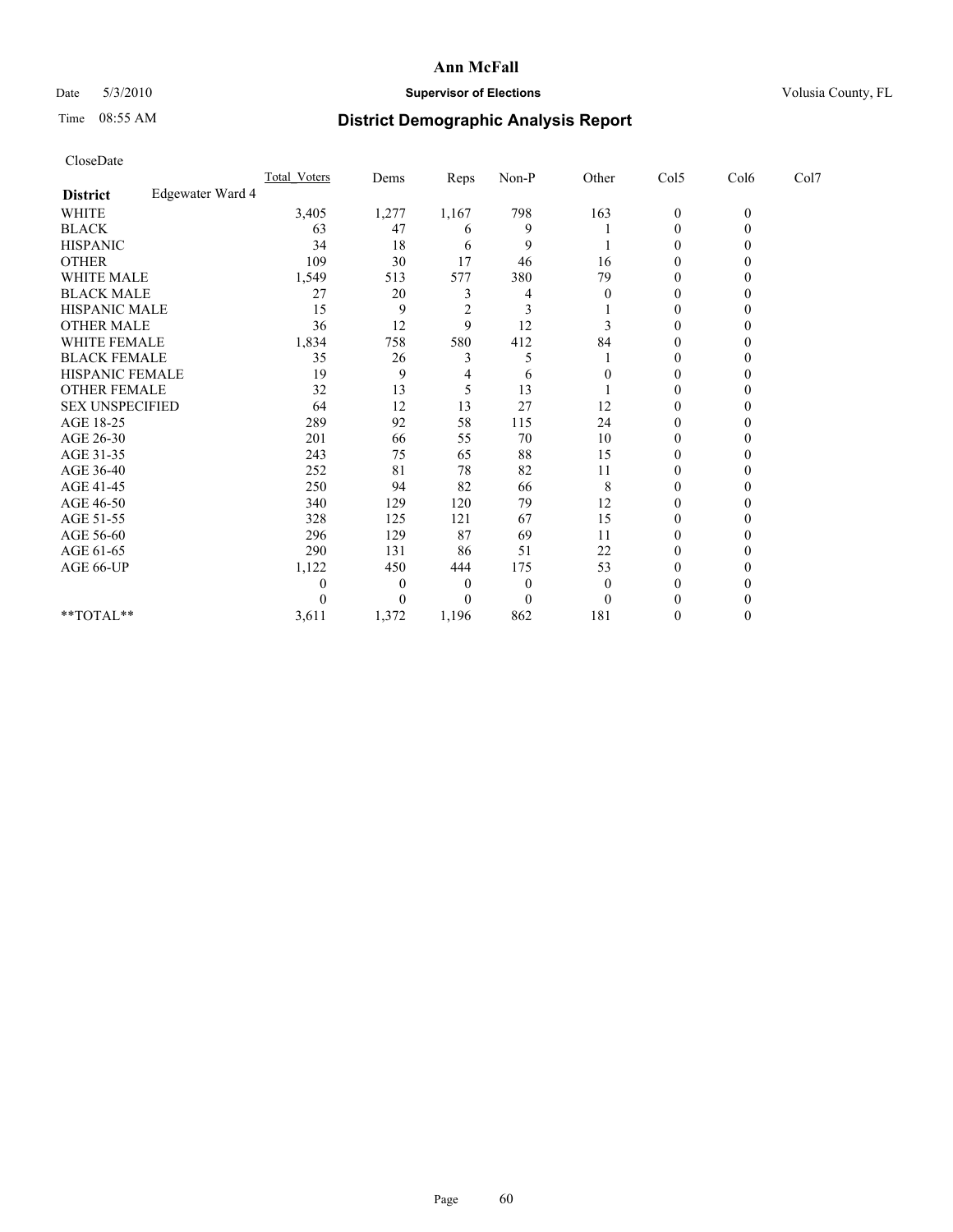## Date 5/3/2010 **Supervisor of Elections Supervisor of Elections** Volusia County, FL

# Time 08:55 AM **District Demographic Analysis Report**

| CloseDate              |                   |                     |          |                |                |          |                  |              |      |  |
|------------------------|-------------------|---------------------|----------|----------------|----------------|----------|------------------|--------------|------|--|
|                        |                   | <b>Total Voters</b> | Dems     | Reps           | Non-P          | Other    | Col5             | Col6         | Col7 |  |
| <b>District</b>        | Holly Hill Zone 1 |                     |          |                |                |          |                  |              |      |  |
| <b>WHITE</b>           |                   | 1,184               | 505      | 330            | 295            | 54       | $\boldsymbol{0}$ | $\mathbf{0}$ |      |  |
| <b>BLACK</b>           |                   | 103                 | 84       | 6              | 12             |          | $\mathbf{0}$     | $\theta$     |      |  |
| <b>HISPANIC</b>        |                   | 36                  | 14       | 6              | 12             | 4        | 0                | 0            |      |  |
| <b>OTHER</b>           |                   | 66                  | 25       | 18             | 18             | 5        | $\mathbf{0}$     | 0            |      |  |
| <b>WHITE MALE</b>      |                   | 576                 | 217      | 179            | 158            | 22       | 0                | $_{0}$       |      |  |
| <b>BLACK MALE</b>      |                   | 41                  | 32       | 2              | 6              |          | $\theta$         | 0            |      |  |
| HISPANIC MALE          |                   | 19                  | 3        | 4              | 10             | 2        | $\mathbf{0}$     | 0            |      |  |
| <b>OTHER MALE</b>      |                   | 18                  | 3        | 6              | 6              | 3        | $\boldsymbol{0}$ | $\theta$     |      |  |
| WHITE FEMALE           |                   | 600                 | 286      | 149            | 136            | 29       | $\mathbf{0}$     | $\theta$     |      |  |
| <b>BLACK FEMALE</b>    |                   | 62                  | 52       | 4              | 6              | $\theta$ | $\theta$         | 0            |      |  |
| HISPANIC FEMALE        |                   | 17                  | 11       | $\overline{c}$ | $\overline{2}$ | 2        | $\mathbf{0}$     | 0            |      |  |
| <b>OTHER FEMALE</b>    |                   | 31                  | 14       | 11             | 5              |          | $\mathbf{0}$     | 0            |      |  |
| <b>SEX UNSPECIFIED</b> |                   | 25                  | 10       | 3              | 8              | 4        | $\theta$         | 0            |      |  |
| AGE 18-25              |                   | 121                 | 54       | 25             | 34             | 8        | $\mathbf{0}$     | 0            |      |  |
| AGE 26-30              |                   | 104                 | 44       | 15             | 41             | 4        | $\mathbf{0}$     | $\theta$     |      |  |
| AGE 31-35              |                   | 95                  | 33       | 22             | 32             | 8        | $\mathbf{0}$     | $\Omega$     |      |  |
| AGE 36-40              |                   | 80                  | 30       | 27             | 20             | 3        | 0                | $_{0}$       |      |  |
| AGE 41-45              |                   | 134                 | 56       | 35             | 36             |          | $\theta$         | 0            |      |  |
| AGE 46-50              |                   | 140                 | 53       | 42             | 35             | 10       | $\boldsymbol{0}$ | 0            |      |  |
| AGE 51-55              |                   | 152                 | 64       | 39             | 40             | 9        | $\boldsymbol{0}$ | 0            |      |  |
| AGE 56-60              |                   | 165                 | 88       | 37             | 36             | 4        | 0                | 0            |      |  |
| AGE 61-65              |                   | 127                 | 49       | 42             | 29             |          | $\boldsymbol{0}$ | 0            |      |  |
| AGE 66-UP              |                   | 271                 | 157      | 76             | 34             | 4        | $\boldsymbol{0}$ | 0            |      |  |
|                        |                   | $\theta$            | $\theta$ | $\Omega$       | $\theta$       | $\theta$ | 0                |              |      |  |
|                        |                   | $\theta$            | $\theta$ | $\theta$       | $\theta$       | $\Omega$ |                  |              |      |  |
| **TOTAL**              |                   | 1,389               | 628      | 360            | 337            | 64       | 0                | $\theta$     |      |  |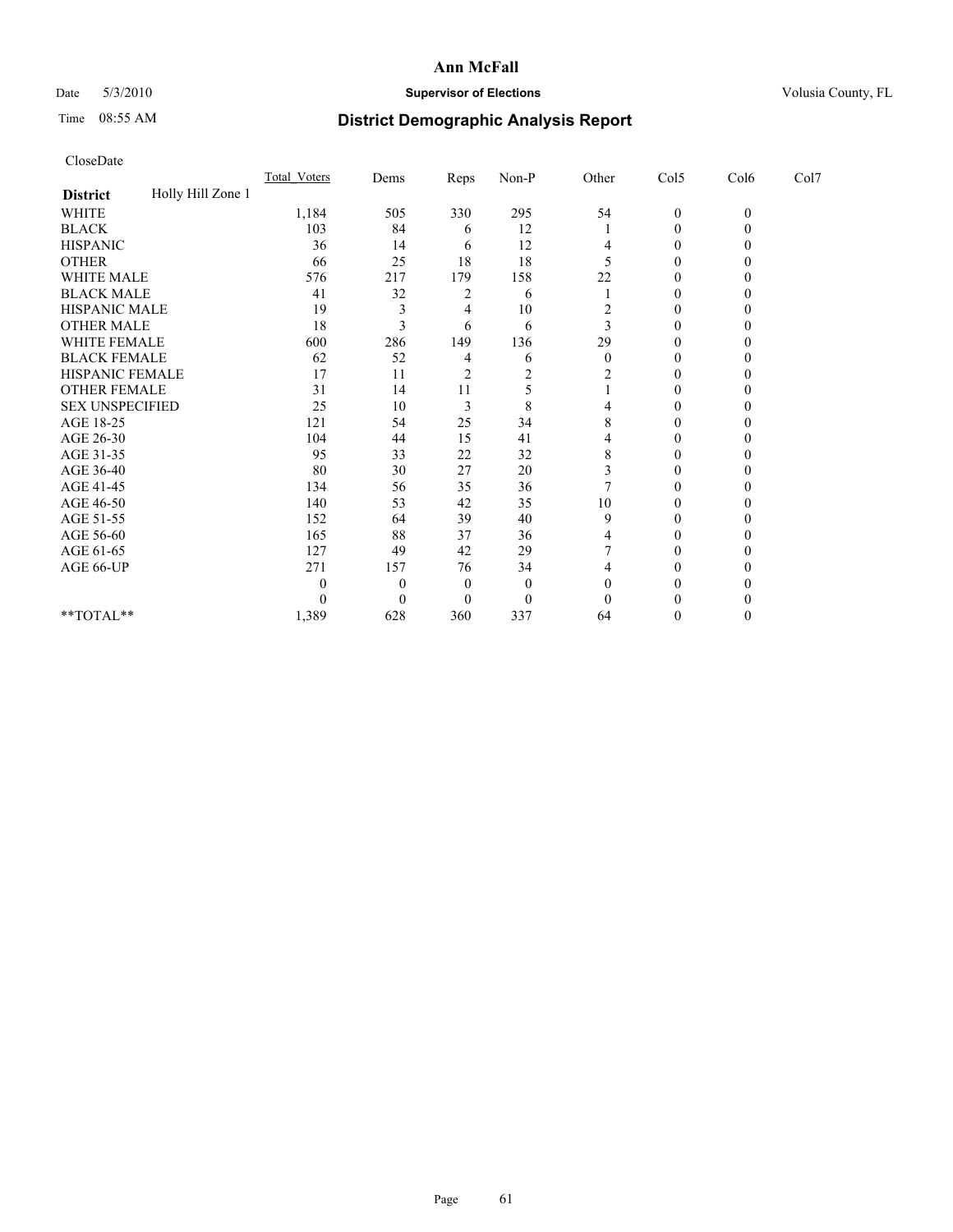## Date 5/3/2010 **Supervisor of Elections Supervisor of Elections** Volusia County, FL

# Time 08:55 AM **District Demographic Analysis Report**

| CloseDate              |                   |                     |              |                |                |                |                  |              |      |  |
|------------------------|-------------------|---------------------|--------------|----------------|----------------|----------------|------------------|--------------|------|--|
|                        |                   | <b>Total Voters</b> | Dems         | Reps           | Non-P          | Other          | Col5             | Col6         | Col7 |  |
| <b>District</b>        | Holly Hill Zone 2 |                     |              |                |                |                |                  |              |      |  |
| <b>WHITE</b>           |                   | 1,471               | 661          | 390            | 345            | 75             | $\boldsymbol{0}$ | $\mathbf{0}$ |      |  |
| <b>BLACK</b>           |                   | 192                 | 160          | 6              | 22             | 4              | 0                | $\theta$     |      |  |
| <b>HISPANIC</b>        |                   | 33                  | 17           | 10             | 6              | $\overline{0}$ | 0                | 0            |      |  |
| <b>OTHER</b>           |                   | 90                  | 32           | 15             | 32             | 11             | $\boldsymbol{0}$ | 0            |      |  |
| WHITE MALE             |                   | 676                 | 267          | 200            | 175            | 34             | $\boldsymbol{0}$ | 0            |      |  |
| <b>BLACK MALE</b>      |                   | 83                  | 67           | 2              | 11             | 3              | $\mathbf{0}$     | 0            |      |  |
| HISPANIC MALE          |                   | 18                  | 5            | 9              | 4              | $\theta$       | 0                | 0            |      |  |
| <b>OTHER MALE</b>      |                   | 22                  | 6            | 5              | 8              | 3              | $\theta$         | $\theta$     |      |  |
| WHITE FEMALE           |                   | 786                 | 392          | 189            | 167            | 38             | $\mathbf{0}$     | $\theta$     |      |  |
| <b>BLACK FEMALE</b>    |                   | 109                 | 93           | 4              | 11             |                | 0                | $_{0}$       |      |  |
| HISPANIC FEMALE        |                   | 15                  | 12           |                | $\overline{2}$ | $\theta$       | $\mathbf{0}$     | 0            |      |  |
| <b>OTHER FEMALE</b>    |                   | 36                  | 17           | 9              | 10             | $\mathbf{0}$   | $\boldsymbol{0}$ | 0            |      |  |
| <b>SEX UNSPECIFIED</b> |                   | 41                  | 11           | $\overline{2}$ | 17             | 11             | 0                | 0            |      |  |
| AGE 18-25              |                   | 192                 | 81           | 37             | 57             | 17             | $\mathbf{0}$     | 0            |      |  |
| AGE 26-30              |                   | 135                 | 65           | 28             | 37             | 5              | $\boldsymbol{0}$ | $\theta$     |      |  |
| AGE 31-35              |                   | 123                 | 53           | 21             | 41             | 8              | $\boldsymbol{0}$ | 0            |      |  |
| AGE 36-40              |                   | 150                 | 68           | 30             | 46             | 6              | 0                | 0            |      |  |
| AGE 41-45              |                   | 167                 | 67           | 52             | 36             | 12             | $\boldsymbol{0}$ | 0            |      |  |
| AGE 46-50              |                   | 236                 | 116          | 51             | 56             | 13             | 0                | 0            |      |  |
| AGE 51-55              |                   | 185                 | 99           | 36             | 44             | 6              | $\boldsymbol{0}$ | 0            |      |  |
| AGE 56-60              |                   | 161                 | 74           | 44             | 35             | 8              | $\boldsymbol{0}$ | 0            |      |  |
| AGE 61-65              |                   | 127                 | 69           | 25             | 26             |                | $\boldsymbol{0}$ | $\theta$     |      |  |
| AGE 66-UP              |                   | 310                 | 178          | 97             | 27             | 8              | $\boldsymbol{0}$ | 0            |      |  |
|                        |                   | $\theta$            | 0            | $\mathbf{0}$   | $\theta$       | $\theta$       | $\theta$         |              |      |  |
|                        |                   | $\theta$            | $\mathbf{0}$ | $\theta$       | $\theta$       | $\Omega$       | 0                | 0            |      |  |
| **TOTAL**              |                   | 1,786               | 870          | 421            | 405            | 90             | $\boldsymbol{0}$ | $\theta$     |      |  |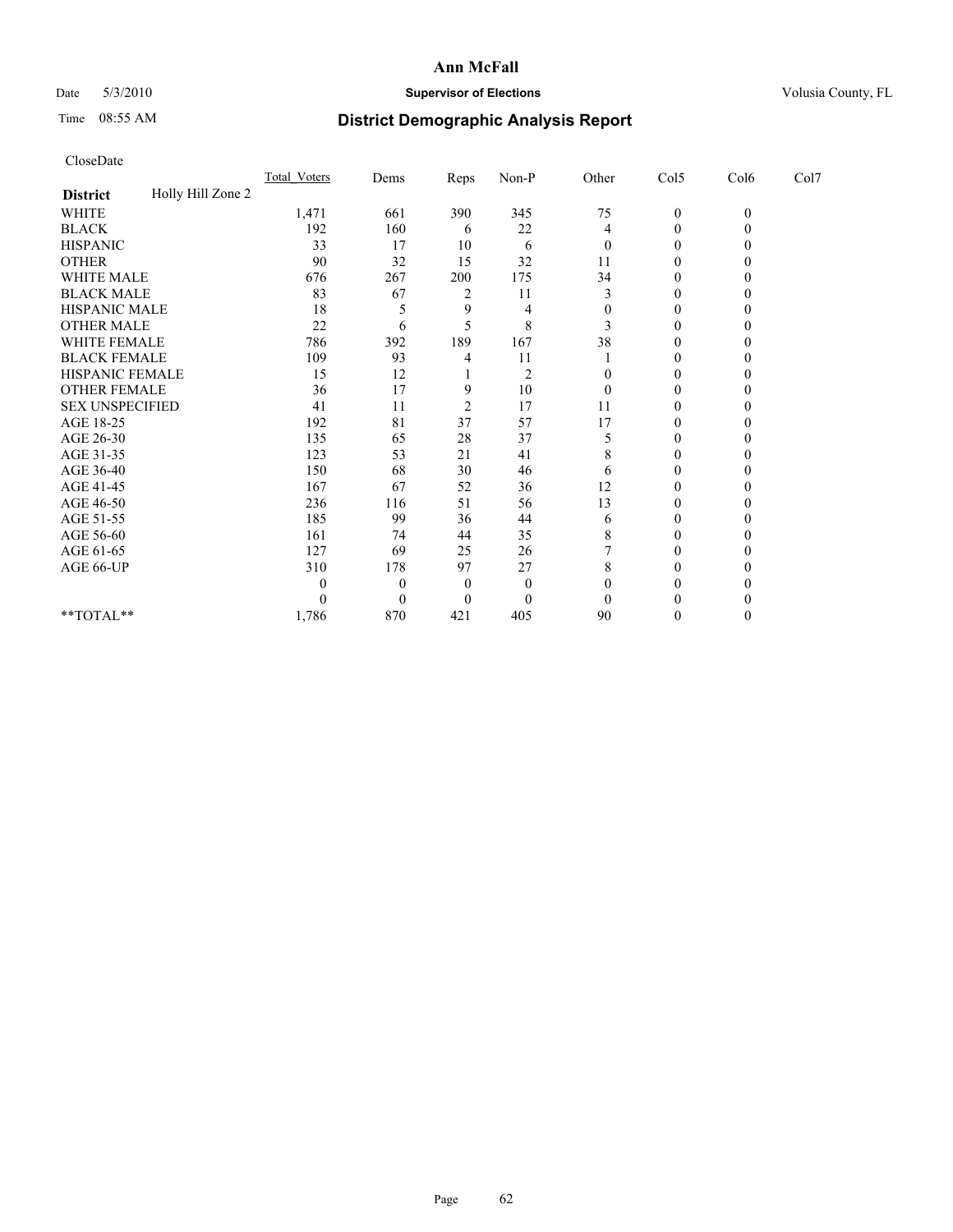## Date 5/3/2010 **Supervisor of Elections Supervisor of Elections** Volusia County, FL

# Time 08:55 AM **District Demographic Analysis Report**

| CloseDate              |                   |              |                  |                |          |          |                  |          |      |  |
|------------------------|-------------------|--------------|------------------|----------------|----------|----------|------------------|----------|------|--|
|                        |                   | Total Voters | Dems             | Reps           | $Non-P$  | Other    | Col5             | Col6     | Col7 |  |
| <b>District</b>        | Holly Hill Zone 3 |              |                  |                |          |          |                  |          |      |  |
| <b>WHITE</b>           |                   | 1,499        | 614              | 513            | 301      | 71       | $\boldsymbol{0}$ | $\theta$ |      |  |
| <b>BLACK</b>           |                   | 133          | 113              | 5              | 15       | $\Omega$ | $\boldsymbol{0}$ | $\theta$ |      |  |
| <b>HISPANIC</b>        |                   | 25           | 11               | 4              | 9        |          | $\theta$         | 0        |      |  |
| <b>OTHER</b>           |                   | 87           | 33               | 13             | 33       | 8        | $\boldsymbol{0}$ | 0        |      |  |
| <b>WHITE MALE</b>      |                   | 625          | 233              | 221            | 138      | 33       | 0                | 0        |      |  |
| <b>BLACK MALE</b>      |                   | 55           | 41               | 3              | 11       | $\theta$ | $\theta$         | 0        |      |  |
| HISPANIC MALE          |                   | 11           | 4                | $\overline{2}$ | 4        |          | $\mathbf{0}$     |          |      |  |
| <b>OTHER MALE</b>      |                   | 27           | 12               | 4              | 10       |          | 0                | $_{0}$   |      |  |
| <b>WHITE FEMALE</b>    |                   | 867          | 377              | 291            | 162      | 37       | 0                | 0        |      |  |
| <b>BLACK FEMALE</b>    |                   | 78           | 72               | 2              | 4        | $\Omega$ | $\theta$         | 0        |      |  |
| HISPANIC FEMALE        |                   | 14           | 7                | $\overline{c}$ | 5        | 0        | 0                | 0        |      |  |
| <b>OTHER FEMALE</b>    |                   | 37           | 14               | 7              | 15       |          | $\boldsymbol{0}$ | 0        |      |  |
| <b>SEX UNSPECIFIED</b> |                   | 30           | 11               | 3              | 9        |          | 0                | 0        |      |  |
| AGE 18-25              |                   | 109          | 44               | 22             | 30       | 13       | 0                | 0        |      |  |
| AGE 26-30              |                   | 103          | 35               | 22             | 42       | 4        | $\boldsymbol{0}$ | 0        |      |  |
| AGE 31-35              |                   | 71           | 33               | 13             | 24       |          | $\mathbf{0}$     | $\Omega$ |      |  |
| AGE 36-40              |                   | 91           | 33               | 20             | 34       | 4        | 0                | 0        |      |  |
| AGE 41-45              |                   | 111          | 34               | 36             | 38       | 3        | $\mathbf{0}$     | 0        |      |  |
| AGE 46-50              |                   | 124          | 53               | 38             | 26       | 7        | $\boldsymbol{0}$ | $_{0}$   |      |  |
| AGE 51-55              |                   | 123          | 58               | 36             | 20       | 9        | 0                | 0        |      |  |
| AGE 56-60              |                   | 140          | 73               | 37             | 25       | 5        | $\boldsymbol{0}$ | 0        |      |  |
| AGE 61-65              |                   | 145          | 74               | 33             | 33       |          | $\theta$         | $\theta$ |      |  |
| AGE 66-UP              |                   | 727          | 334              | 278            | 86       | 29       | $\boldsymbol{0}$ | 0        |      |  |
|                        |                   | $\theta$     | $\theta$         | 0              | $\theta$ | $\theta$ | 0                |          |      |  |
|                        |                   | $\Omega$     | $\boldsymbol{0}$ | 0              | $\theta$ | $\Omega$ |                  |          |      |  |
| **TOTAL**              |                   | 1,744        | 771              | 535            | 358      | 80       | 0                | $\theta$ |      |  |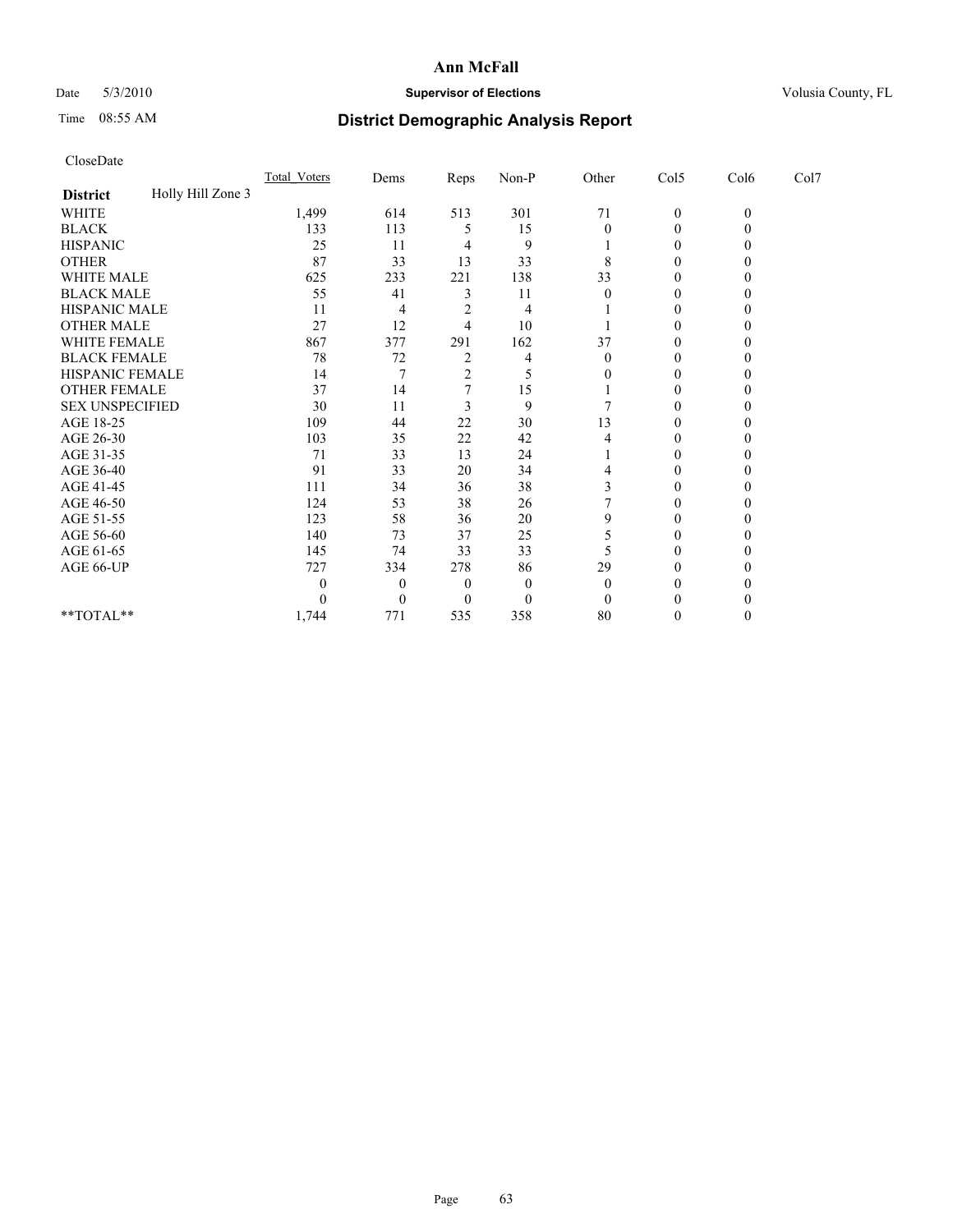## Date 5/3/2010 **Supervisor of Elections Supervisor of Elections** Volusia County, FL

# Time 08:55 AM **District Demographic Analysis Report**

| CloseDate              |                   |              |                  |          |          |                  |                  |              |      |  |
|------------------------|-------------------|--------------|------------------|----------|----------|------------------|------------------|--------------|------|--|
|                        |                   | Total Voters | Dems             | Reps     | Non-P    | Other            | Col5             | Col6         | Col7 |  |
| <b>District</b>        | Holly Hill Zone 4 |              |                  |          |          |                  |                  |              |      |  |
| <b>WHITE</b>           |                   | 1,375        | 578              | 444      | 285      | 68               | $\boldsymbol{0}$ | $\mathbf{0}$ |      |  |
| <b>BLACK</b>           |                   | 291          | 233              | 7        | 46       | 5                | $\boldsymbol{0}$ | $\theta$     |      |  |
| <b>HISPANIC</b>        |                   | 44           | 28               | 5        | 10       |                  | 0                | 0            |      |  |
| <b>OTHER</b>           |                   | 86           | 31               | 9        | 34       | 12               | $\boldsymbol{0}$ | 0            |      |  |
| WHITE MALE             |                   | 610          | 213              | 221      | 139      | 37               | $\boldsymbol{0}$ | 0            |      |  |
| <b>BLACK MALE</b>      |                   | 78           | 59               | 3        | 14       | $\overline{c}$   | $\boldsymbol{0}$ | 0            |      |  |
| HISPANIC MALE          |                   | 17           | 13               |          | 3        | $\boldsymbol{0}$ | 0                | 0            |      |  |
| <b>OTHER MALE</b>      |                   | 28           | 10               | 5        | 11       | 2                | $\theta$         | $\theta$     |      |  |
| WHITE FEMALE           |                   | 757          | 361              | 221      | 144      | 31               | $\mathbf{0}$     | $\theta$     |      |  |
| <b>BLACK FEMALE</b>    |                   | 210          | 172              | 4        | 31       |                  | $\mathbf{0}$     | 0            |      |  |
| HISPANIC FEMALE        |                   | 27           | 15               | 4        | 7        |                  | $\mathbf{0}$     | 0            |      |  |
| <b>OTHER FEMALE</b>    |                   | 32           | 17               | $\theta$ | 13       | 2                | $\boldsymbol{0}$ | 0            |      |  |
| <b>SEX UNSPECIFIED</b> |                   | 37           | 10               | 6        | 13       | 8                | 0                | 0            |      |  |
| AGE 18-25              |                   | 278          | 132              | 44       | 82       | 20               | $\mathbf{0}$     | 0            |      |  |
| AGE 26-30              |                   | 143          | 61               | 36       | 41       | 5                | $\boldsymbol{0}$ | $\theta$     |      |  |
| AGE 31-35              |                   | 142          | 69               | 27       | 39       |                  | $\mathbf{0}$     | 0            |      |  |
| AGE 36-40              |                   | 119          | 53               | 26       | 30       | 10               | $\mathbf{0}$     | $_{0}$       |      |  |
| AGE 41-45              |                   | 134          | 63               | 34       | 32       | 5                | $\mathbf{0}$     | 0            |      |  |
| AGE 46-50              |                   | 165          | 65               | 49       | 36       | 15               | $\mathbf{0}$     | 0            |      |  |
| AGE 51-55              |                   | 164          | 83               | 47       | 29       | 5                | $\mathbf{0}$     | 0            |      |  |
| AGE 56-60              |                   | 145          | 72               | 41       | 29       | 3                | $\mathbf{0}$     | $\theta$     |      |  |
| AGE 61-65              |                   | 106          | 57               | 27       | 17       | 5                | $\boldsymbol{0}$ | $\theta$     |      |  |
| AGE 66-UP              |                   | 400          | 215              | 134      | 40       | 11               | 0                | 0            |      |  |
|                        |                   | $\theta$     | $\theta$         | 0        | 0        | $\Omega$         | $\theta$         | 0            |      |  |
|                        |                   | $\theta$     | $\boldsymbol{0}$ | 0        | $\theta$ | $\theta$         | $\theta$         | 0            |      |  |
| **TOTAL**              |                   | 1,796        | 870              | 465      | 375      | 86               | $\mathbf{0}$     | $\theta$     |      |  |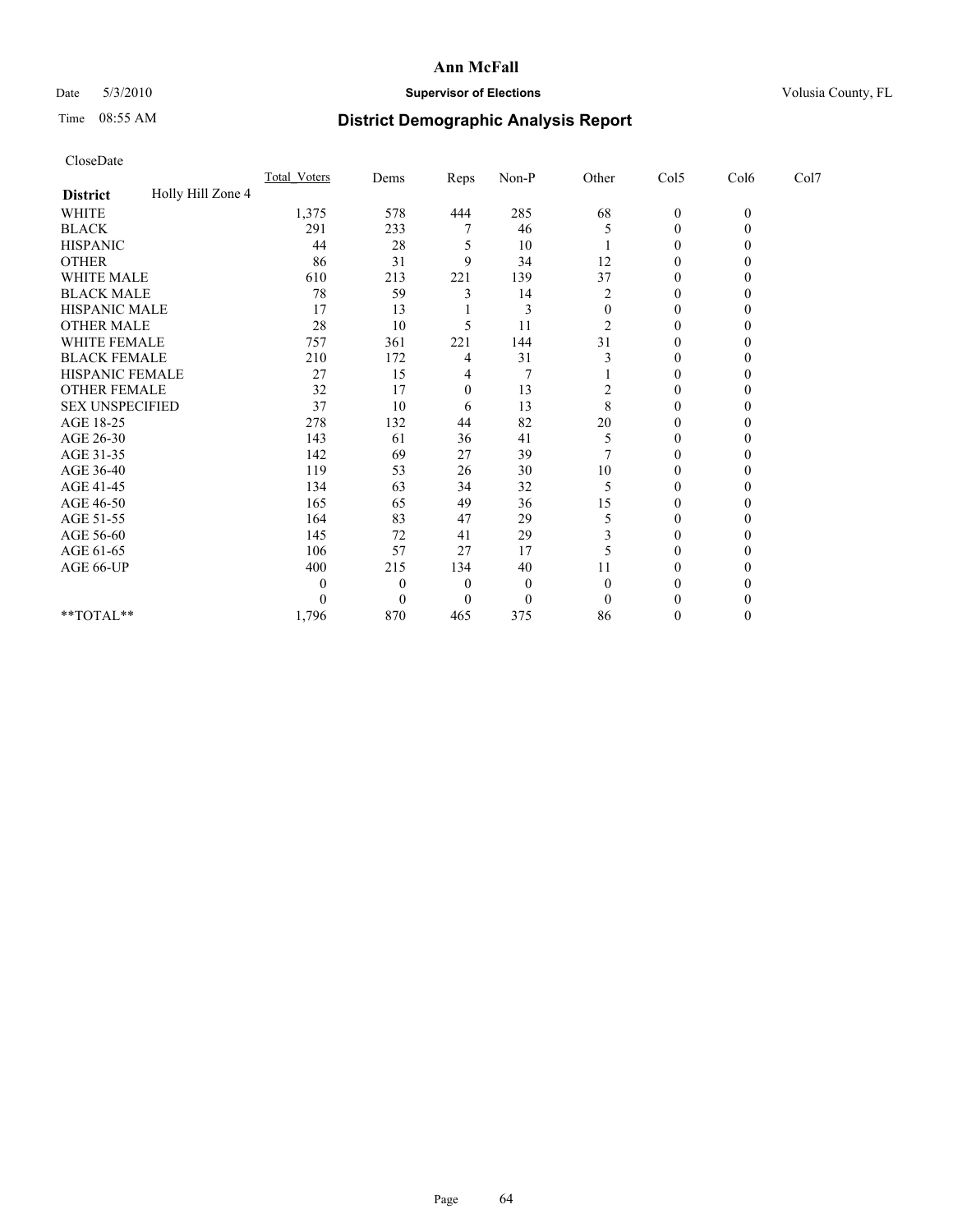## Date 5/3/2010 **Supervisor of Elections Supervisor of Elections** Volusia County, FL

# Time 08:55 AM **District Demographic Analysis Report**

|                                      | Total Voters  | Dems           | <b>Reps</b>    | $Non-P$      | Other    | Col5             | Col6         | Col7 |
|--------------------------------------|---------------|----------------|----------------|--------------|----------|------------------|--------------|------|
| New Smyrna Zone 1<br><b>District</b> |               |                |                |              |          |                  |              |      |
| <b>WHITE</b>                         | 3,667         | 1,238          | 1,580          | 711          | 138      | $\boldsymbol{0}$ | $\mathbf{0}$ |      |
| <b>BLACK</b>                         | 8             | 2              | 2              | 4            | 0        | 0                |              |      |
| <b>HISPANIC</b>                      | 36            | 12             | 9              | 14           |          | 0                |              |      |
| <b>OTHER</b>                         | 117           | 26             | 36             | 36           | 19       | 0                |              |      |
| <b>WHITE MALE</b>                    | 1,709         | 478            | 774            | 378          | 79       |                  |              |      |
| <b>BLACK MALE</b>                    | 3             | $\theta$       | $\Omega$       | 3            | $\Omega$ | 0                |              |      |
| HISPANIC MALE                        | 15            |                |                | 11           |          | 0                |              |      |
| <b>OTHER MALE</b>                    | 32            | 6              | 15             | 10           |          | 0                |              |      |
| WHITE FEMALE                         | 1,933         | 751            | 797            | 327          | 58       | 0                |              |      |
| <b>BLACK FEMALE</b>                  | 5             | $\overline{2}$ | $\overline{c}$ |              |          | $\Omega$         |              |      |
| HISPANIC FEMALE                      | 21            | 9              | 8              | 3            |          | 0                |              |      |
| <b>OTHER FEMALE</b>                  | 43            | 12             | 17             | 10           |          | 0                |              |      |
| <b>SEX UNSPECIFIED</b>               | 67            | 17             | 13             | $22\,$       | 15       | $\Omega$         |              |      |
| AGE 18-25                            | 212           | 57             | 47             | 89           | 19       | 0                |              |      |
| AGE 26-30                            | 153           | 60             | 40             | 44           | 9        | 0                |              |      |
| AGE 31-35                            | 146           | 35             | 48             | 53           | 10       | 0                |              |      |
| AGE 36-40                            | 151           | 42             | 52             | 49           | 8        | 0                |              |      |
| AGE 41-45                            | 212           | 64             | 88             | 48           | 12       | 0                |              |      |
| AGE 46-50                            | 269           | 83             | 122            | 51           | 13       | $\Omega$         |              |      |
| AGE 51-55                            | 366           | 129            | 146            | 75           | 16       | 0                |              |      |
| AGE 56-60                            | 450           | 179            | 184            | 72           | 15       | 0                |              |      |
| AGE 61-65                            | 473           | 152            | 220            | 88           | 13       | $\Omega$         |              |      |
| AGE 66-UP                            | 1,396         | 477            | 680            | 196          | 43       | 0                |              |      |
|                                      | $\mathcal{L}$ | $\left($       | $\theta$       | $\mathbf{0}$ | $\theta$ | 0                |              |      |
|                                      |               | $\Omega$       | $\theta$       | $\theta$     | $\Omega$ | 0                |              |      |
| **TOTAL**                            | 3,828         | 1,278          | 1,627          | 765          | 158      | $\theta$         |              |      |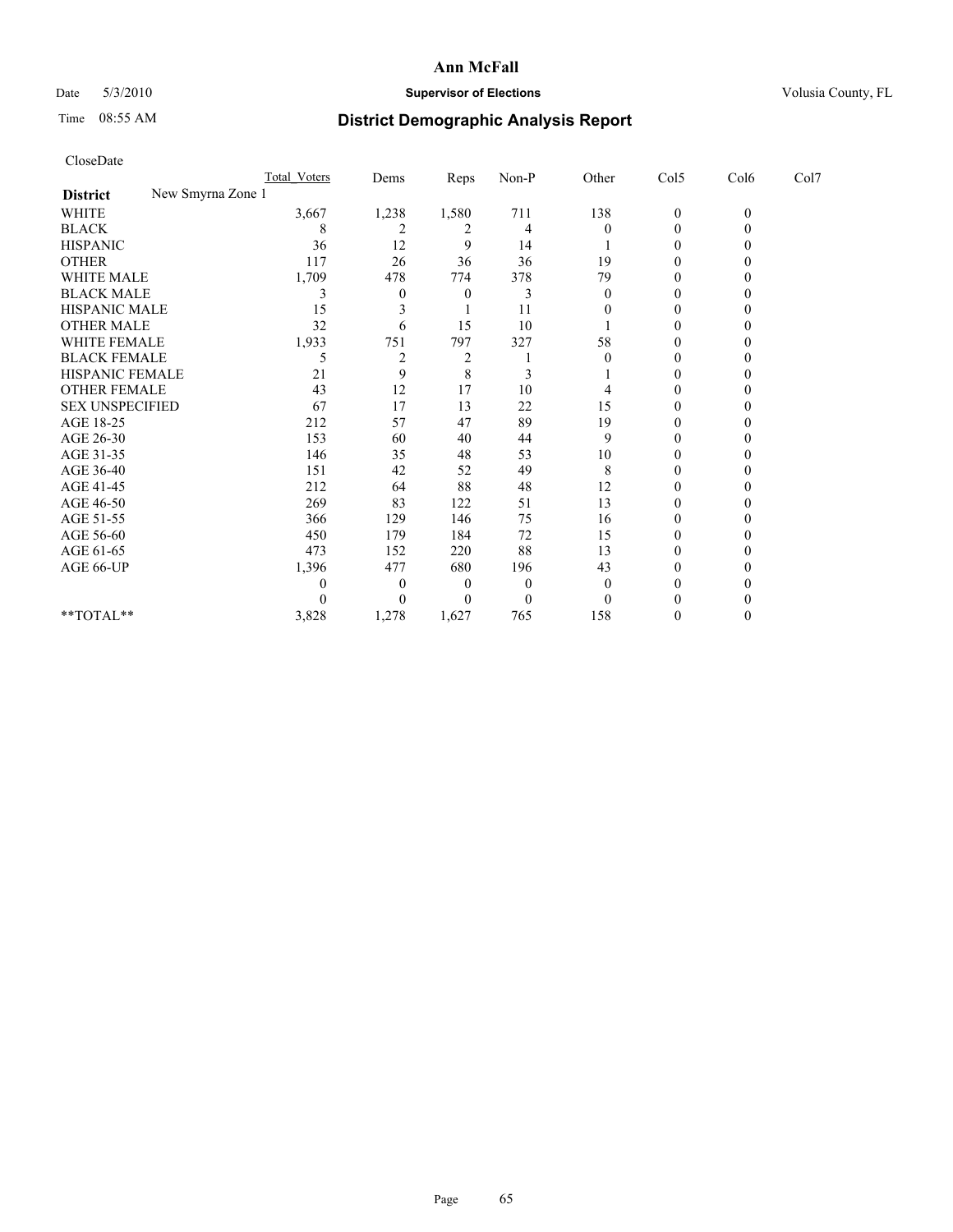## Date 5/3/2010 **Supervisor of Elections Supervisor of Elections** Volusia County, FL

# Time 08:55 AM **District Demographic Analysis Report**

|                                      | Total Voters | Dems           | Reps         | $Non-P$  | Other          | Col5             | Col6         | Col7 |  |
|--------------------------------------|--------------|----------------|--------------|----------|----------------|------------------|--------------|------|--|
| New Smyrna Zone 2<br><b>District</b> |              |                |              |          |                |                  |              |      |  |
| <b>WHITE</b>                         | 3,169        | 1,198          | 1,182        | 646      | 143            | $\boldsymbol{0}$ | $\mathbf{0}$ |      |  |
| <b>BLACK</b>                         | 17           | 12             |              | 4        | $\theta$       | $\Omega$         |              |      |  |
| <b>HISPANIC</b>                      | 41           | 8              | 13           | 18       | 2              | $\Omega$         |              |      |  |
| <b>OTHER</b>                         | 101          | 25             | 23           | 33       | 20             | $\theta$         |              |      |  |
| <b>WHITE MALE</b>                    | 1,428        | 483            | 534          | 332      | 79             |                  |              |      |  |
| <b>BLACK MALE</b>                    | 9            | 6              |              | 2        | $\theta$       | 0                |              |      |  |
| HISPANIC MALE                        | 21           | 4              |              | 12       | 0              | $\Omega$         |              |      |  |
| <b>OTHER MALE</b>                    | 29           | $\overline{7}$ | 8            | 11       |                | 0                |              |      |  |
| WHITE FEMALE                         | 1,712        | 705            | 633          | 310      | 64             | $\Omega$         |              |      |  |
| <b>BLACK FEMALE</b>                  | 8            | 6              | $\mathbf{0}$ | 2        | $\mathbf{0}$   | $\Omega$         |              |      |  |
| HISPANIC FEMALE                      | 20           | 4              | 8            | 6        | $\overline{c}$ | $\theta$         |              |      |  |
| <b>OTHER FEMALE</b>                  | 39           | 13             | 11           | 13       | $\overline{c}$ | $\Omega$         |              |      |  |
| <b>SEX UNSPECIFIED</b>               | 62           | 15             | 19           | 13       | 15             | $\mathbf{0}$     |              |      |  |
| AGE 18-25                            | 188          | 56             | 54           | 61       | 17             | $\Omega$         |              |      |  |
| AGE 26-30                            | 162          | 56             | 38           | 55       | 13             | $\Omega$         |              |      |  |
| AGE 31-35                            | 127          | 42             | 39           | 38       | 8              | $\Omega$         |              |      |  |
| AGE 36-40                            | 165          | 49             | 49           | 58       | 9              | 0                |              |      |  |
| AGE 41-45                            | 155          | 47             | 61           | 36       | 11             | $\Omega$         |              |      |  |
| AGE 46-50                            | 268          | 83             | 108          | 65       | 12             | $\Omega$         |              |      |  |
| AGE 51-55                            | 291          | 118            | 99           | 58       | 16             | 0                |              |      |  |
| AGE 56-60                            | 326          | 122            | 112          | 80       | 12             | $\Omega$         |              |      |  |
| AGE 61-65                            | 350          | 128            | 143          | 64       | 15             | $\Omega$         |              |      |  |
| AGE 66-UP                            | 1,296        | 542            | 516          | 186      | 52             | 0                |              |      |  |
|                                      | $\theta$     | $\theta$       | $\theta$     | $\theta$ | $\theta$       | $\Omega$         |              |      |  |
|                                      | 0            | $\Omega$       | $\theta$     | $\Omega$ | $\theta$       | $\theta$         |              |      |  |
| **TOTAL**                            | 3,328        | 1,243          | 1,219        | 701      | 165            | $\theta$         |              |      |  |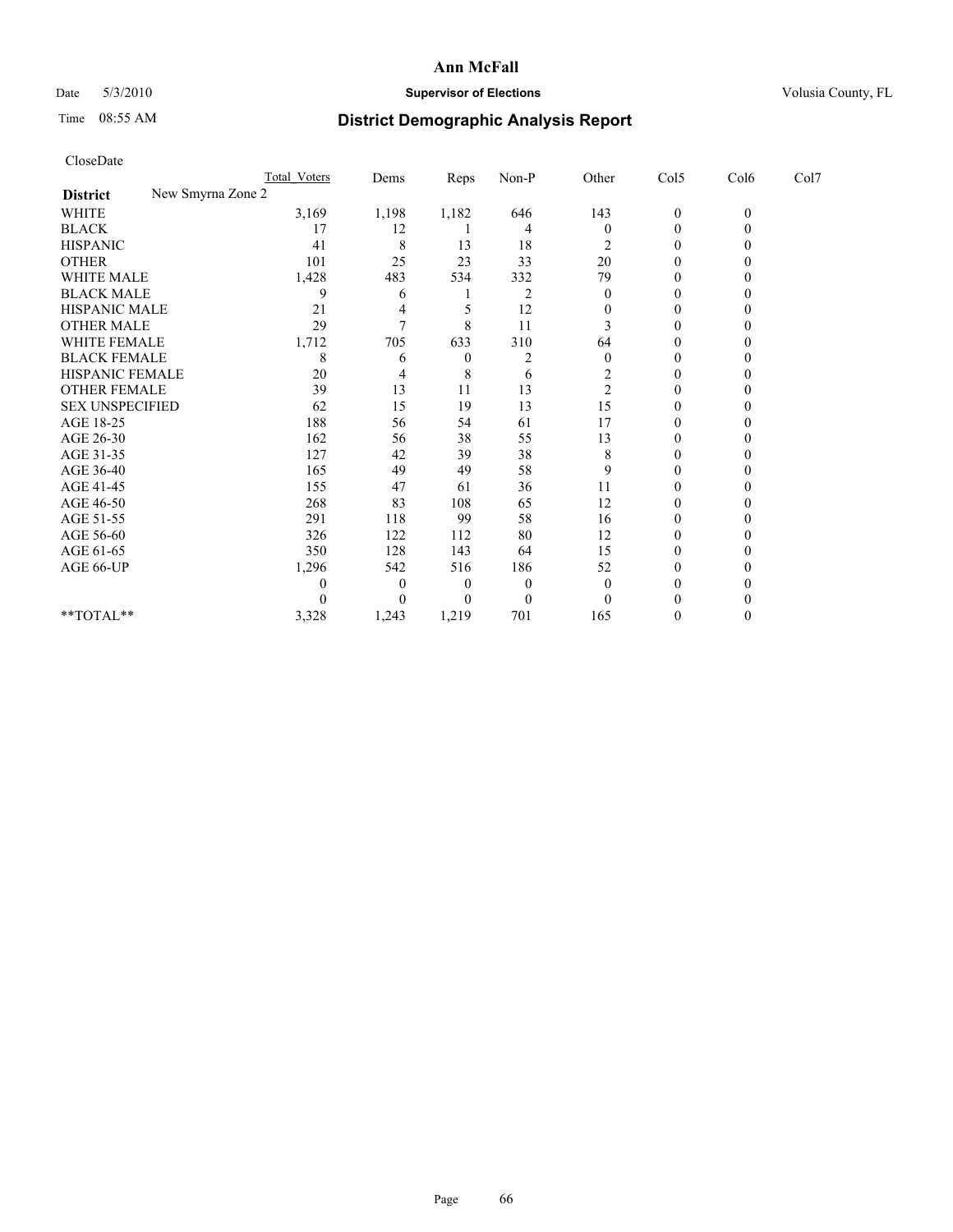## Date 5/3/2010 **Supervisor of Elections Supervisor of Elections** Volusia County, FL

# Time 08:55 AM **District Demographic Analysis Report**

|                                      | Total Voters | Dems         | <b>Reps</b>    | $Non-P$      | Other            | Col5             | Col6         | Col7 |  |
|--------------------------------------|--------------|--------------|----------------|--------------|------------------|------------------|--------------|------|--|
| New Smyrna Zone 3<br><b>District</b> |              |              |                |              |                  |                  |              |      |  |
| <b>WHITE</b>                         | 4,014        | 1,352        | 1,611          | 882          | 169              | $\boldsymbol{0}$ | $\mathbf{0}$ |      |  |
| <b>BLACK</b>                         | 31           | 22           | 2              | 6            |                  | $\Omega$         |              |      |  |
| <b>HISPANIC</b>                      | 36           | 15           | 10             | 9            | 2                | $\Omega$         |              |      |  |
| <b>OTHER</b>                         | 160          | 38           | 27             | 62           | 33               | $\Omega$         |              |      |  |
| WHITE MALE                           | 1,862        | 544          | 784            | 448          | 86               | 0                |              |      |  |
| <b>BLACK MALE</b>                    | 18           | 12           |                | 4            |                  | 0                |              |      |  |
| HISPANIC MALE                        | 15           | 6            | 3              | 4            |                  | $\Omega$         |              |      |  |
| <b>OTHER MALE</b>                    | 49           | 18           | 9              | 21           |                  | 0                |              |      |  |
| WHITE FEMALE                         | 2,130        | 799          | 820            | 428          | 83               | $\theta$         |              |      |  |
| <b>BLACK FEMALE</b>                  | 13           | 10           |                | 2            | $\boldsymbol{0}$ | $\overline{0}$   |              |      |  |
| HISPANIC FEMALE                      | 21           | 9            |                | 5            | 0                | 0                |              |      |  |
| <b>OTHER FEMALE</b>                  | 46           | 14           | 12             | 14           | 6                | $\Omega$         |              |      |  |
| <b>SEX UNSPECIFIED</b>               | 87           | 15           | 13             | 33           | 26               | $\Omega$         |              |      |  |
| AGE 18-25                            | 264          | 69           | 58             | 103          | 34               | 0                |              |      |  |
| AGE 26-30                            | 236          | 69           | 78             | 77           | 12               | $\Omega$         |              |      |  |
| AGE 31-35                            | 210          | 80           | 43             | 72           | 15               | $\Omega$         |              |      |  |
| AGE 36-40                            | 219          | 69           | 67             | 75           | 8                | 0                |              |      |  |
| AGE 41-45                            | 240          | 77           | 80             | 75           | 8                | $\Omega$         |              |      |  |
| AGE 46-50                            | 336          | 109          | 131            | 82           | 14               | $\Omega$         |              |      |  |
| AGE 51-55                            | 410          | 170          | 140            | 84           | 16               | 0                |              |      |  |
| AGE 56-60                            | 392          | 155          | 148            | 69           | 20               | $\theta$         |              |      |  |
| AGE 61-65                            | 423          | 159          | 163            | 88           | 13               | $\Omega$         |              |      |  |
| AGE 66-UP                            | 1,511        | 470          | 742            | 234          | 65               | 0                |              |      |  |
|                                      |              | $\mathbf{0}$ | $\overline{0}$ | $\mathbf{0}$ | $\Omega$         | $\Omega$         |              |      |  |
|                                      |              | $\Omega$     | 0              | $\theta$     | $\Omega$         | 0                |              |      |  |
| **TOTAL**                            | 4,241        | 1,427        | 1,650          | 959          | 205              | 0                |              |      |  |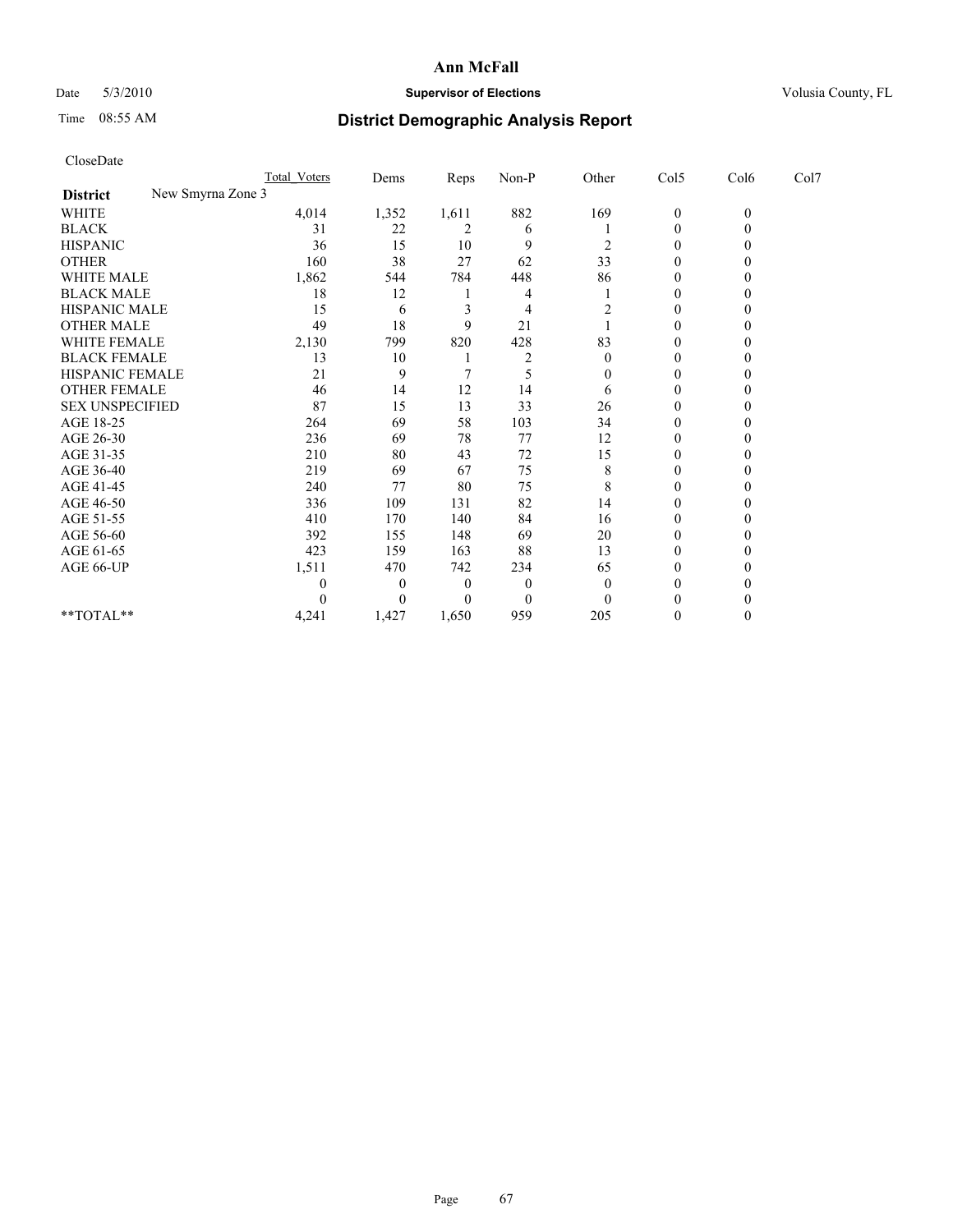## Date 5/3/2010 **Supervisor of Elections Supervisor of Elections** Volusia County, FL

## Time 08:55 AM **District Demographic Analysis Report**

| CloseDate              |                     |                  |       |          |                |                  |              |      |
|------------------------|---------------------|------------------|-------|----------|----------------|------------------|--------------|------|
|                        | <b>Total Voters</b> | Dems             | Reps  | Non-P    | Other          | Col5             | Col6         | Col7 |
| <b>District</b>        | New Smyrna Zone 4   |                  |       |          |                |                  |              |      |
| <b>WHITE</b>           | 4,040               | 1,435            | 1,583 | 860      | 162            | $\boldsymbol{0}$ | $\mathbf{0}$ |      |
| <b>BLACK</b>           | 683                 | 589              | 19    | 63       | 12             | $\boldsymbol{0}$ | $\mathbf{0}$ |      |
| <b>HISPANIC</b>        | 66                  | 27               | 15    | 20       | 4              | $\boldsymbol{0}$ | $\Omega$     |      |
| <b>OTHER</b>           | 194                 | 52               | 30    | 71       | 41             | $\mathbf{0}$     | $\mathbf{0}$ |      |
| <b>WHITE MALE</b>      | 1,800               | 579              | 726   | 415      | 80             | 0                | $\theta$     |      |
| <b>BLACK MALE</b>      | 281                 | 225              | 8     | 40       | 8              | $\mathbf{0}$     | $\Omega$     |      |
| <b>HISPANIC MALE</b>   | 36                  | 11               | 11    | 10       | 4              | 0                | $\Omega$     |      |
| <b>OTHER MALE</b>      | 52                  | 13               | 12    | 23       | $\overline{4}$ | $\boldsymbol{0}$ | $\Omega$     |      |
| <b>WHITE FEMALE</b>    | 2,217               | 846              | 853   | 436      | 82             | $\boldsymbol{0}$ | $\mathbf{0}$ |      |
| <b>BLACK FEMALE</b>    | 397                 | 359              | 11    | 23       | 4              | $\boldsymbol{0}$ | $\theta$     |      |
| <b>HISPANIC FEMALE</b> | 30                  | 16               | 4     | 10       | $\theta$       | $\mathbf{0}$     | $\mathbf{0}$ |      |
| <b>OTHER FEMALE</b>    | 78                  | 29               | 15    | 29       | 5              | $\boldsymbol{0}$ | $\Omega$     |      |
| <b>SEX UNSPECIFIED</b> | 92                  | 25               | 7     | 28       | 32             | $\boldsymbol{0}$ | $\Omega$     |      |
| AGE 18-25              | 419                 | 180              | 72    | 136      | 31             | $\boldsymbol{0}$ | $\Omega$     |      |
| AGE 26-30              | 261                 | 101              | 65    | 80       | 15             | $\boldsymbol{0}$ | $\Omega$     |      |
| AGE 31-35              | 287                 | 97               | 94    | 81       | 15             | $\boldsymbol{0}$ | $\Omega$     |      |
| AGE 36-40              | 321                 | 138              | 99    | 58       | 26             | $\overline{0}$   | $\Omega$     |      |
| AGE 41-45              | 289                 | 109              | 101   | 67       | 12             | 0                | $\Omega$     |      |
| AGE 46-50              | 354                 | 144              | 123   | 71       | 16             | $\boldsymbol{0}$ | $\Omega$     |      |
| AGE 51-55              | 425                 | 192              | 134   | 87       | 12             | 0                | $\Omega$     |      |
| AGE 56-60              | 445                 | 184              | 141   | 100      | 20             | $\boldsymbol{0}$ | $\Omega$     |      |
| AGE 61-65              | 444                 | 197              | 138   | 92       | 17             | $\boldsymbol{0}$ | $\Omega$     |      |
| AGE 66-UP              | 1,738               | 761              | 680   | 242      | 55             | 0                | $\theta$     |      |
|                        | 0                   | $\boldsymbol{0}$ | 0     | $\theta$ | $\theta$       | $\overline{0}$   | $\Omega$     |      |
|                        | 0                   | $\theta$         | 0     | $\theta$ | $\theta$       | $\theta$         | $\theta$     |      |
| **TOTAL**              | 4,983               | 2,103            | 1,647 | 1,014    | 219            | $\mathbf{0}$     | $\mathbf{0}$ |      |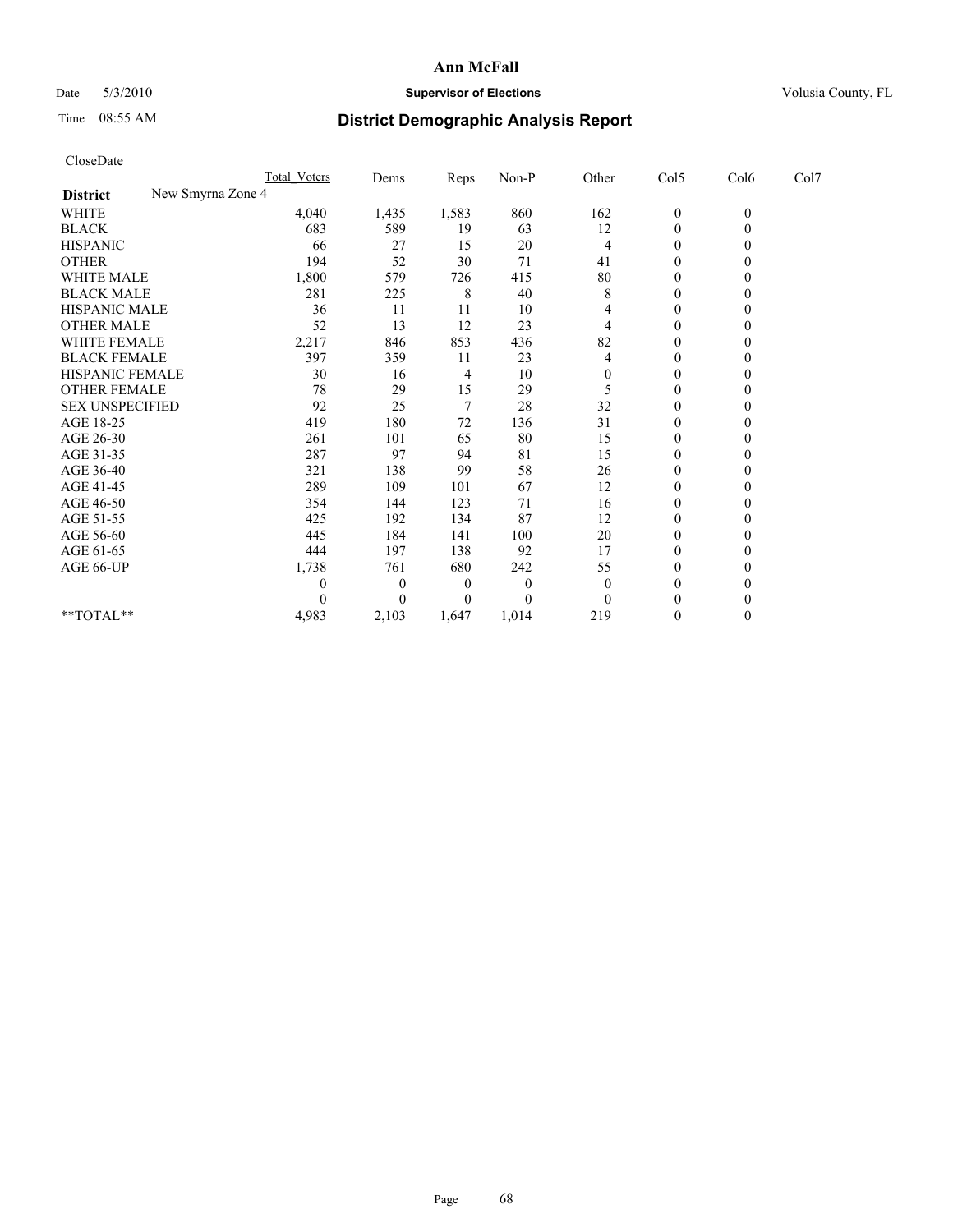## Date 5/3/2010 **Supervisor of Elections Supervisor of Elections** Volusia County, FL

# Time 08:55 AM **District Demographic Analysis Report**

| CloseDate              |                    |                     |                |                |                |                |                  |              |      |  |
|------------------------|--------------------|---------------------|----------------|----------------|----------------|----------------|------------------|--------------|------|--|
|                        |                    | <b>Total Voters</b> | Dems           | Reps           | Non-P          | Other          | Col5             | Col6         | Col7 |  |
| <b>District</b>        | Orange City Zone 1 |                     |                |                |                |                |                  |              |      |  |
| <b>WHITE</b>           |                    | 540                 | 205            | 205            | 104            | 26             | $\boldsymbol{0}$ | $\mathbf{0}$ |      |  |
| <b>BLACK</b>           |                    | 87                  | 71             | $\overline{2}$ | 10             | 4              | 0                | $\mathbf{0}$ |      |  |
| <b>HISPANIC</b>        |                    | 240                 | 112            | 33             | 85             | 10             | 0                | 0            |      |  |
| <b>OTHER</b>           |                    | 50                  | 21             | 14             | 11             | 4              | $\mathbf{0}$     | 0            |      |  |
| WHITE MALE             |                    | 223                 | 83             | 83             | 44             | 13             | $\mathbf{0}$     | 0            |      |  |
| <b>BLACK MALE</b>      |                    | 27                  | 21             | $\theta$       | 3              | 3              | $\theta$         | 0            |      |  |
| HISPANIC MALE          |                    | 95                  | 43             | 15             | 33             | 4              | 0                | 0            |      |  |
| <b>OTHER MALE</b>      |                    | 19                  | 10             | 6              | 3              | $\theta$       | $\boldsymbol{0}$ | $\theta$     |      |  |
| <b>WHITE FEMALE</b>    |                    | 316                 | 122            | 121            | 60             | 13             | $\mathbf{0}$     | 0            |      |  |
| <b>BLACK FEMALE</b>    |                    | 60                  | 50             | $\overline{2}$ | $\overline{7}$ |                | 0                | $\theta$     |      |  |
| HISPANIC FEMALE        |                    | 144                 | 69             | 17             | 52             | 6              | $\mathbf{0}$     | 0            |      |  |
| <b>OTHER FEMALE</b>    |                    | 21                  | 7              | 5              | 6              | 3              | $\mathbf{0}$     | 0            |      |  |
| <b>SEX UNSPECIFIED</b> |                    | 12                  | 4              | 5              | $\overline{2}$ |                | 0                | $\theta$     |      |  |
| AGE 18-25              |                    | 120                 | 46             | 23             | 45             | 6              | $\boldsymbol{0}$ | 0            |      |  |
| AGE 26-30              |                    | 103                 | 33             | 31             | 32             |                | $\boldsymbol{0}$ | $\theta$     |      |  |
| AGE 31-35              |                    | 85                  | 35             | 24             | 21             | 5              | $\boldsymbol{0}$ | 0            |      |  |
| AGE 36-40              |                    | 72                  | 33             | 22             | 15             | $\overline{c}$ | 0                |              |      |  |
| AGE 41-45              |                    | 69                  | 29             | 15             | 23             | $\overline{c}$ | $\boldsymbol{0}$ | 0            |      |  |
| AGE 46-50              |                    | 54                  | 26             | 12             | 14             | $\overline{c}$ | 0                | 0            |      |  |
| AGE 51-55              |                    | 46                  | 20             | 11             | 12             | 3              | $\boldsymbol{0}$ | 0            |      |  |
| AGE 56-60              |                    | 66                  | 36             | 9              | 18             | 3              | $\boldsymbol{0}$ | 0            |      |  |
| AGE 61-65              |                    | 58                  | 28             | 22             | 5              | 3              | $\boldsymbol{0}$ | 0            |      |  |
| AGE 66-UP              |                    | 244                 | 123            | 85             | 25             | 11             | 0                | 0            |      |  |
|                        |                    | $\theta$            | $\overline{0}$ | 0              | $\mathbf{0}$   | $\theta$       | $\theta$         |              |      |  |
|                        |                    | $\theta$            | $\Omega$       | 0              | $\theta$       | $\Omega$       | 0                | 0            |      |  |
| $**TOTAL**$            |                    | 917                 | 409            | 254            | 210            | 44             | 0                | $\theta$     |      |  |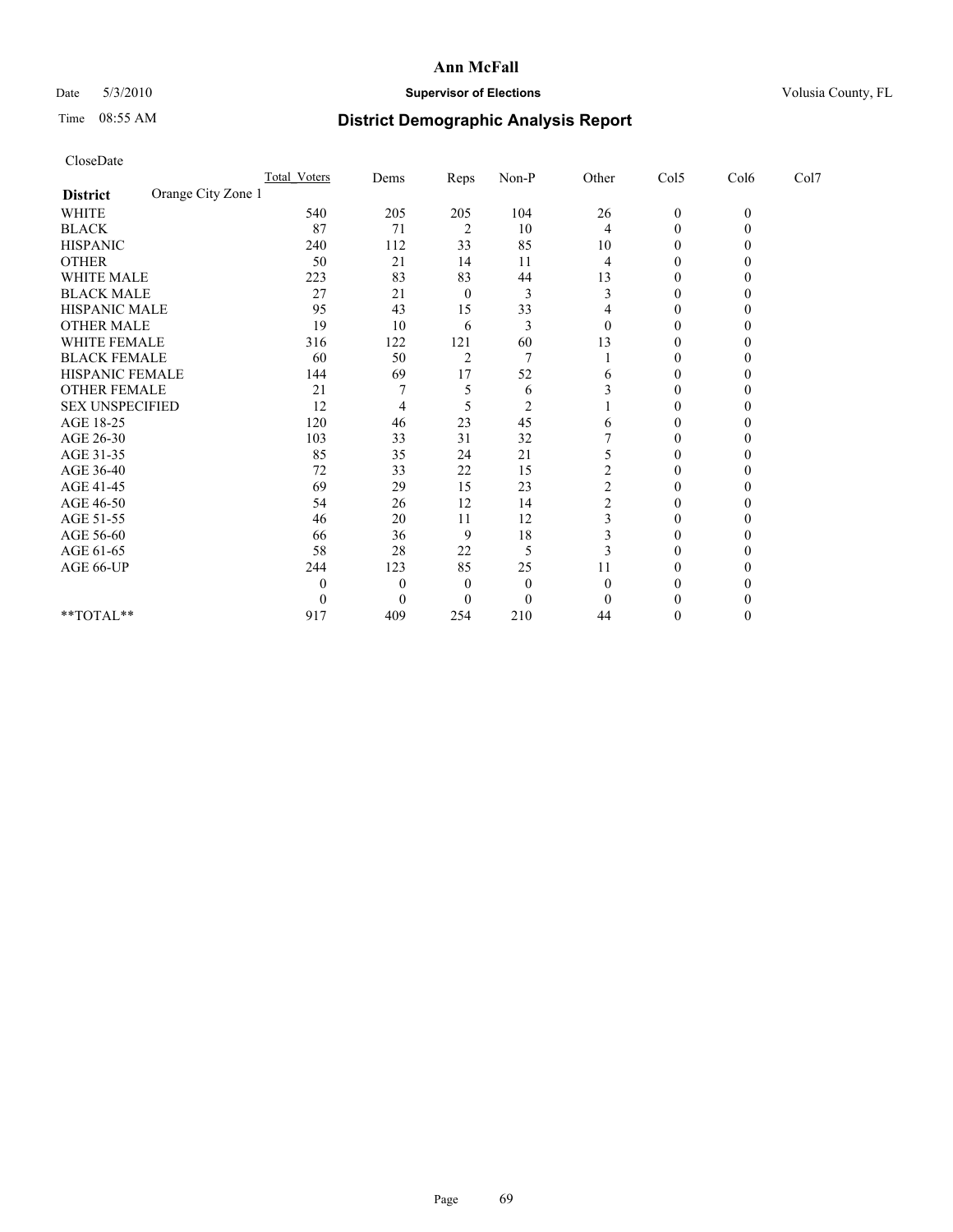## Date 5/3/2010 **Supervisor of Elections Supervisor of Elections** Volusia County, FL

# Time 08:55 AM **District Demographic Analysis Report**

|                                       | Total Voters | Dems     | Reps           | $Non-P$        | Other          | Col5         | Col6     | Col7 |  |
|---------------------------------------|--------------|----------|----------------|----------------|----------------|--------------|----------|------|--|
| Orange City Zone 2<br><b>District</b> |              |          |                |                |                |              |          |      |  |
| <b>WHITE</b>                          | 718          | 245      | 286            | 143            | 44             | $\mathbf{0}$ | $\theta$ |      |  |
| <b>BLACK</b>                          | 36           | 28       | 3              | 5              | $\theta$       | $\theta$     |          |      |  |
| <b>HISPANIC</b>                       | 102          | 52       | 15             | 32             |                | $\Omega$     |          |      |  |
| <b>OTHER</b>                          | 44           | 12       | 9              | 21             | $\overline{c}$ | 0            |          |      |  |
| WHITE MALE                            | 326          | 104      | 132            | 65             | 25             |              |          |      |  |
| <b>BLACK MALE</b>                     | 12           |          | $\overline{2}$ |                | 0              | 0            |          |      |  |
| HISPANIC MALE                         | 48           | 21       | 9              | 17             |                | 0            |          |      |  |
| <b>OTHER MALE</b>                     | 15           | 4        | $\overline{4}$ | 6              |                | 0            |          |      |  |
| WHITE FEMALE                          | 392          | 141      | 154            | 78             | 19             | $\Omega$     |          |      |  |
| <b>BLACK FEMALE</b>                   | 23           | 20       |                | $\overline{2}$ | $\mathbf{0}$   | $\Omega$     |          |      |  |
| HISPANIC FEMALE                       | 54           | 31       | 6              | 15             |                |              |          |      |  |
| <b>OTHER FEMALE</b>                   | 12           |          |                | 5              |                | 0            |          |      |  |
| <b>SEX UNSPECIFIED</b>                | 18           | 4        |                | 10             |                | 0            |          |      |  |
| AGE 18-25                             | 93           | 34       | 22             | 30             |                |              |          |      |  |
| AGE 26-30                             | 83           | 24       | 27             | 25             |                | 0            |          |      |  |
| AGE 31-35                             | 77           | 25       | 22             | 23             |                | 0            |          |      |  |
| AGE 36-40                             | 69           | 28       | 22             | 15             |                |              |          |      |  |
| AGE 41-45                             | 91           | 38       | 32             | 19             |                | 0            |          |      |  |
| AGE 46-50                             | 78           | 30       | 27             | 16             |                | $\theta$     |          |      |  |
| AGE 51-55                             | 76           | 24       | 35             | 17             |                | 0            |          |      |  |
| AGE 56-60                             | 94           | 30       | 37             | 24             |                | $\Omega$     |          |      |  |
| AGE 61-65                             | 61           | 25       | 21             | 11             |                | 0            |          |      |  |
| AGE 66-UP                             | 178          | 79       | 68             | 21             | 10             |              |          |      |  |
|                                       | 0            | $\Omega$ | $\theta$       | $\theta$       | 0              | 0            |          |      |  |
|                                       | 0            | $\Omega$ | $\Omega$       | $\Omega$       |                |              |          |      |  |
| **TOTAL**                             | 900          | 337      | 313            | 201            | 49             | 0            |          |      |  |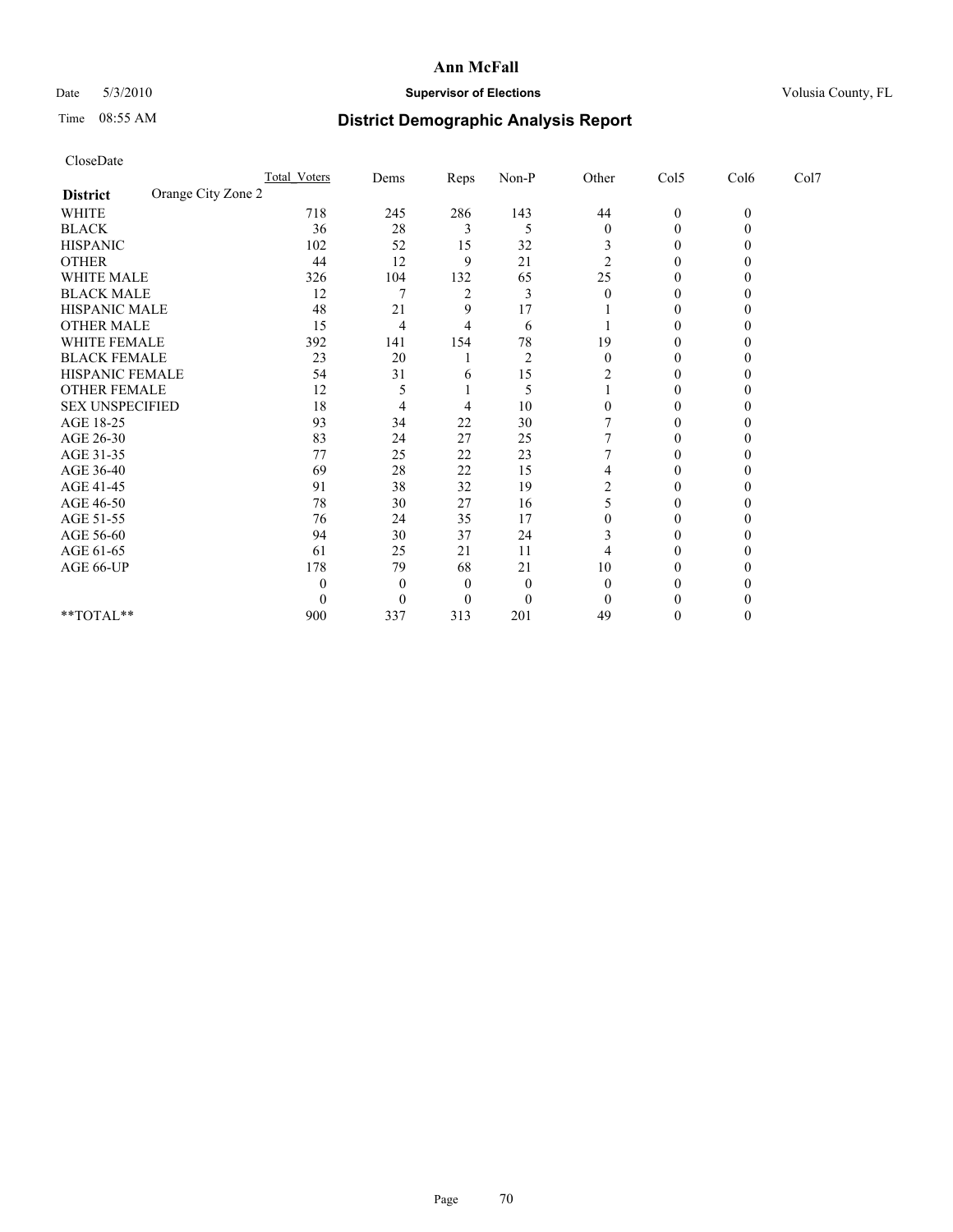## Date 5/3/2010 **Supervisor of Elections Supervisor of Elections** Volusia County, FL

# Time 08:55 AM **District Demographic Analysis Report**

| CloseDate              |                    |                     |                |                  |              |                |                  |              |      |  |
|------------------------|--------------------|---------------------|----------------|------------------|--------------|----------------|------------------|--------------|------|--|
|                        |                    | <b>Total Voters</b> | Dems           | Reps             | Non-P        | Other          | Col5             | Col6         | Col7 |  |
| <b>District</b>        | Orange City Zone 3 |                     |                |                  |              |                |                  |              |      |  |
| WHITE                  |                    | 934                 | 345            | 350              | 183          | 56             | $\boldsymbol{0}$ | $\mathbf{0}$ |      |  |
| <b>BLACK</b>           |                    | 44                  | 31             |                  | 10           | $\overline{c}$ | $\boldsymbol{0}$ | $\Omega$     |      |  |
| <b>HISPANIC</b>        |                    | 104                 | 53             | 22               | 27           | 2              | 0                | 0            |      |  |
| <b>OTHER</b>           |                    | 55                  | 17             | 10               | 23           | 5              | $\boldsymbol{0}$ | 0            |      |  |
| <b>WHITE MALE</b>      |                    | 409                 | 130            | 172              | 76           | 31             | 0                | $\theta$     |      |  |
| <b>BLACK MALE</b>      |                    | 17                  | 13             | 0                | 3            |                | $\theta$         | 0            |      |  |
| HISPANIC MALE          |                    | 42                  | 24             | 8                | 9            |                | $\boldsymbol{0}$ | 0            |      |  |
| <b>OTHER MALE</b>      |                    | 23                  | $\tau$         | 4                | 11           |                | $\boldsymbol{0}$ | $\theta$     |      |  |
| WHITE FEMALE           |                    | 518                 | 211            | 177              | 105          | 25             | $\boldsymbol{0}$ | $\theta$     |      |  |
| <b>BLACK FEMALE</b>    |                    | 27                  | 18             |                  | 7            |                | $\theta$         | 0            |      |  |
| HISPANIC FEMALE        |                    | 62                  | 29             | 14               | 18           |                | $\boldsymbol{0}$ | 0            |      |  |
| <b>OTHER FEMALE</b>    |                    | 18                  | 6              | 4                | 7            |                | $\boldsymbol{0}$ | 0            |      |  |
| <b>SEX UNSPECIFIED</b> |                    | 21                  | 8              | 3                | 7            | 3              | $\theta$         | 0            |      |  |
| AGE 18-25              |                    | 67                  | 22             | 17               | 25           |                | $\boldsymbol{0}$ | 0            |      |  |
| AGE 26-30              |                    | 60                  | 23             | 10               | 18           | 9              | $\boldsymbol{0}$ | $\theta$     |      |  |
| AGE 31-35              |                    | 48                  | 16             | 12               | 16           | 4              | $\boldsymbol{0}$ | $\theta$     |      |  |
| AGE 36-40              |                    | 57                  | 15             | 22               | 15           | 5              | 0                | $\theta$     |      |  |
| AGE 41-45              |                    | 63                  | 19             | 23               | 19           | 2              | $\boldsymbol{0}$ | 0            |      |  |
| AGE 46-50              |                    | 73                  | 20             | 28               | 19           | 6              | $\boldsymbol{0}$ | 0            |      |  |
| AGE 51-55              |                    | 73                  | 33             | 24               | 12           | 4              | 0                | 0            |      |  |
| AGE 56-60              |                    | 90                  | 42             | 21               | 22           |                | 0                | $\theta$     |      |  |
| AGE 61-65              |                    | 114                 | 43             | 47               | 18           | 6              | $\boldsymbol{0}$ | 0            |      |  |
| AGE 66-UP              |                    | 492                 | 213            | 179              | 79           | 21             | 0                | 0            |      |  |
|                        |                    | 0                   | $\overline{0}$ | 0                | $\mathbf{0}$ | $\theta$       | 0                |              |      |  |
|                        |                    | 0                   | $\theta$       | $\boldsymbol{0}$ | $\theta$     | $\Omega$       | 0                |              |      |  |
| $*$ $TOTAI.**$         |                    | 1,137               | 446            | 383              | 243          | 65             | 0                | $\theta$     |      |  |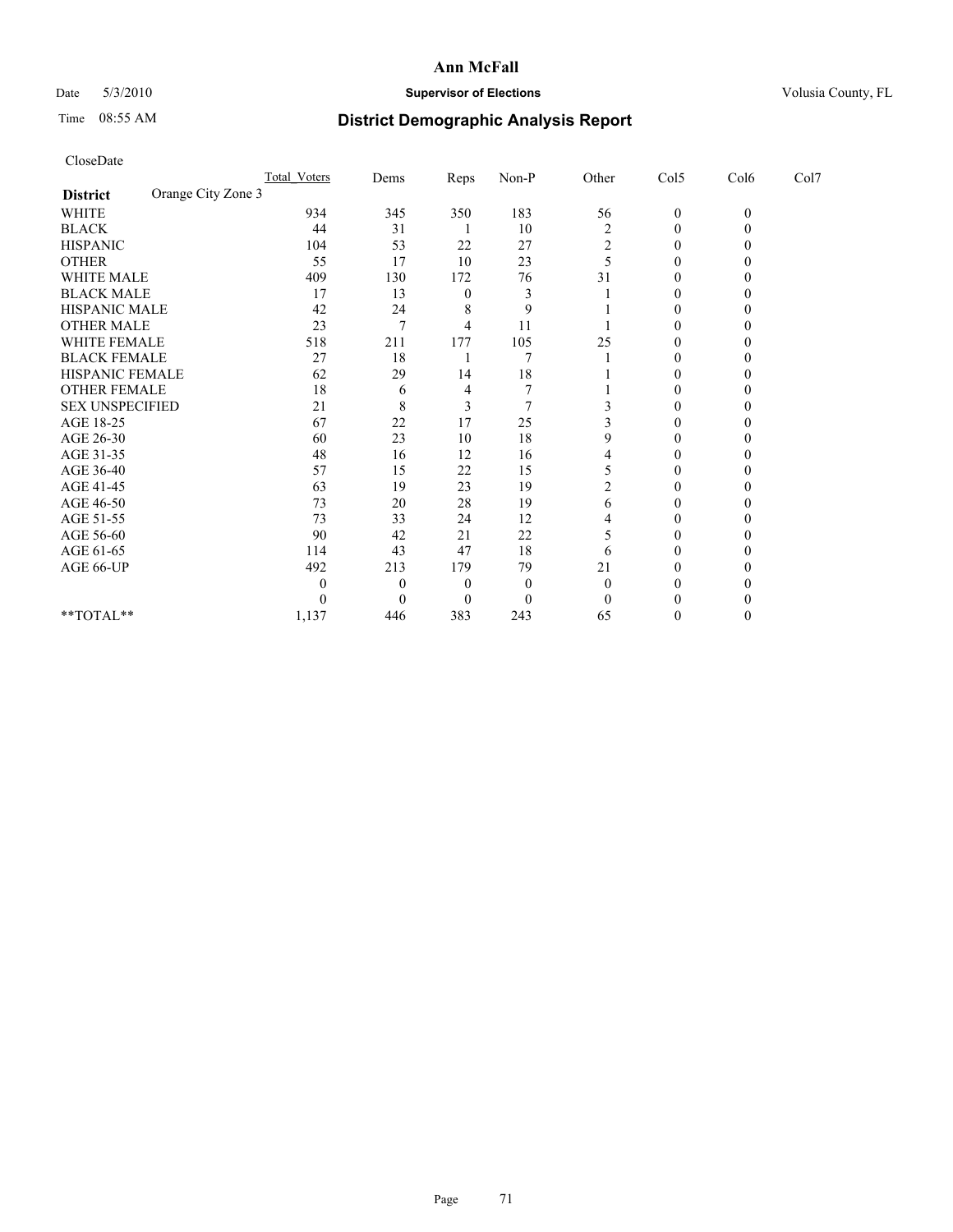## Date 5/3/2010 **Supervisor of Elections Supervisor of Elections** Volusia County, FL

# Time 08:55 AM **District Demographic Analysis Report**

|                        |                    | Total Voters | Dems           | Reps           | $Non-P$        | Other          | Col5             | Col6     | Col7 |  |
|------------------------|--------------------|--------------|----------------|----------------|----------------|----------------|------------------|----------|------|--|
| <b>District</b>        | Orange City Zone 4 |              |                |                |                |                |                  |          |      |  |
| <b>WHITE</b>           |                    | 1,300        | 466            | 519            | 255            | 60             | $\boldsymbol{0}$ | $\theta$ |      |  |
| <b>BLACK</b>           |                    | 17           | 9              |                | 4              | 2              | 0                |          |      |  |
| <b>HISPANIC</b>        |                    | 50           | 23             | 9              | 17             |                | 0                |          |      |  |
| <b>OTHER</b>           |                    | 41           | 13             | 13             | 11             |                | 0                |          |      |  |
| WHITE MALE             |                    | 579          | 180            | 242            | 125            | 32             |                  |          |      |  |
| <b>BLACK MALE</b>      |                    | 8            | 3              | $\overline{c}$ |                | 0              | 0                |          |      |  |
| HISPANIC MALE          |                    | 26           | 14             |                |                |                | 0                |          |      |  |
| <b>OTHER MALE</b>      |                    | 10           | $\overline{2}$ |                |                | 0              |                  |          |      |  |
| WHITE FEMALE           |                    | 713          | 283            | 274            | 128            | 28             | 0                |          |      |  |
| <b>BLACK FEMALE</b>    |                    | 9            | 6              | $\mathbf{0}$   |                | $\overline{c}$ | $\theta$         |          |      |  |
| HISPANIC FEMALE        |                    | 24           | 9              | 4              | 10             |                | 0                |          |      |  |
| <b>OTHER FEMALE</b>    |                    | 18           | 9              | 6              | $\overline{2}$ |                | 0                |          |      |  |
| <b>SEX UNSPECIFIED</b> |                    | 21           |                | 6              |                |                | $\theta$         |          |      |  |
| AGE 18-25              |                    | 151          | 38             | 50             | 48             | 15             |                  |          |      |  |
| AGE 26-30              |                    | 100          | 31             | 39             | 24             | 6              | 0                |          |      |  |
| AGE 31-35              |                    | 99           | 28             | 33             | 34             |                | 0                |          |      |  |
| AGE 36-40              |                    | 93           | 31             | 28             | 28             | 6              |                  |          |      |  |
| AGE 41-45              |                    | 119          | 38             | 40             | 34             |                | 0                |          |      |  |
| AGE 46-50              |                    | 143          | 43             | 61             | 31             | 8              | 0                |          |      |  |
| AGE 51-55              |                    | 155          | 60             | 67             | 23             |                | 0                |          |      |  |
| AGE 56-60              |                    | 129          | 55             | 44             | 25             | 5              | $\Omega$         |          |      |  |
| AGE 61-65              |                    | 134          | 56             | 52             | 20             | 6              | $\theta$         |          |      |  |
| AGE 66-UP              |                    | 285          | 131            | 129            | 20             |                | 0                |          |      |  |
|                        |                    | 0            | $\Omega$       | $\theta$       | $\Omega$       |                | 0                |          |      |  |
|                        |                    |              | $\Omega$       | $\Omega$       | $\theta$       |                |                  |          |      |  |
| **TOTAL**              |                    | 1,408        | 511            | 543            | 287            | 67             | 0                |          |      |  |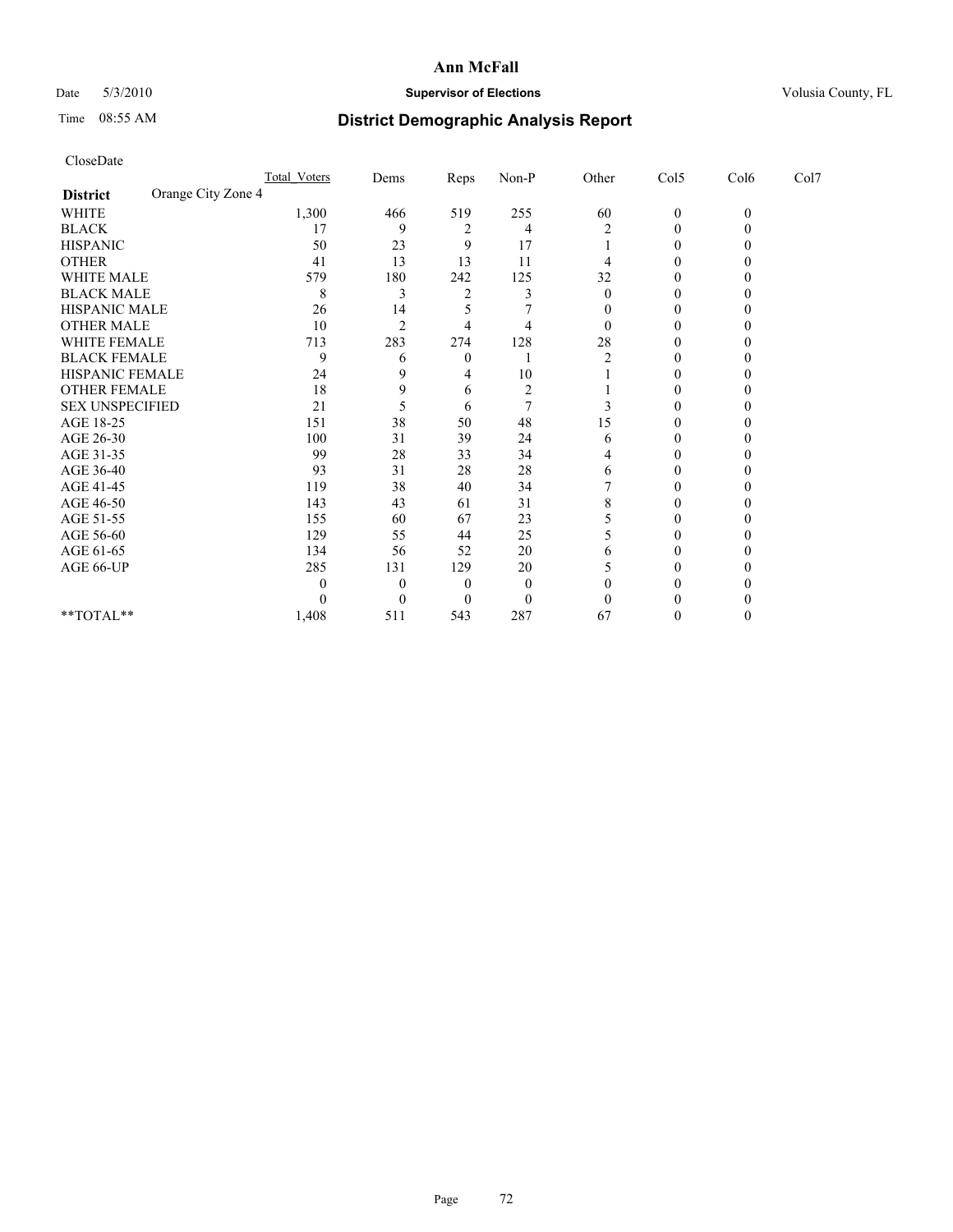## Date 5/3/2010 **Supervisor of Elections Supervisor of Elections** Volusia County, FL

## Time 08:55 AM **District Demographic Analysis Report**

|                        | Total Voters       | Dems     | Reps           | $Non-P$          | Other          | Col5         | Col6     | Col7 |  |
|------------------------|--------------------|----------|----------------|------------------|----------------|--------------|----------|------|--|
| <b>District</b>        | Orange City Zone 5 |          |                |                  |                |              |          |      |  |
| <b>WHITE</b>           | 1,300              | 440      | 602            | 210              | 48             | $\mathbf{0}$ | $\theta$ |      |  |
| <b>BLACK</b>           | 113                | 95       | $\overline{2}$ | 14               | 2              | 0            |          |      |  |
| <b>HISPANIC</b>        | 75                 | 35       | 13             | 26               |                | 0            |          |      |  |
| <b>OTHER</b>           | 77                 | 36       | 16             | 17               | 8              | $\theta$     |          |      |  |
| WHITE MALE             | 514                | 158      | 240            | 93               | 23             |              |          |      |  |
| <b>BLACK MALE</b>      | 45                 | 31       | 2              | 10               | $\overline{2}$ | 0            |          |      |  |
| HISPANIC MALE          | 34                 | 16       |                | 10               |                | $\Omega$     |          |      |  |
| <b>OTHER MALE</b>      | 22                 | 12       | 6              | 3                |                | 0            |          |      |  |
| WHITE FEMALE           | 777                | 280      | 359            | 114              | 24             | $\Omega$     |          |      |  |
| <b>BLACK FEMALE</b>    | 67                 | 63       | $\theta$       | 4                | $\theta$       | $\Omega$     |          |      |  |
| HISPANIC FEMALE        | 41                 | 19       | 6              | 16               | 0              | 0            |          |      |  |
| <b>OTHER FEMALE</b>    | 35                 | 18       | 8              |                  | 2              | 0            |          |      |  |
| <b>SEX UNSPECIFIED</b> | 30                 | 9        | 5              | 10               | 6              | $\theta$     |          |      |  |
| AGE 18-25              | 53                 | 28       | 10             | 12               |                |              |          |      |  |
| AGE 26-30              | 53                 | 21       | 17             | 14               |                | 0            |          |      |  |
| AGE 31-35              | 61                 | 28       | 16             | 16               |                | 0            |          |      |  |
| AGE 36-40              | 53                 | 20       | 17             | 15               |                | 0            |          |      |  |
| AGE 41-45              | 39                 | 18       | 11             | 10               | 0              | $\Omega$     |          |      |  |
| AGE 46-50              | 67                 | 31       | 14             | 19               |                | $\theta$     |          |      |  |
| AGE 51-55              | 77                 | 40       | 15             | 18               |                | 0            |          |      |  |
| AGE 56-60              | 66                 | 33       | 19             | 10               |                | $\Omega$     |          |      |  |
| AGE 61-65              | 83                 | 35       | 27             | 17               |                | 0            |          |      |  |
| AGE 66-UP              | 1,013              | 352      | 487            | 136              | 38             | 0            |          |      |  |
|                        |                    | $\Omega$ | $\mathbf{0}$   | $\boldsymbol{0}$ | $\theta$       | 0            |          |      |  |
|                        |                    | 0        | $\Omega$       | $\Omega$         | $\theta$       |              |          |      |  |
| **TOTAL**              | 1,565              | 606      | 633            | 267              | 59             | 0            |          |      |  |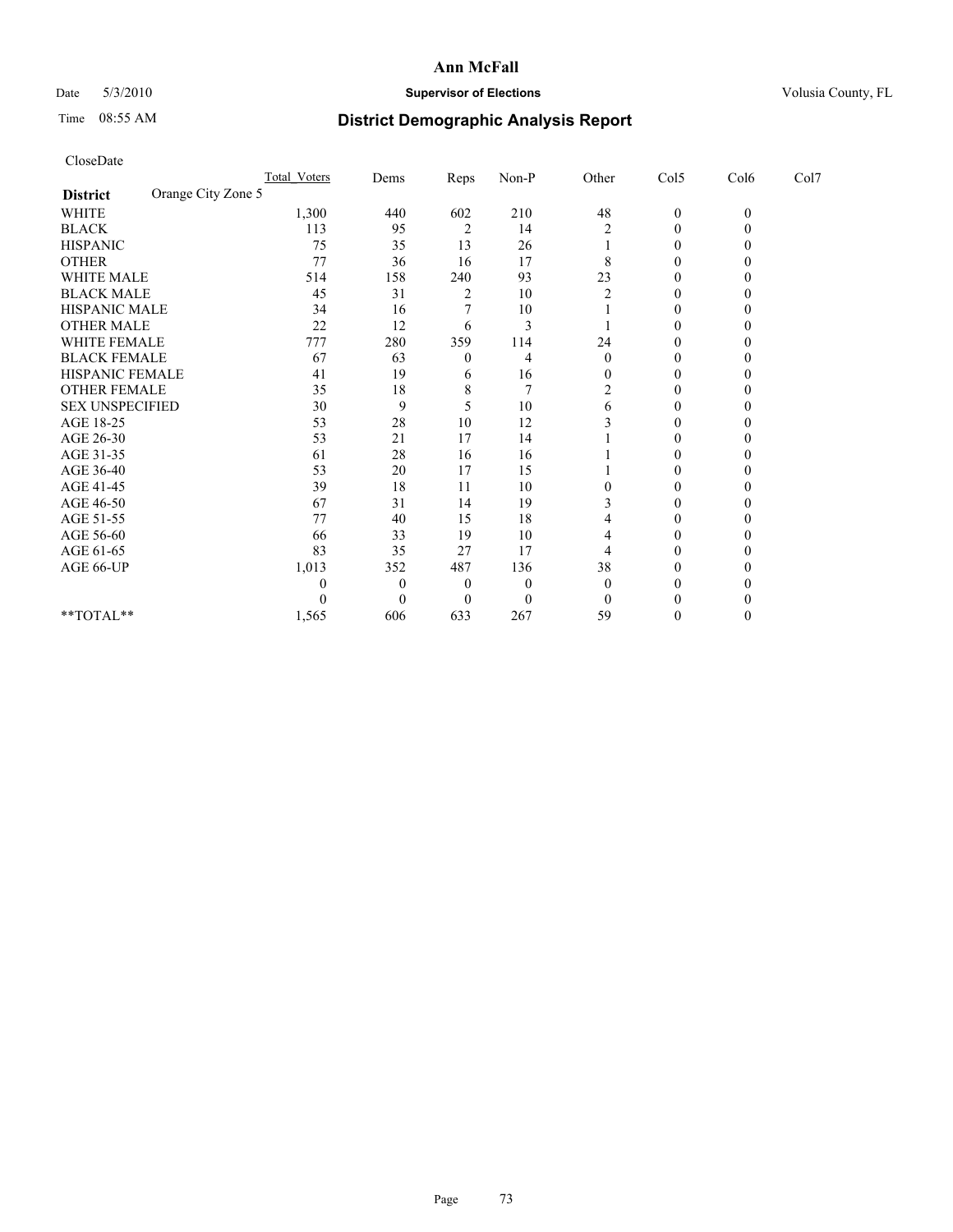## Date 5/3/2010 **Supervisor of Elections Supervisor of Elections** Volusia County, FL

## Time 08:55 AM **District Demographic Analysis Report**

| CloseDate                            |                  |          |       |          |                  |                  |                |      |  |
|--------------------------------------|------------------|----------|-------|----------|------------------|------------------|----------------|------|--|
|                                      | Total Voters     | Dems     | Reps  | Non-P    | Other            | Col5             | Col6           | Col7 |  |
| Ormond Bch Zone 1<br><b>District</b> |                  |          |       |          |                  |                  |                |      |  |
| <b>WHITE</b>                         | 6,644            | 2,427    | 2,839 | 1,175    | 203              | $\boldsymbol{0}$ | $\mathbf{0}$   |      |  |
| <b>BLACK</b>                         | 82               | 64       | 6     | 10       | $\overline{c}$   | 0                | $\overline{0}$ |      |  |
| <b>HISPANIC</b>                      | 109              | 42       | 32    | 32       | 3                | $\mathbf{0}$     | $\theta$       |      |  |
| <b>OTHER</b>                         | 322              | 108      | 90    | 98       | 26               | $\mathbf{0}$     | $\theta$       |      |  |
| <b>WHITE MALE</b>                    | 3,056            | 1,011    | 1,361 | 572      | 112              | $\mathbf{0}$     | $\theta$       |      |  |
| <b>BLACK MALE</b>                    | 38               | 30       | 3     | 4        |                  | $\mathbf{0}$     | 0              |      |  |
| <b>HISPANIC MALE</b>                 | 47               | 12       | 17    | 17       |                  | 0                | 0              |      |  |
| <b>OTHER MALE</b>                    | 139              | 45       | 45    | 45       | 4                | $\boldsymbol{0}$ | $\Omega$       |      |  |
| <b>WHITE FEMALE</b>                  | 3,561            | 1,410    | 1,468 | 593      | 90               | $\boldsymbol{0}$ | $\theta$       |      |  |
| <b>BLACK FEMALE</b>                  | 43               | 34       | 3     | 6        | $\boldsymbol{0}$ | $\boldsymbol{0}$ | $\theta$       |      |  |
| HISPANIC FEMALE                      | 58               | 28       | 13    | 15       | $\overline{2}$   | $\boldsymbol{0}$ | $\theta$       |      |  |
| <b>OTHER FEMALE</b>                  | 112              | 46       | 32    | 29       | 5                | $\boldsymbol{0}$ | $\theta$       |      |  |
| <b>SEX UNSPECIFIED</b>               | 103              | 25       | 25    | 34       | 19               | $\boldsymbol{0}$ | 0              |      |  |
| AGE 18-25                            | 566              | 190      | 173   | 164      | 39               | $\boldsymbol{0}$ | 0              |      |  |
| AGE 26-30                            | 282              | 97       | 90    | 82       | 13               | $\theta$         | $\Omega$       |      |  |
| AGE 31-35                            | 344              | 113      | 109   | 105      | 17               | $\boldsymbol{0}$ | $\theta$       |      |  |
| AGE 36-40                            | 421              | 141      | 165   | 96       | 19               | $\boldsymbol{0}$ | $\theta$       |      |  |
| AGE 41-45                            | 538              | 166      | 234   | 120      | 18               | $\boldsymbol{0}$ | 0              |      |  |
| AGE 46-50                            | 649              | 221      | 297   | 114      | 17               | $\boldsymbol{0}$ | $\theta$       |      |  |
| AGE 51-55                            | 716              | 264      | 308   | 123      | 21               | $\boldsymbol{0}$ | 0              |      |  |
| AGE 56-60                            | 754              | 301      | 307   | 132      | 14               | $\boldsymbol{0}$ | 0              |      |  |
| AGE 61-65                            | 657              | 259      | 275   | 103      | 20               | $\boldsymbol{0}$ | $\Omega$       |      |  |
| AGE 66-UP                            | 2,230            | 889      | 1,009 | 276      | 56               | $\boldsymbol{0}$ | $\theta$       |      |  |
|                                      | $\boldsymbol{0}$ | $\theta$ | 0     | $\theta$ | $\theta$         | $\theta$         | $\theta$       |      |  |
|                                      | $\theta$         | $\theta$ | 0     | 0        | $\Omega$         | $\Omega$         | 0              |      |  |
| **TOTAL**                            | 7,157            | 2,641    | 2,967 | 1,315    | 234              | 0                | $\theta$       |      |  |
|                                      |                  |          |       |          |                  |                  |                |      |  |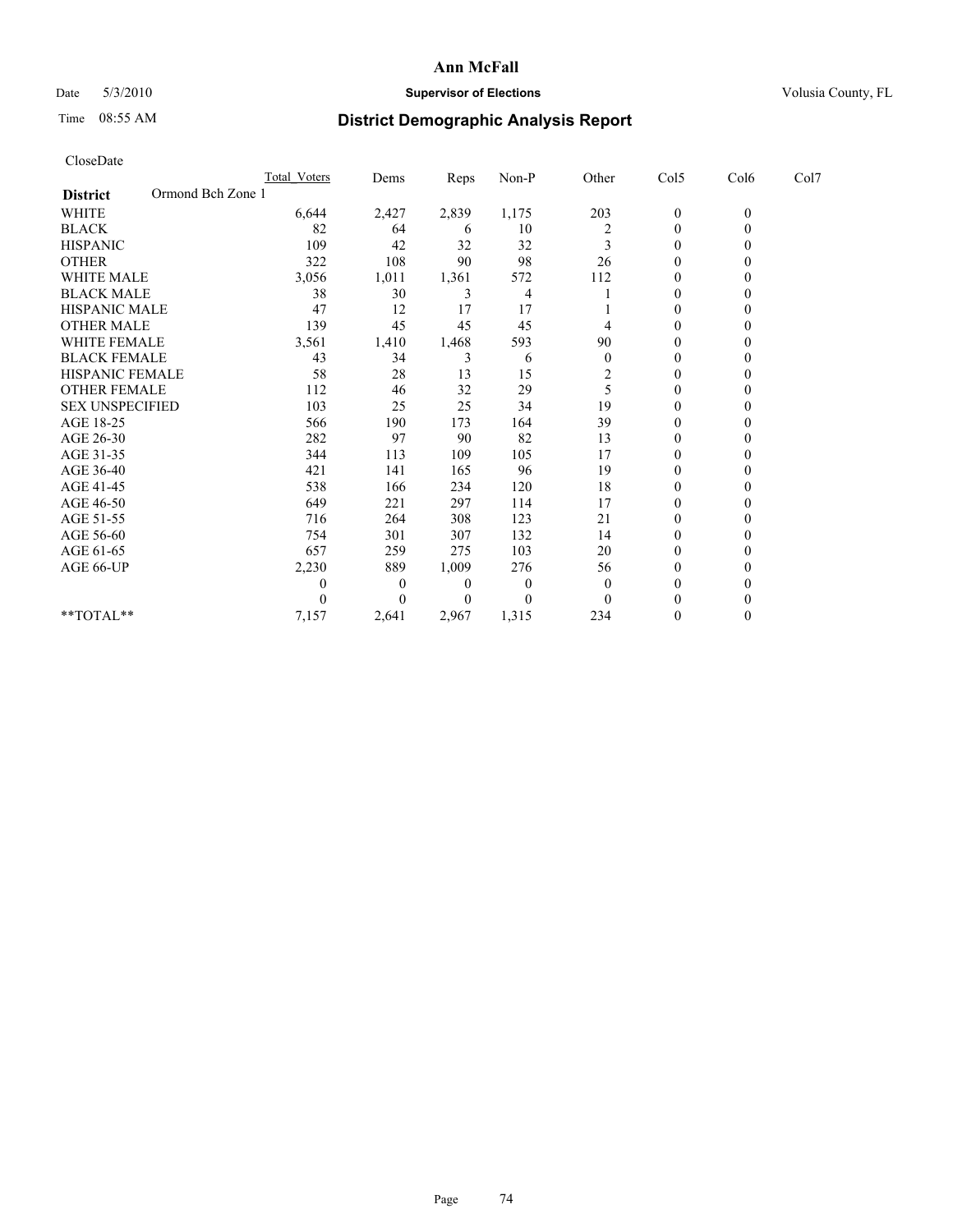## Date 5/3/2010 **Supervisor of Elections Supervisor of Elections** Volusia County, FL

# Time 08:55 AM **District Demographic Analysis Report**

| CloseDate              |                   |                     |                |       |          |                |                  |              |      |
|------------------------|-------------------|---------------------|----------------|-------|----------|----------------|------------------|--------------|------|
|                        |                   | <b>Total Voters</b> | Dems           | Reps  | Non-P    | Other          | Col5             | Col6         | Col7 |
| <b>District</b>        | Ormond Bch Zone 2 |                     |                |       |          |                |                  |              |      |
| WHITE                  |                   | 4,415               | 1,805          | 1,577 | 871      | 162            | $\boldsymbol{0}$ | $\mathbf{0}$ |      |
| <b>BLACK</b>           |                   | 345                 | 267            | 27    | 44       |                | $\boldsymbol{0}$ | $\mathbf{0}$ |      |
| <b>HISPANIC</b>        |                   | 98                  | 45             | 23    | 27       | 3              | $\overline{0}$   | $\Omega$     |      |
| <b>OTHER</b>           |                   | 334                 | 129            | 77    | 93       | 35             | $\boldsymbol{0}$ | $\mathbf{0}$ |      |
| <b>WHITE MALE</b>      |                   | 1,908               | 687            | 728   | 406      | 87             | $\boldsymbol{0}$ | $\theta$     |      |
| <b>BLACK MALE</b>      |                   | 153                 | 108            | 13    | 27       | 5              | $\mathbf{0}$     | $\theta$     |      |
| HISPANIC MALE          |                   | 36                  | 14             | 8     | 12       | $\overline{c}$ | $\boldsymbol{0}$ | $\theta$     |      |
| <b>OTHER MALE</b>      |                   | 97                  | 31             | 29    | 36       |                | $\mathbf{0}$     | $\Omega$     |      |
| WHITE FEMALE           |                   | 2,484               | 1,108          | 844   | 458      | 74             | 0                | $\theta$     |      |
| <b>BLACK FEMALE</b>    |                   | 188                 | 155            | 14    | 17       | 2              | $\mathbf{0}$     | $\theta$     |      |
| HISPANIC FEMALE        |                   | 61                  | 31             | 14    | 15       |                | 0                | $\Omega$     |      |
| <b>OTHER FEMALE</b>    |                   | 136                 | 67             | 33    | 30       | 6              | 0                | $\theta$     |      |
| <b>SEX UNSPECIFIED</b> |                   | 129                 | 45             | 21    | 34       | 29             | $\boldsymbol{0}$ | $\Omega$     |      |
| AGE 18-25              |                   | 419                 | 171            | 94    | 120      | 34             | 0                | $\theta$     |      |
| AGE 26-30              |                   | 292                 | 111            | 71    | 95       | 15             | $\boldsymbol{0}$ | $\Omega$     |      |
| AGE 31-35              |                   | 301                 | 123            | 68    | 99       | 11             | $\overline{0}$   | $\mathbf{0}$ |      |
| AGE 36-40              |                   | 329                 | 126            | 109   | 78       | 16             | $\boldsymbol{0}$ | $\Omega$     |      |
| AGE 41-45              |                   | 395                 | 137            | 142   | 95       | 21             | $\boldsymbol{0}$ | $\Omega$     |      |
| AGE 46-50              |                   | 477                 | 187            | 169   | 99       | 22             | $\overline{0}$   | $\Omega$     |      |
| AGE 51-55              |                   | 510                 | 226            | 167   | 98       | 19             | $\boldsymbol{0}$ | $\Omega$     |      |
| AGE 56-60              |                   | 487                 | 229            | 141   | 102      | 15             | $\boldsymbol{0}$ | $\Omega$     |      |
| AGE 61-65              |                   | 500                 | 210            | 186   | 89       | 15             | $\mathbf{0}$     | $\Omega$     |      |
| AGE 66-UP              |                   | 1,482               | 726            | 557   | 160      | 39             | $\boldsymbol{0}$ | $\Omega$     |      |
|                        |                   | 0                   | $\overline{0}$ | 0     | $\theta$ | $\theta$       | $\mathbf{0}$     | 0            |      |
|                        |                   | 0                   | $\Omega$       | 0     | 0        | $\Omega$       | $\theta$         | 0            |      |
| $*$ $TOTAI.**$         |                   | 5,192               | 2,246          | 1,704 | 1,035    | 207            | $\mathbf{0}$     | $\Omega$     |      |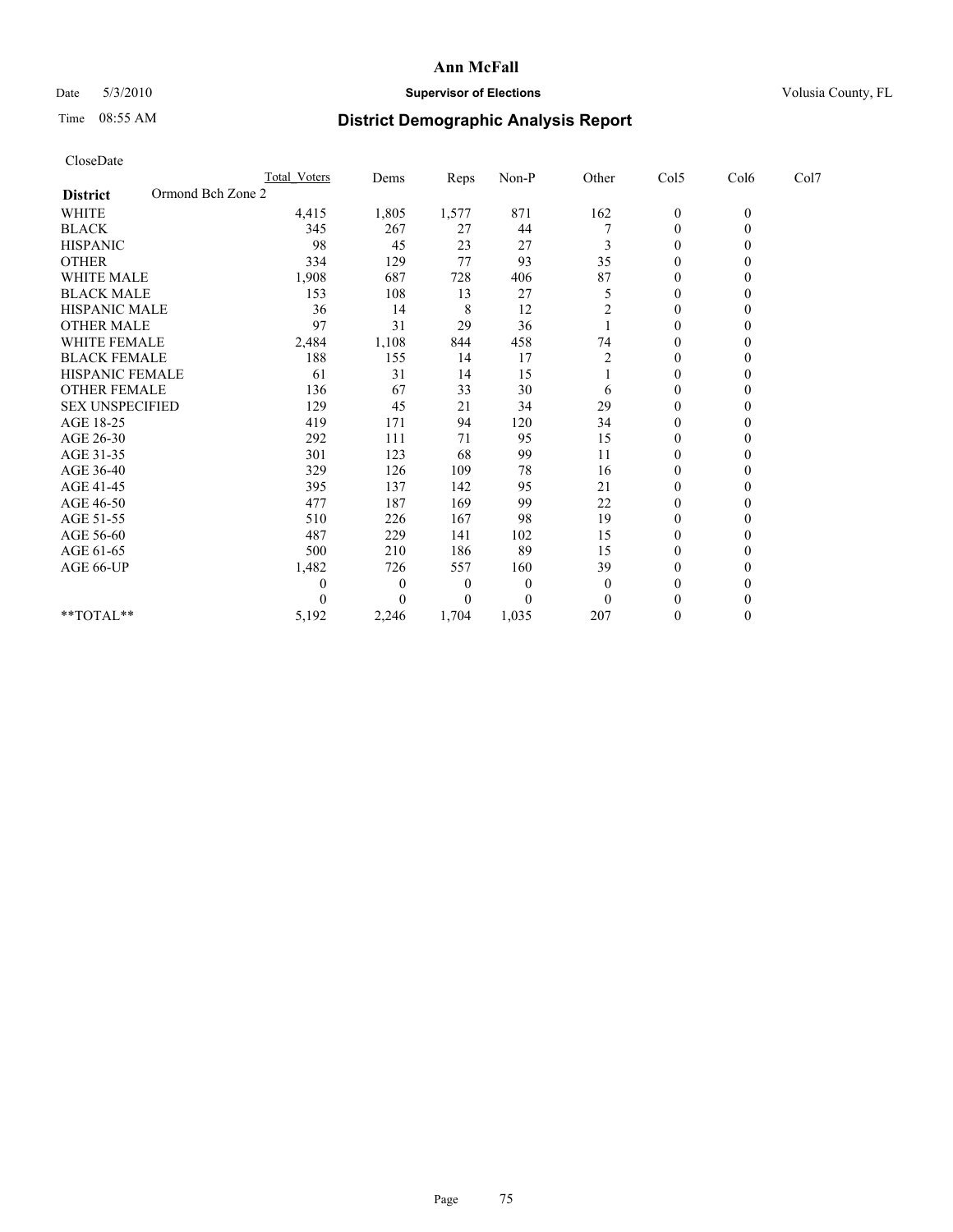## Date 5/3/2010 **Supervisor of Elections Supervisor of Elections** Volusia County, FL

## Time 08:55 AM **District Demographic Analysis Report**

| CloseDate              |                   |                     |                |       |          |                  |                  |              |      |
|------------------------|-------------------|---------------------|----------------|-------|----------|------------------|------------------|--------------|------|
|                        |                   | <b>Total Voters</b> | Dems           | Reps  | Non-P    | Other            | Col5             | Col6         | Col7 |
| <b>District</b>        | Ormond Bch Zone 3 |                     |                |       |          |                  |                  |              |      |
| <b>WHITE</b>           |                   | 7,784               | 2,468          | 3,720 | 1,341    | 255              | $\boldsymbol{0}$ | $\mathbf{0}$ |      |
| <b>BLACK</b>           |                   | 176                 | 132            | 11    | 24       | 9                | $\boldsymbol{0}$ | $\mathbf{0}$ |      |
| <b>HISPANIC</b>        |                   | 130                 | 46             | 45    | 36       | 3                | $\boldsymbol{0}$ | $\theta$     |      |
| <b>OTHER</b>           |                   | 441                 | 139            | 122   | 144      | 36               | $\mathbf{0}$     | $\Omega$     |      |
| <b>WHITE MALE</b>      |                   | 3,607               | 1,029          | 1,798 | 657      | 123              | $\mathbf{0}$     | $\theta$     |      |
| <b>BLACK MALE</b>      |                   | 81                  | 61             | 7     | 9        | 4                | $\mathbf{0}$     | $\Omega$     |      |
| <b>HISPANIC MALE</b>   |                   | 68                  | 19             | 27    | 19       | 3                | 0                | $\theta$     |      |
| <b>OTHER MALE</b>      |                   | 158                 | 45             | 48    | 58       |                  | $\boldsymbol{0}$ | $\Omega$     |      |
| WHITE FEMALE           |                   | 4,130               | 1,425          | 1,902 | 674      | 129              | $\mathbf{0}$     | $\Omega$     |      |
| <b>BLACK FEMALE</b>    |                   | 94                  | 70             | 4     | 15       | 5                | $\boldsymbol{0}$ | $\theta$     |      |
| <b>HISPANIC FEMALE</b> |                   | 61                  | 27             | 17    | 17       | $\boldsymbol{0}$ | $\mathbf{0}$     | $\Omega$     |      |
| <b>OTHER FEMALE</b>    |                   | 193                 | 70             | 56    | 62       | 5                | $\boldsymbol{0}$ | $\Omega$     |      |
| <b>SEX UNSPECIFIED</b> |                   | 139                 | 39             | 39    | 34       | 27               | $\mathbf{0}$     | $\theta$     |      |
| AGE 18-25              |                   | 748                 | 234            | 286   | 181      | 47               | $\mathbf{0}$     | 0            |      |
| AGE 26-30              |                   | 388                 | 120            | 138   | 118      | 12               | $\boldsymbol{0}$ | $\Omega$     |      |
| AGE 31-35              |                   | 382                 | 96             | 152   | 108      | 26               | $\boldsymbol{0}$ | $\Omega$     |      |
| AGE 36-40              |                   | 504                 | 124            | 247   | 106      | 27               | $\boldsymbol{0}$ | $\Omega$     |      |
| AGE 41-45              |                   | 698                 | 181            | 365   | 130      | 22               | $\mathbf{0}$     | $\Omega$     |      |
| AGE 46-50              |                   | 794                 | 218            | 403   | 154      | 19               | $\boldsymbol{0}$ | $\Omega$     |      |
| AGE 51-55              |                   | 906                 | 292            | 448   | 149      | 17               | $\boldsymbol{0}$ | $\theta$     |      |
| AGE 56-60              |                   | 845                 | 304            | 369   | 145      | 27               | $\boldsymbol{0}$ | 0            |      |
| AGE 61-65              |                   | 874                 | 328            | 391   | 132      | 23               | $\boldsymbol{0}$ | $\Omega$     |      |
| AGE 66-UP              |                   | 2,392               | 888            | 1,099 | 322      | 83               | 0                | $\Omega$     |      |
|                        |                   | 0                   | $\overline{0}$ | 0     | $\theta$ | $\theta$         | $\theta$         | $\Omega$     |      |
|                        |                   | 0                   | $\theta$       | 0     | 0        | $\theta$         | $\theta$         | 0            |      |
| **TOTAL**              |                   | 8,531               | 2,785          | 3,898 | 1,545    | 303              | $\boldsymbol{0}$ | $\mathbf{0}$ |      |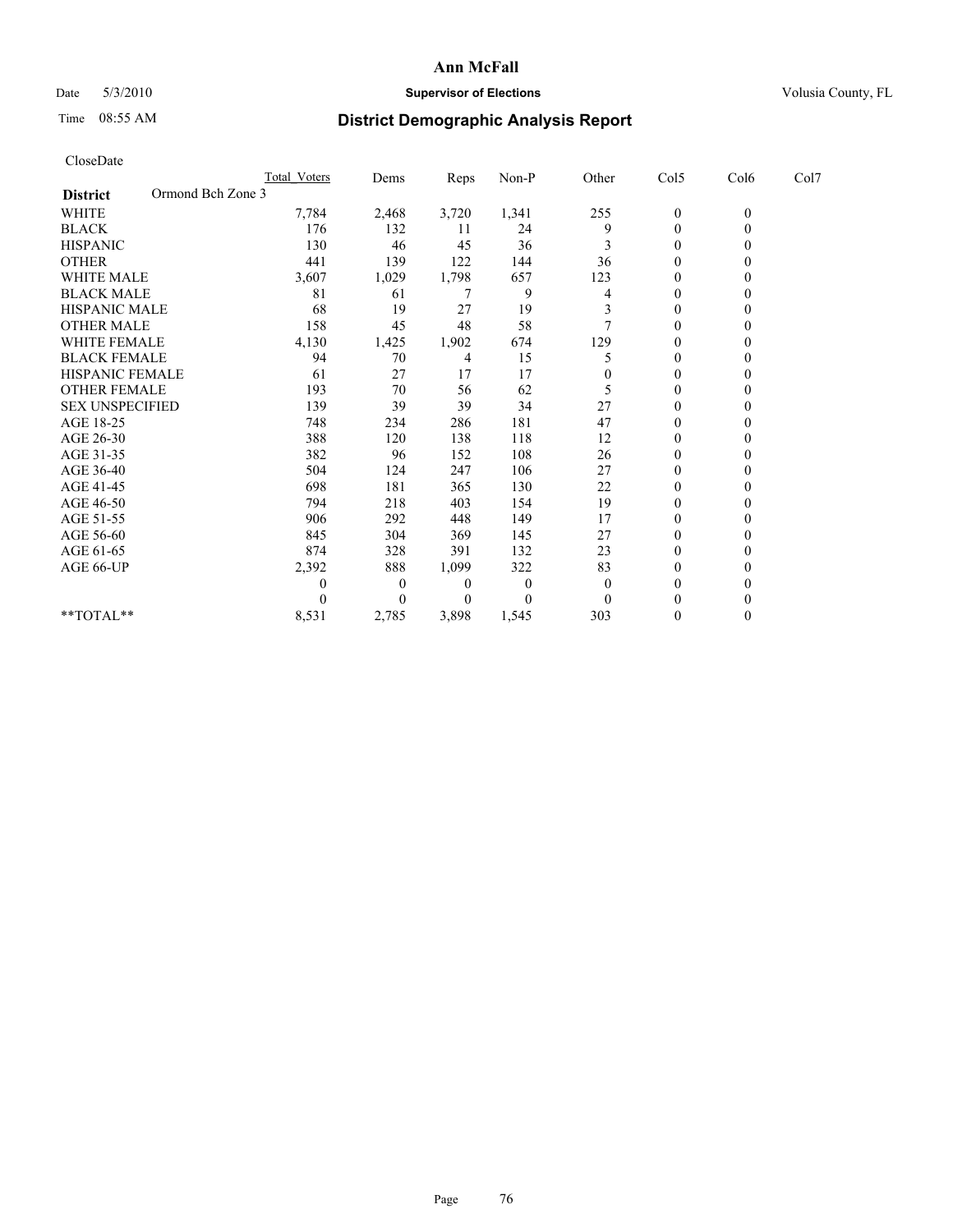## Date 5/3/2010 **Supervisor of Elections Supervisor of Elections** Volusia County, FL

## Time 08:55 AM **District Demographic Analysis Report**

| CloseDate              |                   |                     |                |       |          |          |                  |              |      |
|------------------------|-------------------|---------------------|----------------|-------|----------|----------|------------------|--------------|------|
|                        |                   | <b>Total Voters</b> | Dems           | Reps  | Non-P    | Other    | Col5             | Col6         | Col7 |
| <b>District</b>        | Ormond Bch Zone 4 |                     |                |       |          |          |                  |              |      |
| <b>WHITE</b>           |                   | 5,928               | 2,244          | 2,307 | 1,114    | 263      | $\boldsymbol{0}$ | $\mathbf{0}$ |      |
| <b>BLACK</b>           |                   | 148                 | 113            | 9     | 22       | 4        | $\boldsymbol{0}$ | $\mathbf{0}$ |      |
| <b>HISPANIC</b>        |                   | 91                  | 47             | 17    | 25       | 2        | $\boldsymbol{0}$ | $\theta$     |      |
| <b>OTHER</b>           |                   | 279                 | 101            | 68    | 86       | 24       | $\boldsymbol{0}$ | $\Omega$     |      |
| <b>WHITE MALE</b>      |                   | 2,561               | 873            | 1,035 | 518      | 135      | 0                | $\theta$     |      |
| <b>BLACK MALE</b>      |                   | 65                  | 51             | 3     | 9        | 2        | $\mathbf{0}$     | $\Omega$     |      |
| <b>HISPANIC MALE</b>   |                   | 31                  | 16             | 6     | 7        | 2        | 0                | $\theta$     |      |
| <b>OTHER MALE</b>      |                   | 104                 | 37             | 24    | 36       |          | $\mathbf{0}$     | $\theta$     |      |
| <b>WHITE FEMALE</b>    |                   | 3,332               | 1,363          | 1,263 | 581      | 125      | $\boldsymbol{0}$ | $\Omega$     |      |
| <b>BLACK FEMALE</b>    |                   | 83                  | 62             | 6     | 13       | 2        | $\boldsymbol{0}$ | 0            |      |
| HISPANIC FEMALE        |                   | 60                  | 31             | 11    | 18       | $\theta$ | $\boldsymbol{0}$ | $\Omega$     |      |
| <b>OTHER FEMALE</b>    |                   | 121                 | 49             | 40    | 28       | 4        | $\boldsymbol{0}$ | $\theta$     |      |
| <b>SEX UNSPECIFIED</b> |                   | 89                  | 23             | 13    | 37       | 16       | $\boldsymbol{0}$ | $\Omega$     |      |
| AGE 18-25              |                   | 454                 | 187            | 122   | 117      | 28       | 0                | $\theta$     |      |
| AGE 26-30              |                   | 245                 | 83             | 73    | 74       | 15       | $\boldsymbol{0}$ | $\theta$     |      |
| AGE 31-35              |                   | 247                 | 74             | 94    | 63       | 16       | $\boldsymbol{0}$ | $\Omega$     |      |
| AGE 36-40              |                   | 296                 | 94             | 94    | 84       | 24       | $\boldsymbol{0}$ | 0            |      |
| AGE 41-45              |                   | 365                 | 117            | 152   | 87       | 9        | $\boldsymbol{0}$ | $\theta$     |      |
| AGE 46-50              |                   | 534                 | 196            | 222   | 106      | 10       | $\boldsymbol{0}$ | $\theta$     |      |
| AGE 51-55              |                   | 535                 | 217            | 204   | 93       | 21       | $\boldsymbol{0}$ | $\Omega$     |      |
| AGE 56-60              |                   | 534                 | 221            | 188   | 95       | 30       | $\boldsymbol{0}$ | $\Omega$     |      |
| AGE 61-65              |                   | 603                 | 251            | 214   | 105      | 33       | $\boldsymbol{0}$ | $\theta$     |      |
| AGE 66-UP              |                   | 2,633               | 1,065          | 1,038 | 423      | 107      | $\boldsymbol{0}$ | 0            |      |
|                        |                   | 0                   | $\overline{0}$ | 0     | 0        | $\theta$ | $\boldsymbol{0}$ | $\theta$     |      |
|                        |                   | 0                   | $\Omega$       | 0     | $\theta$ | $\Omega$ | $\theta$         | 0            |      |
| **TOTAL**              |                   | 6,446               | 2,505          | 2,401 | 1,247    | 293      | $\boldsymbol{0}$ | $\theta$     |      |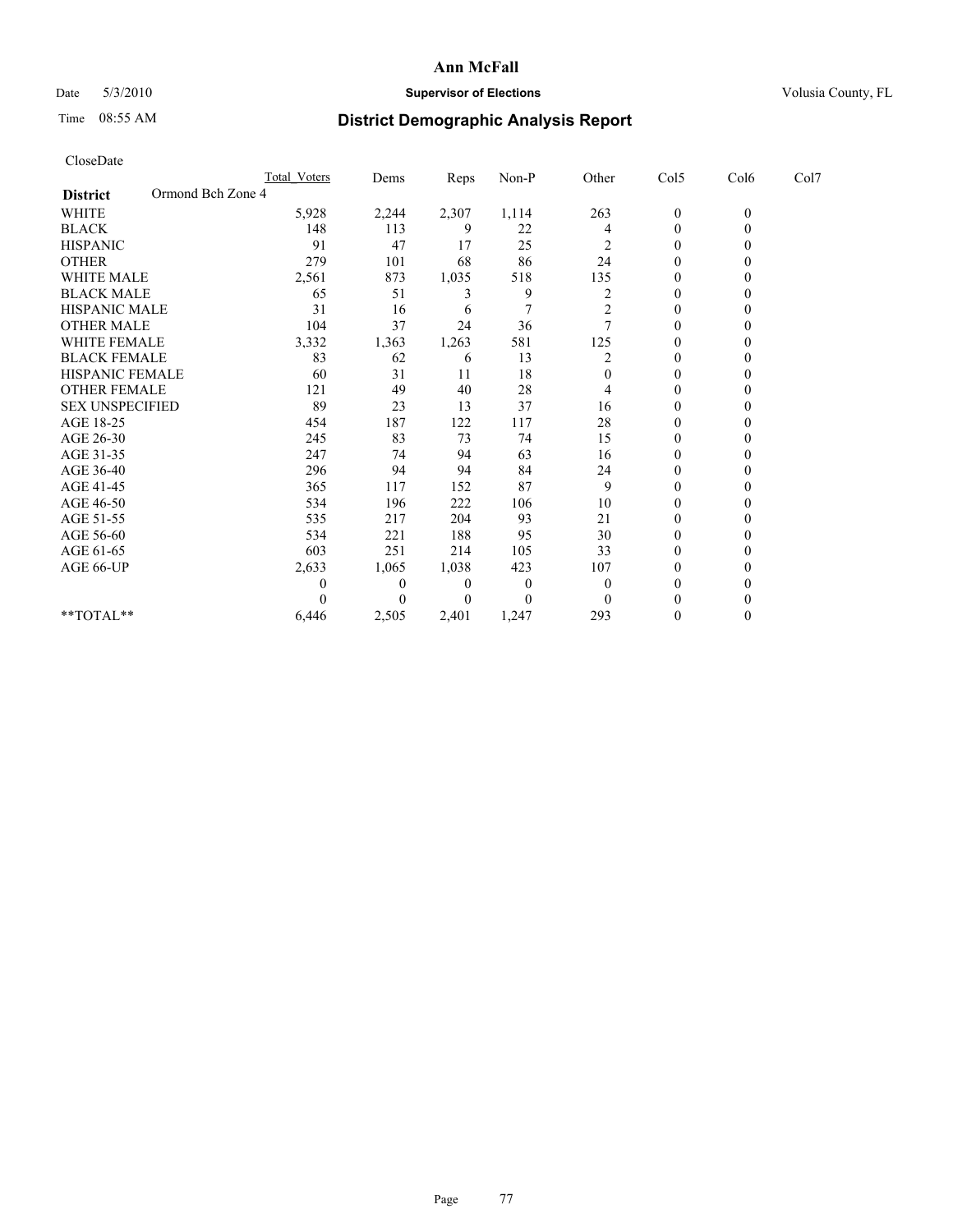## Date 5/3/2010 **Supervisor of Elections Supervisor of Elections** Volusia County, FL

# Time 08:55 AM **District Demographic Analysis Report**

| CloseDate              |                        |                |       |                |                |                  |              |      |
|------------------------|------------------------|----------------|-------|----------------|----------------|------------------|--------------|------|
|                        | <b>Total Voters</b>    | Dems           | Reps  | Non-P          | Other          | Col5             | Col6         | Col7 |
| <b>District</b>        | Port Orange District 1 |                |       |                |                |                  |              |      |
| <b>WHITE</b>           | 6,441                  | 2,699          | 2,019 | 1,458          | 265            | $\boldsymbol{0}$ | $\mathbf{0}$ |      |
| <b>BLACK</b>           | 85                     | 69             | 4     | 9              | 3              | $\boldsymbol{0}$ | $\mathbf{0}$ |      |
| <b>HISPANIC</b>        | 138                    | 67             | 22    | 47             | $\overline{c}$ | $\boldsymbol{0}$ | $\theta$     |      |
| <b>OTHER</b>           | 273                    | 94             | 54    | 98             | 27             | $\boldsymbol{0}$ | $\Omega$     |      |
| <b>WHITE MALE</b>      | 2,876                  | 1,073          | 983   | 684            | 136            | 0                | $\theta$     |      |
| <b>BLACK MALE</b>      | 34                     | 23             | 3     | 7              |                | $\overline{0}$   | $\Omega$     |      |
| HISPANIC MALE          | 53                     | 26             | 9     | 16             | 2              | 0                | $\Omega$     |      |
| <b>OTHER MALE</b>      | 81                     | 25             | 13    | 39             | 4              | $\boldsymbol{0}$ | $\theta$     |      |
| <b>WHITE FEMALE</b>    | 3,512                  | 1,607          | 1,018 | 763            | 124            | $\boldsymbol{0}$ | $\mathbf{0}$ |      |
| <b>BLACK FEMALE</b>    | 50                     | 45             |       | $\overline{2}$ | 2              | $\boldsymbol{0}$ | 0            |      |
| HISPANIC FEMALE        | 82                     | 41             | 12    | 29             | $\mathbf{0}$   | $\boldsymbol{0}$ | $\Omega$     |      |
| <b>OTHER FEMALE</b>    | 102                    | 43             | 24    | 28             |                | $\boldsymbol{0}$ | $\theta$     |      |
| <b>SEX UNSPECIFIED</b> | 147                    | 46             | 36    | 44             | 21             | $\boldsymbol{0}$ | $\Omega$     |      |
| AGE 18-25              | 528                    | 222            | 87    | 185            | 34             | 0                | $\Omega$     |      |
| AGE 26-30              | 415                    | 142            | 107   | 144            | 22             | $\boldsymbol{0}$ | $\theta$     |      |
| AGE 31-35              | 377                    | 137            | 91    | 125            | 24             | $\mathbf{0}$     | $\Omega$     |      |
| AGE 36-40              | 383                    | 148            | 101   | 111            | 23             | $\overline{0}$   | 0            |      |
| AGE 41-45              | 452                    | 167            | 135   | 124            | 26             | 0                | $\theta$     |      |
| AGE 46-50              | 585                    | 223            | 185   | 155            | 22             | 0                | $\Omega$     |      |
| AGE 51-55              | 661                    | 274            | 236   | 124            | 27             | $\mathbf{0}$     | $\Omega$     |      |
| AGE 56-60              | 588                    | 251            | 189   | 121            | 27             | $\boldsymbol{0}$ | $\Omega$     |      |
| AGE 61-65              | 712                    | 309            | 238   | 142            | 23             | $\boldsymbol{0}$ | $\mathbf{0}$ |      |
| AGE 66-UP              | 2,236                  | 1,056          | 730   | 381            | 69             | $\mathbf{0}$     | $\theta$     |      |
|                        | 0                      | $\overline{0}$ | 0     | $\theta$       | $\overline{0}$ | $\mathbf{0}$     | 0            |      |
|                        | 0                      | $\Omega$       | 0     | $\theta$       | $\Omega$       | $\theta$         | 0            |      |
| **TOTAL**              | 6,937                  | 2,929          | 2,099 | 1,612          | 297            | $\mathbf{0}$     | $\theta$     |      |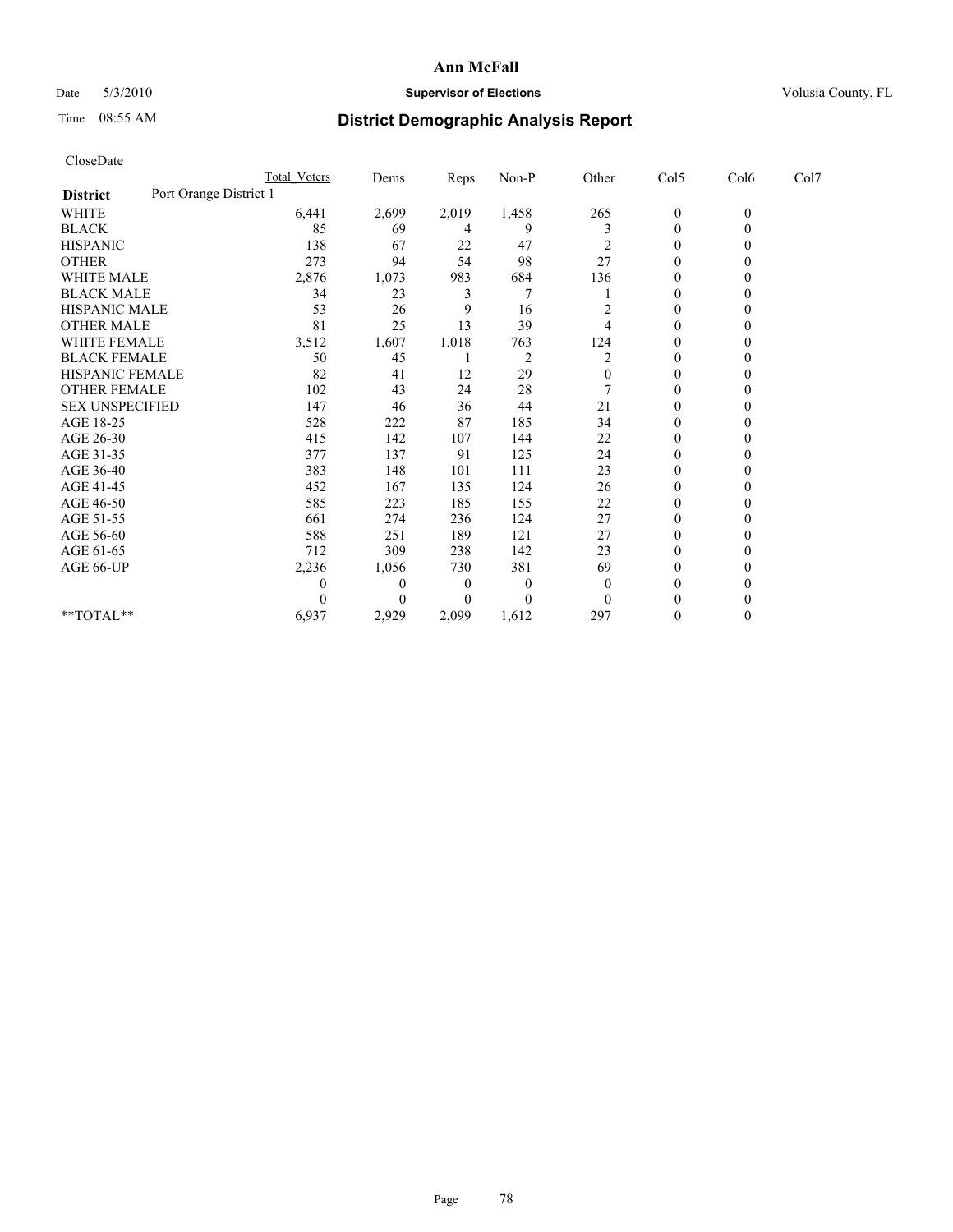## Date 5/3/2010 **Supervisor of Elections Supervisor of Elections** Volusia County, FL

## Time 08:55 AM **District Demographic Analysis Report**

|                                           | Total Voters | Dems         | Reps         | $Non-P$        | Other                   | Col5         | Col6         | Col7 |
|-------------------------------------------|--------------|--------------|--------------|----------------|-------------------------|--------------|--------------|------|
| Port Orange District 2<br><b>District</b> |              |              |              |                |                         |              |              |      |
| WHITE                                     | 7,221        | 2,735        | 2,607        | 1,556          | 323                     | $\mathbf{0}$ | $\mathbf{0}$ |      |
| <b>BLACK</b>                              | 312          | 245          | 15           | 43             | 9                       | $\theta$     |              |      |
| <b>HISPANIC</b>                           | 194          | 89           | 36           | 66             |                         | $\theta$     |              |      |
| <b>OTHER</b>                              | 389          | 140          | 75           | 140            | 34                      | $\theta$     |              |      |
| <b>WHITE MALE</b>                         | 3,234        | 1,095        | 1,243        | 736            | 160                     | 0            |              |      |
| <b>BLACK MALE</b>                         | 128          | 94           | 6            | 23             |                         | $\theta$     |              |      |
| <b>HISPANIC MALE</b>                      | 83           | 35           | 15           | 32             |                         | $\theta$     |              |      |
| <b>OTHER MALE</b>                         | 138          | 49           | 28           | 55             | 6                       | $\Omega$     |              |      |
| WHITE FEMALE                              | 3,932        | 1,622        | 1,341        | 812            | 157                     | $\theta$     |              |      |
| <b>BLACK FEMALE</b>                       | 183          | 150          | 9            | 20             | 4                       | $\theta$     |              |      |
| HISPANIC FEMALE                           | 110          | 54           | 21           | 33             | $\overline{\mathbf{c}}$ | $\theta$     |              |      |
| <b>OTHER FEMALE</b>                       | 156          | 69           | 29           | 53             | 5                       | $\theta$     |              |      |
| <b>SEX UNSPECIFIED</b>                    | 152          | 41           | 41           | 41             | 29                      | $\theta$     |              |      |
| AGE 18-25                                 | 830          | 323          | 230          | 230            | 47                      | $\theta$     |              |      |
| AGE 26-30                                 | 634          | 217          | 174          | 212            | 31                      | $\theta$     |              |      |
| AGE 31-35                                 | 462          | 166          | 130          | 148            | 18                      | $\theta$     |              |      |
| AGE 36-40                                 | 503          | 174          | 183          | 122            | 24                      | $\mathbf{0}$ |              |      |
| AGE 41-45                                 | 590          | 211          | 207          | 149            | 23                      | $\theta$     |              |      |
| AGE 46-50                                 | 694          | 261          | 242          | 163            | 28                      | $\theta$     |              |      |
| AGE 51-55                                 | 672          | 249          | 254          | 136            | 33                      | $\mathbf{0}$ |              |      |
| AGE 56-60                                 | 723          | 293          | 247          | 157            | 26                      | $\Omega$     |              |      |
| AGE 61-65                                 | 766          | 329          | 251          | 151            | 35                      | $\theta$     |              |      |
| AGE 66-UP                                 | 2,242        | 986          | 815          | 337            | 104                     | $\Omega$     |              |      |
|                                           | 0            | $\mathbf{0}$ | $\mathbf{0}$ | $\overline{0}$ | $\mathbf{0}$            | $\theta$     |              |      |
|                                           |              | $\Omega$     | $\theta$     | $\theta$       | $\theta$                | $\theta$     |              |      |
| **TOTAL**                                 | 8,116        | 3,209        | 2,733        | 1,805          | 369                     | $\Omega$     |              |      |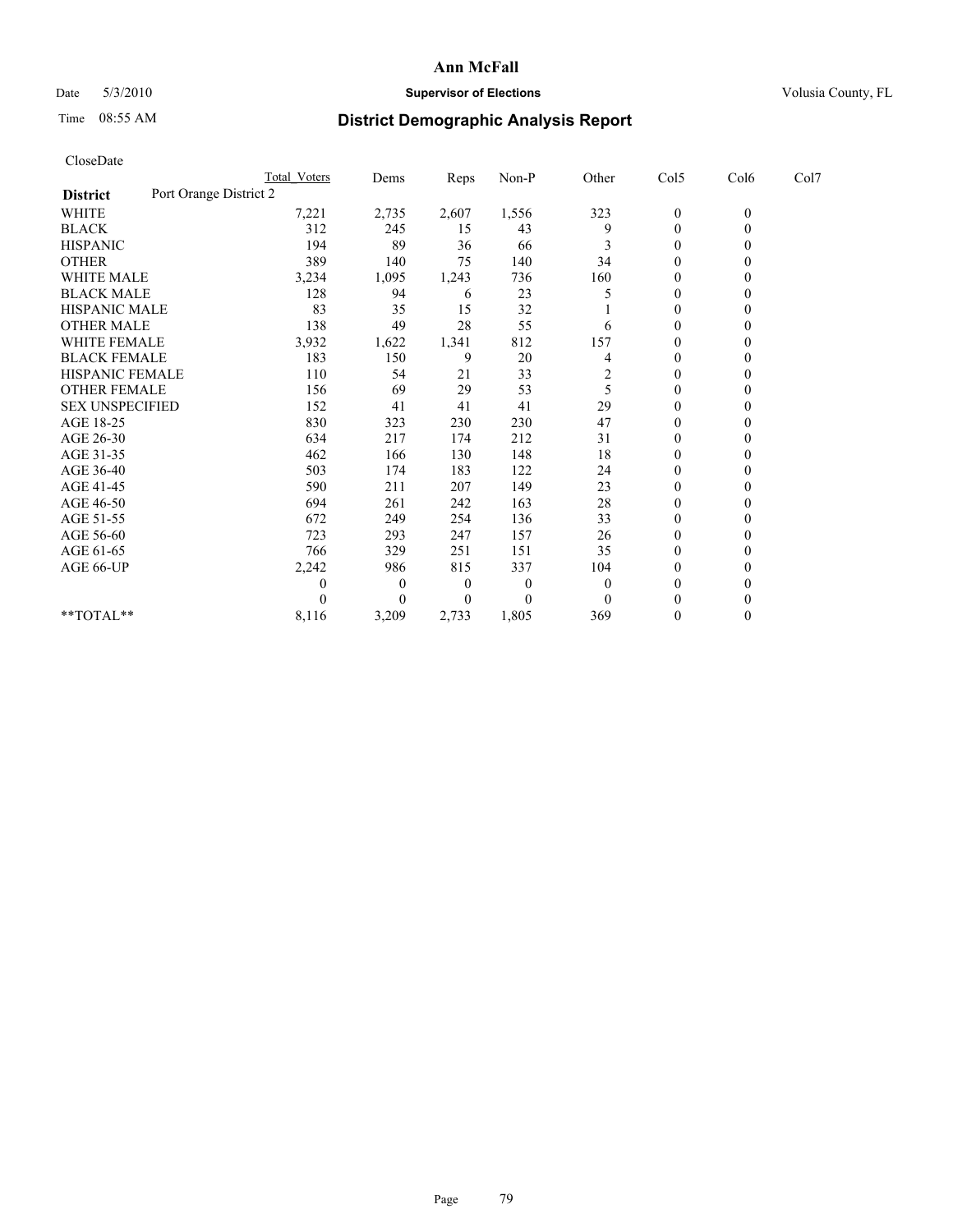## Date 5/3/2010 **Supervisor of Elections Supervisor of Elections** Volusia County, FL

# Time 08:55 AM **District Demographic Analysis Report**

|                                           | Total Voters | Dems         | Reps     | $Non-P$  | Other        | Col5             | Col6         | Col7 |
|-------------------------------------------|--------------|--------------|----------|----------|--------------|------------------|--------------|------|
| Port Orange Distrcit 3<br><b>District</b> |              |              |          |          |              |                  |              |      |
| WHITE                                     | 9,806        | 3,345        | 3,893    | 2,166    | 402          | $\boldsymbol{0}$ | $\mathbf{0}$ |      |
| <b>BLACK</b>                              | 239          | 204          |          | 23       | 5            | $\mathbf{0}$     |              |      |
| <b>HISPANIC</b>                           | 225          | 83           | 44       | 86       | 12           | $\theta$         |              |      |
| <b>OTHER</b>                              | 523          | 162          | 125      | 180      | 56           | $\Omega$         |              |      |
| <b>WHITE MALE</b>                         | 4,426        | 1,310        | 1,844    | 1,062    | 210          | 0                |              |      |
| <b>BLACK MALE</b>                         | 110          | 92           | 6        | 10       | 2            | $\Omega$         |              |      |
| HISPANIC MALE                             | 101          | 43           | 19       | 35       |              | $\theta$         |              |      |
| <b>OTHER MALE</b>                         | 177          | 57           | 46       | 65       | 9            | $\theta$         |              |      |
| WHITE FEMALE                              | 5,315        | 2,018        | 2,026    | 1,086    | 185          | $\theta$         |              |      |
| <b>BLACK FEMALE</b>                       | 129          | 112          |          | 13       | 3            | $\mathbf{0}$     |              |      |
| HISPANIC FEMALE                           | 124          | 40           | 25       | 51       | 8            | $\theta$         |              |      |
| <b>OTHER FEMALE</b>                       | 214          | 76           | 48       | 73       | 17           | $\Omega$         |              |      |
| <b>SEX UNSPECIFIED</b>                    | 197          | 46           | 54       | 60       | 37           | $\mathbf{0}$     |              |      |
| AGE 18-25                                 | 976          | 330          | 269      | 301      | 76           | $\theta$         |              |      |
| AGE 26-30                                 | 727          | 245          | 226      | 221      | 35           | $\Omega$         |              |      |
| AGE 31-35                                 | 589          | 195          | 186      | 177      | 31           | $\mathbf{0}$     |              |      |
| AGE 36-40                                 | 686          | 217          | 251      | 195      | 23           | $\Omega$         |              |      |
| AGE 41-45                                 | 729          | 225          | 284      | 191      | 29           | $\theta$         |              |      |
| AGE 46-50                                 | 864          | 275          | 362      | 201      | 26           | $\mathbf{0}$     |              |      |
| AGE 51-55                                 | 950          | 352          | 371      | 197      | 30           | $\theta$         |              |      |
| AGE 56-60                                 | 882          | 348          | 319      | 186      | 29           | $\Omega$         |              |      |
| AGE 61-65                                 | 958          | 352          | 359      | 192      | 55           | $\theta$         |              |      |
| AGE 66-UP                                 | 3,431        | 1,255        | 1,441    | 594      | 141          | $\mathbf{0}$     |              |      |
|                                           | 0            | $\mathbf{0}$ | $\bf{0}$ | $\theta$ | $\mathbf{0}$ | $\Omega$         |              |      |
|                                           | 0            | $\Omega$     | $\theta$ | $\theta$ | $\mathbf{0}$ | $\mathbf{0}$     |              |      |
| **TOTAL**                                 | 10,793       | 3,794        | 4,069    | 2,455    | 475          | $\theta$         | 0            |      |